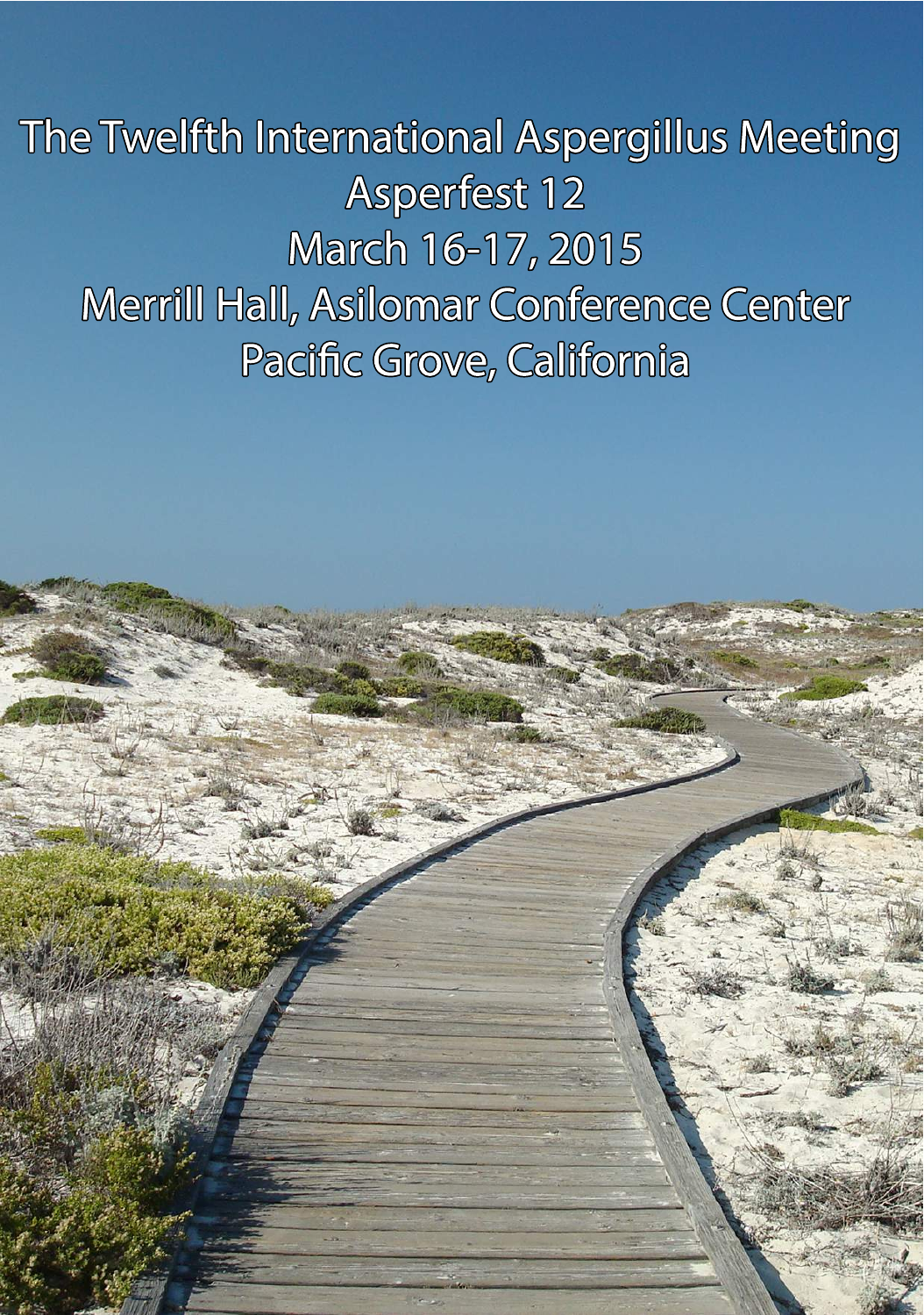# **Aspergillus Genomes Research Policy Group (AGRPG)**

An Aspergillus Genomics workshop was held at the March 2003 Asilomar Fungal Genetics meeting. From discussions in that workshop it was obvious that our community needed to organize to fully exploit genomics resources. A provisional Aspergillus Genomes Research Policy Committee (AGRPC) was conscripted and charged with creating a structure for community-wide coordination and organizing an annual meeting. The First Aspergillus Meeting was held in Copenhagen, April 21, 2004, as a satellite meeting of the European Congress on Fungal Genetics-7. In addition to scientific presentations, bylaws were approved, community research directions were discussed and the 2004 AGPRC was elected. The name Aspergillus Genomes Research Policy Group was adopted for the community. The objectives of the AGRPG are: (1) Provision of an educational and discussion forum for issues pertaining to Aspergillus genomics, in its widest sense, and for the various Aspergillus research communities; (2) Influencing grant making bodies and other institutions on behalf of the various Aspergillus research communities; (3) Coordinating research activities internationally, as and when required, to further the science base of the Aspergillus genus. For more information on the activities of the AGRPG and other Aspergillus news see our homepage at FGSC (http://www.fgsc.net/Aspergillus/asperghome.html).

# **2015 AGRPC**

Michelle Momany, Chair, 2012-2014, University of Georgia, USA; momany@plantbio.uga.edu Hubertus Haas, 2012-2014, Innsbruck Medical University, hubertus.haas@i-med.ac.at Ronald de Vries, 2012-2014, CBS-KNAW Fungal Biodiversity Centre, The Netherlands; r.devries@cbs.knaw.nl

Clay Wang, 2012-2014, University of Southern California, clayw@usc.edu Paul Dyer, 2013-2015, University of Nottingham, Paul.Dyer@nottingham.ac.uk Mikael R. Andersen, 2013-2015, Technical University of Denmark (DTU), mr@bio.dtu.dk Antonis Rokas, 2013-2015, Vanderbilt University, antonis.rokas@vanderbilt.edu Robert Cramer, 2013-2015, Dartmouth, robert.a.cramer.jr@dartmouth.edu Gerhard Braus, 2014-2016, Georg-August-University Goettingen, Germany; gbraus@gwdg.de Elaine Bignell, 2014-2016, University of Manchester, UK; elaine.bignell@manchester.ac.uk Vera Meyer, 2014-2016, Berlin University of Technology, Germany; vera.meyer@tu-berlin.de David Cánovas, 2014-2016, University of Seville, Spain; davidc@us.es Kevin McCluskey (Ex officio), Curator, Fungal Genetics Stock Center; mccluskeyk@ksu.edu

# **Thanks to our meeting sponsors!**





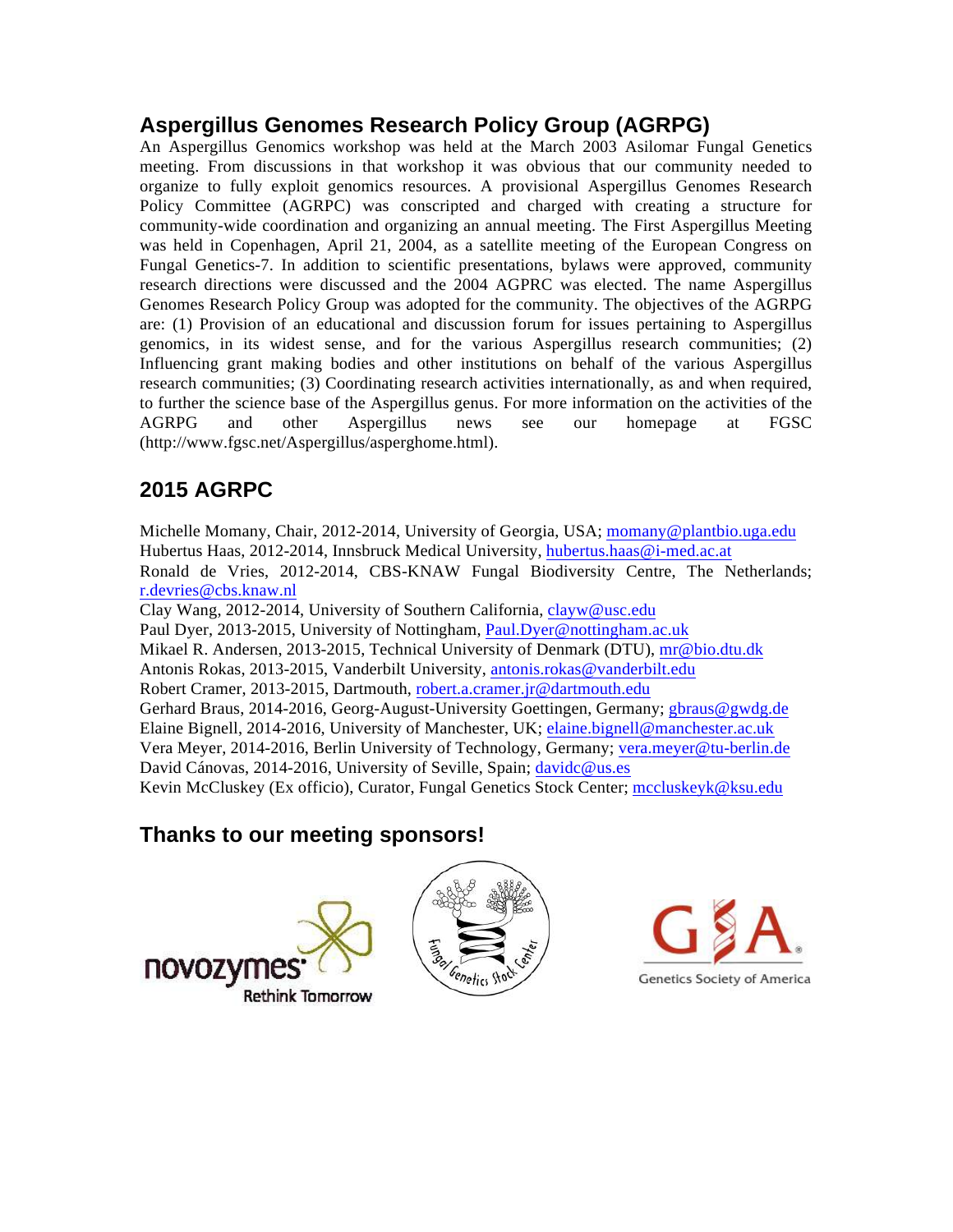#### **The Twelfth International Aspergillus Meeting Asperfest 12 March 16-17, 2015 Merrill Hall, Asilomar Conference Center Pacific Grove, California**

#### **March 16 (Monday)**

#### **3:00 - 7:00: Registration, poster hang up**

**7:00 -10:00: Posters and Welcome Reception (sponsored by Novozymes)** 7:00-8:30: Students with even-numbered posters 8:30-10:00: Students with odd-numbered posters

Judging for Novozymes Student Poster Prize coordinated by Paul Dyer, University of Nottingham, UK

#### **March 17 (Tuesday)**

#### **9:00: Welcome, introductions and announcements Michelle Momany**

University of Georgia

#### **9:15: Session I Robert Cramer**

**Dartmouth** 

Jarrod Fortwendel **Vancouver Community** Controller Management Controller Management Controller Univ. South Alabama Ras-Mediated Morphogenesis: Fungal-Specific Regulation of a Conserved Eukaryotic **Pathway** 

Chris Ho Wong **Chris Ho Wong Chris Ho Wong Lines** Christian Macau University of Macau Genome-wide transcriptional regulation and chromatin dynamics in response to nitrogen availability in Aspergillus nidulans

Marie Nishimura **National Institute of Agrobiological Sciences**, Japan A surface cue, which suppresses fungal attachment

#### **10:15 -10:45 Coffee Break**

Sequencing the A. niger N400 lineage

| 10:45: Session II: Genome Projects                        | <b>Ronald de Vries</b>                                  |
|-----------------------------------------------------------|---------------------------------------------------------|
| Ronald de Vries<br>Genome Paper update                    | <b>CBS-KNAW Fungal Biodiversity Centre, Netherlands</b> |
| Mikael R. Andersen<br>Update on Aspergillus genus project | Tech. Univ of Denmark                                   |
| Adrian Tsang                                              | Concordia University                                    |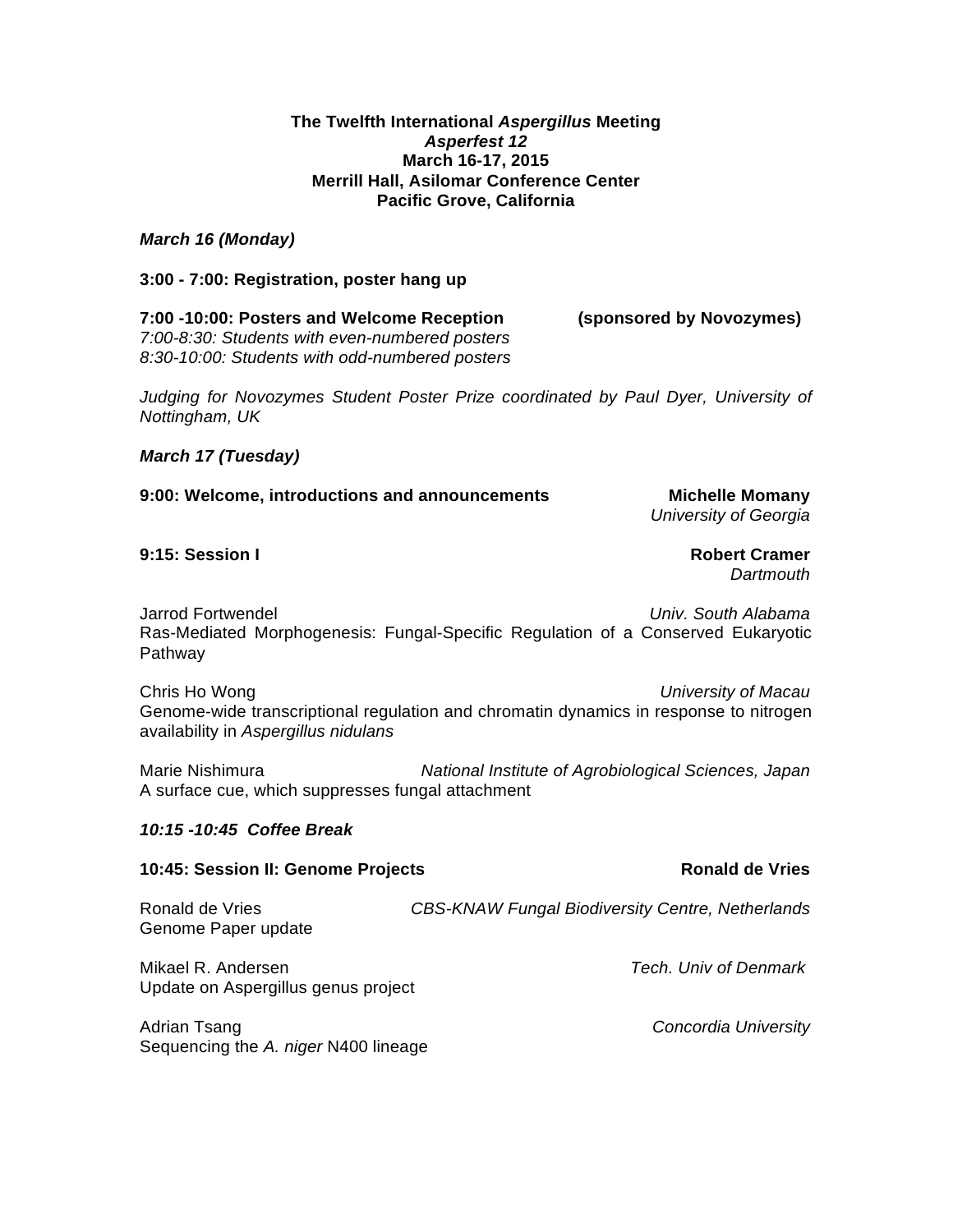| Paul Bowyer<br>A. fumigatus knockout strain project                                                                                                                                   | <b>University of Manchester</b>                 |  |
|---------------------------------------------------------------------------------------------------------------------------------------------------------------------------------------|-------------------------------------------------|--|
| Omar S. Harb,<br>FungiDB/EuPathDB Overview                                                                                                                                            | EuPathDB, University of Pennsylvania            |  |
| 12:00-1:15PM: Lunch (Please remove posters)                                                                                                                                           |                                                 |  |
| 1:15: Community directions discussion; Elections                                                                                                                                      | <b>Michelle Momany</b><br>University of Georgia |  |
| 1:30: Session III: Talks from Abstracts                                                                                                                                               | Mikael R. Andersen<br>Tech. Univ of Denmark     |  |
| Kurt Owen Throckmorton<br>University of Wisconsin-Madison<br>Commonalities and partial redundancy of two LaeA- and BrIA-regulated conidial<br>polyketide metabolites in A. fumigatus. |                                                 |  |
| Ilkay Dörter<br>The role of septin AspD in Aspergillus nidulans.                                                                                                                      | University of Georgia                           |  |
| <b>Isabelle Benoit</b><br><b>CBS-KNAW Fungal Biodiversity Centre</b><br>Bacillus subtilis attachment to Aspergillus niger hyphae results in mutually altered<br>metabolism.           |                                                 |  |
| Jakob B. Nielsen<br>Promiscuity runs in the family - Analysis of nidulanins.                                                                                                          | Tech. Univ of Denmark                           |  |
| Jennifer Gerke<br>Georg-August University, Germany<br>The velvet family of fungal regulators contains a DNA-binding domain structurally similar<br>to NF-Kappa-B.                     |                                                 |  |
| 2:45: Pontecorvo Lecture                                                                                                                                                              | <b>Paul Dyer</b><br>Univ. of Nottingham         |  |
| David Archer<br>Conidial outgrowth and weak acids: timing is everything                                                                                                               | Univ. of Nottingham                             |  |
| 3:15: Election results; poster prize; other discussion items                                                                                                                          | <b>Gerhard Braus</b><br>Georg-August-University |  |

**3:30: Dismiss**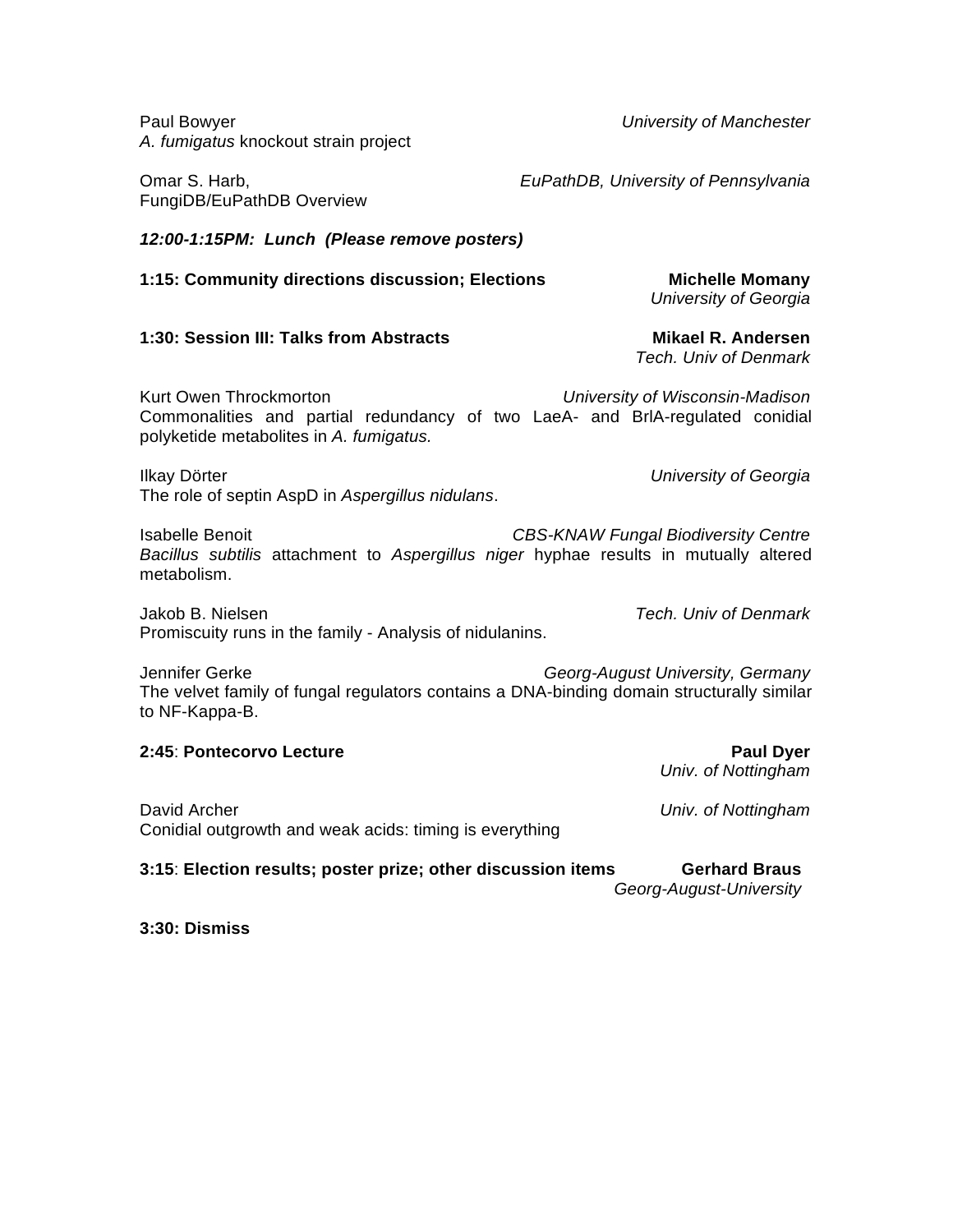# **Abstracts**

*\* denotes a student presenting the poster*

# **1. \*Examining the evolution of the regulatory circuit controlling secondary metabolism and development in Aspergillus**

Abigail Lind<sup>1</sup>, Jennifer Wisecaver<sup>2</sup>, Timothy Smith<sup>3</sup>, Xuehan Feng<sup>3</sup>, Ana Calvo<sup>3</sup>, Antonis  $Rokas$ <sup>1,2.</sup>

1) Biomedical Informatics, Vanderbilt University, Nashville, TN.;

2) Biological Sciences, Vanderbilt University, Nashville, TN;

3) Biological Sciences, Northern Illinois University, Dekalb, IL

Filamentous fungi produce diverse secondary metabolites (SMs) essential to their ecology and adaptation. Although each SM is typically produced by only a handful of species, global SM production is governed by widely conserved transcriptional regulators in conjunction with other cellular processes, such as development. We examined the interplay between the taxonomic narrowness of SM distribution and the broad conservation of global regulation of SM and development in *Aspergillus*, a diverse fungal genus whose members produce well-known SMs. Evolutionary analysis of the 2,124 genes comprising the 262 SM pathways in four *Aspergillus*  species showed that most SM pathways were species-specific, that the number of SM gene orthologs was significantly lower than that of orthologs in primary metabolism, and that the few conserved SM orthologs typically belonged to non-homologous SM pathways. RNA sequencing of two master transcriptional regulators of SM and development, *veA* and *mtfA,* showed that the effects of deletion of each gene, especially *veA*, on SM pathway regulation were similar in *A. fumigatus* and *A. nidulans,* even though the underlying genes and pathways regulated in each species differed. In contrast, examination of the role of these two regulators in development, where 94% of the underlying genes are conserved in both species showed that whereas the role of *veA* is conserved, *mtfA* regulates development in the homothallic *A. nidulans* but not in the heterothallic *A. fumigatus.* Thus, the regulation of these highly conserved developmental genes is divergent, whereas–despite minimal conservation of target genes and pathways–the global regulation of SM production is largely conserved. We suggest that the evolution of the transcriptional regulation of secondary metabolism in *Aspergillus* represents a novel type of regulatory circuit rewiring and hypothesize that it has been largely driven by the dramatic turnover of the target genes involved in the process.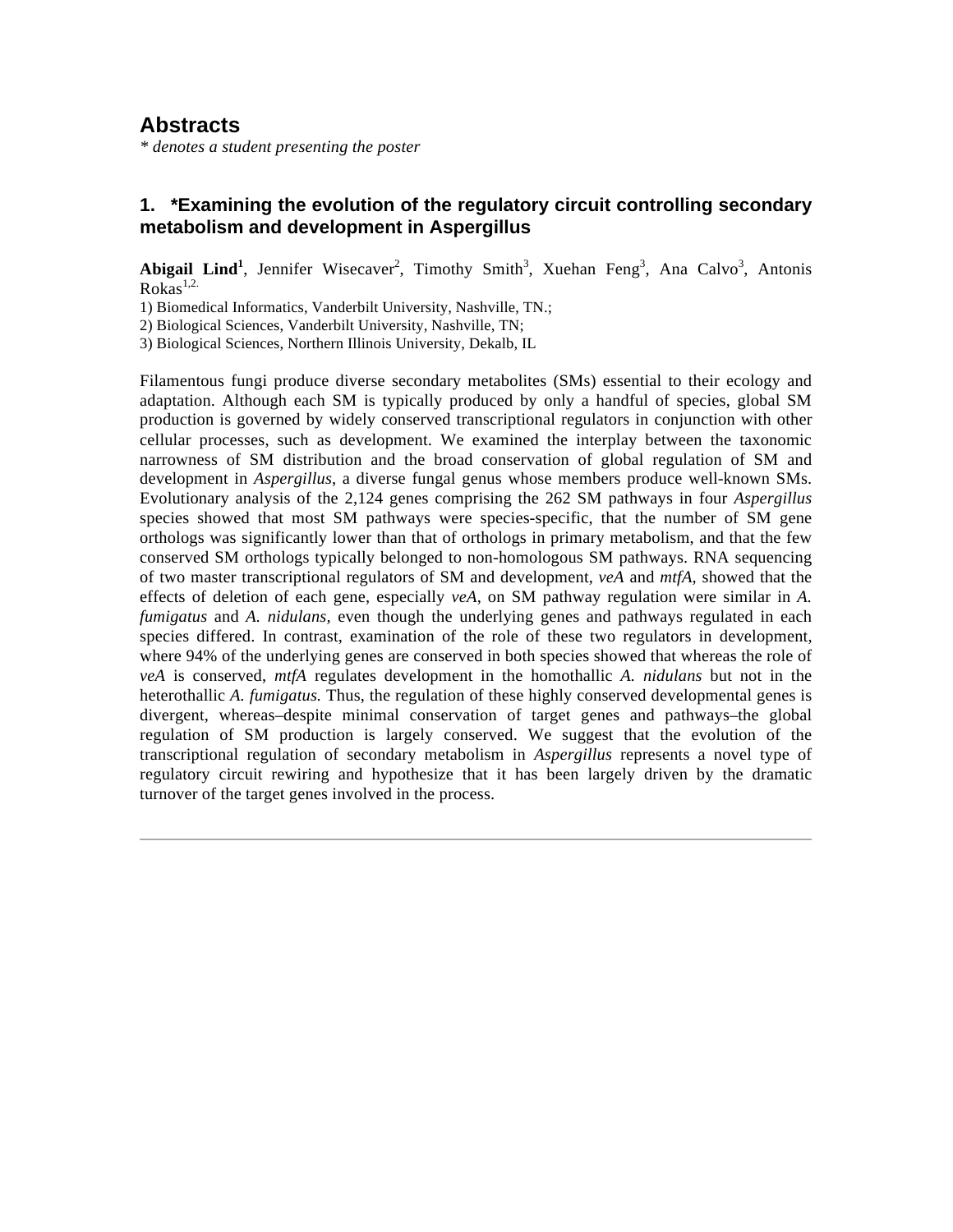#### **2. Whole-Genus Sequencing: 300 Aspergilli.**

Alan Kuo<sup>1</sup>, Robert Riley<sup>1</sup>, Alicia Clum<sup>1</sup>, Asaf Salamov<sup>1</sup>, Scott Baker<sup>2</sup>, Blake Simmons<sup>2</sup>, Mikael Andersen<sup>3</sup>, Igor Grigoriev<sup>1</sup>.

1) Fungal Genomics Program, DOE Joint Genome Institute, Walnut Creek, CA;

2) Joint BioEnergy Institute, Emeryville, CA;

3) Department of Systems Biology, Technical University of Denmark, Kgs. Lyngby, Denmark

*Aspergillus* is a ubiquitous and phenotypically diverse genus of filamentous Ascomycota, many of which play key roles as fermenters in food production, platforms for biotechnology and industrial production of enzymes and chemicals, plant and opportunistic animal pathogens, and agents of agricultural toxigenesis and biomass conversion for bioenergy. As part of a DOE Joint BioEnergy Institute initiative to characterize the entire genus, the JGI plans to sequence, assemble, and annotate the genomes of each of the ~300 species of the genus *Aspergillus.* To accomplish this massive task in a timely manner without sacrificing quality, we have sought to streamline our existing processes as well as explore alternative technologies, especially assembly and annotation of long PacBio sequencing reads. Over the past year we have released on MycoCosm the genomes of an additional 24 *Aspergillus* sp. with preliminary analyses of their phylogenies, secretomes, and secondary metabolism. The next tranche of 92 species is expected soon.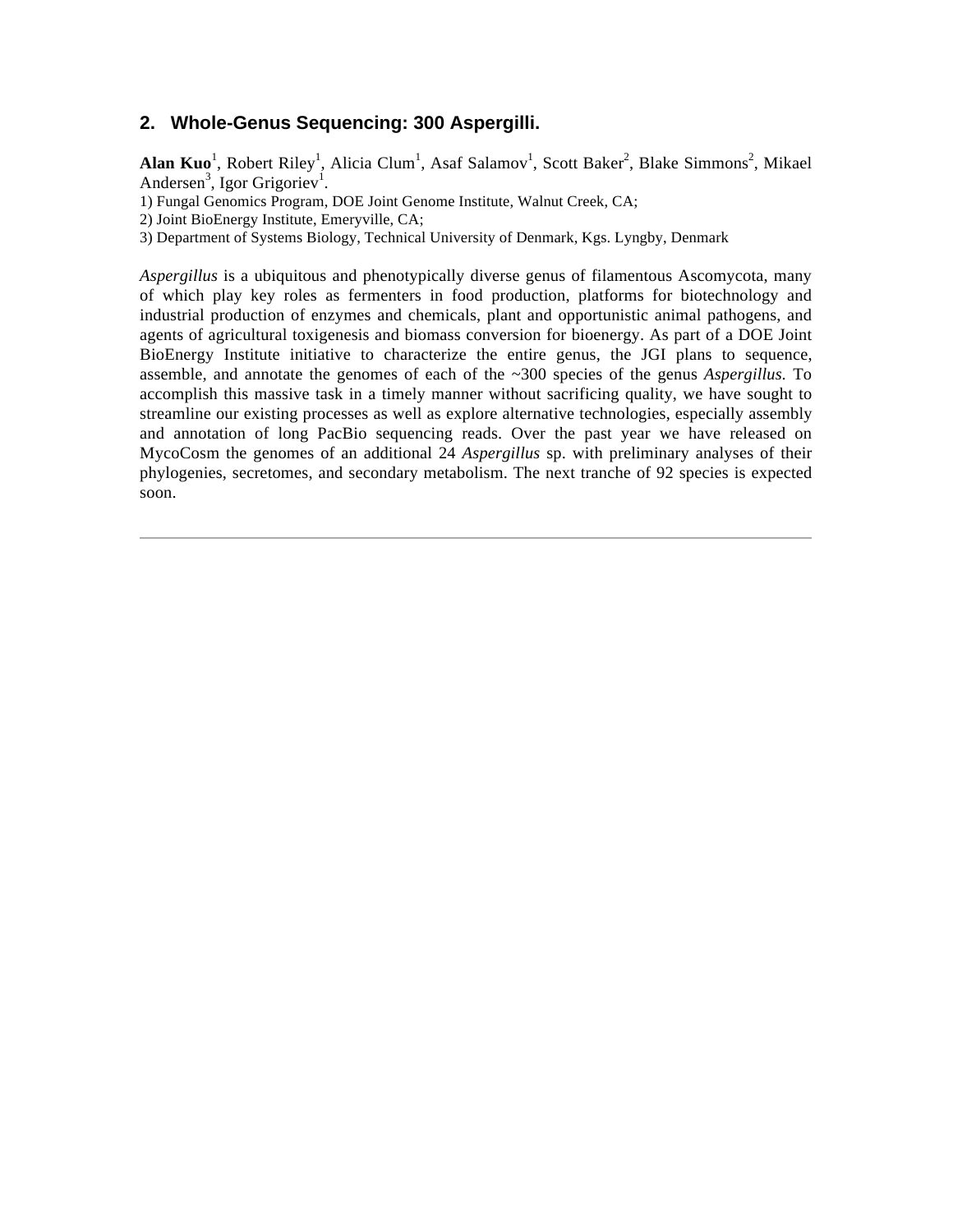#### **3. \*The proteinogenic and non-proteinogenic function of histidine in Aspergillus fumigatus.**

Anna-Maria Dietl<sup>1</sup>, Nicola Beckmann<sup>1</sup>, Ulrike Binder<sup>2</sup>, Jorge Amich<sup>3</sup>, Sixto Leal<sup>4</sup>, Eric Pearlman<sup>4</sup>, Hubertus Haas<sup>1</sup>.

1) Division of Molecular Biology, Medical University Innsbruck, Tyrol, Austria;

2) Division of Hygiene and Medical Microbiology, Medical University Innsbruck, Tyrol, Austria;

3) Medical University W rzburg, Germany;

4) Case Western Reserve University, Ohio, United States of America

*Aspergillus fumigatus* is the most prevalent airborne fungal pathogen causing invasive fungal infections in immunosuppressed individuals. Limitations in antifungal therapy arise from nonspecific symptoms of infection, poor diagnostics and comparatively few options for treatment. Novel antifungal therapy approaches target fungal-specific pathways that are essential for virulence. One potential example is the biosynthesis of the essential amino acid histidine. Bacteria, plants und fungi produce histidine via a highly conserved pathway, in *A. fumigatus*  encoded by eight genes. In contrast, animals and humans do not synthesize histidine and satisfy their demand via nutritional uptake. Here we demonstrate that lack of histidine biosynthesis due to genetic abrogation of the gene encoding imidazoleglycerol-phosphate dehydratase (HisB) causes histidine auxotrophy and virulence attenuation in four virulence models: *Galleria mellonella,* murine pulmonary aspergillosis, murine systemic infection and murine keratitis. In agreement with the *in vivo* importance of histidine biosynthesis, the HisB inhibitor 3-amino-1,2,4-triazol (3-AT) reduced the virulence of the *A. fumigatus* wildtype in *Galleria mellonella.* In line with a crucial role of histidine in cellular handling of metals due to its chelator activity, HisBdeficiency decreased the resistance of *A. fumigatus* to a variety of metals including iron, zinc, nickel, cobalt, copper and manganese. Taken together, this study reveals (i) limited histidine availability in different *A. fumigatus* host niches and (ii) the histidine biosynthetic pathway as target for novel antifungal therapy approaches.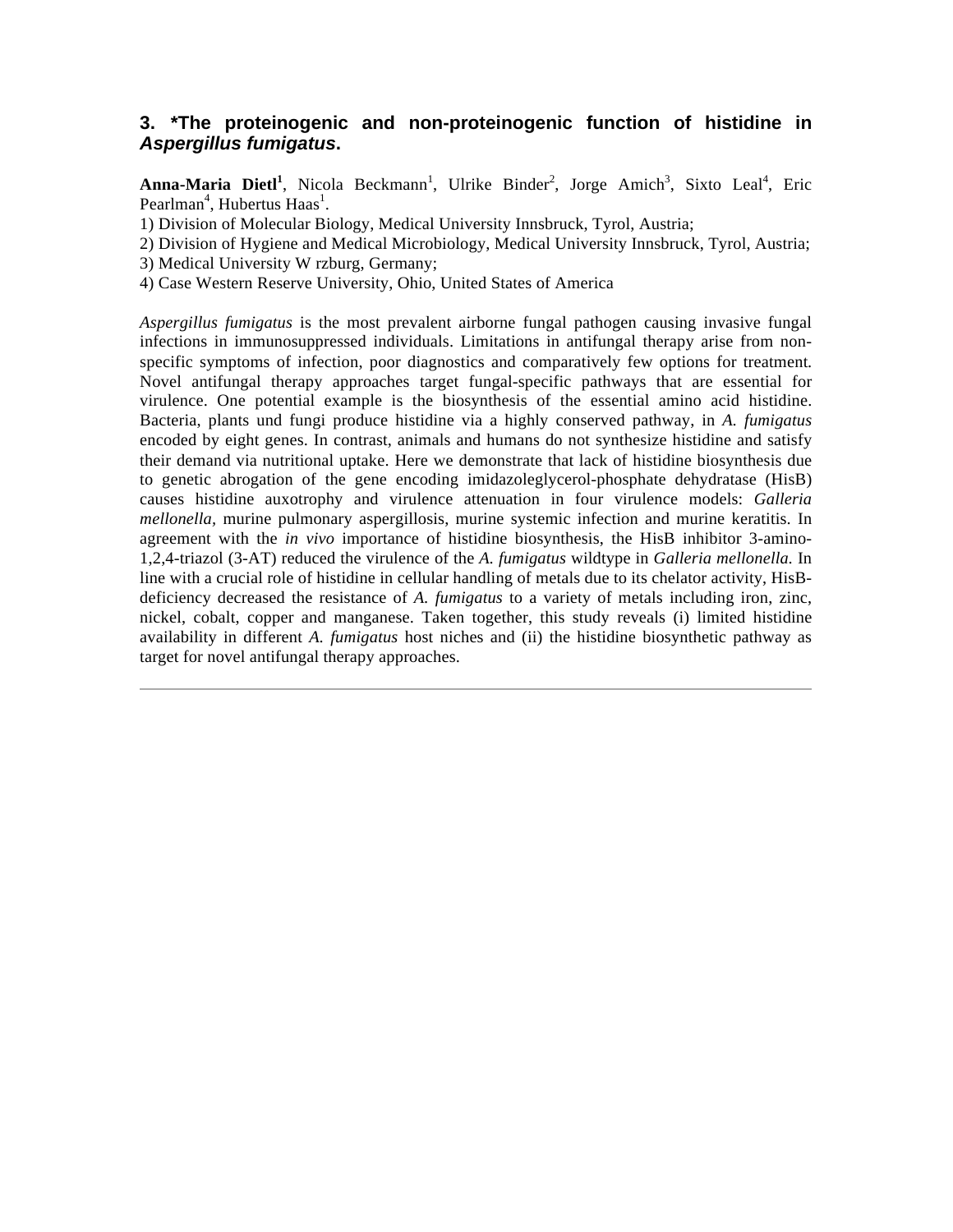#### **4. Sclerotia formation in Aspergillus niger is accompanied by expression of otherwise silent secondary metabolite gene clusters.**

**Arthur Ram**, Anne-Marie Burggraaf-van Welzen, Mark Arentshorst, Thomas Jorgensen. Molecular Microbiology and Biotechnology, Leiden University, Institute Biology Leiden, Leiden, **Netherlands** 

Sclerotia are compact mycelial masses with hardened, thick walls and a less dense stroma. They play a role in dormancy, serving to survive adverse environmental conditions and are considered to be an important prerequisite for sexual development. Several environmental factors have been shown to be correlated to the production of sclerotia, such as absence or presence of light, medium composition, oxygen availability and temperature. *Aspergillus niger* is a biotechnologically important fungus which is only known to proliferate asexually. Sclerotia formation of naturally isolated strains of *A. niger* has only be recently reported in certain *A. niger*  strains grown on specific medium containing raisins, other fruits or rice. We previously described an *Aspergillus niger* mutant (*scl-2)* displaying a reduced conidiation phenotype and forming abundant sclerotia on commonly used rich medium agar plates not supporting sclerotium formation in the WT. In this study, we characterized the sclerotia forming mutant (*scl-2)* in detail. Several lines of evidence support that the multicellular structures are indeed sclerotia: *i)* Safranin staining of microscopic coupes of the sclerotia-like structures produced showed the typical cellular structure of a cell dense outer layer and a less dense inside in the sclerotium, *ii)* formation of the sclerotia-like structures is inhibited by light iii) dependent on the oxidative state of the mycelium requiring a functional *noxA*/*noxR*-dependent NADPH oxidase complex. Genome-wide expression analysis of the *scl-2* mutant suggests specific sclerotium dependent production of indoloterpenes. Inspection of gene expression data available for *Aspergillus niger* which includes over 150 growth conditions revealed that three secondary metabolite gene clusters of which two are indicated to be related to indoloterpene synthesis were uniquely expressed in sclerotia.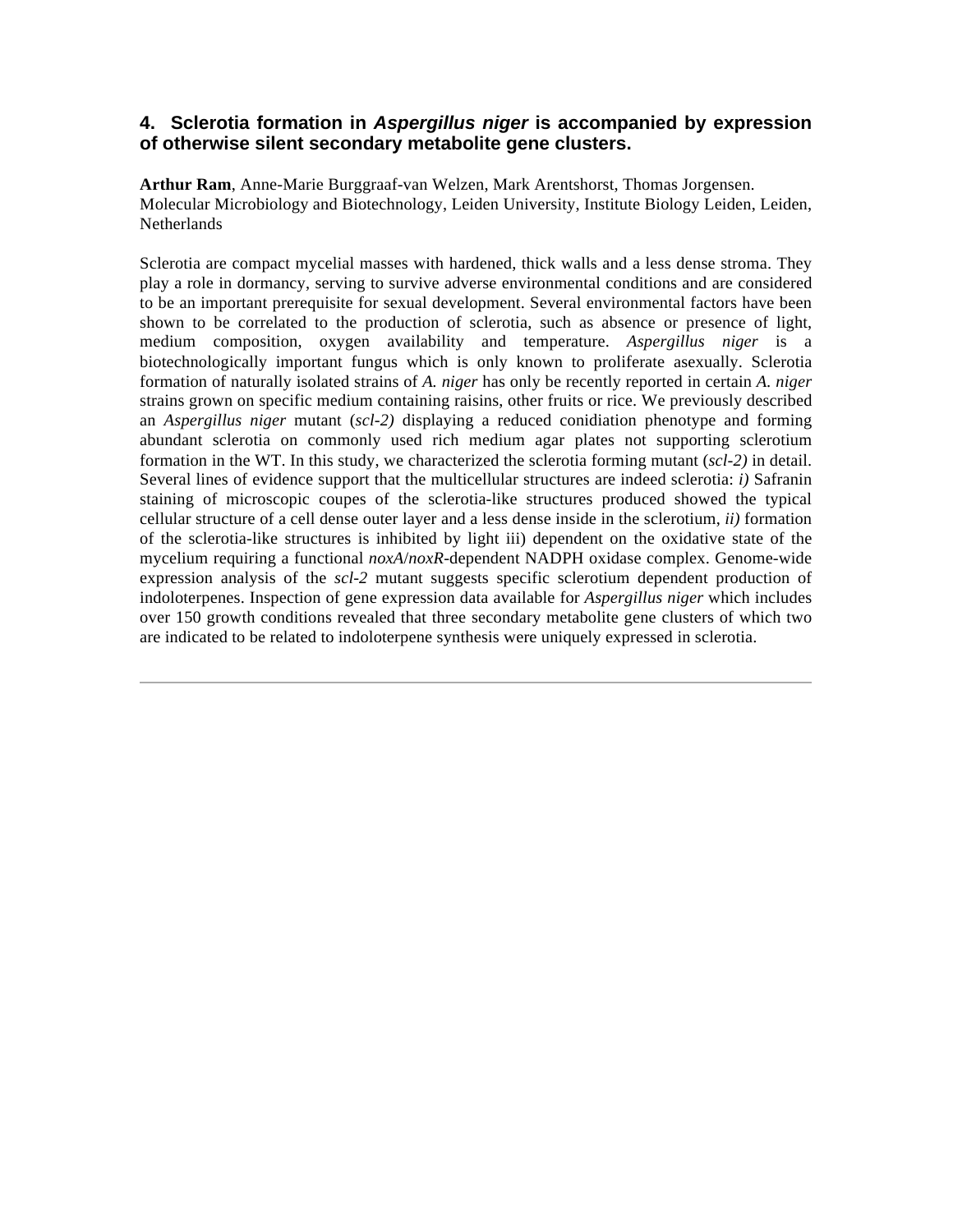#### **5. The use of the parasexual cycle and bulk segregant analysis followed by high-throughput sequencing to characterize a sclerotia-forming mutant in Aspergillus niger.**

**Arthur Ram,** Anne-Marie Burggraaf-van Welzen, Jing Niu, Thomas Jorgensen, Mark Arentshorst.

Molecular Microbiology and Biotechnology, Leiden University, Institute Biology Leiden, Leiden, Netherlands

Much of our current understanding in fungal growth and development is derived from forward genetic screens to select developmental mutants. Identification of the molecular basis for a particular phenotype in UV-generated mutants is tedious and time consuming. Whole genome sequencing (WGS) provides an effective alternative to identify the molecular lesion in a mutant isolated from a genetic screen. We have successfully used the so called "bulk segregants analysis" approach in combination with WGS to characterize the molecular basis for a hypersclerotial mutant (*scl-2)* in *A. niger.* Since *A. niger* has no sexual cycle, we used the parasexual cycle to obtain segregants. In the bulk-segregant analysis approach, the mutant of interest is crossed to a wild-type strain and segregants displaying the phenotype of interest are pooled and DNA from this pool of segregants is sequenced using a deep sequencing technology (e.g. Illumina). In addition, the genomes of the parental strains were also sequenced and SNPs and indels were identified. SNPs and indels between the parental strains not related with the phenotype, have a 50% chance to be present in the pool; SNPs and indels responsible for the phenotype or closely linked to the mutation responsible for the phenotype, are conserved in the pool. Sclerotia formation was found to be caused by a non-sense mutation in the Zn(II)2Cys6 domain of an until now unknown transcription factor. Subsequent complementation analysis and targeted deletion are in progress to confirm its role as a potential repressor of sclerotia formation in *A. niger.* The opportunity to use WGS approaches to pinpoint the molecular lesion in a mutated strain isolated from a genetic screen will speed up genetic identification making is suitable for new approaches of near complete mutational saturation of a biological process and the resulting unravelling of entire genetic pathways and networks.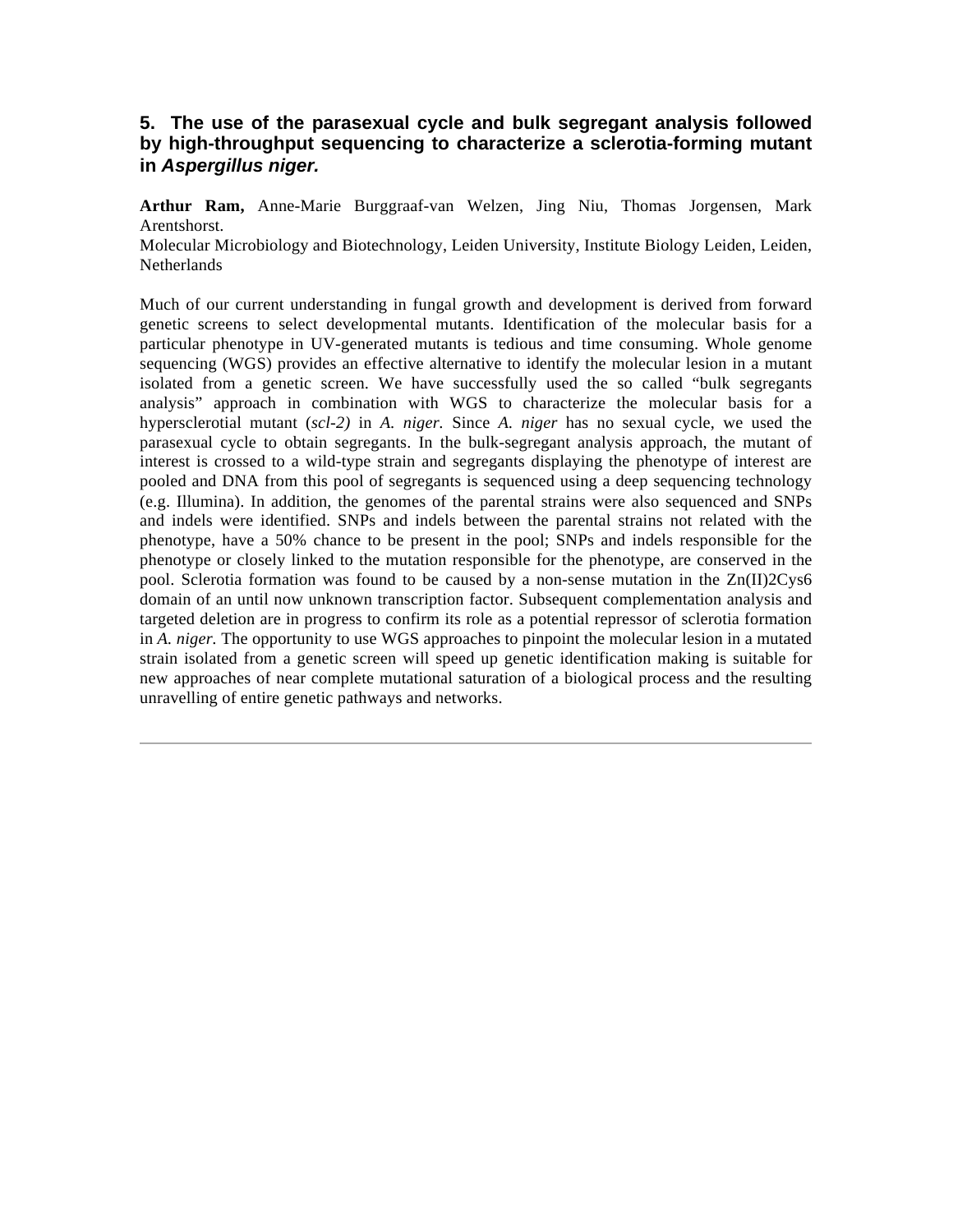# **6. Genome-wide transcriptome analysis of cell wall remodeling in Aspergillus niger in response to the absence of galactofuranose biosynthesis.**

Joohae Park<sup>1</sup>, Mark Arentshorst<sup>1</sup>, Boris Tefsen<sup>2</sup>, Ellen Lagendijk<sup>1</sup>, Cees van den Hondel<sup>1</sup>, Irma van Die<sup>2</sup>, Arthur Ram<sup>1</sup>.

1) Molecular Microbiology and Biotechnology, Leiden University, Institute Biology Leiden, Leiden, The Netherlands;

2) Department of Molecular Cell Biology and Immunology, VU University Medical Center, Amsterdam, The Netherlands

The biosynthesis of cell wall galactofuranose (Gal *f)* containing glycostructures such as galactomannan, *N*-glycans, *O*-glycans and glycosylinositolphosphoceramides in filamentous fungi are important to secure the integrity of the cell wall. A key gene in the biosynthesis of UDP-Galf is *ugmA* which encodes a UDP-galactopyranose mutase which is essential for the conversion of UDP-Gal  $p$  to UDP-Gal  $f$ . In  $A$ , *niger*, the absence of Gal  $f$  synthesis results in activation of the cell wall integrity (CWI)-pathway indicating that the Gal *f* biosynthesis is important for maintaining cell wall strength. To identify genes involved in maintaining cell wall integrity in response to the absence of galactofuranose biosynthesis, a genome-wide expression study was performed with the *ugmA* deletion strain. RNAseq analysis revealed 432 upregulated genes to be differentially expressed (Q-value <0.05) in the *ugmA* mutant compared to the wildtype and these genes encode enzymes involved in alpha-glucan synthesis (*agsA*), chitin synthesis (*gfaB, gnsA,* and *chsA*), beta-glucan remodeling (*bgxA, gelF,* and *dfgC)* and several (GPI) anchored cell wall protein encoding genes. Interestingly, also the gene encoding the CWI-specific Map-kinase-kinase (*mkkA)* was induced in the *ugmA* mutant. *In silico* analysis of the 1-kb promoter regions of the differentially up-regulated genes in the *ugmA* mutant using an in house developed transcription factor binding site finder program, indicated overrepresentation of genes with RlmA or SteA binding sites. The importance of the RlmA and SteA transcription to induce cell wall remodelling genes is currently under investigation by constructing a *rlmA-ugmA* and *steA-ugmA* double mutants.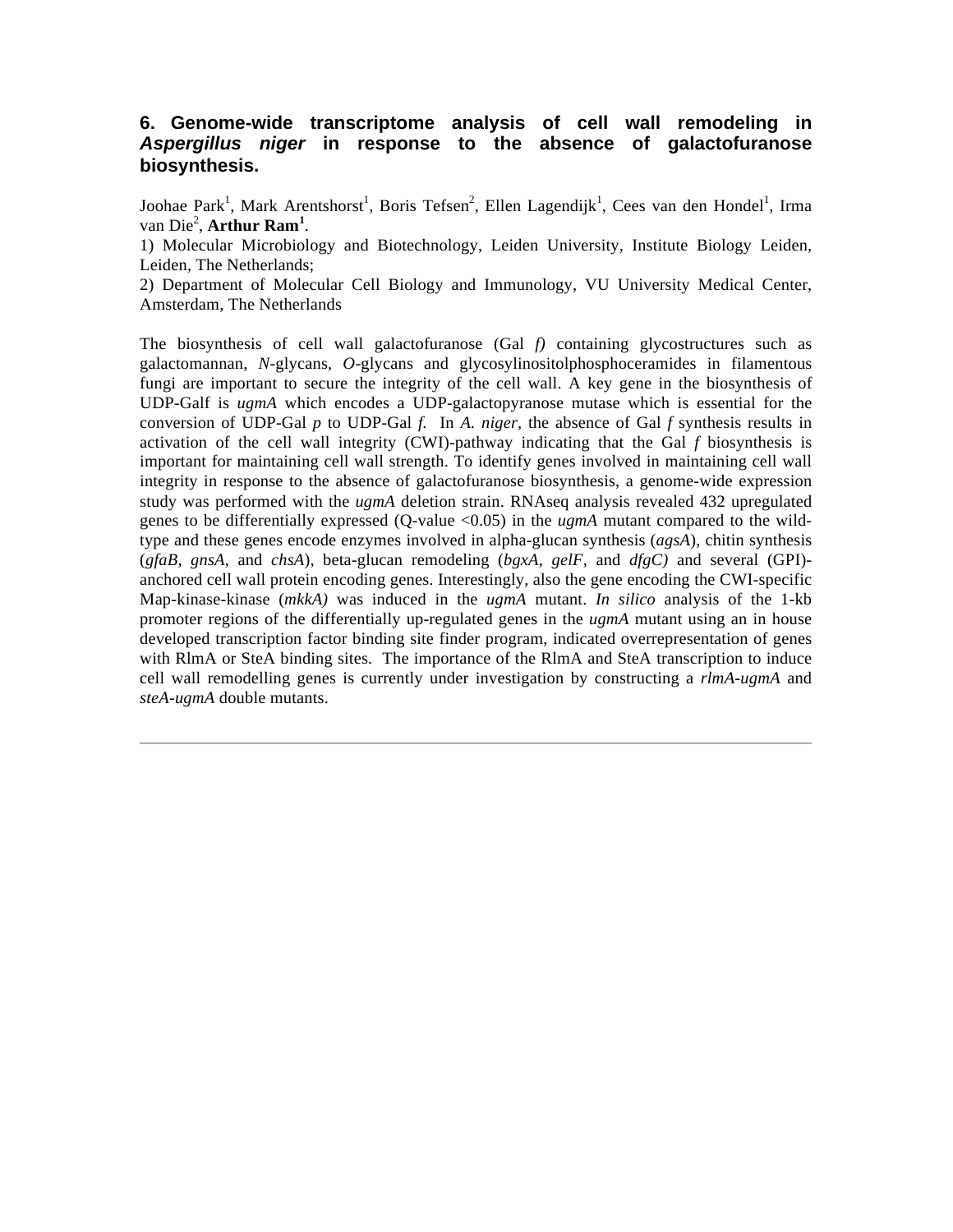#### **7. \*Fumigatin-oxide production by Aspergillus fumigatus is regulated by iron availability and temperature involving the transcription factors HapX and SrbA.**

Beatrix E. Lechner<sup>1</sup>, Ernst R. Werner<sup>2</sup>, Markus A. Keller<sup>2</sup>, Kirstin Scherlach<sup>3</sup>, Falk Hillmann<sup>4</sup>, Hubertus Haas<sup>1</sup>.

1) Division of Molecular Biology, Innsbruck Medical University, Innsbruck, Austria;

2) Division of Biological Chemistry, Innsbruck Medical University, Innsbruck, Austria;

3) Department of Biomolecular Chemistry, HKI, Jena, Germany;

4) Department of Molecular and Applied Microbiology, HKI, Jena, Germany

Iron is an essential metal for the metabolism of virtually all species. For the opportunistic fungal pathogen *Aspergillus fumigatus,* adaptation to iron starvation has been shown to be an essential virulence determinant. Here we found that in *A. fumigatus* liquid cultures, iron starvation induces the secretion of a yellow pigment optimally at  $20\text{-}25\text{°C}$ , but not at  $37\text{°C}$ , within 48-72 h of growth. In contrast, starvation for nitrogen, carbon, phosphate or other metals such as copper or zinc did not trigger production of this extracellular pigment. Deficiency in HapX or SrbA, the master regulators for adaptation to iron starvation and secondary metabolism, respectively, impaired biosynthesis of the pigment. In contrast to *A. fumigatus, Aspergillus nidulans, Aspergillus terreus* or *Penicillium chrysogenum* were not found to synthesize this pigment. The pigment was purified by solid phase extraction and reversed-phase HPLC separations. Highresolution mass spectrometry revealed a molecular mass of 183.0297 corresponding to the chemical formula of  $C_8H_8O_5$ . <sup>1</sup>H-NMR together with the photosensitivity and the pH dependence of UV absorption spectra identified the compound as fumigatin-oxide. The aromatic, marooncolored metabolite fumigatin, showing antibiotic activity against bacteria and toxicity against animals as well as anti-inflammatory activity, was first isolated from *A. fumigatus* culture media in 1938. Subsequently, fumigatin and its derivatives were detected by mass spectrometry in various *A. fumigatus* isolates but the biosynthetic pathway for fumigatin biosynthesis remains to be elucidated. This study represents the first characterization of the regulation of fumigatin production and emphasizes the impact of iron availability on fungal secondary metabolism.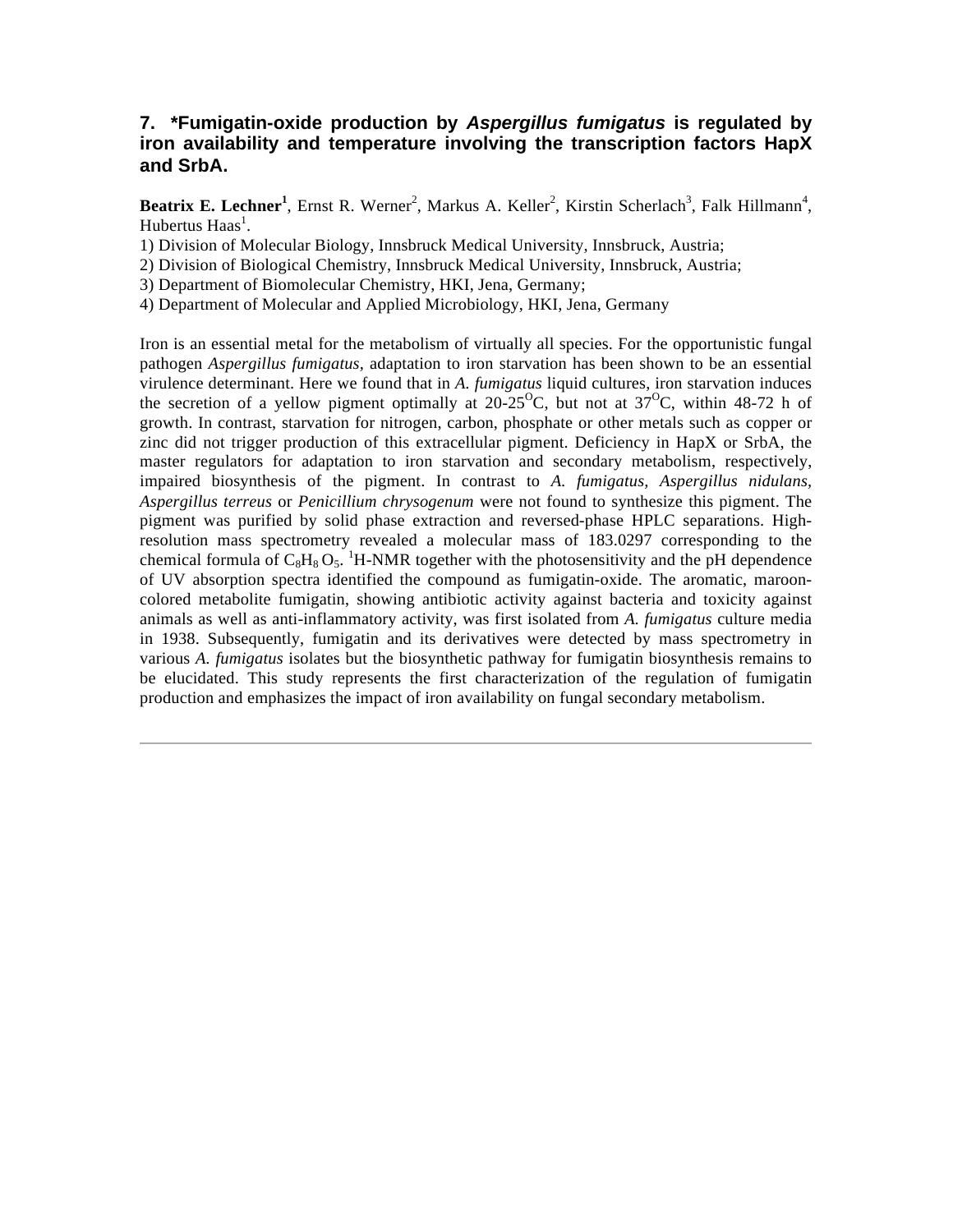#### **8. \*Regulation of Nuclear Import of the Aspergillus nidulans GATA Transcription Factor AreA.**

Cameron Hunter<sup>1</sup>, Margaret Katz<sup>2</sup>, Richard Todd<sup>1</sup>.

1) Plant Pathology, Kansas State University, Manhattan, KS;

2) Molecular and Cellular Biology, University of New England, Armidale, NSW

The TOR signaling pathway is conserved throughout eukaryotes and coordinates cell growth in response to nutrient availability. In *Saccharomyces cerevisiae* the TOR pathway is inhibited by the anti-tumorigenic immunosuppressant, rapamycin. This leads to downstream effects, including nuclear localization of the GATA transcription factors Gln3p and Gat1p, which activate nitrogen metabolic genes. The components of the TOR pathway are conserved between yeast and *Aspergillus nidulans.* We have used an epitope tagged version of AreA to investigate the effects of rapamycin and the TOR pathway on AreA subcellular localization. In stark contrast to triggering nuclear import of Gln3p and Gat1p in yeast, rapamycin does not cause nuclear localization of AreA. Instead, rapamycin prevents AreA nuclear accumulation in response to nitrogen starvation. Nuclear accumulated AreA is rapidly exported from the nucleus in response to nitrogen nutrients or carbon starvation, but addition of rapamycin to nitrogen-starved cells does not trigger AreA nuclear export, suggesting that the TOR pathway controls AreA nuclear import. We are investigating the effects on AreA nuclear localization of the other components in the TOR pathway SitA, JipA, and GstA. In yeast, deletion of the cytoplasmic anchor Ure2p confers Gln3p nuclear localization. In contrast, deletion of the Ure2p homolog GstA prevents AreA nuclear accumulation. We also show that AreA does not accumulate in the nucleus in a loss of function mutant affecting the carbon starvation and autolysis transcription factor XprG. Collectively our data suggests rewiring of the TOR pathway for controlling AreA nuclear import in *A. nidulans.*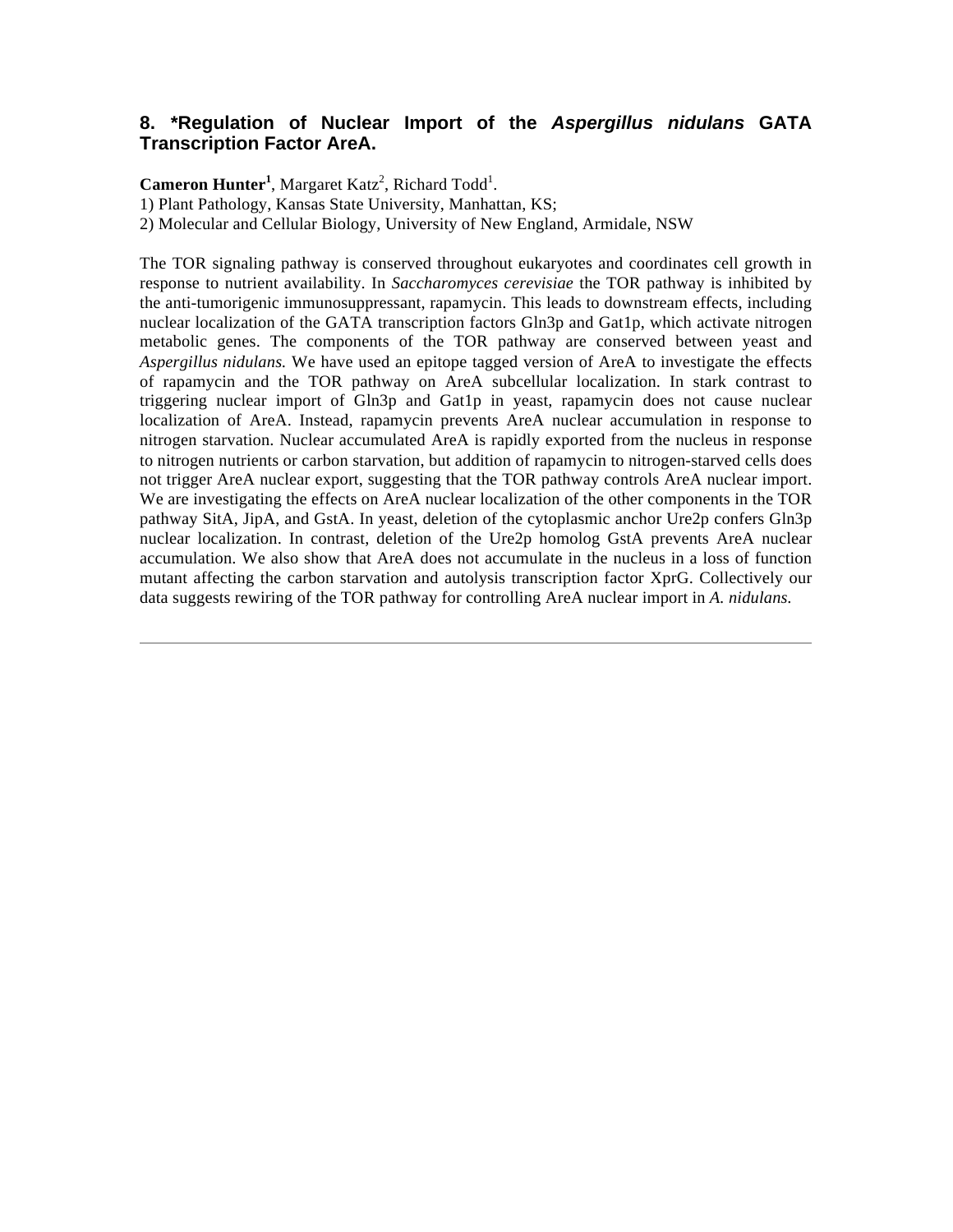#### **9. Application of the high-throughput Aspergillus fumigatus cell wallstress reporter system to identify synthetic peptides increasing the sensitivity for antifungal medicines.**

Cees van den Hondel<sup>1,2,</sup> Ellen Lagendijk<sup>1</sup>, Sophie Meier zu Ummeln<sup>1</sup>, Christien Lokman<sup>3</sup>, Arthur  $Ram^1$ .

1) Leiden University, Institute of Biology Leiden, Molecular Microbiology, Sylviusweg 72, 2333 BE Leiden, The Netherlandsept Mol Microbiol. Inst Biol, Univ Leiden, Leiden, Netherlands; 2) HiTexacoat, Gouda, The Netherlands;

3) HAN BioCentre, Laan van Scheut 2, P.O.Box 6960, NL-6503 GL Nijmegen, The Netherlands

Increased resistance to currently used antifungal compounds and the fact that these agents are often harmful to man and environment have resulted in a growing demand for new antifungals, which selectively act on cellular processes that are unique to fungi. To meet this demand, we have established in *A. niger* a luciferin/luciferase based reporter system for high-throughput screening of natural products for identification of potential new antifungal drugs). Our system allows us to identify compounds that specifically inhibited the fungal cell wall biosynthesis. Recently a similar system has been developed for *A. fumigatus* as well as for other non-Aspergillus species.

On our poster we will show the validation of our system by analysing its performance with several antifungal drugs which are commonly used in the clinic like Caspofungin, Amphotericin B, Voriconazol (V fend) as well as Nikkomycin. This analysis clearly shows not only a doses response behaviour of the compounds tested but also that in time different types of stress responses occur. Importantly, also the analysis shows a clear indication whether the compound tested is fungistatic or fungicidal.

Subsequent analysis of different synthetic antimicrobial peptides, HTX1-4, revealed also a moderate effect on cell wall stress induction indicated by an increase in Lux activity. Interestingly, incubation of these peptides at sublethal concentrations together with some of the antifungal medicines showed a considerable increase in lux activity and a significant increase in sensitivity of *A. fumigatus* for these medicines.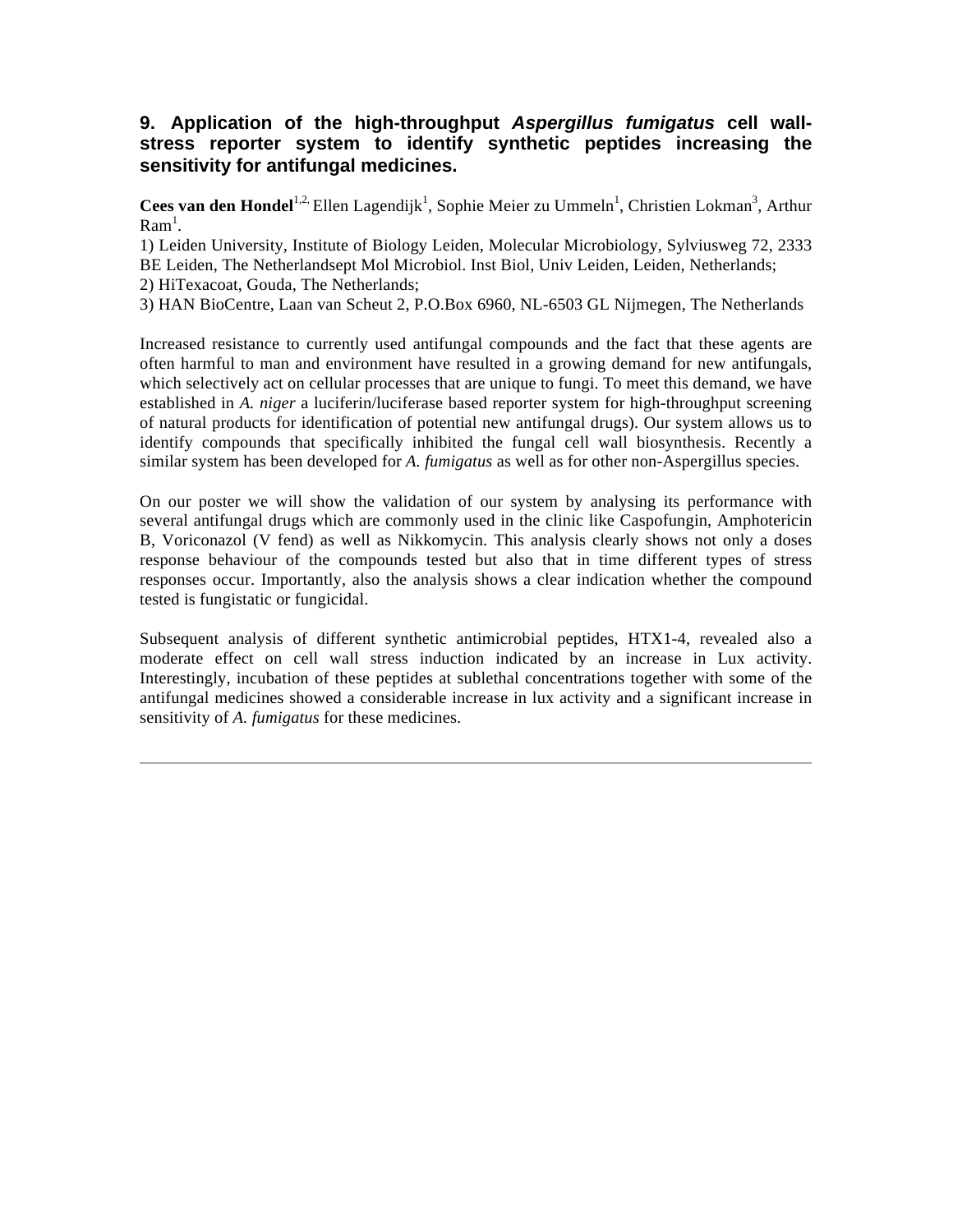# **10. \*A CRISPR/Cas9 system for genetic engineering of filamentous fungi.**

**Christina S Noedvig,** Jakob B. Nielsen, Uffe H. Mortensen. DTU Systems Biology, Technical University of Denmark, Kgs. Lyngby, Denmark

The harnessing of the prokaryotic and archaeal immune mechanism CRISPR (clustered regularly interspaced short palindromic repeats) as a tool for genetic engineering in eukaryotes, has proved to be a powerful technology. CRISPR/Cas9 introduces specific DNA double strand breaks (DSB) with high precision, which in turn can be employed to efficiently stimulate gene targeting. Consisting of two components, an RNA guided nuclease Cas9 and a chimeric guide RNA  $(gRNA)$ , a specific DSB can be produced in the host organism. The cleavage target site is determined by 20 base pairs (bp) in the gRNA, and by exchanging those 20 bp, Cas9 can be programmed to target a specific chromosomal location with few constraints. The technology has had a huge impact on genetic engineering of organisms, such as plants or mammalian cells where gene targeting is notoriously inefficient, but has so far not been adapted to filamentous fungi. Low gene targeting frequencies is a common problem when attempting to do gene editing in filamentous fungi. A common strategy to circumvent this problem is to delete or disable one of the key genes in the non-homologous end-joining (NHEJ) pathway to greatly enhance genetargeting frequencies. However, for fungi where a genetic toolbox is not in place, the initial establishment of genetic markers and NHEJ-deficiency can be laborious. Here we present a CRISPR/Cas9 system adapted for filamentous fungi and show that it can be efficiently used to introduce specific genomic modifications. Considering that the number of fully sequenced fungi is dramatically increasing, and that the vast majority of these fungi does not possess a genetic toolbox, our system will be a highly useful in developing the initial marker- and NHEJ gene mutations to establish such a toolbox. To this end, we have also developed a gRNA design software that facilitates identification of gRNA sequences that can target a desired gene in several different species, hence, reducing the plasmid construction workload. Together, we envision that our tools can be used to rapidly expand the repertoire of fungi where genetic engineering is possible and therefore greatly accelerate the exploration of fungal biology.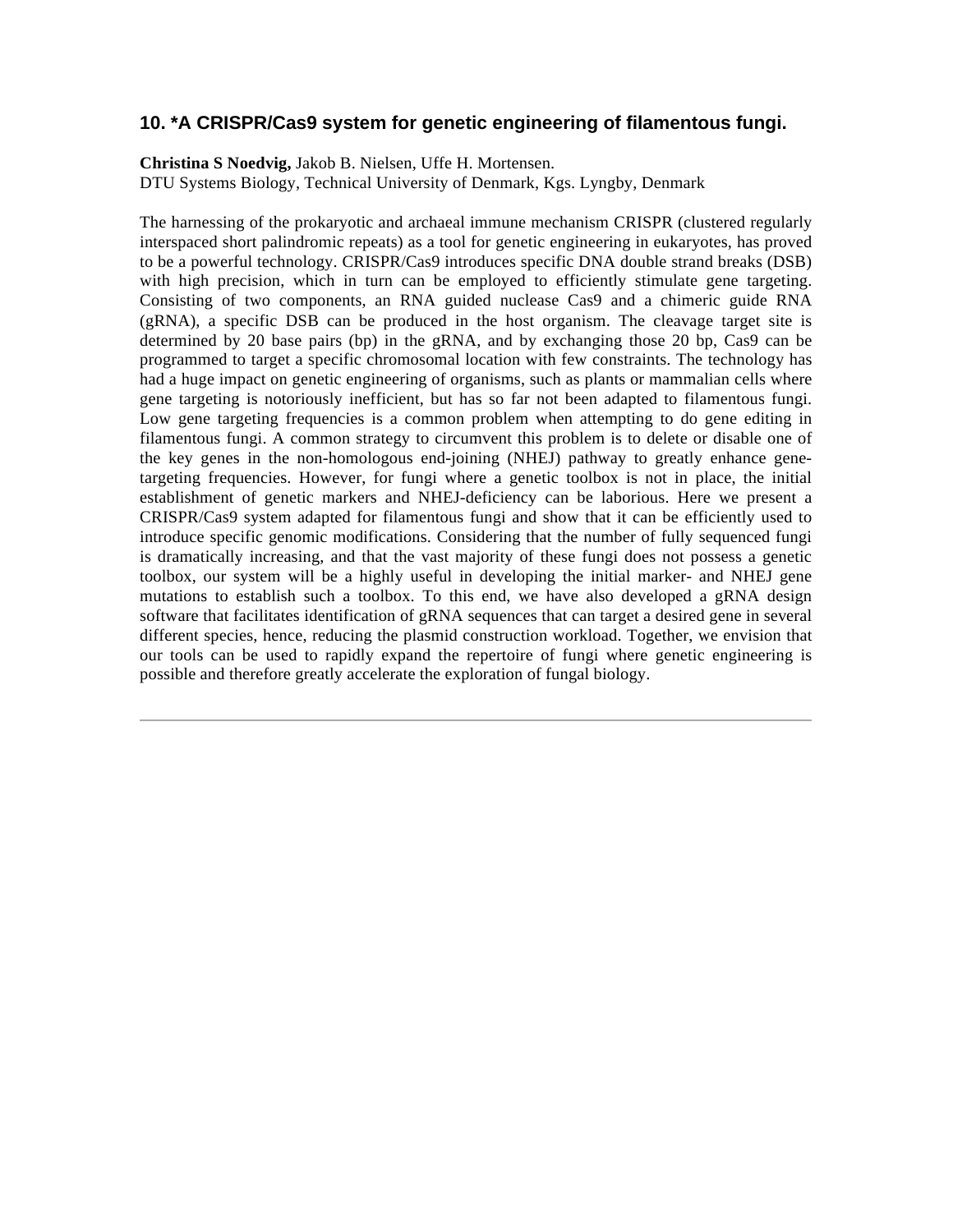#### **11. Influence of microgravity on the production of Aspergillus nidulans secondary metabolites onboard the International Space Station.**

Clay Wang<sup>1</sup>, Kasthuri Venkateswaran<sup>2</sup>, Junko Yaegashi<sup>1</sup>, Jillian Romsdahl<sup>1</sup>. 1) Pharma Sci & Chemistry, Univ Southern California, Los Angeles, CA.; 2) Jet Propulsion Laboratory, Pasadena, CA

In this poster I will present our project recently funded by the NASA Space Biology program to study the production of secondary metabolites by *Aspergillus nidulans* onboard the International Space Station. Research from the Wang lab and many others in the field have shown that in filamentous fungi secondary metabolite production is highly sensitive to growth conditions. In addition it has been shown that many secondary metabolism pathways are triggered specifically in harsh or stressful conditions. Therefore we are interested in understanding how filamentous fungi respond to microgravity conditions. There are two long term goals for this project. One is to discover novel secondary metabolites in microgravity conditions. Second is to develop filamentous fungi as a synthetic biology platform for producing pharmaceutical compounds for future manned space mission. In addition I will present data on our metabolite analysis of fungi recovered from the International Space Station Filter Debri as part of the NASA funded ISS microbial observatory project.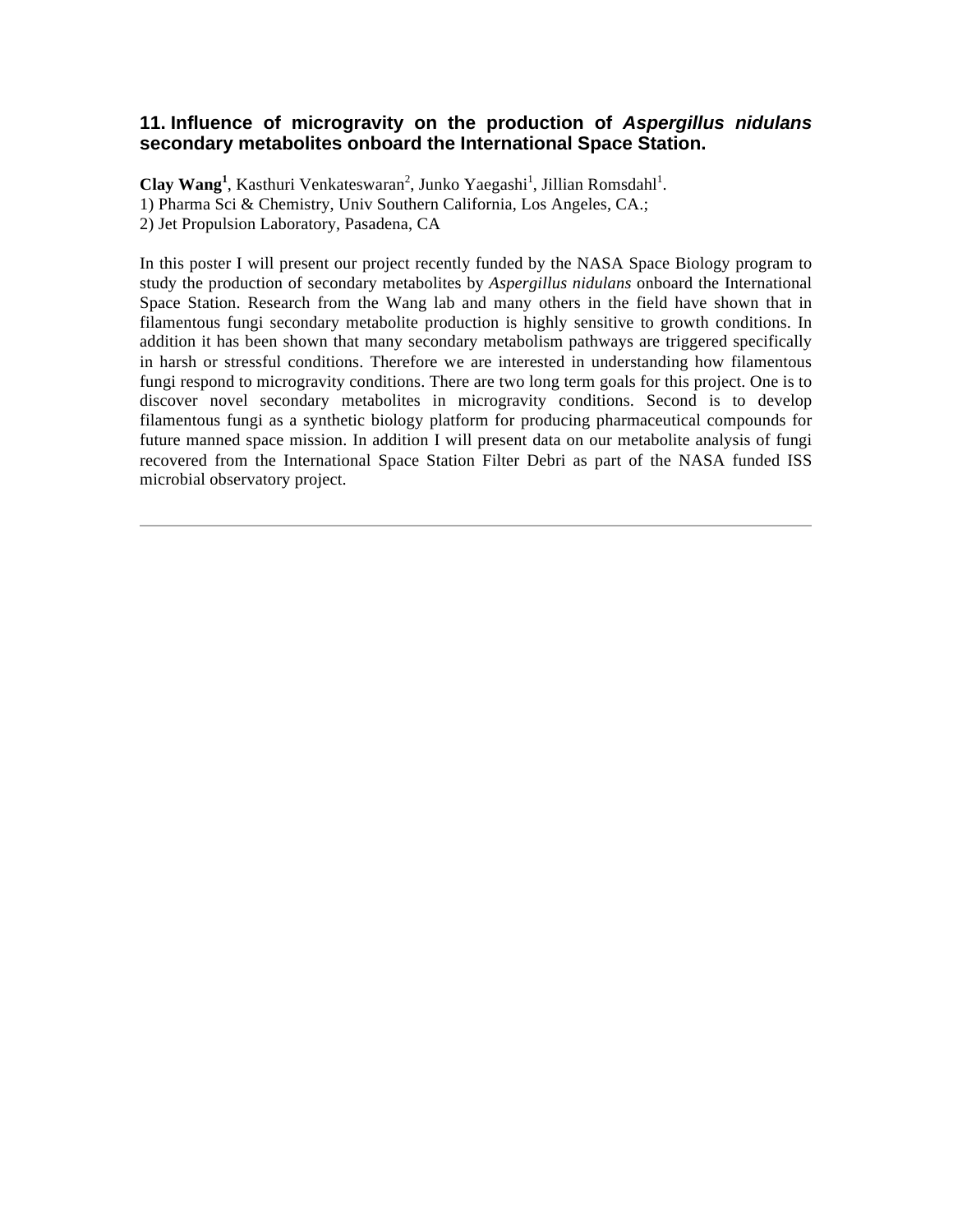#### **12. Calcium signaling and cytoskeletal dynamics during hyphal growth and infection by the human fungal pathogen Aspergillus fumigatus.**

#### **Constanze Seidel,** Alberto Muñoz, Nick D. Read.

Manchester Fungal Infection Group, University of Manchester, Manchester, United Kingdom

The most common human mould infection is caused by *Aspergillus fumigatus,* and it has been estimated that more than 3 million people worldwide are infected with it. The capacity of *A. fumigatus* to respond appropriately to external signals underpins its saprotrophic and parasitic lifestyles, and calcium signaling plays a major role in this.  $Ca^{2+}$ -signaling and homeostasis are essential for the growth, differentiation and virulence of filamentous fungi although relatively little is known about the role of  $Ca^{2+}$  in these processes in filamentous fungi, and particularly in human fungal pathogens during invasive growth. We have developed techniques for the routine imaging of  $Ca^{2+}$ -dynamics in living A. fumigatus cells expressing the genetically encoded  $Ca^{2+}$ sensor, GCaMP6s. Time-lapse-imaging of continuously growing hyphae of different filamentous fungi has shown that, instead of growing hyphae possessing a constant tip-focused gradient, transient pulsatile increases in  $Ca^{2+}$ -changes in hyphal tips occur with no discernible  $Ca^{2+}$ gradient between pulses. Furthermore, we have demonstrated different  $Ca^{2+}$ -signatures in response to different types of environmental stress that might be encountered during infection. Cytoskeletal dynamics and motor proteins are also regulated by  $Ca^{2+}$ . To determine how the Factin and the microtubule cytoskeleton are dynamically organized whilst growing over alveolar epithelial cell layers, we generated strains expressing  $\alpha$ -tubulin and lifeact fused to GFP and tagRFP-T. These live-cell imaging studies have been combined with the use of pharmacological agents and mutant analyses to understand the roles of calcium signaling and the cytoskeleton during hyphal growth and infection.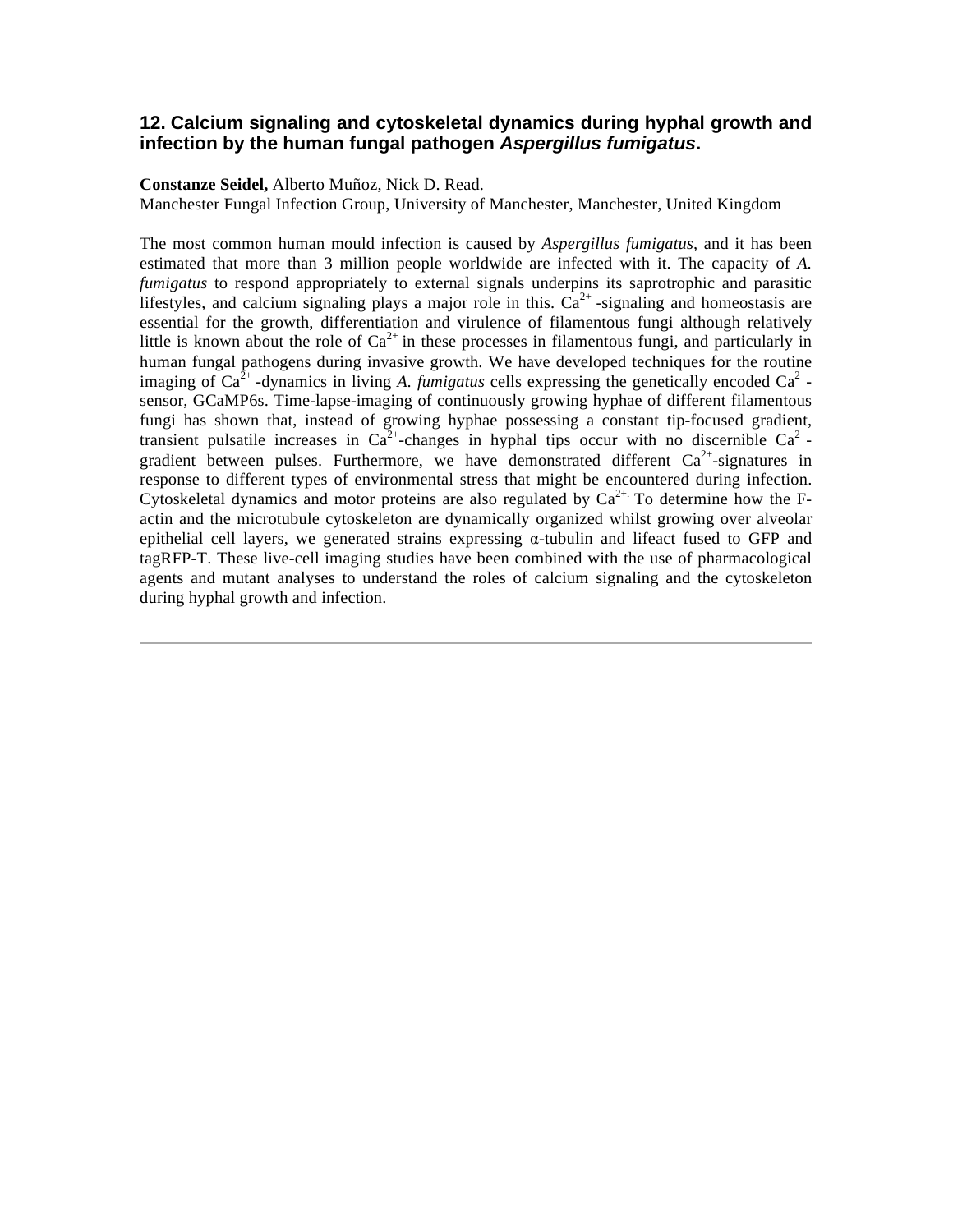#### **13. Comparative transcriptome analysis of Aspergillus fumigatus conidia reveals a novel secondary metabolism gene cluster specifically expressed at low temperature.**

**D. Hagiwara<sup>1</sup>**, K. Sakai<sup>1</sup>, S. Suzuki<sup>2</sup>, K. Kamei<sup>1</sup>, T. Gonoi<sup>1</sup>, S. Kawamoto<sup>1</sup>.

1) Medical Mycology Research Center, Chiba university, Chiba, Japan;

2) National Food Research Institute, Ibaraki, Japan

Filamentous fungi vigorously produce asexual spores (conidia) under appropriate conditions. Conidia are reproductive structures that are important for both distribution and survival for fungi. To understand effects of culture temperature on tolerance of conidia to various stresses, we compared sensitivities to heat, hydrogen peroxide, and UV irradiation among *Aspergillus fumigatus* conidia harvested from cultures at different temperatures (25, 37, and  $45^{\circ}$ C). The conidia from  $25^{\circ}$ C-culture showed a lower tolerance to heat stress (60 $^{\circ}$ C) and to oxidative stress  $(H<sub>2</sub>O<sub>2</sub>)$  compared with the other conidia, and showed a marked resistance to UV stress. We found that accumulation of trehalose, which plays a protective role in heat stress, was reduced in the conidia from  $25^{\circ}$ C-culture. Furthermore, the color of conidia from  $25^{\circ}$ C-culture was darker than those from 37 and  $45^{\circ}$ C-cultures, suggesting an increased melanin on the surface of conidia from  $25^{\circ}$ C-culture.

To gain more insight into temperature-specific accumulation of secondary metabolites other than melanin in conidia, we investigated the transcriptome in the conidia from  $25^{\circ}C_{2}$ ,  $37^{\circ}C_{2}$ , and 45OC-cultures. The transcriptome data revealed that melanin biosynthesis gene cluster was increasingly expressed in the conidia from  $25^{\circ}$ C-culture, supporting the above hypothesis. We also found one novel secondary metabolite gene cluster, which showed a higher expression in the conidia from 25 C-culture compared to those from  $37^{\circ}$ C- and  $45^{\circ}$ C-culture. This cluster contains 13 genes including genes encoding a PKS and a C6-type transcription factor (AfAflR) homologous to aflatoxin biosynthesis regulating AflR. In the AfaflR gene deletion mutant, expression levels of 11 genes of the cluster were greatly reduced, suggesting that the AfAflR plays a central role in transcriptional regulation for this cluster. We are going to identify the metabolite produced from this cluster at low-temperature, and to discuss temperature-dependent secondary metabolite production in the conidia of the pathogenic fungus.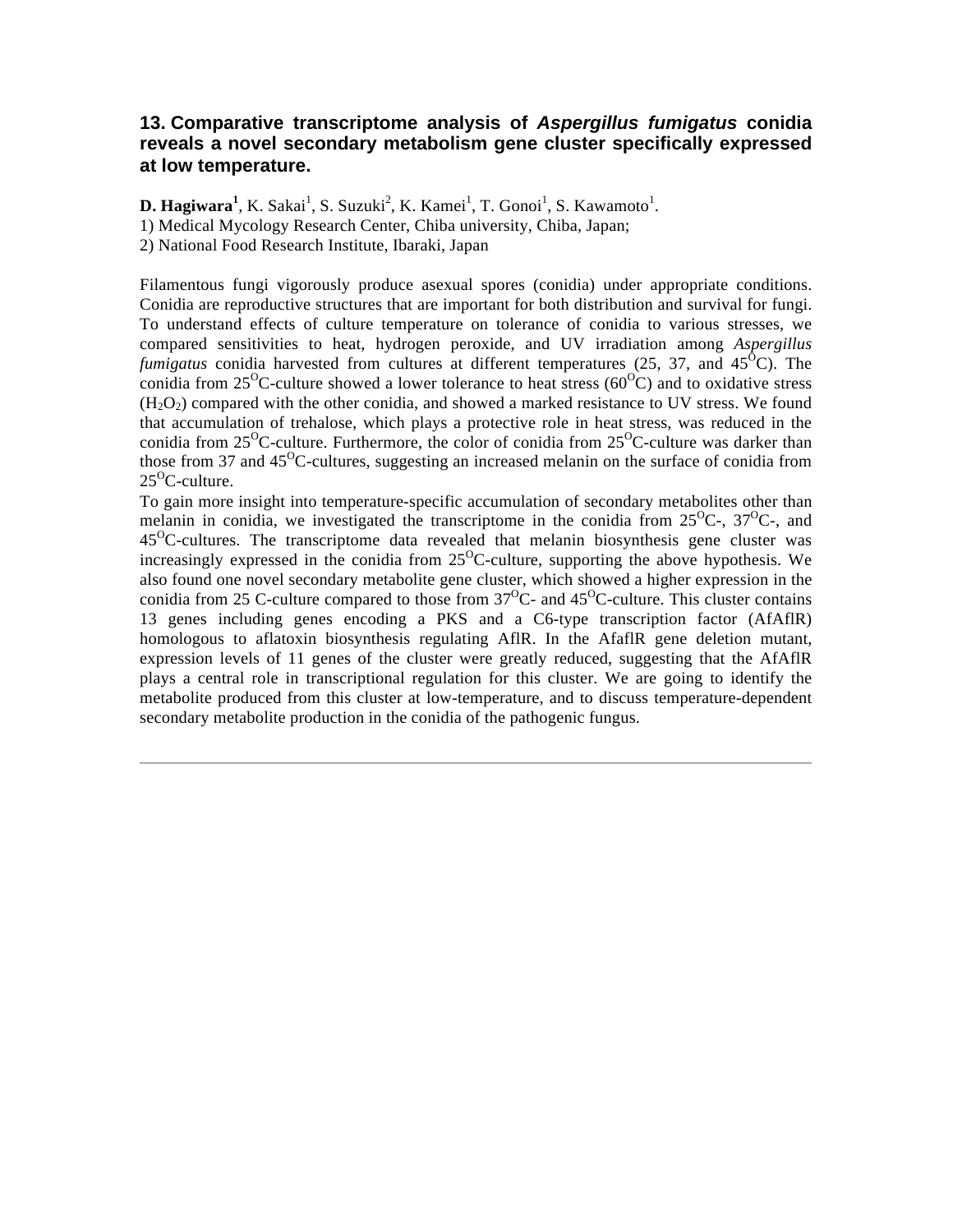#### **14. Duplication and redundancy of leucine, valine and isoleucine biosynthesis genes in Aspergillus nidulans**

**Damien Downes,** Pierre Migeon, Cameron Hunter, Richard Todd. Department of Plant Pathology, Kansas State University, Manhattan, Kansas, USA

The branched chain amino acids (BCAA) leucine, isoleucine, and valine are essential dietary amino acids in mammals; fungi, however, can synthesize these three amino acids. For this reason, BCAA biosynthesis enzymes have been suggested as possible drug targets for treatment of infections by opportunistic pathogens such as *Aspergillus fumigatus.* Synthesis of the three BCAAs has been well characterized in the yeast *Saccharomyces cerevisiae.* However, recent work on the BCAA pathway enzymes dihydroxyacid dehydratase in *A. fumigatus* and αisopropylmalate synthase *Aspergillus nidulans* has shown divergence with *S. cerevisiae* in the number of genes encoding functional enzymes for these steps. The final two steps of leucine biosynthesis are carried out by β-isopropylmalate dehydrogenase (β-IDH) and BCAA aminotransferase (BAT), but the genes encoding these enzymes have not yet been characterized in the Aspergilli. In *S. cerevisiae,* there is one β-IDH gene and two BAT genes. The BATs also catalyze the final step of isoleucine and valine production. Using protein sequence similarity we identified two β-IDH encoding genes in *A. nidulans*: *leuD* and *leuE.* We have deleted these genes by gene replacement and shown that *leuD*Δ, but not *leuE*Δ, causes a leaky leucine auxotrophy. A *leuD*Δ *leuE*Δ double mutant is a strict leucine auxotroph and therefore both genes encode functional enzymes. Using quantitative RT-PCR we showed the difference in phenotypes is likely due to higher expression of *leuD* than *leuE.* We have also identified six putative BAT encoding genes, *batA-F,* by protein sequence similarity to Bat1p and Bat2p from yeast. Deletion of these six genes separately does not result in BCAA auxotrophy. However, simultaneous deletion of the two most highly expressed genes *batA* and *batB* is sufficient to confer BCAA auxotrophy, suggesting that *batC-F* may have evolved new roles within *A. nidulans* since duplication. With the identification of *leuD, leuE, batA* and *batB* the genes encoding the final steps of branched chain amino acid biosynthesis in *A. nidulans* have now been elucidated.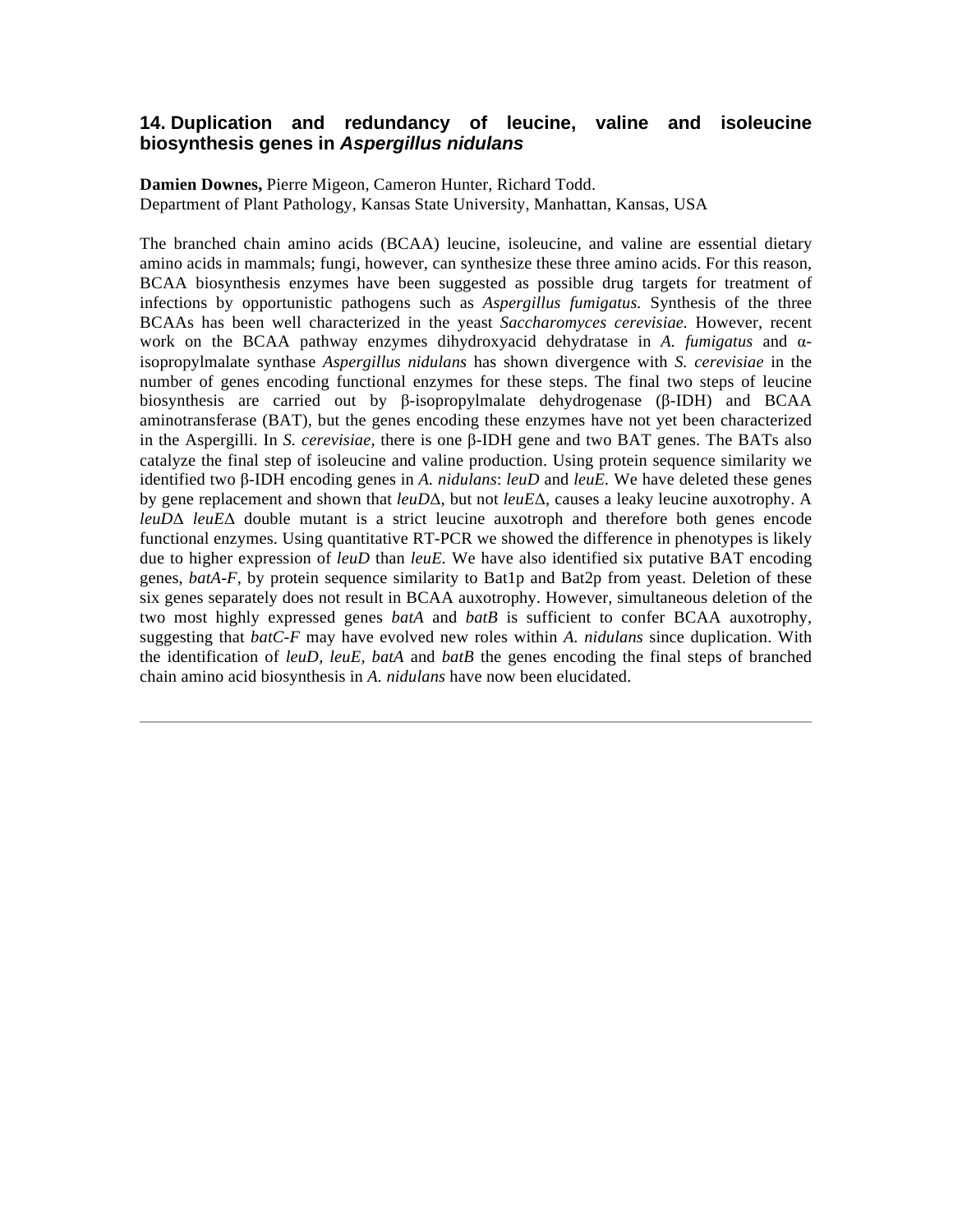#### **15. \*Pan-genomic analysis of TamA in Aspergillus nidulans: the regulatory**  network of a dual function Zn(II)<sub>2</sub>Cys<sub>6</sub> transcription factor.

**Damien Downes<sup>1</sup>**, Koon Ho Wong<sup>2</sup>, Richard Todd<sup>1</sup>.

1) Department of Plant Pathology, Kansas State University, Kansas, USA;

2) Faculty of Health Sciences, University of Macau, Macau SAR, China

 $Zn(I<sub>I</sub>)<sub>2</sub>Cys<sub>6</sub>$  zinc binuclear cluster proteins represent the largest family of transcription factors in fungi and regulate genes of diverse pathways, including primary and secondary metabolism, and development. For most transcription factors the DNA binding domain is considered essential for function. However proteins in the emerging class of dual function transcription factors operate by either direct DNA binding or as protein-binding co-activators and co-repressors (non-DNAbinding factors). The switch between functions can be determined by promoter context and cell type. Dual function has been reported in different cell types for the Hairy repressor in *Drosophilia, Xenopus* and zebrafish as well as mouse SCL/TAL-1. We recently reported the first example of a fungal dual function transcription factor, the *Aspergillus nidulans*  $Zn(II)$ <sub>2</sub>Cys<sub>6</sub> transcription factor TamA. TamA is unique in that dual function occurs in the same cell type, where it binds the *gdhA* promoter directly while acting as a co-activator of the global nitrogen GATA transcription factor AreA at *amdS* and *fmdS*. To determine the extent of the TamA dual function regulatory network we have taken a pan-genomic approach. Using FLAG-epitopetagged TamA for ChIP-seq, we have identified novel targets of TamA, including genes involved in primary metabolism, secondary metabolism and siderophore biosynthesis. This analysis has indicated that TamA target sites lack sequence conformity. Therefore TamA may act via multiple DNA-binding sequences, potentially on the basis of interaction with novel proteins. To determine the TamA activator and co-activator regulons we characterized the effect of TamA on global gene expression using stranded RNA-seq in *tamA* Δ and *tamA* C90L loss-of-DNA binding mutants. The dual functions of transcription factors such as TamA provide an additional level of combinatorial control to mediate gene-specific expression. Analysis of the TamA regulatory network at a pangenomic level provides insights into how dual function transcription factors facilitate promoter plasticity and act as a vehicle for adaptive evolution.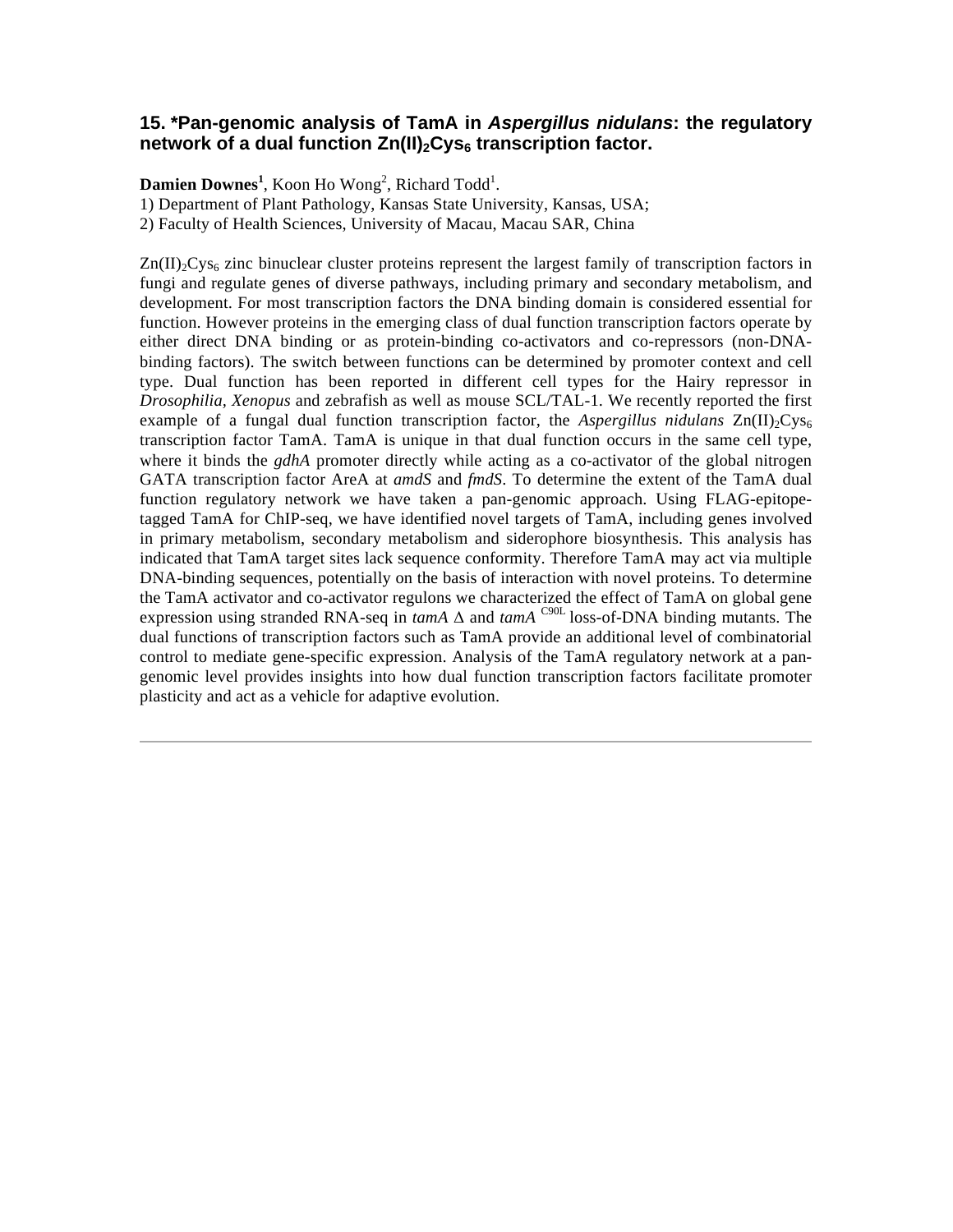#### **16. \*Insights into the nuclear transport and function of the transcription factor FlbB.**

Elixabet Oiartzabal<sup>1</sup>, Aitor Garzia<sup>2</sup>, Eduardo A. Espeso<sup>3</sup>, Unai Ugalde<sup>1</sup>, Oier Etxebeste<sup>1</sup>.

1) Dept. of Applied Chemistry, Faculty of Chemistry, University of The Basque Country. Manuel de Lardizabal 3, 20018, San Sebastian;

2) Howard Hughes Medical Institute, Laboratory of RNA Molecular Biology, Rockefeller University, 1230 York Avenue, New York, NY 10065;

3) Dept. of Cellular and Molecular Biology, Centro de Investigaciones Biol gicas (CSIC), Ramiro de Maeztu, 9, 28040, Madrid, Spain

The UDA (Upstream Developmental Activator) pathway of *Aspergillus nidulans* transduces environmental signals and activates asexual development. FlbB is a key UDA transcription factor (TF), which is accumulated at the most apical nucleus and the tip of vegetative hyphae, through a mechanism that requires the activity of additional UDAs. Tip accumulation of FlbB is mediated by the adapter UDA FlbE. The present work has focused on the retrograde transport of FlbB from the tip to the nucleus, and its transcriptional activity there. Nuclear import of FlbB is mediated by a bipartite nuclear localization signal located at the N-terminus. It has been previously reported that, once in the nucleus, FlbB activates the expression of *flbD* (another UDA factor coding gene), and then both factors are jointly required for the induction of the first specific asexual development regulator, *brlA.* We have now found that FlbD activity is essential for the nuclear accumulation of FlbB. FlbD and FlbB interact, and the deletion of *flbD* causes a significant reduction in the nuclear accumulation of FlbB and an increase in its apical fluorescent intensity. Bi-directional, cytoplasmic and microtubule-dependent movement of FlbB::GFP can be easily followed in a *ΔflbD* background. RNA sequencing analyses comparing Δ*flbB* and wild-type transcriptomes show that FlbB has additional roles, such as the suppression of the *dba* metabolic cluster, responsible for the synthesis of DHMBA, an antibacterial metabolite. In addition, our study also identifies FlbB-mediated regulation of the putative Helix-Loop-Helix type TF UrdA, an inducer of asexual and repressor of sexual development. The results presented widen the scope on the transcriptional roles of FlbB and the mechanisms that allow the transduction of environmental signals from the tip to the nucleus in *A. nidulans*.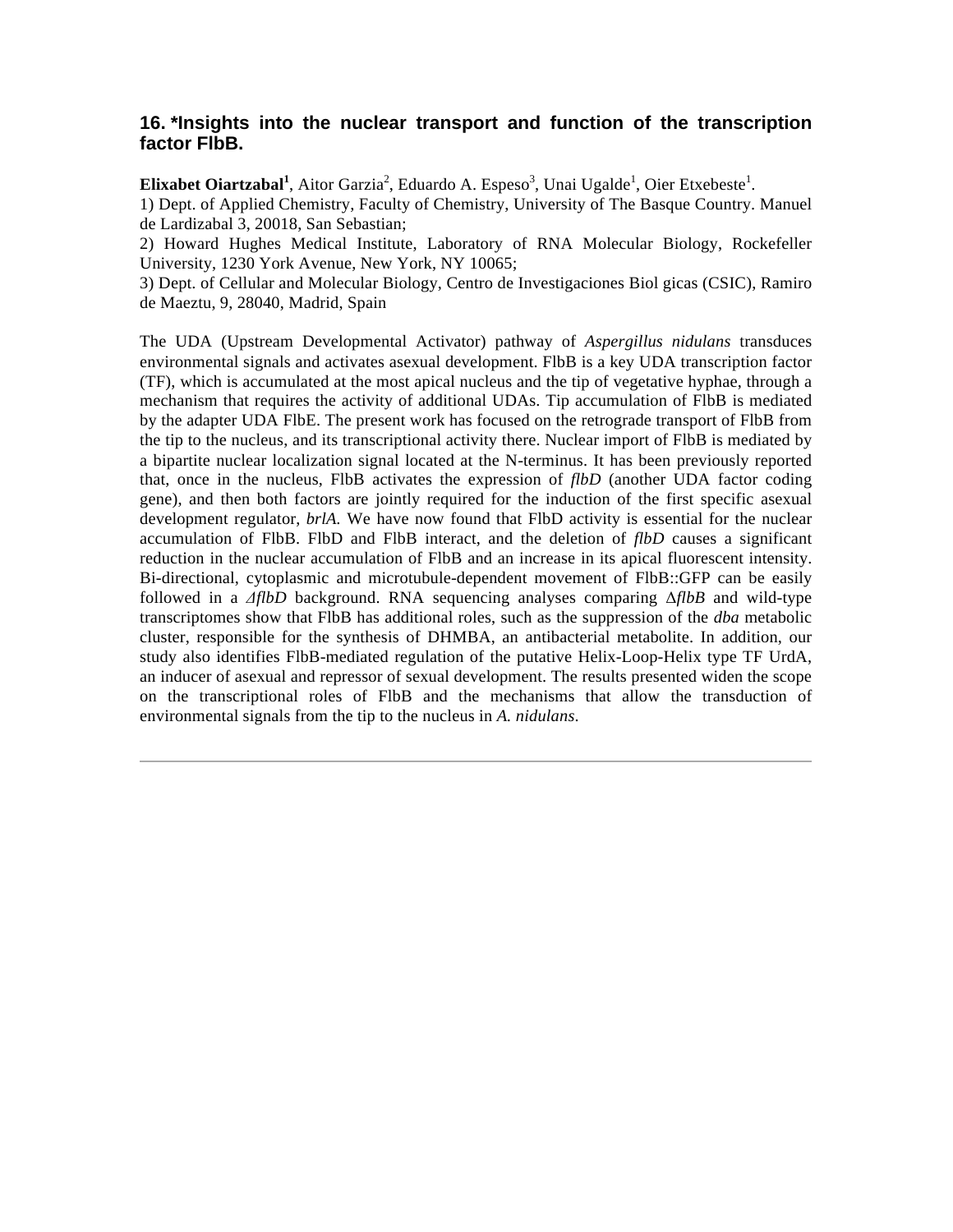#### **17. \*The MFS transporter gene in GT biosynthetic cluster is necessary for GT secretion and protection.**

**Elizabeth Smith,** Stephen Hammel, Sean Doyle, Grainne O' Keeffe, Gary Jones. Department of Biology, Maynooth University, Maynooth, Co. Kildare, Ireland

Gliotoxin is a non ribosomally synthesized metabolite, secreted *by Aspergillus fumigatus.* It is an epipolythiodioxopiperazine (ETP) which is characterised by an intramolecular disulphide bridge. The *gli* gene cluster is comprised of thirteen genes which are involved in aspects of gliotoxin biosynthesis and self-protection. The cluster includes *gliA* (CADRE locus identifier: AFUA\_6G09710), a gene which is predicted to encode a transmembrane gliotoxin efflux pump, which is a member of the Major Facilitator Superfamily (MFS). *A. fumigatus* also secretes an inactive bis-S-methylated form of gliotoxin (BmGT). The role of *gliA* in the biosynthesis and secretion of gliotoxin by *A. fumigatus* is unknown, however a previous study in which the *sirA*  gene, an ortholog of *gliA,* from *Leptosphaeria maculans* was deleted, resulted in increased sensitivity to both gliotoxin and sirodesmin, and also an increase the secretion of sirodesmin from *L. maculans.* Deletion of *gliA* was undertaken in *A. fumigatus* ATCC26933, previously shown to produce gliotoxin at high levels, using a split marker strategy and acquisition of pyrithiamine resistance. Both Southern and qRT-PCR analysis confirmed deletion of *gliA* and absence of *gliA*  expression in *A. fumigatus* Δ*gliA*26933, respectively. Deletion of *gliA* completely abolished gliotoxin secretion, as determined by both RP-HPLC and LC-MS analysis, compared to that from *A. fumigatus* ATCC26933. Interestingly, secretion of the gliotoxin derivative, BmGT was not inhibited, indeed, there was a significant increase in the levels of BmGT secreted by *A. fumigatus*  Δ*gliA*26933 compared to wild type between 48-96 h growth (*p* < 0.001). Exposure of *A. fumigatus*   $\Delta g l i A^{26933}$  to exogenous gliotoxin revealed a significantly ( $p < 0.001$ ) sensitive phenotype, compared to wild type. These results strongly suggest a role for *gliA* in the secretion of endogenously produced gliotoxin, but not bis-methyl gliotoxin, and that *gliA* functionality is necessary to protect against exogenous gliotoxin.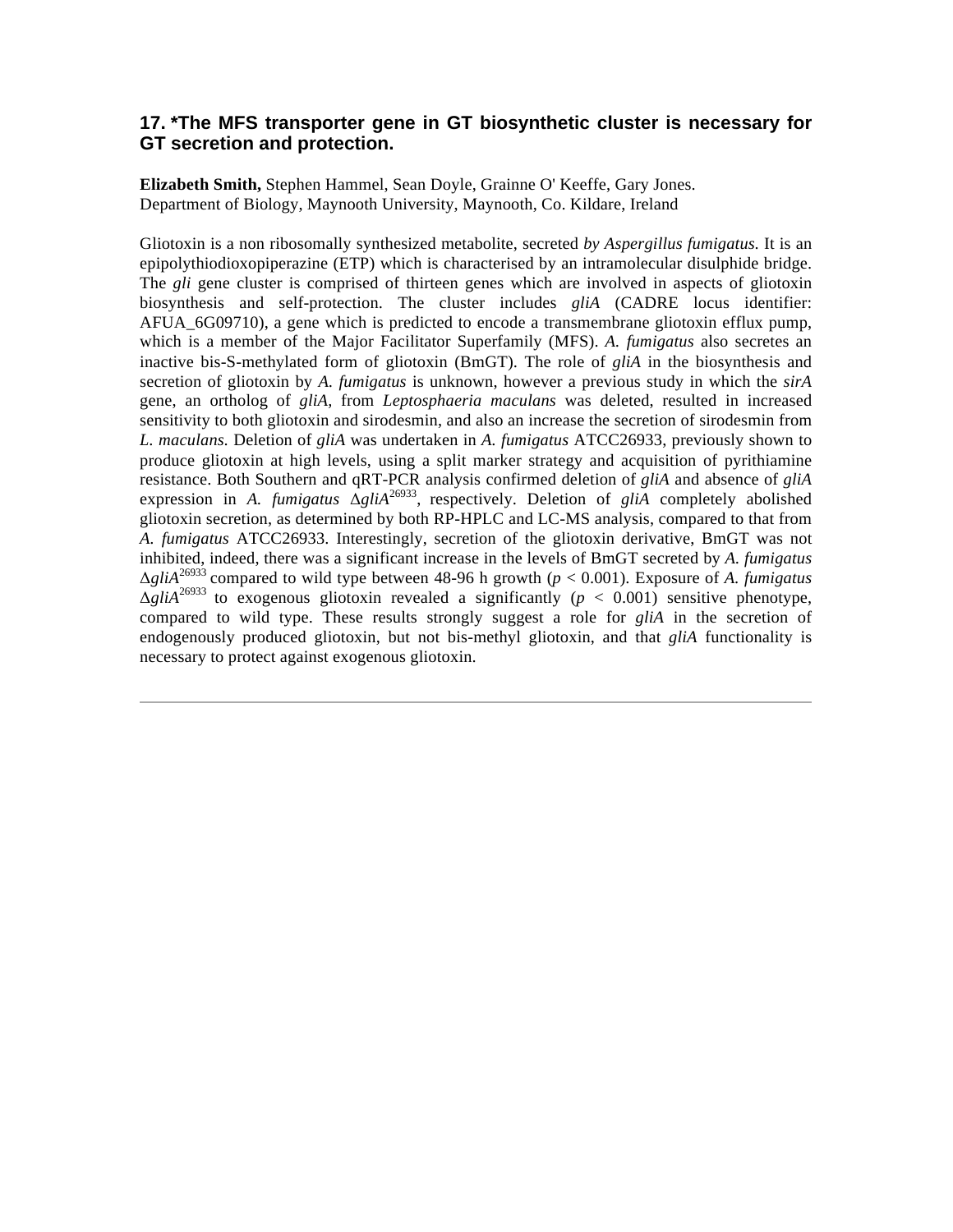#### **18. Lactose transport in Aspergillus nidulans: Identification and expression of a second permease gene.**

**Erzsébet Fekete,** Anita Orosz, László Kulcsár, Michel Flipphi, Levente Karaffa. Biochemical Engineering, University of Debrecen, Debrecen, Hungary

Lactose (milk sugar) is the main carbohydrate in whey, an abundant high-energy dairy residue. Yet, for most micro-organisms that can convert it (into glucose and galactose), it is a gratuitous carbon source that is slowly assimilated. To optimalise fermentation processes that use whey residue, and to further its use in second-generation biofuel generation and its removal from contaminated soil and water (bioremediation), we study lactose catabolism in the industrial cell factory *Penicillium chrysogenum* and the genetic model *Aspergillus nidulans,* a soil-borne saprophyte. Recently, we characterised the lactose permease LacpA, responsible for a considerable part of the prevalent uptake in *A. nidulans,* and showed that uptake rather than hydrolysis is the limiting step in its lactose catabolism (1). We now have identified a second physiologically relevant lactose transporter, LacpB. Glycerol-grown mycelia from mutants deleted for both *lacpA* and *lacpB* only appear to take up minute amounts of lactose. Moreover, mycelia of the double deletant strains appear unable to produce new biomass from lactose. Although transcription of both *lacp* genes was strongly induced by lactose in pregrown wild-type mycelia, their inducer profiles differ markedly. *lacpB* responded also strongly to *beta* -linked glucopyranose dimers, cellobiose and sophorose, while these inducers of the cellulolytic system did not provoke any *lacpA* response. Nevertheless, *lacpA* / *B* double mutants grew like wild type on cellobiose which suggests that, in contrast to the situation with lactose, efficient cellobiose uptake in *A. nidulans* is mediated by third systems that make *lacpB* functionally redundant. We shall also report on currently ongoing studies with single *lacpB* deletion mutants and on the interplay of the inductory circuits that allow uptake and assimilation of lactose. (1) Fekete *et al.*, Fungal Genet Biol 49: 215-225.

Acknowledgement: This research was supported by the EU and co-financed by the European Social Fund under the project ENVIKUT (TAMOP-4.2.2.A-11/1/KONV-2012-0043), and by the Hungarian Scientific Research Fund (OTKA Grant K1006600).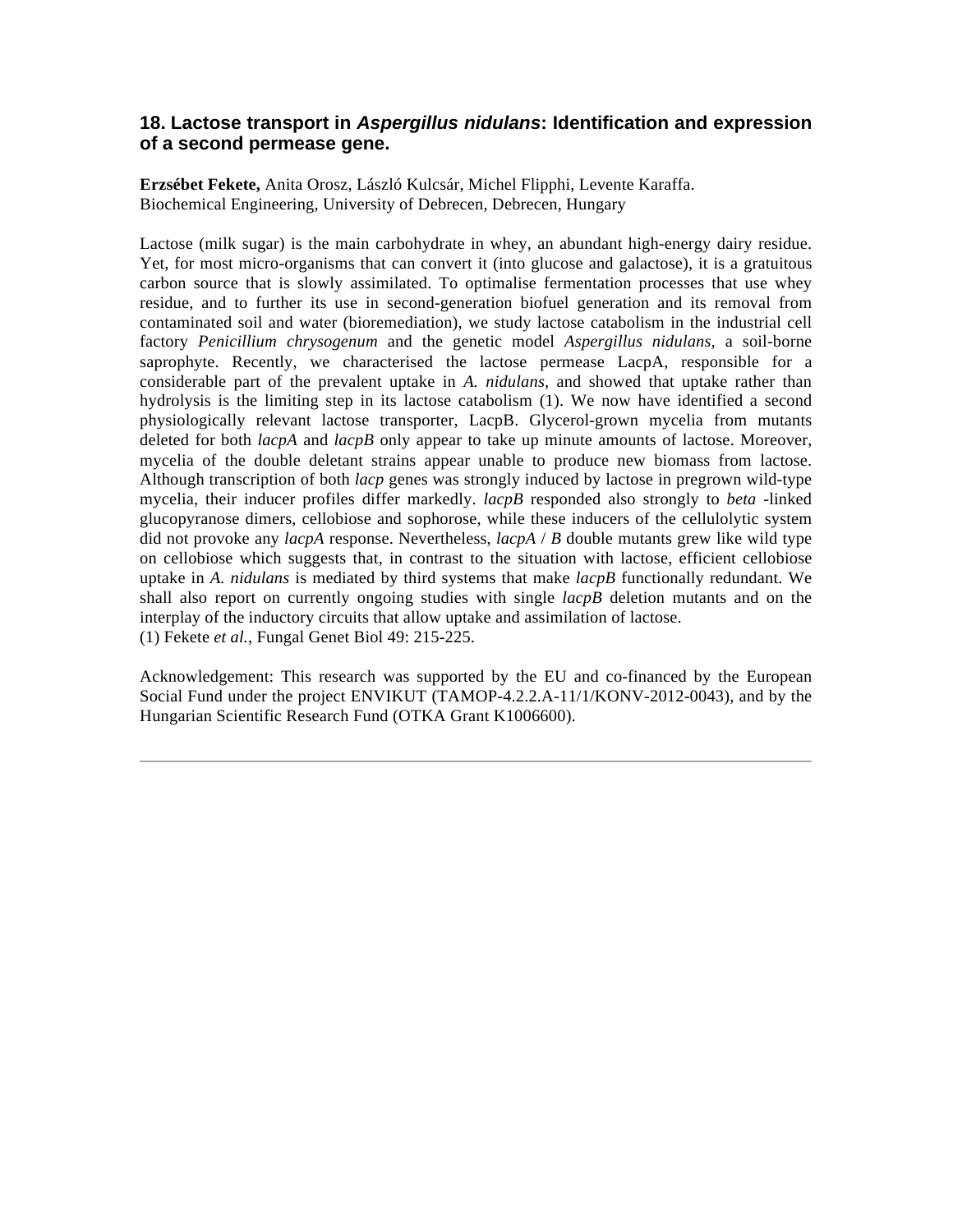### **19. \*A copper-responsive secondary metabolite pathway in Aspergillus fumigatus.**

Fang Yun Lim<sup>1</sup>, Joshua A. Baccile<sup>2</sup>, Frank C. Schroeder<sup>2</sup>, Nancy P. Keller<sup>1</sup>. 1) Medical Microbiology and Immunology, University of Wisconsin-Madison, Madison, WI.; 2) Boyce Thompson Institute Department of Chemistry and Chemical Biology, Cornell University, Ithaca, NY

Copper is a redox-active transition metal indispensible for life. It serves as a cofactor to enzymes involved in various fundamental cellular processes (e.g. respiration, reductive iron uptake, superoxide detoxification, etc.). In pathogenic fungi, copper is required for the function of virulence modulators such as multicopper laccases and superoxide dismutases. Here we report on the identification of a copper-responsive secondary metabolite cluster (*crm*) in the human opportunistic pathogen *Aspergillus fumigatus*. Bioinformatic prediction coupled with expression analyses suggests that the current *crm* cluster spans a minimal of five enzymatic genes. Preliminary results show that expression of the *crm* cluster is enhanced during vegetative growth and under copper-deficient condition. Furthermore, our preliminary observations suggest a potential crosstalk between the *crm* cluster and the recently identified iron-responsive *has* cluster in this species. Future studies will elucidate the potential role of the *crm* pathway product(s) in copper-uptake, the nature of this crosstalk between two copper- and iron-responsive secondary metabolite clusters, and potential role in the biology and pathogenicity of this fungus.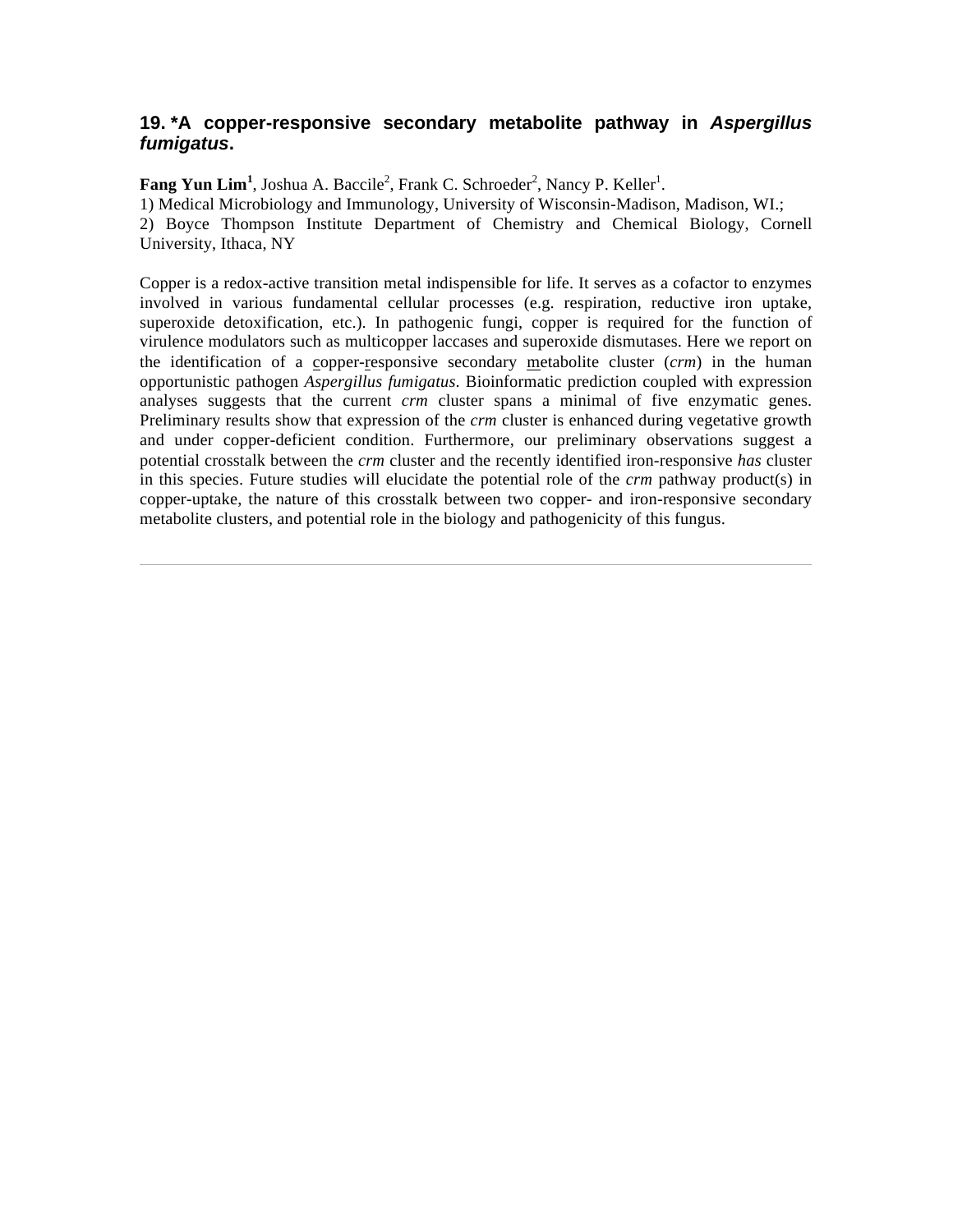# **20. \*Choose On or Off: A regulatable gene expression system for filamentous fungi.**

#### **Franziska Wanka**, Vera Meyer.

Institute of Biotechnology, Department Applied and Molecular Microbiology, Berlin University of Technology, Gustav-Meyer-Allee 25, 13355 Berlin, Germany

The inducible tetracycline-dependent expression system is a versatile tool to control and fine-tune gene expression in eukaryotic cells in a metabolism-independent manner. By the addition of doxycycline, genes can either be switched on (Tet-on system) or switched off (Tet-off system). Recently, the Tet-on system has successfully been established for *Aspergillus niger* (Meyer et al., 2011) and proven to be useful for high-level production of secondary metabolites (Richter & Wanka et al., 2014).

Here, we present an optimum Tet-off system for use in *A. niger.* Both, amino acid sequence and medium-level expression of the Tet off repressor were shown to be crucial for efficient downregulation of a gene of interest as well as for keeping the system stable in the genome of *A. niger.*  We furthermore show that a gene of interest can be down-regulated in a Dox-dependent manner. This opens the possibility to establish and analyse gene-knockdown and gene-knockout mutants in *A. niger.*

Meyer et al. (2011) Appl Environ Microbiol 77:2975-83 Richter & Wanka et al. (2014). Fungal Biology and Biotechnology 1:4.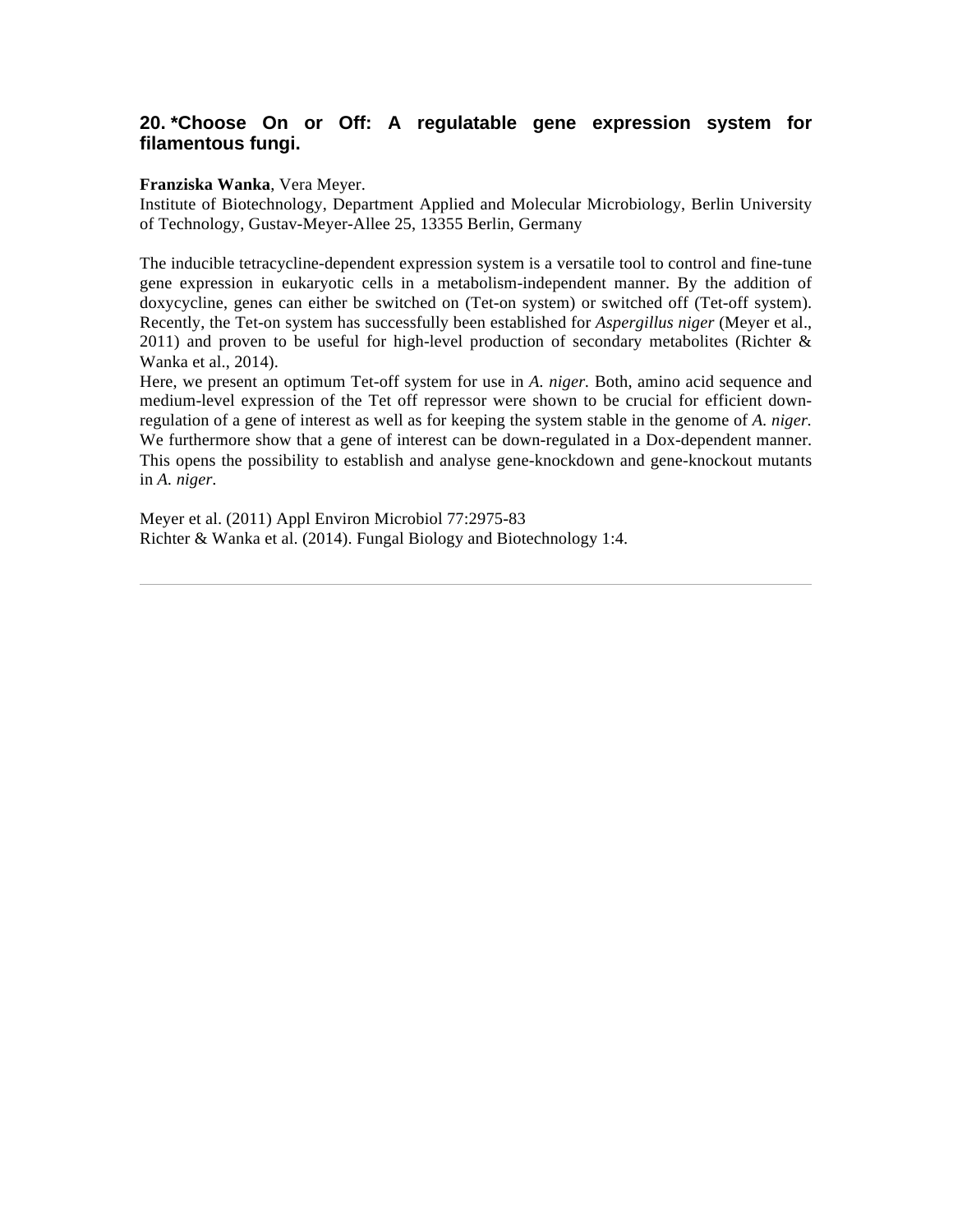## **21. Systems effects of gliotoxin bis-thiomethylation in Aspergillus fumigatus.**

Rebecca A. Owens, Stephen K. Dolan, Grainne O'Keeffe, Elizabeth B. Smith, Stephen Hammel, Kevin J. Sheridan, David A. Fitzpatrick, Sean Doyle, **Gary W. Jones**. Department of Biology, Maynooth University, Maynooth, County Kildare, Ireland

Gliotoxin (GT) is a nonribosomally synthesized redox active metabolite secreted by several fungal species and contributes to the virulence of the human fungal pathogen *Aspergillus fumigatus.* The biosynthetic, regulatory and self-protection genes associated with GT metabolism are grouped in a 13 gene cluster. GT is an epipolythiodioxopiperazine (ETP) class fungal toxin that contains a disulfide bridge, which plays a key role in determining the deleterious effects of this toxin. Modification of this rare structural motif by reduction and *S*-methylation significantly depletes the bioactivity of this metabolite. Bisdethiobis(methylthio)gliotoxin (BmGT) is the most well characterized of such GT derivatives. Recent work from our group identified an enzyme, gliotoxin *bis*-thiomethyltransferase (GtmA), which is responsible for converting dithiol-GT to BmGT. The primary role of BmGT production in *A. fumigatus* appears to be related to regulating the GT biosynthetic gene cluster rather than working in conjunction with the GT oxidoreductase, GliT, in a GT self-protection mechanism. GliA, which is a member of the major facilitator superfamily of membrane proteins, appears to be a GT-specific membrane efflux pump and BmGT production allows *A. fumigatus* to efflux this molecule in a GliA-independent manner. Given that the main intracellular methyl donor source is *S*-adenosylmethionine (SAM), which is generated via the methyl/methionine cycle and involves *S*-adenosylhomocysteine (SAH) production, the generation of BmGT provides a direct link between GT biosynthesis and primary metabolic processes. In support of this hypothesis we have identified and characterized changes that occur in SAM and SAH homeostasis within selected *gli* gene deletions, which also uncovers new findings that illuminate additional systems interactions which have evolved in gliotoxinproducing, compared to gliotoxin-naïve, fungi to facilitate its cellular presence. Our results suggest that proteins involved in gliotoxin self-protection, regulation and efflux work in concert to maintain homeostasis of important cellular metabolites.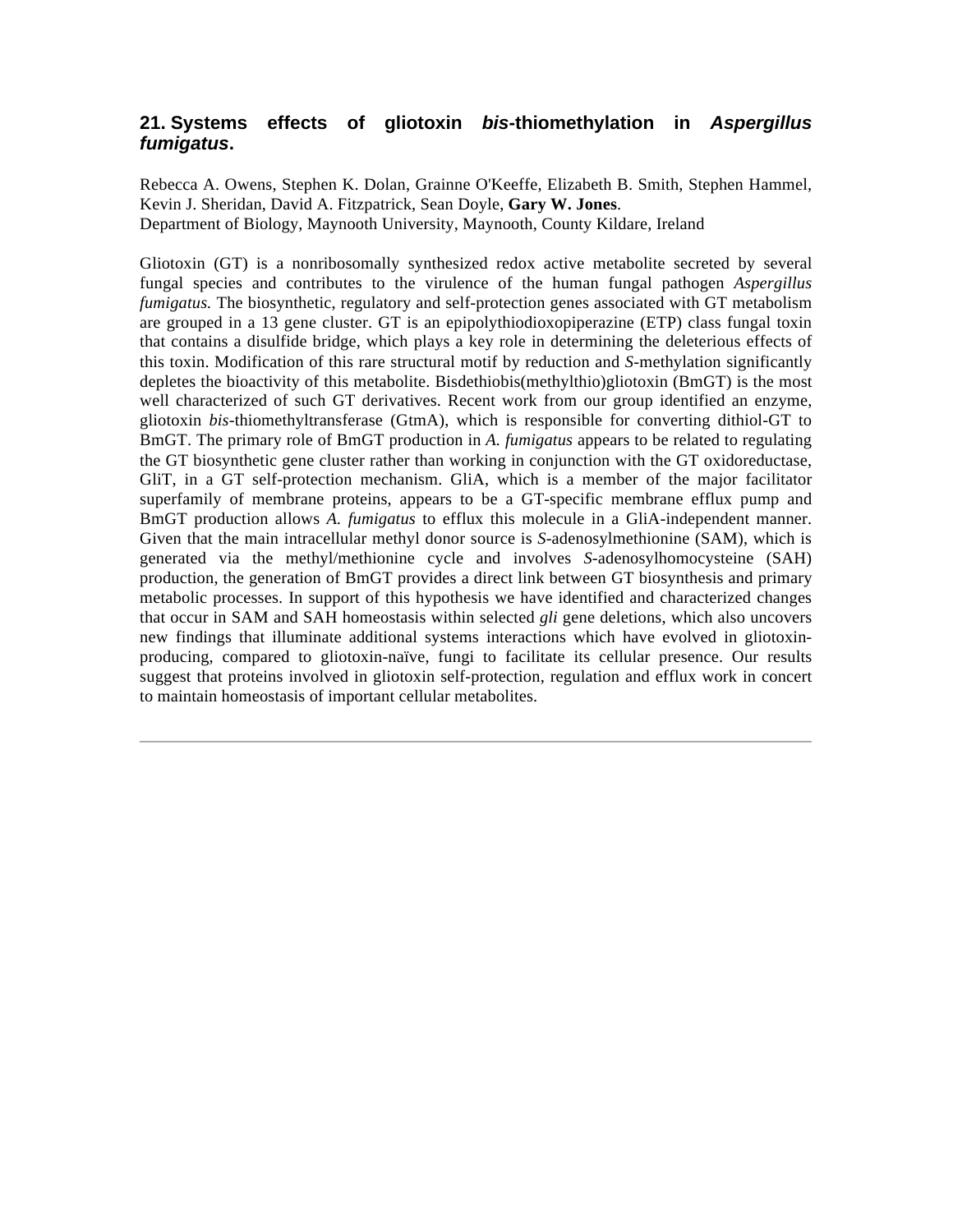#### **22. \*Colocalization of wood modifications and secretome composition during the colonization of wood by Postia placenta and Gloeophyllum trabeum.**

**Gerald Presley,** Jiwei Zhang, Jonathan Schilling.

Bioproducts and Biosystems Engineering, University of Minnesota, 2004 Folwell St. Paul, MN 55108.

Wood decay fungi drive the mineralization of the largest biotic sink of carbon on earth, but the biochemistry behind this process is not fully understood. Brown rot fungi are theorized to generate an extracellular fenton system to generate hydroxyl radicals that degrade wood polysaccharides. They also secrete hydrolytic enzymes which may be spatially separated from the fenton system. Attempts to recreate brown rot *in vitro* have not been successful and thus the mechanistic paradigm is incomplete. To address this we have developed a wood wafer decay system that utilizes a spatial gradient along an advancing hyphal front to co-localize wood modifications and secretome variations along a fine-scale time series of decay stages. Two model brown rot fungi, *Gloeophyllum trabeum* and *Postia placenta* were grown up spruce wafers and total extracellular protein was extracted from 5 mm segments along the advancing hyphal front. Screening for hydrolytic enzyme activity showed that endo-acting hydrolase (cellulase, mannanase, and xylanase) specific activity was only detectable<sup>5</sup>mm or farther behind the advancing hyphal front and it increased thereafter reaching a plateau in the most decayed portions of the wafer. Identification of proteins from the same extracts with LC-MS showed differential expression of proteins along the advancing hyphal front. In early decay stages, less than<sup>5</sup>mm behind the hyphal front, peptides from low molecular weight proteins of unknown function along with some hemicellulose-degrading glycosyl hydrolases were by far the most abundant. In later stages of decay, endo-acting glycosyl hydrolases including the major known endocellulases from *P. placenta* and *G. trabeum* were the most commonly identified proteins. The colonization and decay of wood is a dynamic process as shown by the changes in the secretome from early to late decay stages.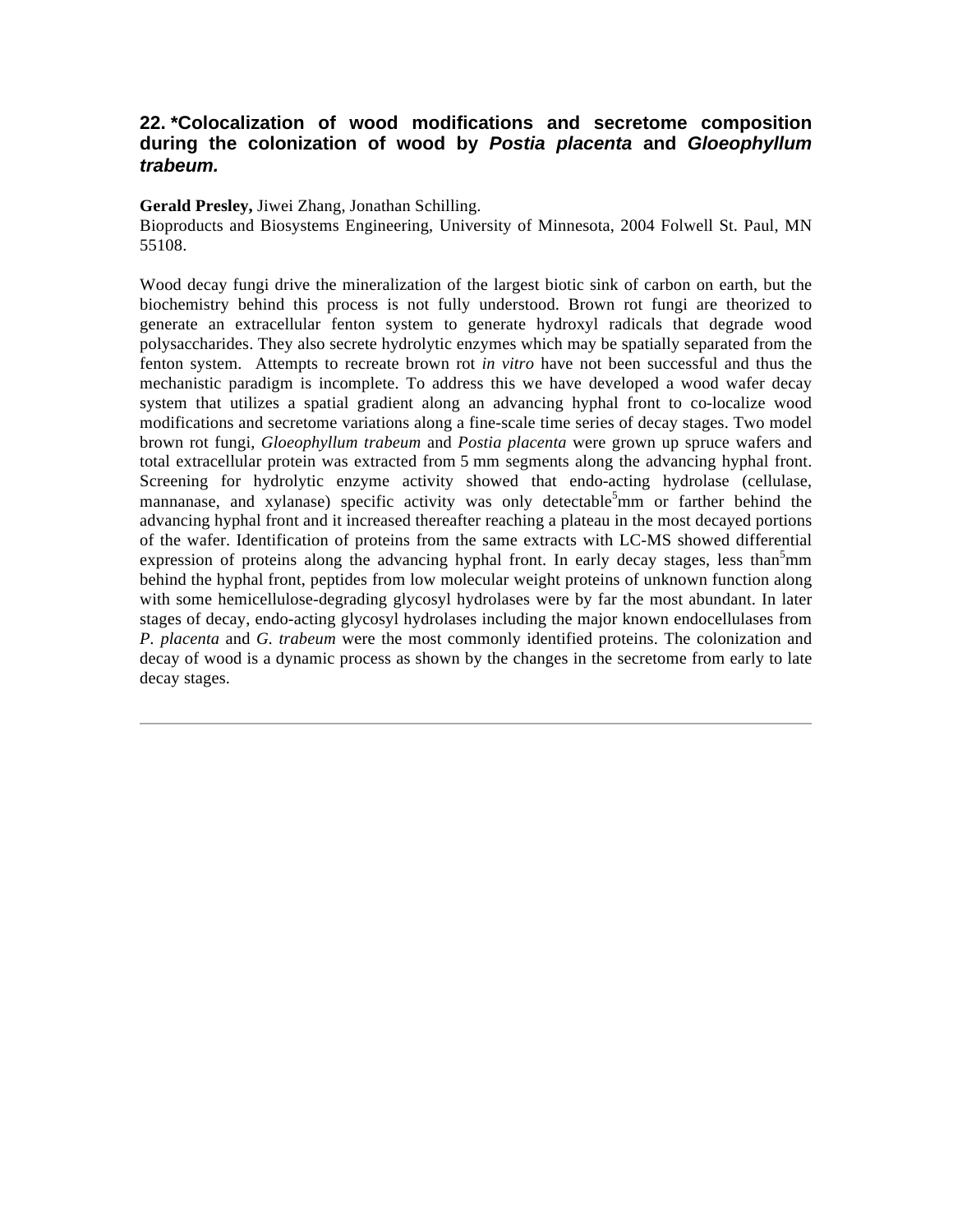# **23. Early endosomes organize the fungal cell.**

#### **Gero Steinberg.**

Sch Biosci, Univ Exeter, Exeter, United Kingdom

Fungal early endosomes are a highly motile compartment. The individual organelles travel over long distances along microtubules and extensive work in the basidomycete *Ustilago maydis* and the ascomycete *Aspergillus nidulans* has demonstrated that the molecular machinery, underlying this process is conserved amongst the filamentous fungi (overview in Steinberg, *Curr Opin Microbiol,* 2014, 20:55). However, the biological reason for early endosome motility is largely unknown. Recent papers have revealed unexpected roles in RNA and polysome motility and a have shown a pivotal role in triggering effector production during plant infection. In this talk, I will review briefly these data and present novel roles for moving endosomes in organizing the fungal cell. Taken together, it emerges that early endosomes are of key importance for fungal growth and pathogenicity.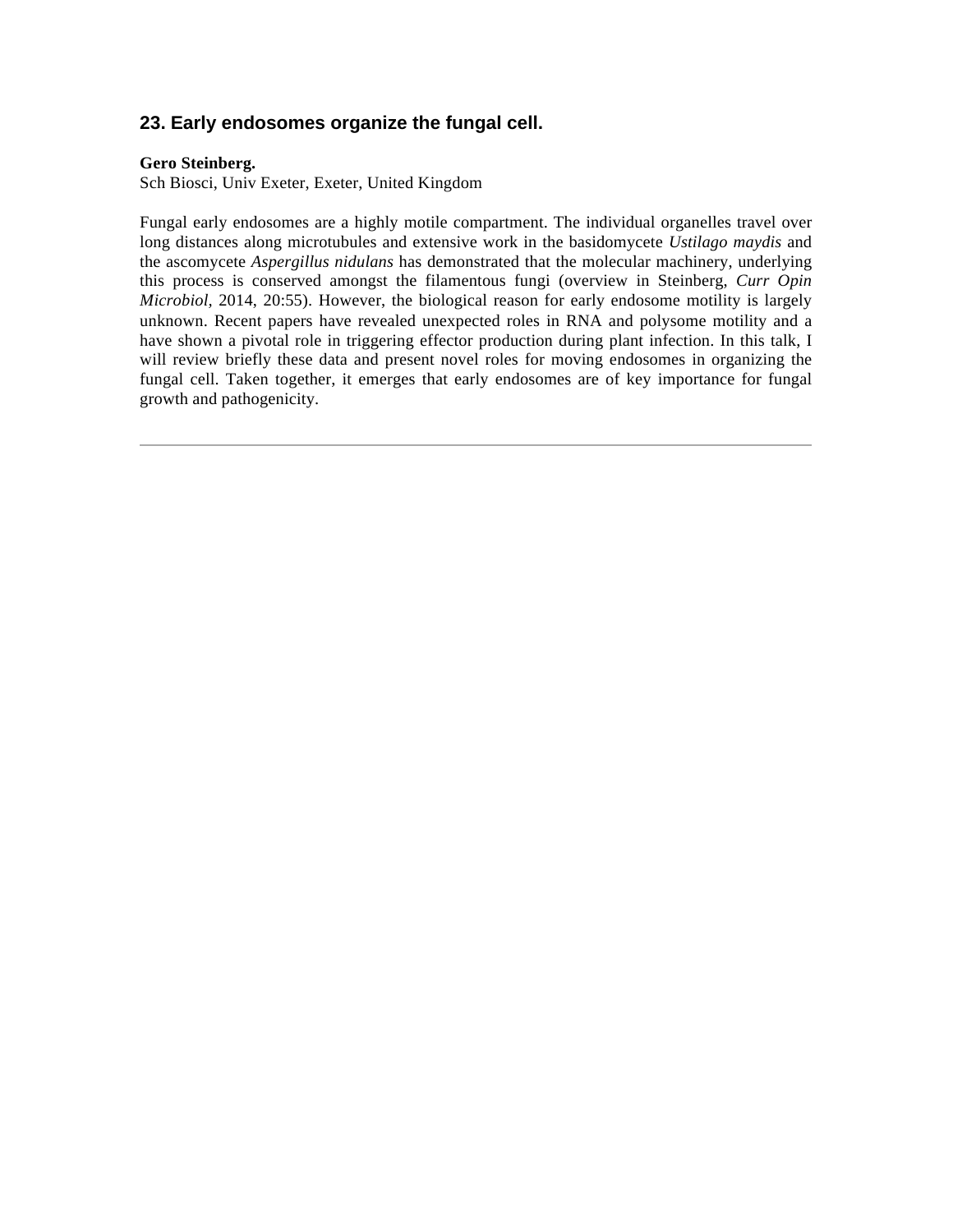#### **24. Attenuation of gliotoxin self-protection in A. fumigatus reveals global effects on the cell, in particular on secondary metabolism.**

Grainne O' Keeffe<sup>1</sup>, Stephen Hammel<sup>1</sup>, Rebecca Owens<sup>1</sup>, Thomas Keane<sup>2</sup>, David Fitzpatrick<sup>1</sup>, Gary Jones<sup>1</sup>, Sean Doyle<sup>1</sup>.

1) Department of Biology, Maynooth University, Co. Kildare, Ireland;

2) The Wellcome Trust Sanger Institute, Hinxton, Cambridge CB10 1SA, United Kingdom

*Aspergillus fumigatus* produces a number of secondary metabolites, one of which, gliotoxin, has been shown to exhibit anti-fungal activity and consequently an endogenous self-protection system is required. One of the genes in the gliotoxin biosynthetic gene cluster in *A. fumigatus, gliT,* is required for self-protection against the toxin- however the global self-protection mechanism deployed is unclear. RNA-seq identified genes differentially regulated upon exposure to gliotoxin in *A. fumigatus* wild-type and *A. fumigatus ΔgliT,* a gliotoxin hypersensitive strain. Expression of 164 genes was differentially regulated (log2 fold change of 1.5) in *A. fumigatus* wild-type when exposed to gliotoxin, consisting of 101 genes with up-regulated expression and 63 genes with down-regulated expression. Interestingly, a much larger number of genes, 1700, were differentially regulated ( $\log_2$  fold change of 1.5) in *A. fumigatus*  $\Delta g l \bar{l}$  when challenged with gliotoxin. These consisted of 508 genes with up-regulated expression, and 1192 genes with downregulated expression. FunCat classification of differentially regulated genes revealed an enrichment of genes involved in both primary metabolic functions and secondary metabolism. Specifically, genes involved in gliotoxin biosynthesis, helvolic acid biosynthesis, siderophoreiron transport genes and also ribosome biogenesis genes underwent altered expression. It was confirmed that gliotoxin biosynthesis is induced upon exposure to exogenous gliotoxin, production of unrelated secondary metabolites is attenuated in *A. fumigatus ΔgliT,* while quantitative proteomic analysis confirmed disrupted translation in *A. fumigatus ΔgliT* challenged with exogenous gliotoxin. Our data highlight the global and extensive affects of exogenous gliotoxin on a sensitive strain devoid of a self-protection mechanism and infer that GliT functionality is required for the optimal biosynthesis of selected secondary metabolites in *A. fumigatus.*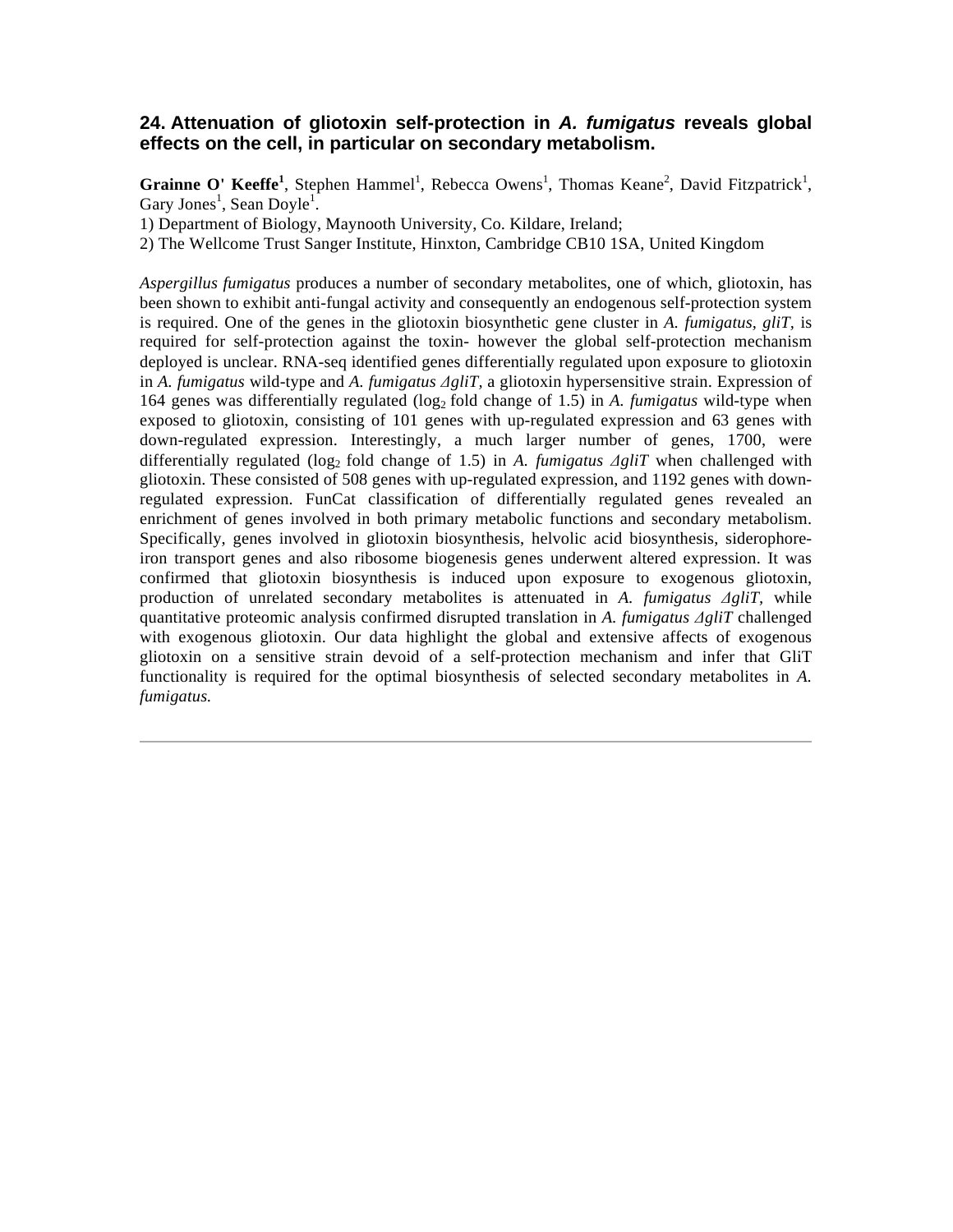#### **25. \*PpoA coordinates fungal development through phialide formation and regulation of secondary metabolite clusters in Aspergillus fumigatus.**

Gregory Fischer<sup>1</sup>, Erwin Berthier<sup>2</sup>, Chun-Jun Guo<sup>3</sup>, Jonathan Palmer<sup>2</sup>, Clay C.C. Wang<sup>3</sup>, Nancy Keller $^{2,1}$ .

1) Department of Genetics, University of Wisconsin-Madison, Madison, WI.;

2) Department of Medical Microbiology and Immunology, University of Wisconsin-Madison, Madison, WI.;

3) Pharmacology and Pharmaceutical Sciences and Chemistry, University of Southern California, Los Angeles, CA

The opportunistic pathogen *Aspergillus fumigatus* contains three cyclooxygenase (COX)-like enzymes termed PpoA, PpoB, and PpoC (**P**si-factor **p**roducing **o**xygenase). Ppos produce bioactive oxygenated lipid signaling molecules (oxylipins) important for fungal development and similar in structure to mammalian prostaglandins. Here, we identified that disruption of PpoA accelerates asexual development, shifts secondary metabolite production, and significantly disrupts phialide development. PpoA loss and overexpression (OE) increased and delayed spore development, respectively. Northern blot and biochemical analysis of wild-type, *ΔppoA,* and *OE::ppoA* strains indicate a major shift in secondary metabolism including production of several spore specific metabolites such as DHN melanin and endocrocin. Furthermore, deletion of PpoA resulted in long, filamentous phialides protruding from the vesicle of the conidiophore. The abnormal phialide phenotype could be rescued by co-culture of the *ΔppoA* strain with the *OE::ppoA* strain. This work demonstrates the critical role PpoA-derived oxylipins play in *A. fumigatus* development and future work will attempt to identify the mechanism by which PpoA affects phialide formation.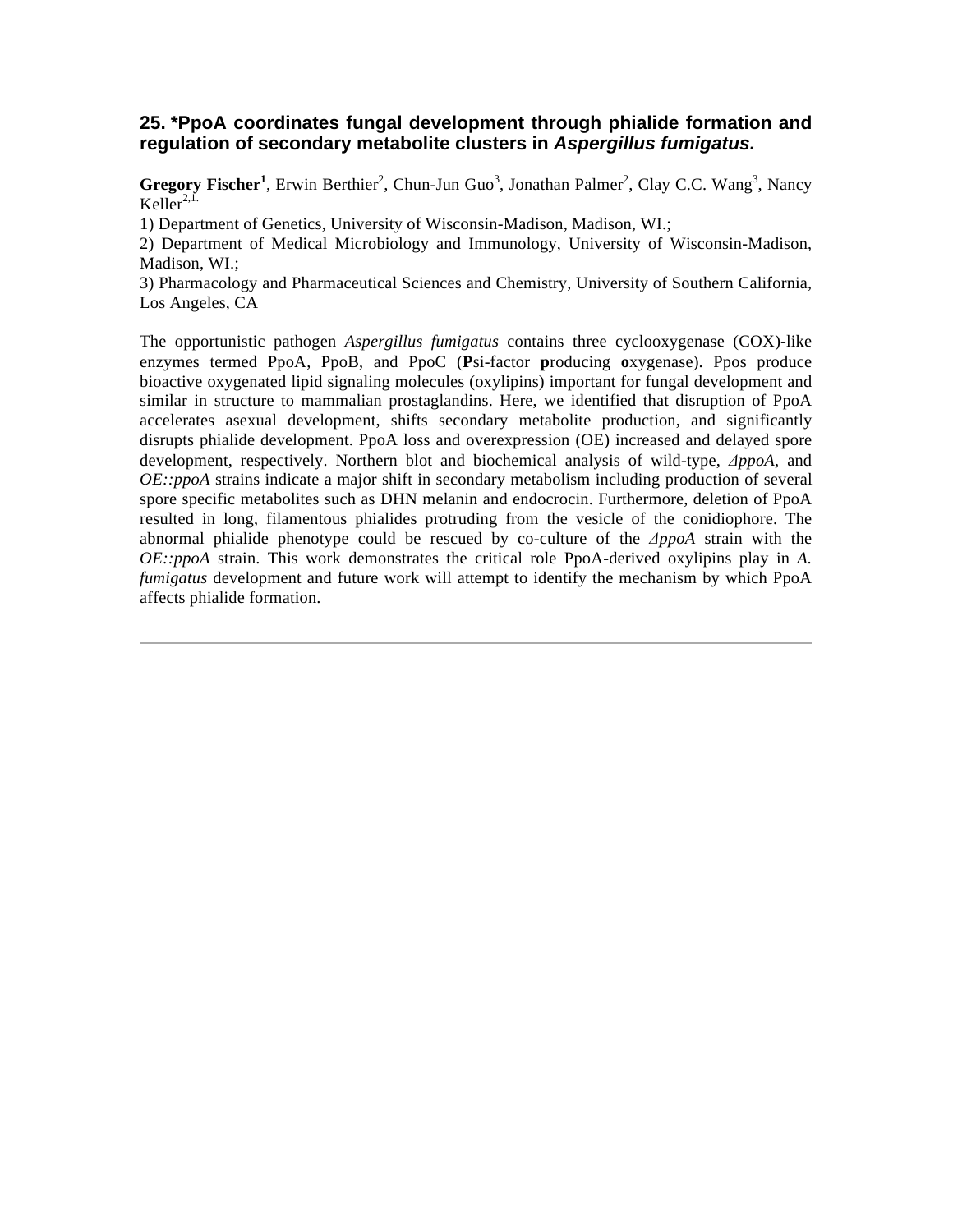# **26. \*The role of septin AspD in Aspergillus nidulans.**

**I. Dörter,** M. Momany. Plant Biology Dept, UGA, Athens, GA

Septins are evolutionarily conserved GTP-binding proteins from the GTPase superfamily that form filaments, which play roles as important and diverse as those of actin and microtubules. These new and increasingly characterized cytoskeletal components act as diffusion barriers and coordinate cytokinesis and nuclear division.

Septins are classified into five orthologous groups, and monomers from different groups associate to form nonpolar heteropolymeric rods, which in turn assemble into higher-order structures including rings and filaments that can be visualized by fluorescent microscopy of GFP-tagged septins. The mechanisms driving septin heteropolymer and higher-order structure assembly are only beginning to be understood.

The filamentous fungus *Aspergillus nidulans* has one septin from each phylogenetic group. Four of the *A. nidulans* septins are orthologs of the core septins in *S. cerevisiae* and the fifth septin, AspE, is lacking in unicellular yeasts and appears to be ancestral. Our results show that at least two distinct septin heteropolymer populations co-exist in *A. nidulans.* 

According to our data, the septin AspD, which is homologous to *Saccharomyces cerevisiae*  Cdc10p, is only present in one of the heteropolymers. In contrast to the other three core septins, deletion of AspD did not show emergence of extra germ tubes and branches in early development, but *ΔaspD* deletion strains revealed abnormal nuclear morphology. Further, *ΔaspD*  colonies showed an increased frequency of sectoring relative to wildtype. Fluorescence microscopy and time-lapse analyses revealed AspD-GFP tagged septin rods contact nuclei and the cell cortex. Thus our results suggest that AspD might play a role in coupling nuclear division to cytokinesis.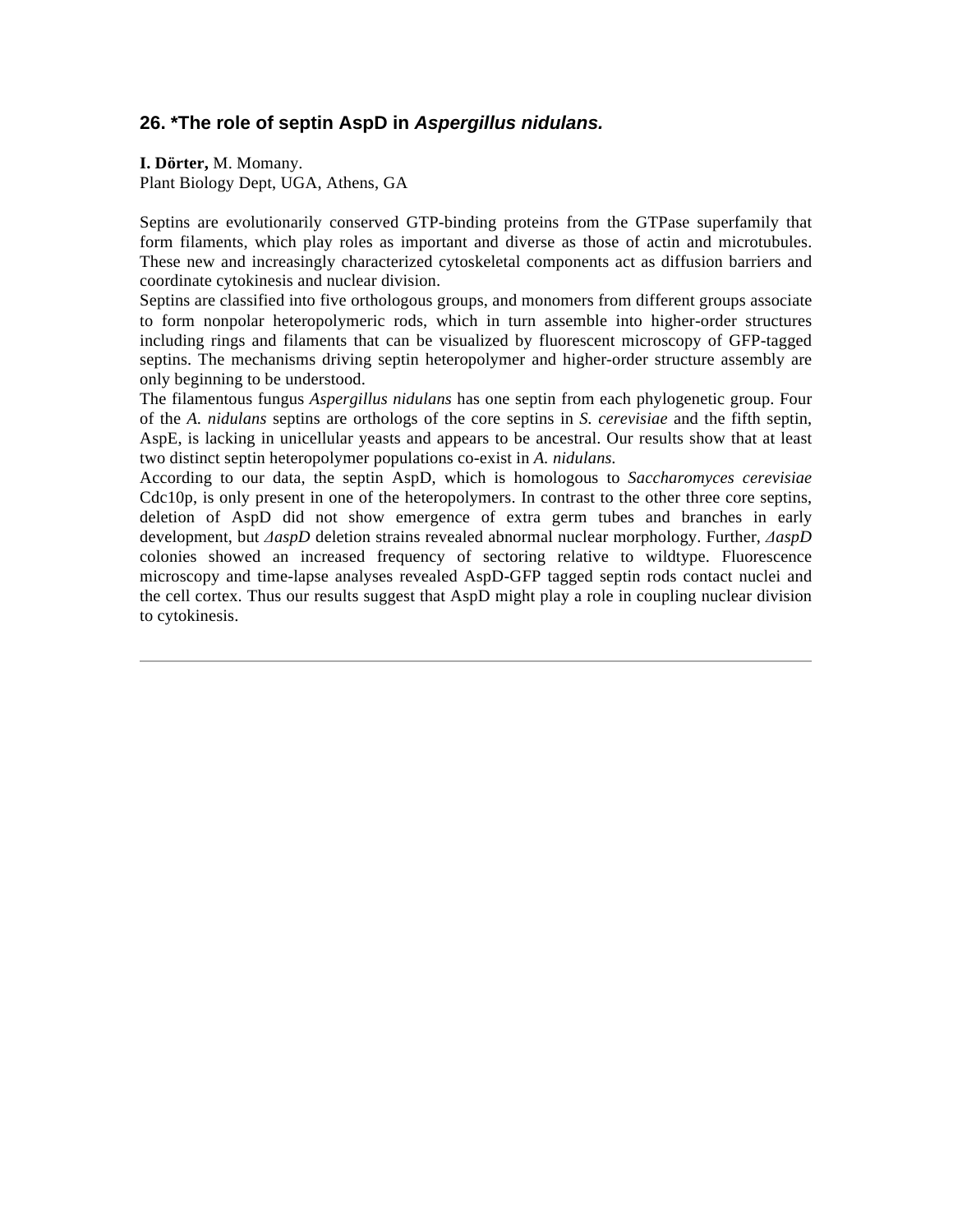#### **27. Bacillus subtilis attachment to Aspergillus niger hyphae results in mutually altered metabolism.**

Isabelle Benoit<sup>1,2,3,4,</sup> Marielle van den Esker<sup>5</sup>, Aleksandrina Patyshakuliyeva<sup>1,2,3,</sup> Derek Mattern<sup>6</sup>, Felix Blei<sup>8,</sup> Miaomiao Zhou<sup>1,3,</sup> Jan Dijksterhuis<sup>1</sup>, Axel Brakhage<sup>6,7,</sup> Oscar Kuipers<sup>5</sup>, Ronald de Vries<sup>1,2,3,4,</sup> Ákos Kovács<sup>5,8.</sup>

1) Fungal Physiology, CBS-KNAW, Utrecht, Utrecht, Netherlands;

2) Microbiology, Utrecht University, Utrecht, The Netherlands;

3) Fungal Molecular Physiology, Utrecht University, Utrecht, The Netherlands;

4) Kluyver Centre for Genomics of Industrial Fermentations, Netherlands Genomics Initiative/Netherlands Organization for Scientific Research, Netherlands;

5) Molecular Genetics, Groningen Biomolecular Sciences and Biotechnology Institute, University of Groningen, Groningen, The Netherlands;

6) Leibniz Institute for Natural Product Research and Infection Biology, HKI, Jena, Germany;

7) Department of Microbiology and Molecular Biology, Institute of Microbiology, Friedrich Schiller University Jena, Jena, Germany;

8) Terrestrial Biofilms Group, Institute of Microbiology, Friedrich Schiller University Jena, Jena, Germany

Interaction between microbes affects the growth, metabolism and differentiation of members of the microbial community. While direct and indirect competition, like antagonism and nutrient consumption have a negative effect on the interacting members of the population, microbes have also evolved in nature not only to fight, but in some cases to adapt to or support each other, while increasing the fitness of the community. *Bacillus subtilis,* when grown in the presence of *Aspergillus niger* interacts with the fungus by attaching and growing on the hyphae. Based on data obtained in a dual transcriptome experiment, we suggest that both fungi and bacteria alter their metabolism during this interaction. Interestingly, the transcription of genes related to the antifungal and putative antibacterial defense mechanism of *B. subtilis* and *A. niger,* respectively, are decreased upon attachment of bacteria to the mycelia. Analysis of the culture supernatantsuggests that surfactin production by *B. subtilis* was reduced when the bacterium was co- cultivated with the fungus. Our experiments provide new insights into the interaction between a bacterium and a fungus.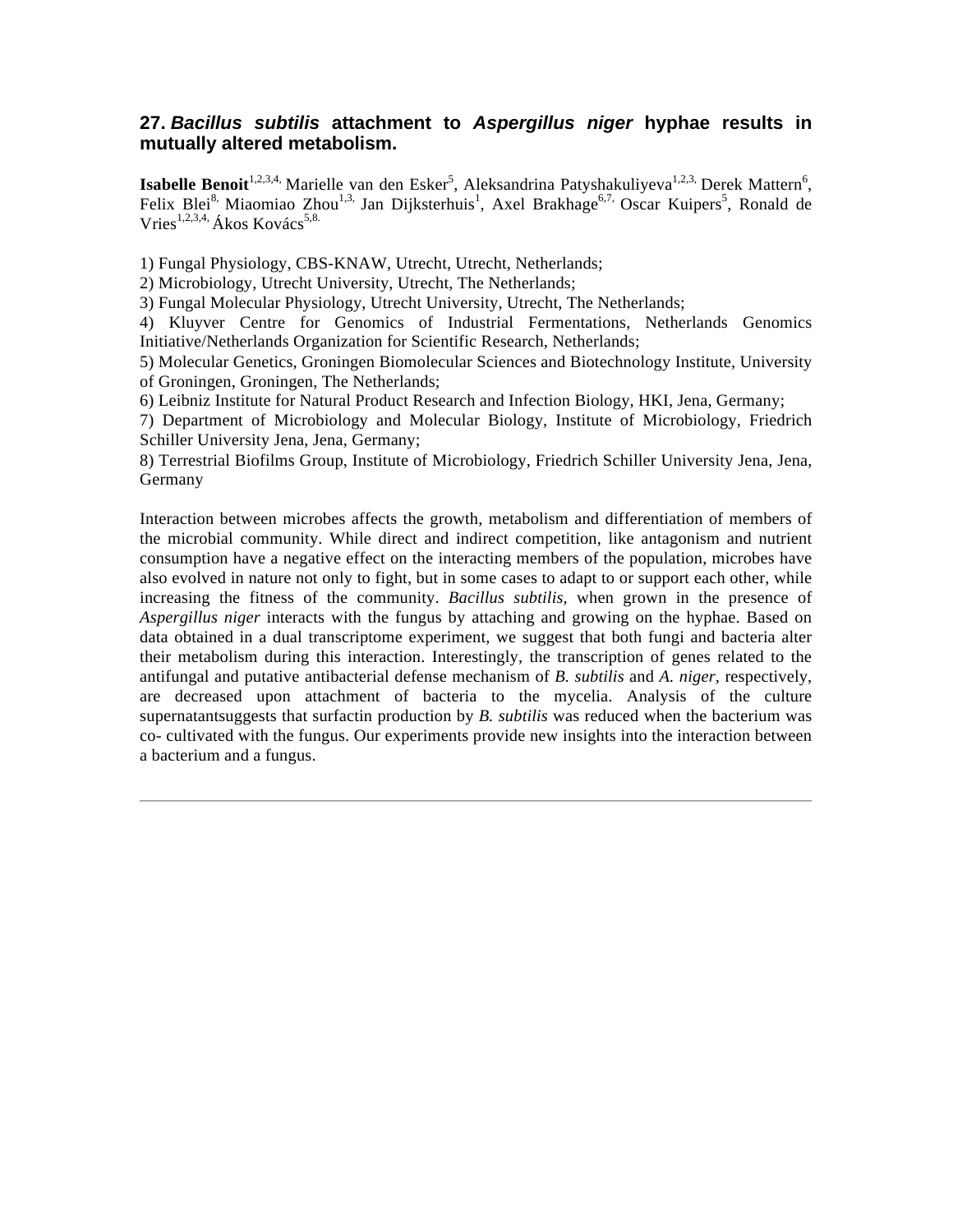#### **28. \*Novel Comparative Genomics Approach for Motif-Independent Prediction and Similarity Analysis of a Secondary Metabolism Gene Cluster.**

Itaru Takeda<sup>1,2,</sup> Myco Umemura<sup>2</sup>, Hideaki Koike<sup>2</sup>, Kiyoshi Asai<sup>3,4,</sup> Masayuki Machida<sup>1,2.</sup>

1) Biotechnology and Life Science, Tokyo University of Agriculture and Technology, Tokyo, Japan;

2) Bioproduction Research Institute, National Institute of Advanced Industrial Science and Technology (AIST), Tsukuba/Sapporo, Japan;

3) Department of Computational Biology, Graduate School of Frontier Sciences, The University of Tokyo, Chiba, Japan;

4) Computational Biology Research Center (CBRC), AIST, Tokyo, Japan

Despite biological importance, many genes for secondary metabolite biosynthesis (SMB) remain unspecified. It is due largely to their high sequence diversity and silence in expression under a general cultivation conditions. Some software tools including SMURF and antiSMASH have been developed to predict fungal SMB gene clusters by detecting core genes encoding nonribosomal peptide synthetase, polyketide synthase and so on as well as several typical accessory genes, those encoding transcription factors and transporters, for example. In this study, we have devised a novel prediction method of SMB gene clusters (MIPS-CG) by a comparative genomics approach, allowing motif-independent prediction. The gene cluster pairs were first detected based on similarity of the order of genes with high sequence similarity, followed by adjustment of cluster margins and exclusion of clusters in syntenic regions. By varying several parameters in the procedure above, we have successfully realized high detection sensitivity as well as accurate prediction of cluster margins. Our method allowed detection of 21 out of 24 known SMB gene clusters in the genome sequences of 10 filamentous fungi including the kojic acid biosynthesis gene cluster of *Aspergillus oryzae.* The result indicated that a pair of gene clusters was detected largely by similar gene contents rather than order of the genes. This means that our method is applicable to the detection of gene cluster pairs even having significant rearrangement possibly occurred during evolution from a common ancestral gene cluster. Furthermore, a significant difference in the sequence characteristics was found between the genes residing inside the clusters and those outside the clusters by a comparison between sets of the genes inside and outside the clusters.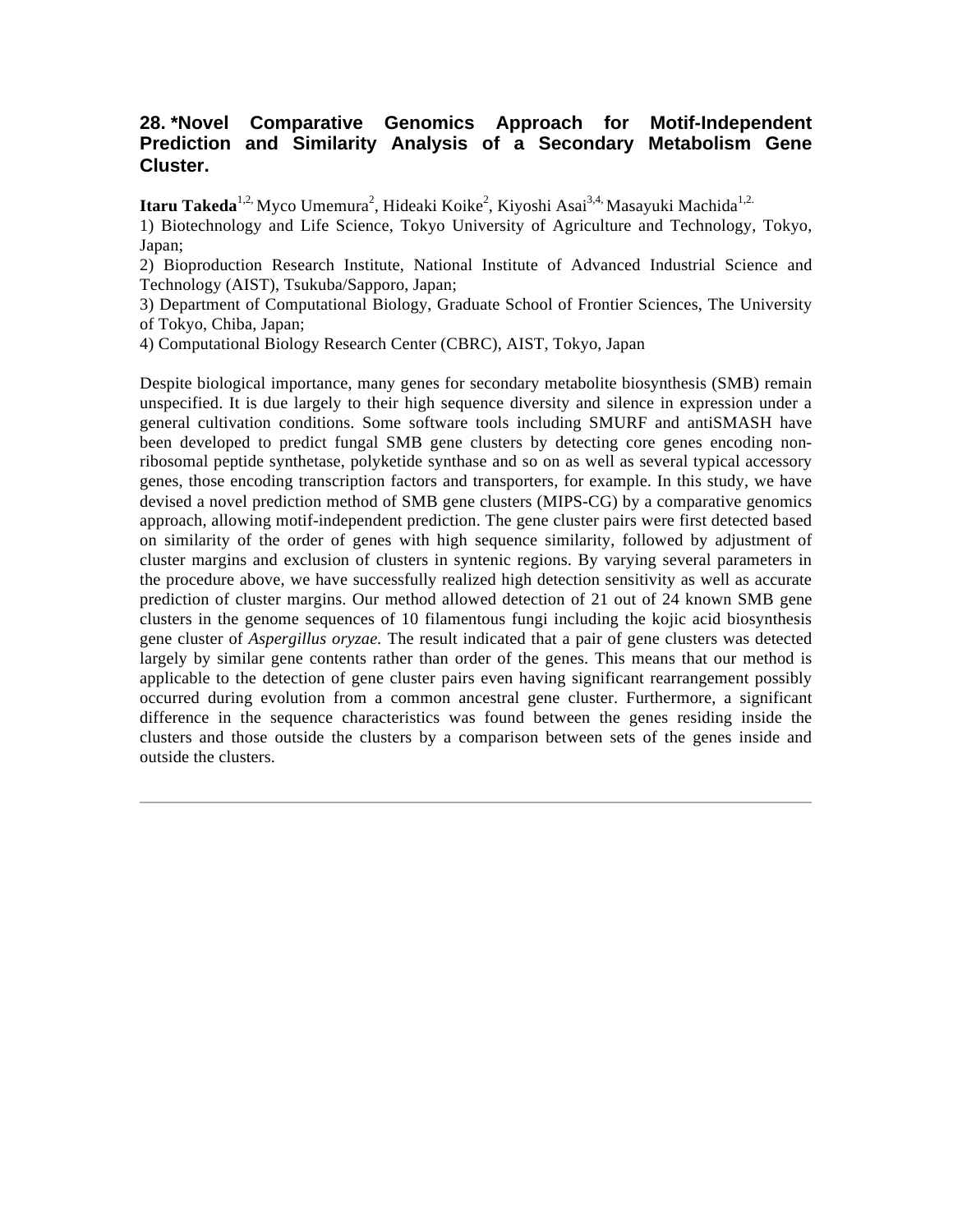#### **29. Promiscuity runs in the family - Analysis of nidulanins.**

**Jakob B. Nielsen,** Andreas Klitgaard, Maria L. Nielsen, Thomas O. Larsen, Mikael R. Andersen, Kristian F. Nielsen, Uffe H. Mortensen.

DTU Systems Biology, Technical University of Denmark, 2800 Kgs. Lyngby, Denmark

Non-ribosomal peptides (NRPs) constitute a considerable group of secondary metabolites. These products are synthesized by large modular enzymes, the non-ribosomal peptide synthetases (NRPS). The selection of the amino acids incorporated in the NRP is decided by the adenylation domain(s) in the NRPS. The genome of *Aspergillus nidulans* encodes 14 putative NRPSs, and nearly as many pseudo NRPSs, NRPS-like enzymes, where some transfer a single amino acid to another moiety. Through gene expression analysis and deletions, we recently linked production of the prenylated cyclo-tetrapeptide nidulanin A, Phe-Kyn-Val-Val, to the activity of the NRPS AN1242 and the prenyl transferase AN11080. Through feeding experiments by stable isotope labeled amino acids (SILAAs), we observed that this particular NRPS is highly promiscuous. At least the two first adenylation domains allow incorporation of more than one type of amino acid to yield at least 8 other tetrapeptides including fungisporin, not previously described from *A. nidulans.* Strikingly, analysis of synteny for the locus of AN1242 in many of the sequenced *Aspergillus* and *Penicillium* species revealed extensive homology, among others *pes1* from *Aspergillus fumigatus* and *hcpA* of *Penicillium chrysogenum.* This was further verified by UHPLC-qTOFMS that detected fungisporins in all of 20 *Penicillium* species as well as 15 *Aspergillus* species analyzed. This cocktail of tetrapeptides synthetized from one NRPS and the presence of the gene cluster in so many species is intriguing and points to a central biological function of nidulanins.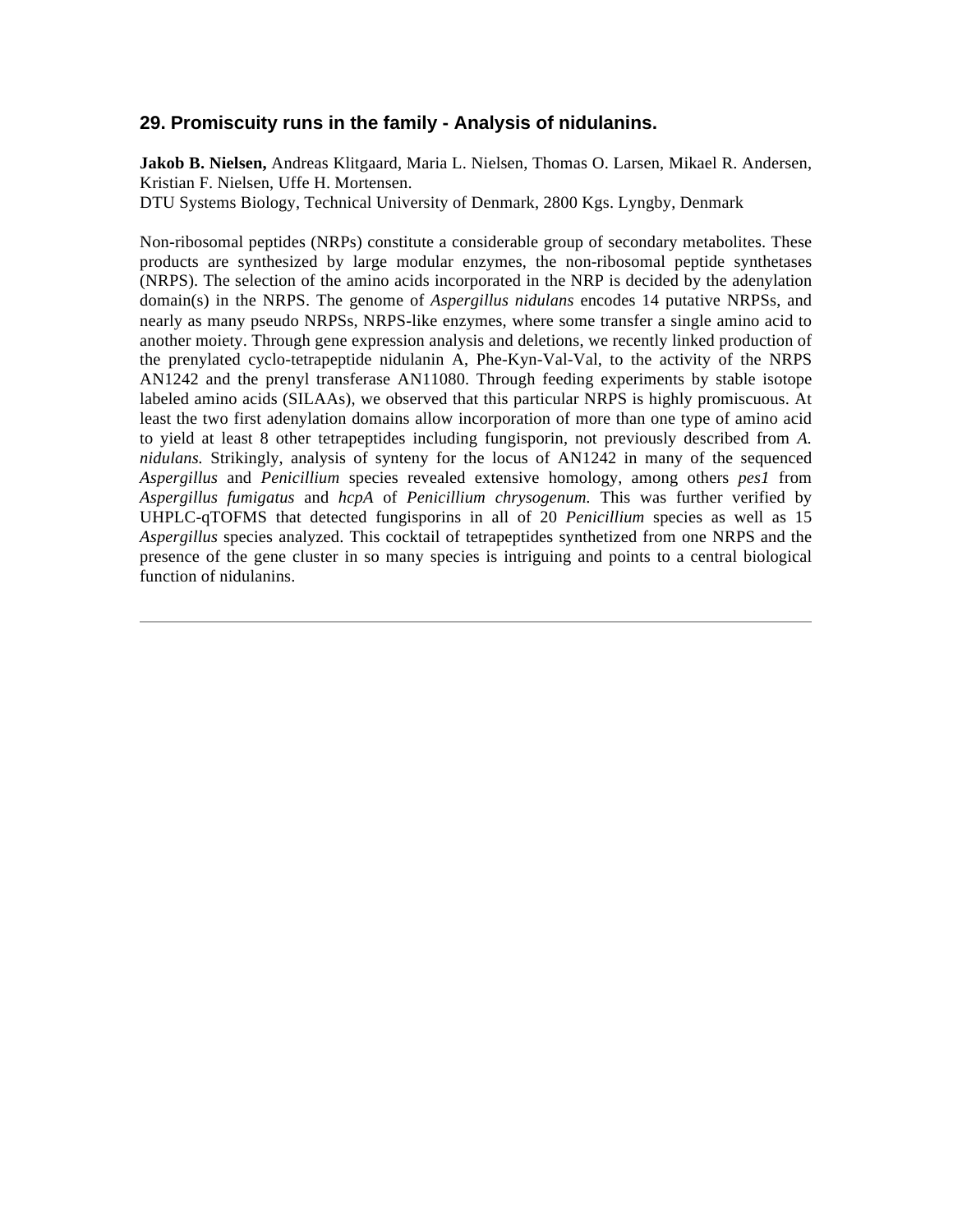#### **30. FungiDB: An integrated functional genomics database for fungi and oomycetes.**

Edward Liaw<sup>1</sup>, Dai Gu<sup>1</sup>, Venkatesh Moktali<sup>1,2,</sup> Brett M Tyler<sup>2</sup>, Sufen Hu<sup>3</sup>, Hamin Wang<sup>3</sup>, John Brestelli<sup>3</sup>, Debbie Pinney<sup>3</sup>, Omar Harb<sup>3</sup>, Brian Brunk<sup>3</sup>, Jessica C Kissinger<sup>4</sup>, David Roos<sup>3</sup>, **Jason E Stajich<sup>1</sup>** .

1) Plant Pathology & Microbiology, Univ California, Riverside, Riverside, CA.;

2) Department of Botany and Plant Pathology, Oregon State University, Corvallis, OR;

3) Penn Center for Bioinformatics and Department of Biology, University of Pennsylvania, Philadelphia, PA;

4) Department of Genetics, Institute of Bioinformatics and Center for Tropical & Emerging Global Diseases, University of Georgia, Athens, GA

FungiDB (http://FungiDB.org) is a free online database that enables data mining and analyses of the pan-fungal and oomycete genomic sequences and functional data. This resource was developed in partnership with the Eukaryotic Pathogen Bioinformatics Resource Center (http://EuPathDB.org). Using the same infrastructure and user interface as EuPathDB, FungiDB allows for sophisticated and integrated searches to be performed over an intuitive graphical system. Release 3.2 of FungiDB contains sequence and annotation for over 70 species spanning the Ascomycota, Basidiomycota, zygomycete, and chytrid fungi; including pathogenic species from the *Cryptococcus, Histoplasma,* and *Coccidiodes* genera. 20 Oomycete genomes are also included in this release. In addition to the genomic sequence data and annotation, FungiDB includes transcriptomic data based on 24 RNA sequence and microarray experiments and all expressed sequence tag data from GenBank. All genomes in FungiDB are run through a standard analysis pipeline that generates additional data such as signal peptide and transmembrane domain predictions, GO term and EC number associations and orthology profiles.

The graphical user interface in FungiDB allows users to conduct *in* silico experiments that leverage the available data and analyses. For example, a search in FungiDB can identify all genes in *Candida albicans* that do not have orthologs in mammals, have a predicted signal peptide, are annotated as a kinase and are expressed under conditions of high oxygen stress. FungiDB is supported in part by the Burroughs Wellcome Fund, the Alfred P. Sloan Foundation, USDA NIFA and NIH HHSN272201400030C.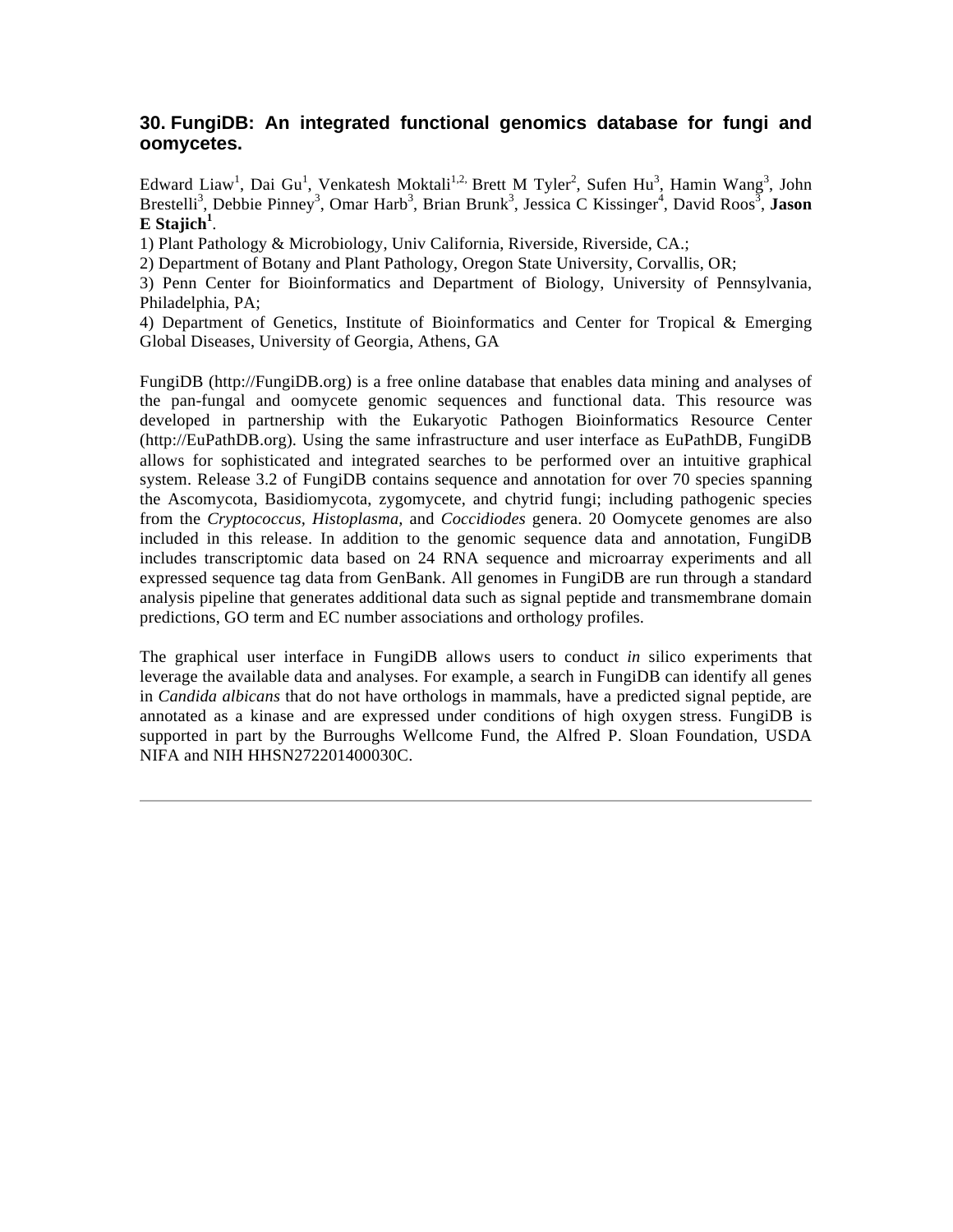#### **31. The velvet family of fungal regulators contains a DNA-binding domain structurally similar to NF-κB.**

**Jennifer Gerke<sup>1</sup>**, Yasar Luqman Ahmed<sup>2</sup>, Hee-Soo Park<sup>3</sup>, Özgür Bayram<sup>1</sup>, Piotr Neumann<sup>2</sup>, Min Ni<sup>3</sup>, Achim Dickmanns<sup>2</sup>, Sun Chang Kim<sup>4</sup>, Jae-Hyuk Yu<sup>3</sup>, Ralf Ficner<sup>2</sup>, Gerhard Braus<sup>1</sup>.

1) Molecular Microbiology and Genetics, Georg-August University, Göttingen, Germany;

2) Molecular Structural Biology, Georg-August University, Göttingen, Germany;

3) Bacteriology and Genetics, University of Wisconsin-Madison, Madison, Wisconsin, USA;

4) Biological Sciences, Korea Advanced Institute of Science and Technology, Dae-Jon, Republic of Korea

Fungi produce small bioactive molecules (secondary metabolites) for signaling and protection, whereas in animals the inflammation and immune system is responsible for self-defense. The regulation of secondary metabolism and the control of development in fungi are coordinated by a family of velvet-domain containing regulators, the velvet proteins. These are conserved across the fungal kingdom and share a homologous region of about 150 amino acids that lacks sequence homology to any other known protein. *In vivo* chromatin immuno-precipitation (ChIP) and *in vitro* electrophoretic mobility shift assays (EMSAs) showed that the velvet-domain of the *Aspergillus nidulans* protein VosA is a novel DNA-binding domain that specifically recognizes an 11-nucleotide consensus sequence in the promoter regions of key developmental regulatory genes. The crystal structure analysis of the VosA velvet-domain revealed an unforeseen structural similarity with the Rel homology domain (RHD) of the mammalian transcription factor NF-κB. RHD-containing proteins control inflammation, the immune system and development in animals. We identified several conserved amino acid residues in the velvet-domain and showed that they are essential for the DNA-binding ability of VosA. Additionally, we demonstrate by crystal structure analyses of the VosA homodimer and the VosA-VelB heterodimer that the velvetdomain is also important for dimer formation. These findings indicate that the coordination of development and defense mechanisms in fungi and animals might be controlled by the structurally related RHD and velvet proteins, and that they might have a common functional origin. The different homo- and heterodimers of velvet proteins might modulate gene expression of developmental and defensive pathways similar to NF-κB.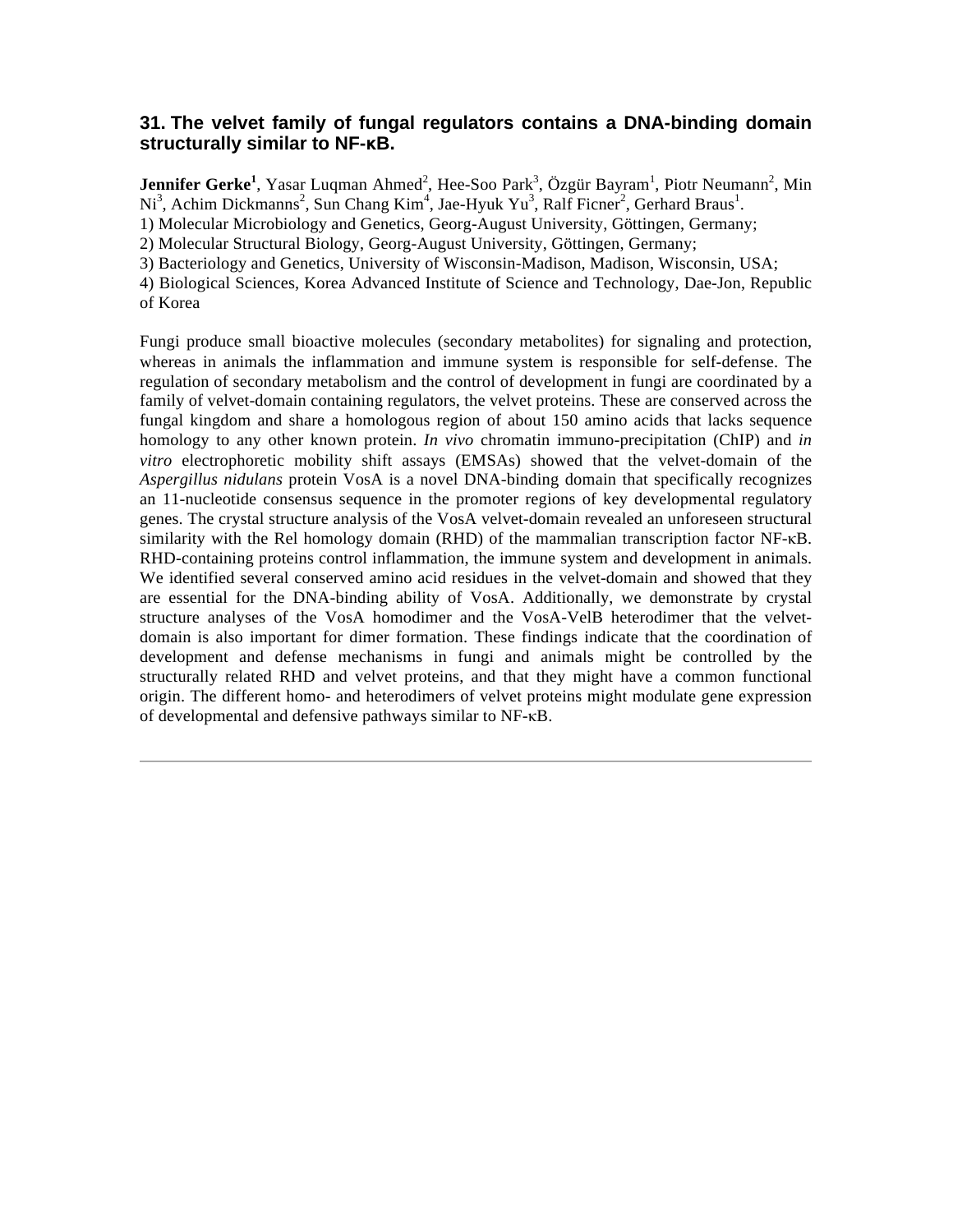### **32. The Evolution of Fungal Metabolic Pathways.**

**Jennifer Wisecaver<sup>1</sup>**, Jason Slot<sup>1,2,</sup> Antonis Rokas<sup>1</sup>.

1) Biological Sciences, Vanderbilt University, Nashville, TN.;

2) Plant Pathology, The Ohio State University, Columbus, OH.

Fungi contain a remarkable range of metabolic pathways, sometimes encoded by gene clusters, enabling them to digest most organic matter and synthesize an array of potent small molecules. In fungal genomes, the genes involved in these metabolic pathways can be physically linked on chromosomes, forming gene clusters. This extraordinary metabolic diversity is integral to the variety of ecological strategies that fungi employ, but we still know little about the evolutionary processes involved in its generation. To address this question, we analyzed 247,202 enzymeencoding genes participating in hundreds of metabolic reactions from 208 diverse fungal genomes to examine how two major sources of gene innovation, namely gene duplication and horizontal gene transfer, have contributed to the evolution of clustered and non-clustered metabolic pathways. We discovered that gene duplication is the dominant and consistent driver of metabolic innovation across fungal lineages and metabolic categories; in contrast, horizontal gene transfer appears highly variable both across organisms and functions. The effects of both gene duplication and horizontal gene transfer were more pronounced in clustered genes than in their non-clustered counterparts suggesting that metabolic gene clusters are hotspots for the generation of fungal metabolic diversity. Finally, as a case study, we investigated how both gene duplication and horizontal gene transfer have contributed to the evolution of the bikaverin gene cluster found in some species of *Fusarium* and *Botrytis.*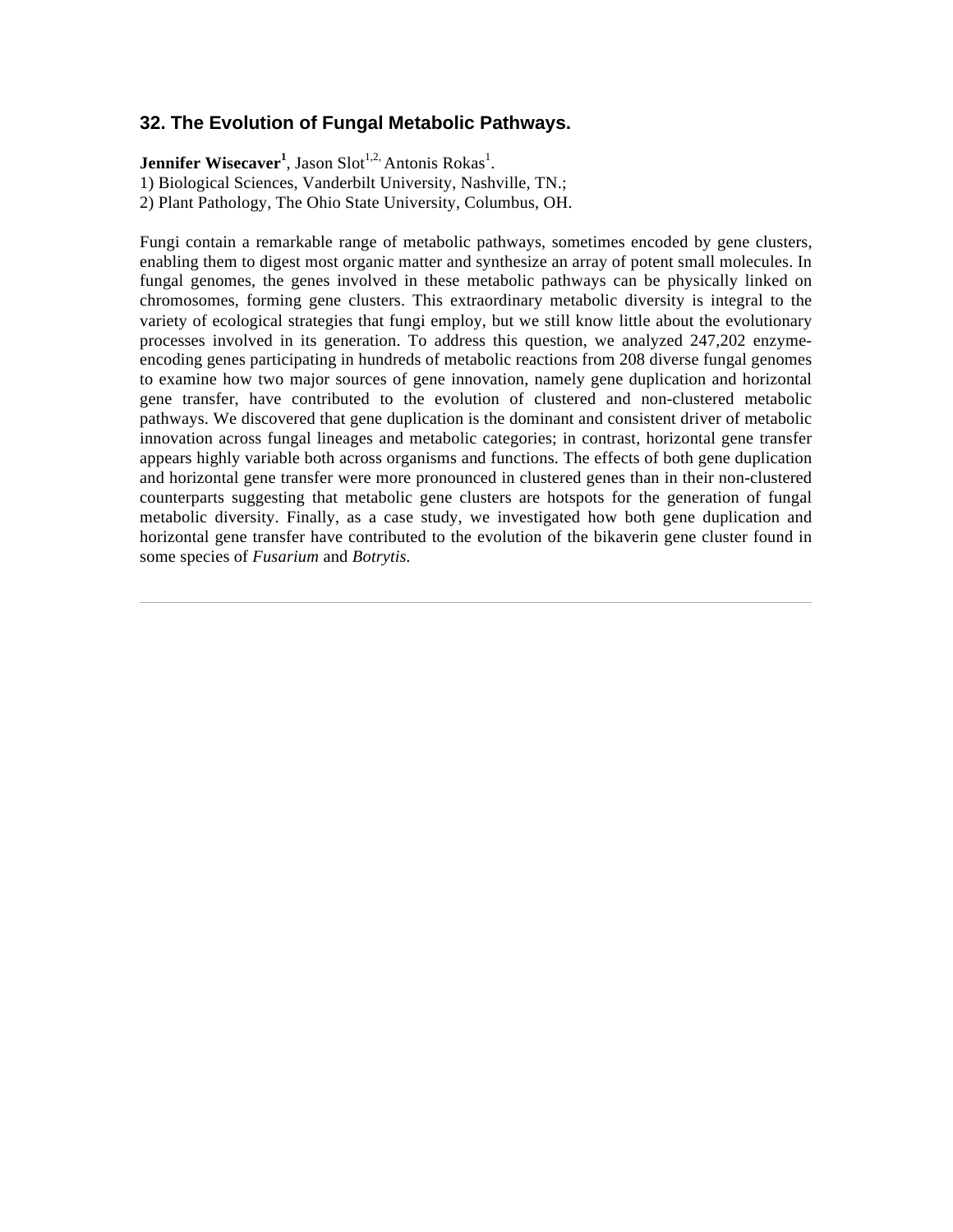#### **33. A new view on Aspergillus chemotaxonomy.**

#### **Jens Frisvad.**

CMB, Dept Systems Biol, Kgs. Lyngby, Denmark

After the nomenclatural changes (One Fungus One Name) accepted by the Botanical Congress in 2011, Aspergillus is preferred by most scientists for Aspergillus itself and all the former names used for the sexual state of these fungi and genera with asexual state that are included in Aspergillus *sensu stricto* according to DNA sequence data: Chaetosartorya, Cristaspora, Dichotomomyces, Emericella, Eurotium, Fennellia, Hemisartorya (?), Neocarpenteles, Neopetromyces, Neosartorya, Petromyces, Phialosimplex, Polypaecilum, Saitoa, and Sclerocleista. The Aspergillus genus and sections can be regarded as polythetic classes regarding morphology and exometabolites, i.e. most, but not all, species express a given feature, and each species would have those features in different combinations. Even though the sections are monophyletic, as judged by DNA sequences, the combination of features include symplesiomorphies, synapomorphies and on top of that autapomorphies, making a hennigian cladistic analysis of such phenotypic features irrelevant. In the closely related sections Flavi, Nigri and Circumdati, only one biosynthetic family of exometabolites, ochratoxins, is common. A detailed analysis of all the exometabolite biosynthetic families in the Aspergilli shows, however, that species in these sections have very similar kinds of exometabolites in common. For example di-diketopiperazines are produced by species in the three sections: Ditryptophenalins in Flavi, asperazines in Nigri and aspergamides in Circumdati. Such di-diketopiperazines are also produced in more distantly related species, for example eurocristatine in section Aspergillus (formerly Eurotium). Another example is the epidithiodioxopiperazines, which are represented by gliotoxin in Section Fumigati, by acetylaranotin in section Terrei, by emethallicins, emestrins and dithiosilvatins in Nidulantes and by aspirochlorin in Section Flavi. Sterigmatocystin is produced by species in the distantly related sections Flavi, Ochraceorosei, Nidulantes and Cremei. Thus Aspergillus is a genus in which the species have many common morphological and chemical features, despite some important differences in ecophysiology and sexual features.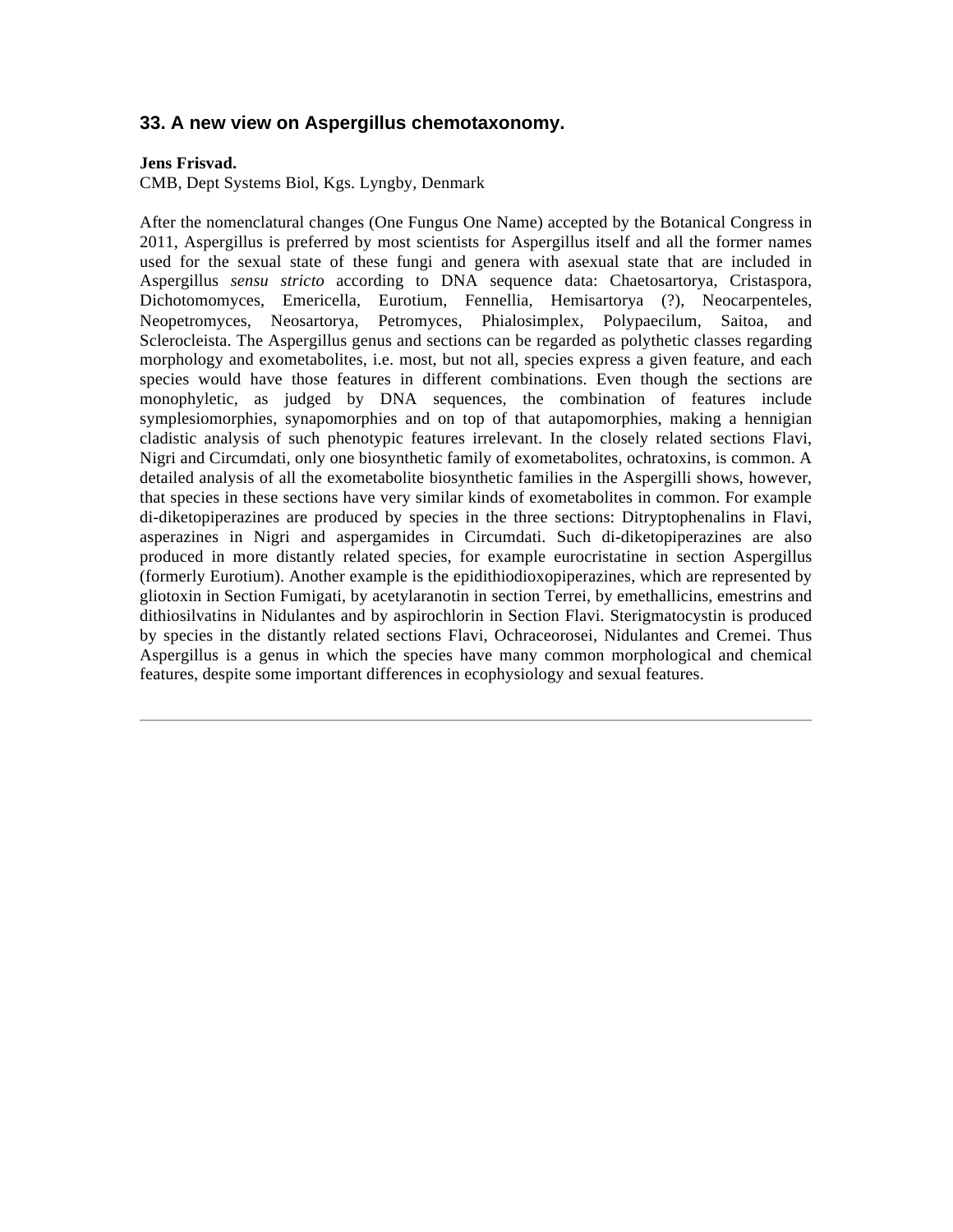### **34. \*A regular unicellular stage facilitates adaptation: the emergence of azole resistance in Aspergillus fumigatus.**

**Jianhua Zhang<sup>1</sup>**, Alfons Debets<sup>1</sup>, Paul Verweij<sup>2</sup>, Willem Melchers<sup>2</sup>, Bas Zwaan<sup>1</sup>, Sijmen Schoustra<sup>1</sup>.

1) Laboratory of Genetics, Wageningen University, Wageningen, Netherlands;

2) Department of Medical Microbiology, Radboud University Medical Centre, 6500 HB Nijmegen, The Netherlands

Understanding the occurrence and spread of azole resistance in *Aspergillus fumigatus* is crucial for public health. It has been hypothesized that a unicellular stage via asexual sporulation is essential for phenotypic expression of azole resistance mutations in *A. fumigatus* facilitating subsequent spread through natural selection. We assessed the advantage of unicellular stage via asexual sporulation by growing the fungus under pressure of one of five different azole fungicides and monitoring the rate of adaptation between scenarios of, (i) exclusive mycelium growth (multicellular stage) without asexual sporulation, and, (ii) growth allowing asexual sporulation (unicellular stage). Our results unequivocally show that unicellular stage via asexual sporulation enhances adaptation over a fixed period of evolutionary time. This can be explained by the combination of more effective selection because of the transition from a multicellular to a unicellular stage, and by increased mutation supply due to the sporulation process, which involves numerous mitotic divisions. Our insights are essential to unravel the fungal adaptation strategies are highly relevant for resistance development in the natural environment, but also for patients with chronic aspergillus diseases. Uncovering the pathways to adaptation will help to improve our current management strategies both in agricultural and medical fields.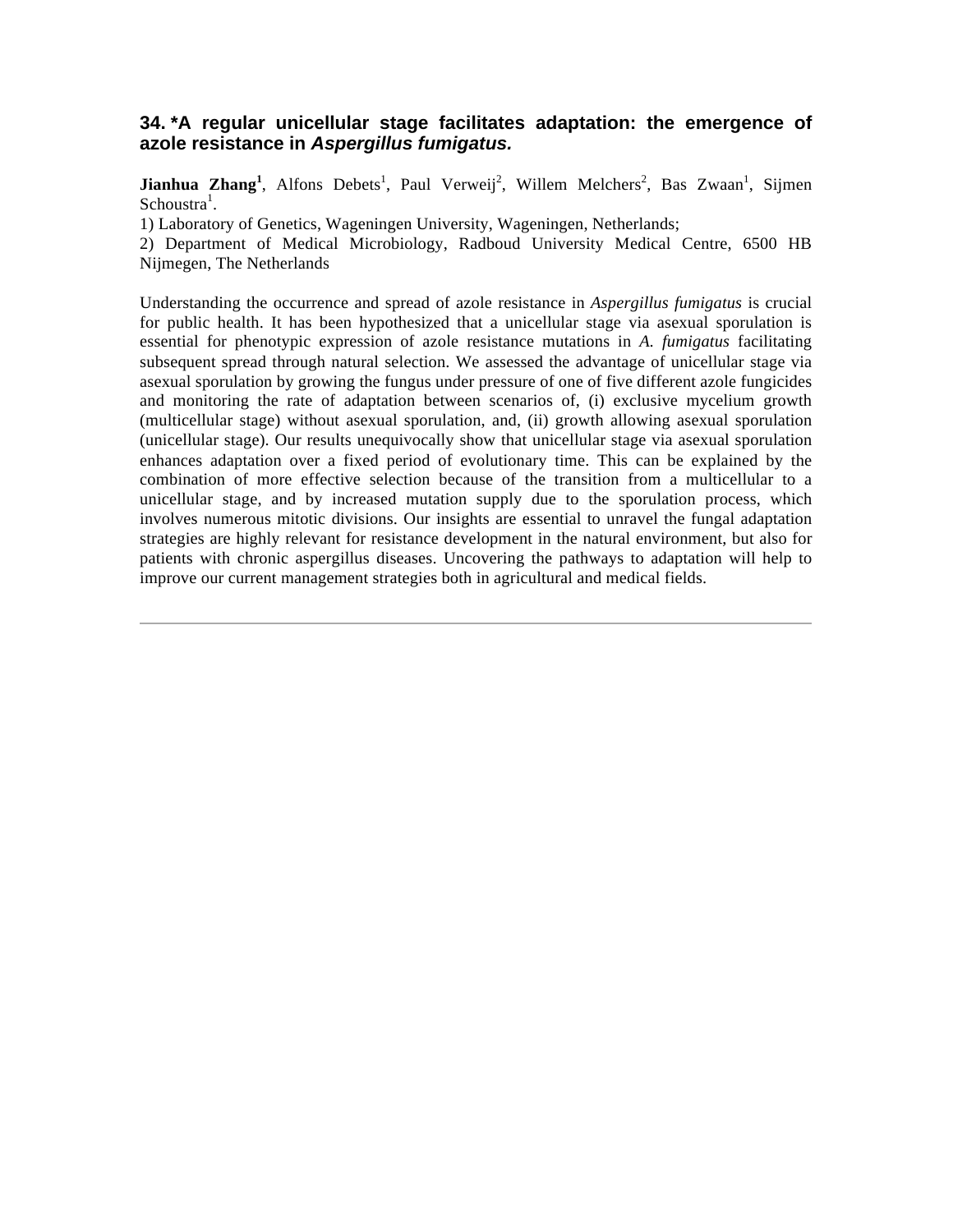#### **35. \*Bulk segregant analysis followed by high-throughput sequencing identifies a novel gene required for acid production in Aspergillus niger.**

**Jing Niu<sup>1</sup>**, Peter J. Punt<sup>1,2,</sup> Arthur F. J. Ram<sup>1</sup>.

1) Leiden University, Institute of Biology Leiden, Molecular Microbiology and Biotechnology, Sylviusweg 72, 2333 BE Leiden, The Netherlands; 2) TNO Microbiology and Systems Biology, PO Box 360, 3700 AJ Zeist, The Netherlands

We have combined high-throughput sequencing (Illumina) with bulk segregant analysis to identify the mutation in a previously isolated non-acidifying mutant in *Aspergillus niger*. Because of the lack of a sexual cycle for *A. niger*, the parasexual cycle was used to generate a pool of segregants. A set of defined color mutants with auxotrofic markers was constructed by targeted gene deletion to facilitate the construction of diploid strains in *A. niger*. In the bulksegregant analysis approach, the mutant of interest is crossed to a wild-type strain and haploid segregants displaying the phenotype of interest are pooled and DNA from this pool of segregants is sequenced using a deep sequencing technology (e.g. Illumina). The mutation causing the nonacidifying phenotype was found to be recessive and since about 50% of the segregants (78 of the 140 segregants analysed) showed the non-acidifying phenotype, the phenotype was likely to be caused by a single mutation. In addition to sequencing the genomic DNA pool of segregants, the parental strains were also sequenced and single nucleotide polymorphisms (SNPs) between the strains were identified. SNPs between the parental strains not related with the phenotype, have a 50% chance to be present in the pool; SNPs responsible for the phenotype or closely linked to the mutation responsible for the phenotype, are conserved in the pool. In total, 52 SNPs were identified between the two parental strains and three SNPs were 100% conserved in the pool of segregants. All three SNPs mapped to the right arm of Chromosome II, indicating that this region contains the genetic locus affecting the phenotype related to acid production. It is currently determined which of the three SNP is responsible for the non-acidifying phenotype of the mutant by complementation and targeted deletion studies.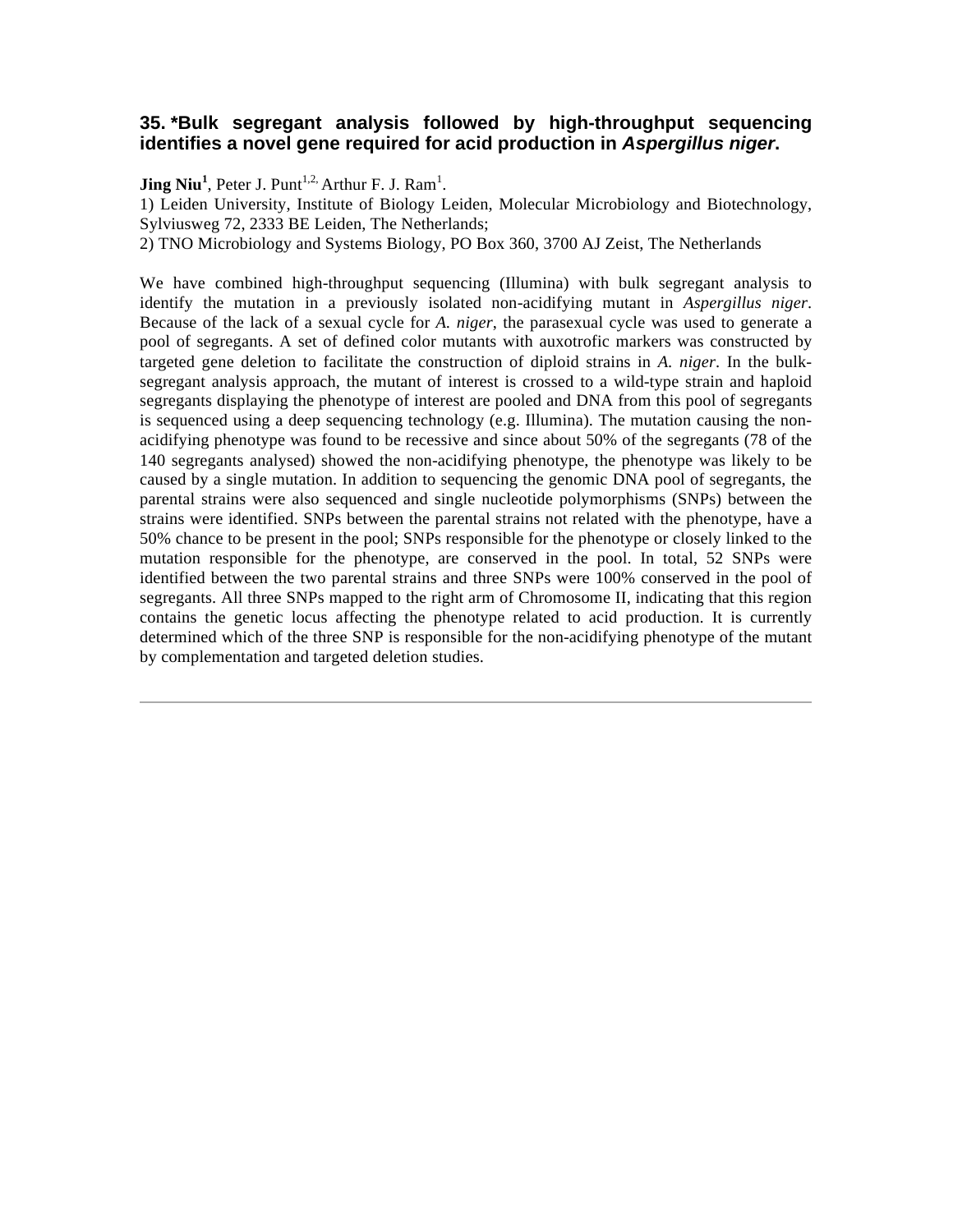## **36. \*Genome-wide analysis of the regulations of genes involved in carbon catabolism through expression Quantitative Trait Loci (eQTL) in Coprinopsis cinerea.**

#### **J. Chang,** C.H. Au, C.K. Cheng, H.S. Kwan.

School of life sciences, The Chinese University of Hong Kong, Hong Kong

Lignocellulose is the most abundant natural resource and its conversion into renewable energy attracts many research interests. Understanding the regulation of carbohydrate-active enzymes is fundamental to the use of wood-decaying basidiomycetes in lignocellulose conversion. Our goal is to identify eQTLs of lignocellulolytic enzymes in *Coprinopsis cinerea,* of which the genome harbors high number of Auxiliary Activities enzymes.

We sequenced *C. cinerea* reference strain Okayama 7#130 and its mapping partner #172 to develop a panel of SNP markers. Single spore isolates from crosses of the two strains were sequenced. The parental strains and the 46 single spore isolates were cultured on softwoodenriched sawdust to induce lignocellulolytic enzymes. RNAs from these cultures were sequenced. The RNA-seq results were aligned to the reference transcriptome using BWA. To assess the genetic contribution to expression variations among the 46 segregants, we mapped eQTL genome-widely using the linear regression model. SNPs were estimated for their effect size to explain the expression variances. Genes expressed in similar patterns with the lignocellulolytic enzyme genes across the 46 segregants were also clustered and analyzed.

Three cis-eQTLs and 97 trans-eQTLs ( $P < 5 \times 10^{-5}$ ) have been obtained. These eOTLs have provided us with a wealth of information that the expressions of genes turning off the Carbon Catabolite Repression (CCR) are correlated with SNP. We report one transcription factor as transeQTL hotspot, which may regulate the expression of laccase3 and laccase5.

The eQTL approach has identified transcriptional regulation that may contribute to the CAZymes expression. The results will be practically important to the enzyme production, which will benefit the bioethanol production from lignocellulose.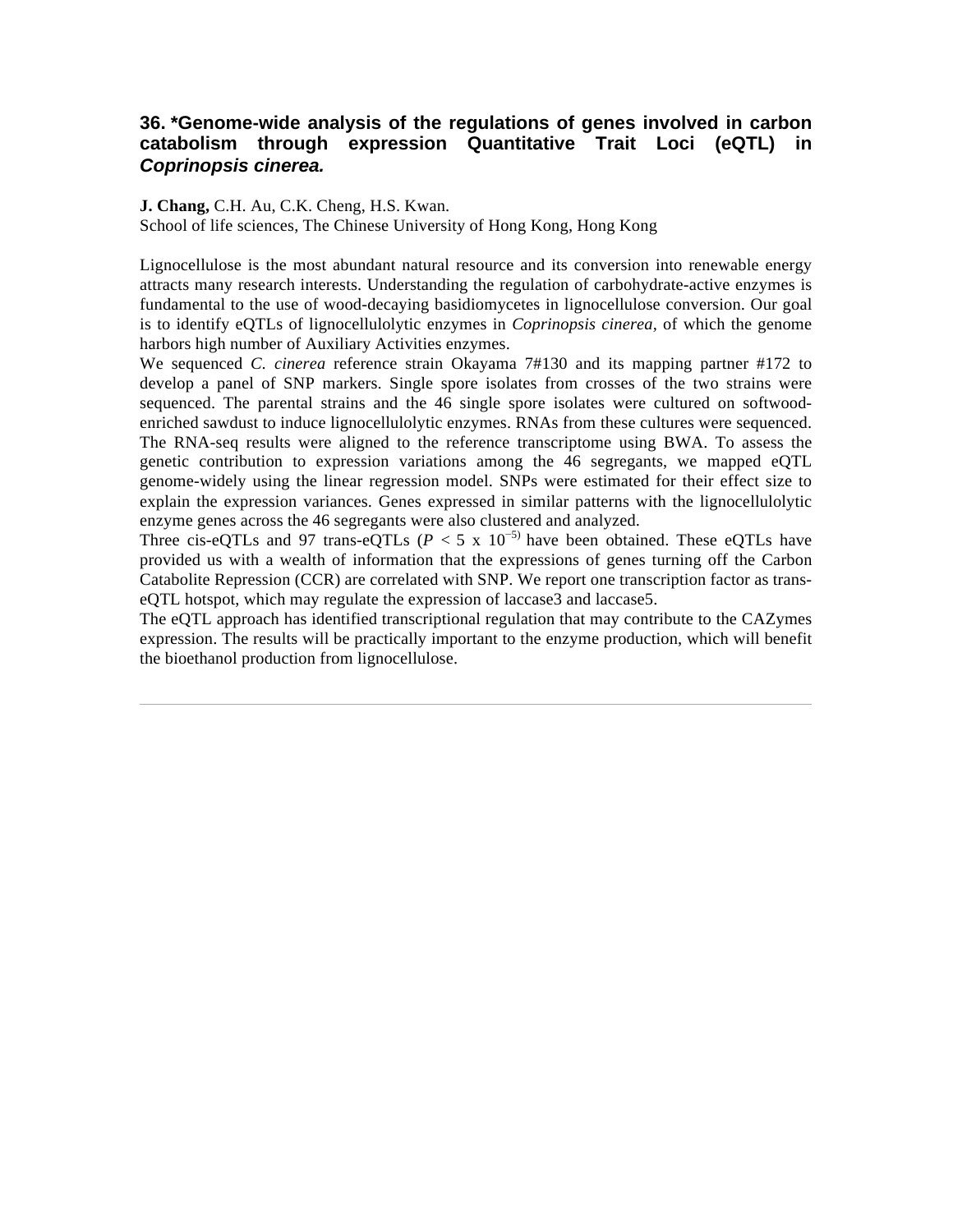### **37. The role of carbon starvation in the induction of enzymes that degrade plant-derived carbohydrates in Aspergillus niger.**

**Jolanda van Munster<sup>1</sup>**, Paul Daly<sup>1</sup>, Stephane Delmas<sup>1</sup>, Steven Pullan<sup>1</sup>, Martin Blythe<sup>2</sup>, Sunir Malla<sup>2</sup>, Matthew Kokolski<sup>1</sup>, Xiaolan Yu<sup>3</sup>, Paul Dupree<sup>3</sup>, David Archer<sup>1</sup>.

1) School of Life Sciences, University of Nottingham, Nottingham, United Kingdom;

2) Deep Seq, Faculty of Medicine and Health Sciences, Queen's Medical Centre, University of Nottingham, Nottingham, United Kingdom;

3) Department of Biochemistry, University of Cambridge, Cambridge, United Kingdom

The saccharification of lignocellulosic biomass for the production of second generation biofuels requires cheaper and more effective enzyme mixtures. Fungi are an important source of such enzymes, but the understanding of the regulation and induction of the encoding genes is still incomplete. To explore the induction mechanism, we analysed the response of the industrially important fungus *Aspergillus niger* to wheat straw, with a focus on events occurring shortly after exposure to the substrate. RNA sequencing showed that the transcriptional response after 6h of exposure to wheat straw was different from the response at 24h of exposure: the complexity increased over time.

Importantly, the influence of carbon starvation during lignocellulose degradation was demonstrated by a substantial overlap in CAZyme-encoding transcripts induced during both early carbon starvation and early exposure to straw. The up-regulation of the expression of a high number of genes encoding CAZymes that are active on plant-derived carbohydrates during early carbon starvation suggests that these enzymes could be involved in a scouting role during starvation, releasing inducing sugars from complex plant polysaccharides. We show that carbonstarved cultures indeed release CAZymes with predicted activity on plant polysaccharides. Analysis of the enzymatic activity and the reaction products, indicates that these proteins are enzymes that can degrade various plant polysaccharides to generate both known, as well as potentially new, inducers of CAZymes (van Munster, Daly *et al,* (2014) Fungal Genet. Biol. 72; 34-47).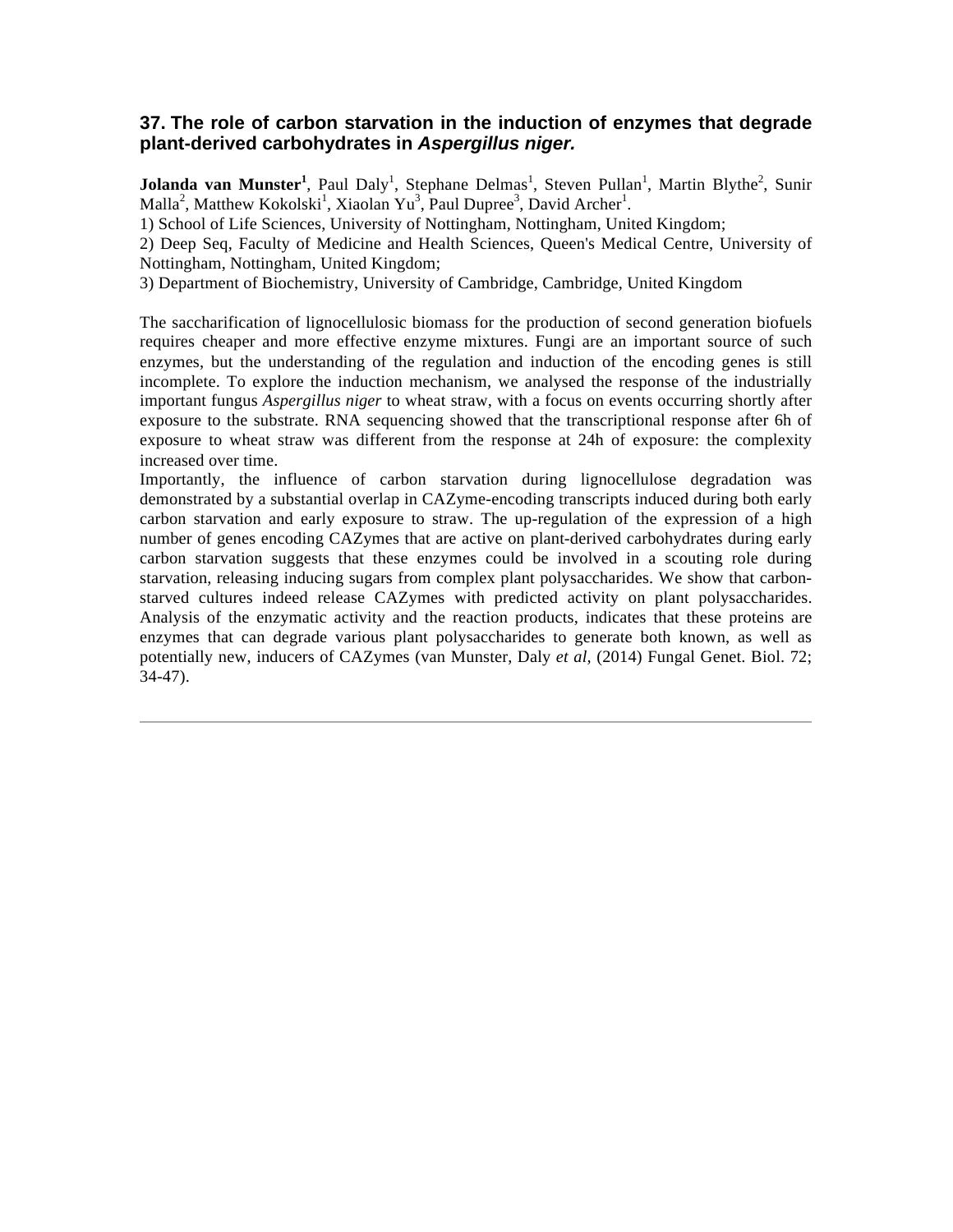### **38. \*Potential microRNAs regulate the response to injury of the filamentous fungus Trichoderma atroviride.**

**Jose Manuel Villalobos-Escobedo,** Nohemí Carreras-Villaseñor, Joel Rodríguez-Medina, Cei Abreu-Goodger, Alfredo Herrera-Estrella.

LANGEBIO-CINVESTAV, Km 9.6 Libramiento Norte Carretera Irapuato-León. Irapuato, Guanajuato, Mexico

Wound response in multicellular eukaryotes is essential for survival and is highly conserved in plants and animals. In our laboratory we recently discovered that the filamentous fungus *Trichoderma atroviride* responds to injury by triggering hyphal regeneration and the formation of asexual reproductive structures. Our transcriptomic analysis revealed that the mechanism of response to this stimulus is very similar to that of animals and plants, suggesting that it is highly conserved amongst the three eukaryotic kingdoms. Additionally, several recent studies have reported that post-transcriptional regulation by microRNAs is involved in the response to injury in animals and plants.

Based on this background we decided to evaluate the injury response in mutants of the RNAi synthesis machinery of *T. atroviride.* The *Δdcr2* and *Δrdr3* strains presented a dramatic defect in regeneration ability and asexual reproduction in response to injury. To understand the molecular processes affected by the absence of the RNAi pathway, we performed transcriptomic analysis of the WT and *Δdcr2* strains subjected to injury, showing that signaling processes, DNA repair and cell cycle progression are essential to overcome this stress and are affected in the *Δdcr2* mutant. Even more interesting was the presence of a population of small RNAs of 21-22nt in response to injury in the WT, which is absent in *Δdcr2* mutant, implicating them as a product of the Dcr2 enzyme. microRNA prediction allowed to determine that most 21-22 nt small RNAs correspond to microRNAs.

Our results indicate that gene regulation by putative-microRNAs is essential to respond to injury in *T. atroviride.* This phenomenon opens the possibility of demonstrating the relevance of posttranscriptional regulation by microRNAs in filamentous fungi in response to environmental stimuli. Furthermore, the knowledge generated may be helpful in understanding the fine regulation by microRNAs of the tissue repair process, which could culminate in enhancing regenerative therapies in humans.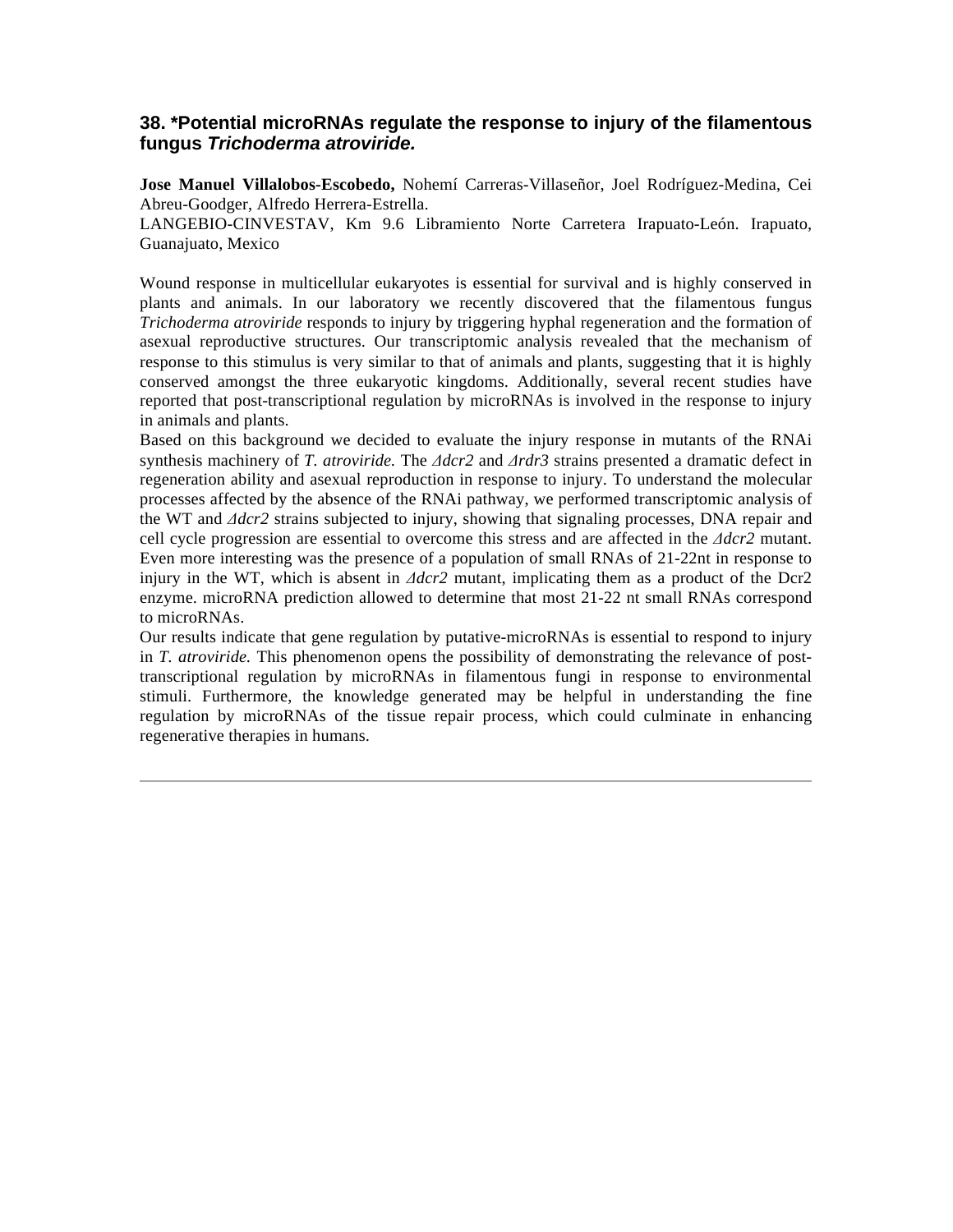### **39. \*Development of a community consensus model for Aspergillus niger.**

**Julian Brandl<sup>1</sup>**, Mhairi Workman<sup>1</sup>, Mikko Arvas<sup>2</sup>, Vera Meyer<sup>3</sup>, Mikael R. Andersen<sup>1</sup>.

1) Department of Systems Biology, Technical University of Denmark, Kgs. Lyngby, Denmark;

2) VTT Technical Research Centre of Finland, Finland;

3) Department of Applied and Molecular Microbiology, Institute of Biotechnology, Technical University of Berlin, Germany

Fungal primary metabolism is an essential part of fungal physiology and affects all phenotypic traits of the organism as well as carrying the biotechnological potential for the fungal host. While the study of individual pathways have gained essential knowledge and important scientific breakthroughs, a genome-scale view of metabolism is required to gain a holistic understanding of the cell. Mathematical models based on the stoichiometry of known enzymatic reactions have been developed in order to facilitate this approach and proven useful for guiding metabolic engineering in well characterized model organisms like *S. cerevisiae* and *E. coli.* With the sustained interest in *Aspergillus niger* as a potent host organism for citric acid and enzyme production, it is timely to improve on previous genome-scale modeling efforts. Here we aim at updating the genome-scale model by a combination of experimental work and integration of published information. This joint effort of international collaborators and our group will yield a community-consensus model of the *Aspergillus niger* metabolism. In order to improve the gene assignments contained in the current version of the model, we will use comparative genomics to identify shared isoenzymes and gene groups between closely related species in the section *Nigri.*  To accurately examine and model the catabolic potential of the fungus, we will apply Biolog plates for the screening of more than 270 carbon and nitrogen sources. This knowledge will aid to identify missing pathways in the model and validate the presence of many pathways already included. Additionally the biosynthesis of 2-300 secreted enzymes will be included in the new version of the model. In conclusion this project aims at generating an experimentally validated community-consensus model of the *A. niger* metabolism being able to describe and predict beneficial modifications to the metabolic network in order to improve protein production on a variety of different substrates.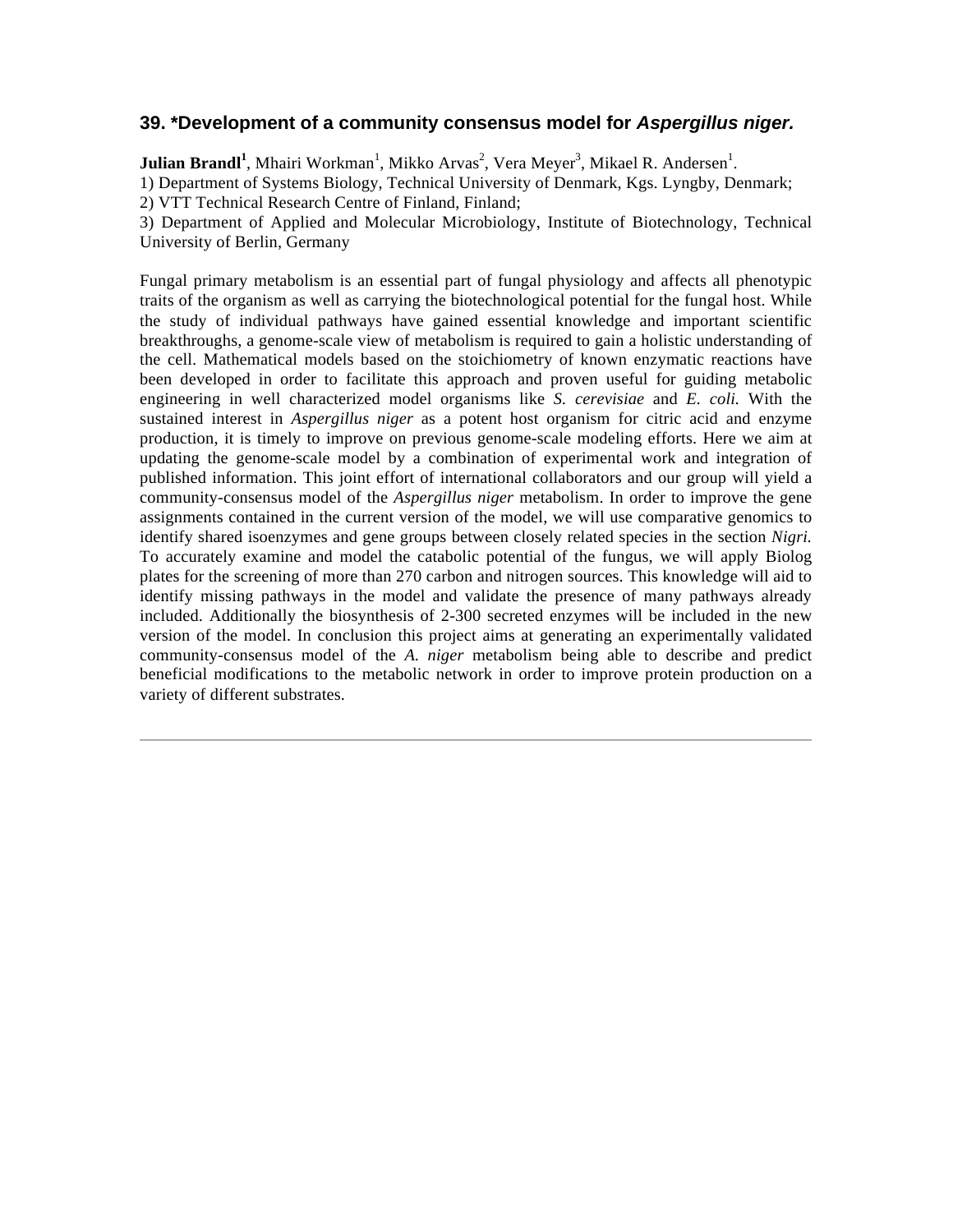### **40. \*Distinct histone amino acids are involved in controlling secondary metabolism in Aspergillus nidulans.**

**Juliane Fischer**<sup>1,3,</sup> Hans-Wilhem Nützmann<sup>1</sup>, Kirstin Scherlach<sup>2</sup>, Christian Hertweck<sup>2</sup>, Axel A. Brakhage $1,3$ .

1) Departments of Molecular and Applied Microbiology, Hans-Kn ll-Institut, Jena, Germany;

2) Biomolecular Chemistry, Hans-Kn ll-Institut, Jena, Germany;

3) Friedrich Schiller University Jena, Jena, Germany

Chromatin remodeling events have recently been discovered to play an important role in the secondary metabolism of filamentous fungi (1). Previously, we showed that a bacterium, *Streptomyces rapamycinicus,* is able to re-program the histone modifying SAGA/Ada complex including the histone acetyltransferase GcnE of the important model fungus *Apergillus nidulans*  (2, 3). As a consequence, lysine 9 and lysine 14 of distinct secondary metabolism genes were specifically acetylated during the bacterial fungal interaction, which, furthermore, led to the activation of the silent orsellinic acid gene cluster. To prove the importance of histone modifications for distinct gene expression profiles, we exchanged several amino acids of histone H3 of *A. nidulans* (4). These amino acids included lysine residues 9, 14, 18, and 23 as well as serine 10 and threonine 11. Lysine residues and serine/ threonine were exchanged to arginine and alanine respectively. Interestingly, all the strains produced were viable, allowing to analyse directly the consequences of missing posttranslational histone modifications. In the mutant strains, for the penicillin, sterigmatocystin and orsellinic acid biosyntheses, we detected major changes of both the expression patterns at the transcriptional level and the metabolite level of the respective gene clusters. These effects were mainly due to lysine 9 and lysine 14 of histone H3. Taken together, for the first time we show a causal linkage between the lack of acetylation of lysine residues on histone H3 and the transcription and product formation of important secondary metabolites. This leads to the question how the SAGA/ADA-dependent histone acetylation program is specifically targeted to a distinct gene cluster on the genome and how this is induced by a bacterium. (1) Brakhage (2013) *Nat. Rev. Microbiol.*, (2) Schroeckh *et al.* (2009) *PNAS,* (3) N tzmann *et al.* (2011) *PNAS,* (4) Nützmann, Fischer *et al.* (2013) *AEM.*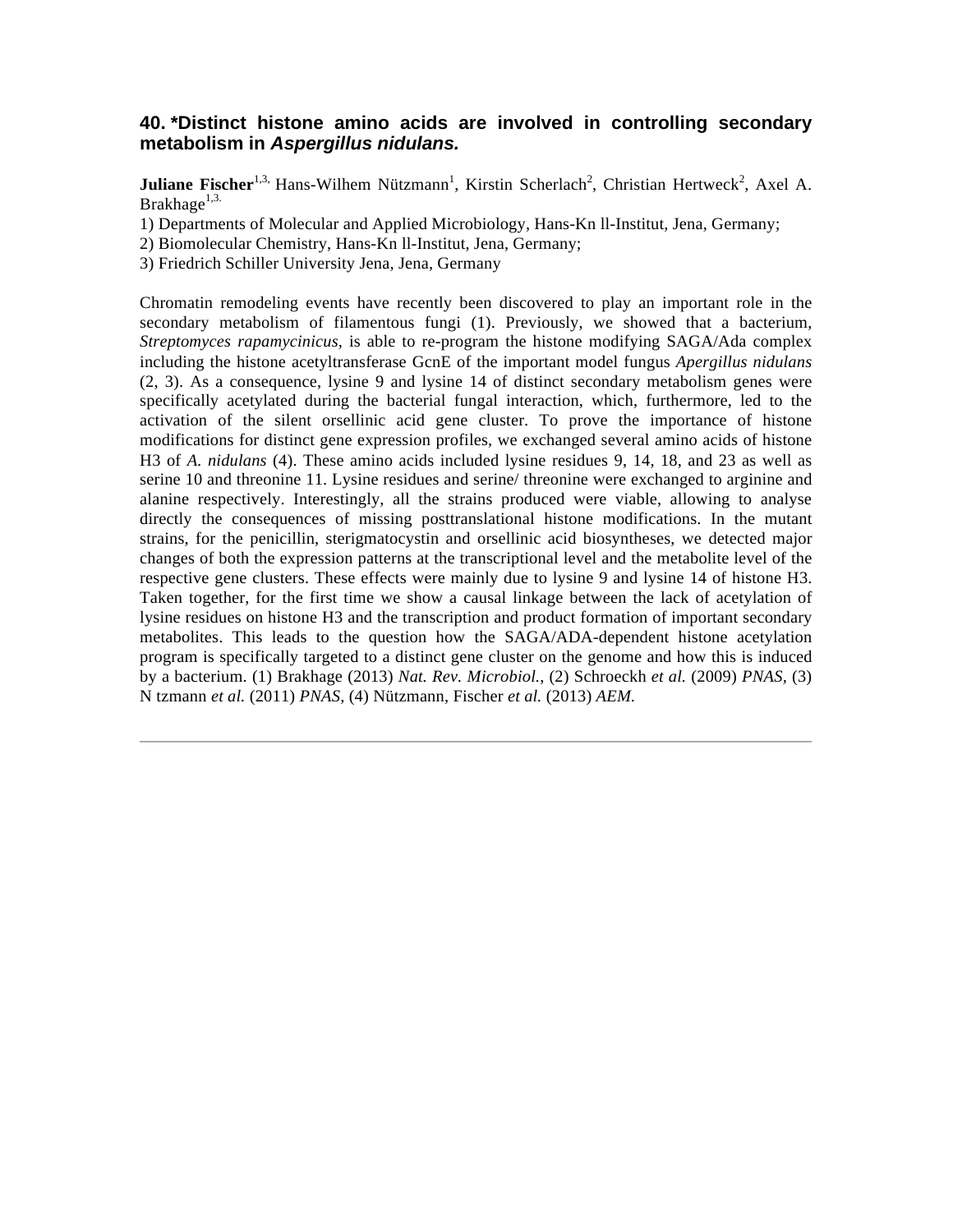### **41. The Aspergillus fumigatus genome-wide knock out library.**

**Juliane Macheleidt<sup>1</sup>**, Thorsten Heinekamp<sup>1</sup>, Vito Valiante<sup>1</sup>, Fabian Horn<sup>2</sup>, Reinhard Guthke<sup>2</sup>, Paul Carr<sup>3</sup>, Jane Gilsenan<sup>3</sup>, Isabelle Mouyna<sup>4</sup>, Jean-Paul Latgé<sup>4</sup>, Michael Bromley<sup>3</sup>, Axel Brakhage<sup>1</sup>.

1) Leibniz-Institute for Natural Product Research and Infection Biology - Hans Knoell Institute, Molecular and Applied Microbiology, Jena, Germany;

2) Leibniz-Institute for Natural Product Research and Infection Biology - Hans Knoell Institute, Systems Biology and Bioinformatics, Jena, Germany;

3) Institute of Inflammation and Repair, University of Manchester, UK;

4) Institute Pasteur, Aspergillus Unit, Paris, France

The opportunistic human pathogenic mould *Aspergillus fumigatus* is able to cause severe invasive infections. The most powerful tool to study the role of certain genes and proteins in virulence of *A. fumigatus* is to generate gene knock outs and to analyze the loss of function mutants. Up to now, these deletion strains were generated separately for each gene of interest, which is often a time consuming process. To facilitate and accelerate research on *A. fumigatus,* we started to build up a library of deletion mutants for all of the approximately 10,000 genes of this fungus.

Prerequisite for a knock out library are accurately annotated genes. Therefore, the genome of the *A. fumigatus* A1163 derivative Δ*akuB* was re-sequenced and RNAseq data were used for reannotation. Based on that, gene deletion primers were generated in an automated process and a streamlined workflow combining generation of deletion cassettes by a two-step PCR reaction, protoplast-based transformation, isolation of genomic DNA and verification of the successful deletion by PCR was developed in 96-well plate format for high throughput application. Based on the introduction of an MmeI restriction site to the deletion cassette, each mutant carries a unique barcode allowing identification of specific strains when pools of mutants are tested. As a first subset, we deleted 132 glycosylphosphatidylinositol (GPI) anchored protein encoding genes and started phenotypic analysis of the resulting mutant strains.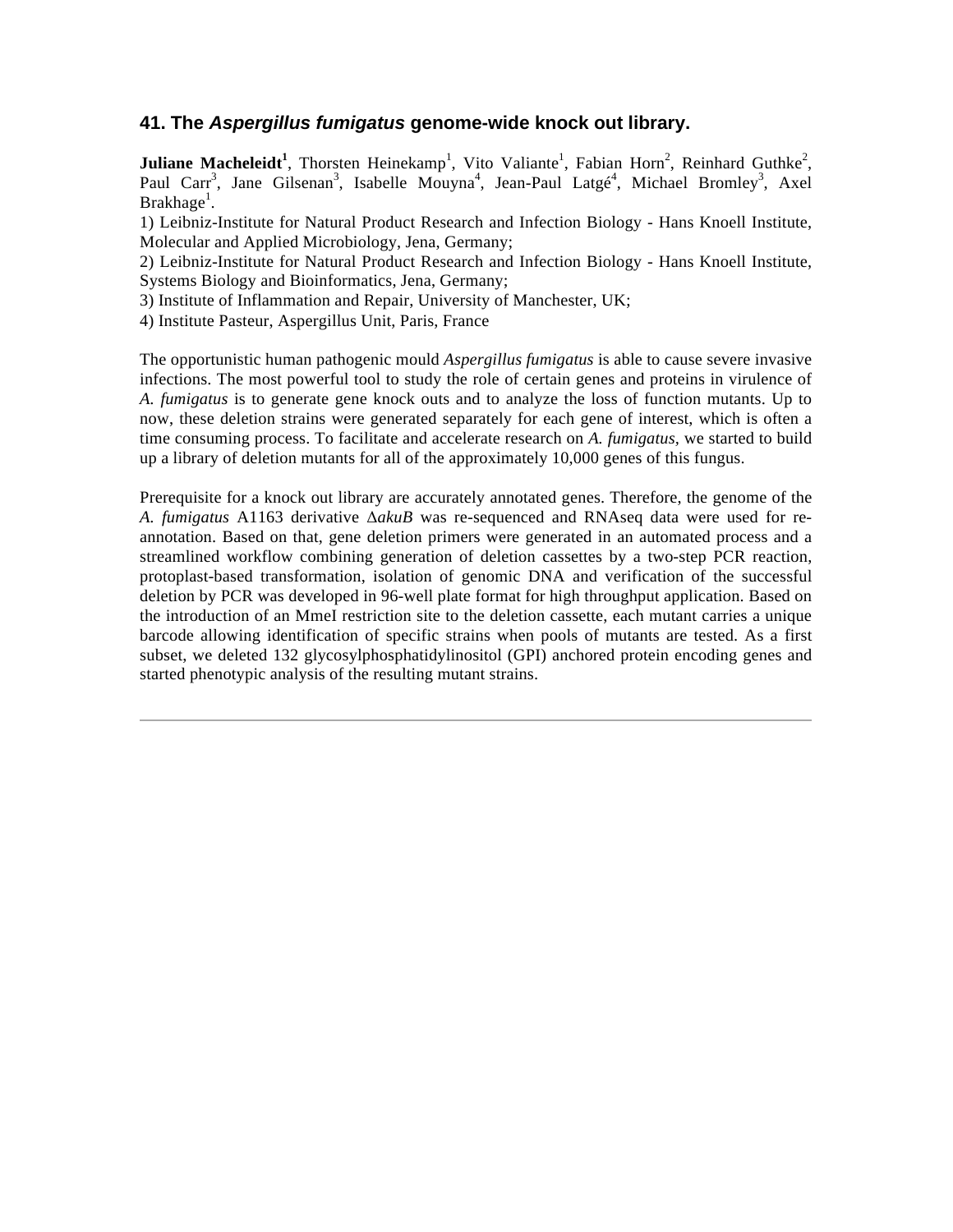## **42. Inducing sexual reproduction in the industrial fungus Aspergillus oryzae: Can the domesticated fungus get sexy again?**

**Jun-ichi Maruyama,** Katsuhiko Kitamoto.

Department of Biotechnology, The University of Tokyo, Tokyo, Japan

*Aspergillus oryzae* is an industrially important fungus used for the traditional fermentative manufacture of Japanese foods and heterologous protein production. As sexual reproduction has not been observed in *A. oryzae,* it is quite difficult to breed strains with industrially useful characteristics. We identified two mating types of *A. oryzae* (MAT1-1 and MAT1-2)<sup>1),</sup> indicating that this fungus has the potential for sexual reproduction in a heterothallic manner.

Cell fusion is the first process in sexual reproduction, and we have recently demonstrated that *A.*   $$ structures. A sclerotium, a survival mycelial structure, is capable of acting as repositories for ascocarps forming sexual ascospores in other *Aspergillus* species. However, *A. oryzae* is thought to have been domesticated from the ancestor *Aspergillus flavus,* and *A. oryzae* strains have lost the ability to form sclerotia or have a much lower ability.

We deleted the *ecdR* gene encoding for a transcription factor negatively regulating sclerotia formation<sup>4),</sup> which increased heterokaryotic sclerotia of the two *A. oryzae* mating-type strains. However, this was not sufficient to induce the formation of sexual reproductive structures. Then, sexual reproduction-related genes were overexpressed in the Δ*ecdR* strain, and ascocarps, asci and ascospore-like structures were formed in the sclerotia. Thus, these sexual reproductive structures were found for the first time in *A. oryzae.* If genetic crossing is found in the ascosporelike structures, it will be possible to perform crossbreeding for industrially useful strains in *A. oryzae.* 

1) Wada *et al.* (2012) *Appl. Environ. Microbiol.* 2) Tsukasaki *et al.* (2014) *Biosci. Biotechnol. Biochem.* 3) Wada *et al.* (2014) *Appl. Microbiol. Biotechnol.* 4) Jin *et al.* (2011) *Fungal Genet. Biol..*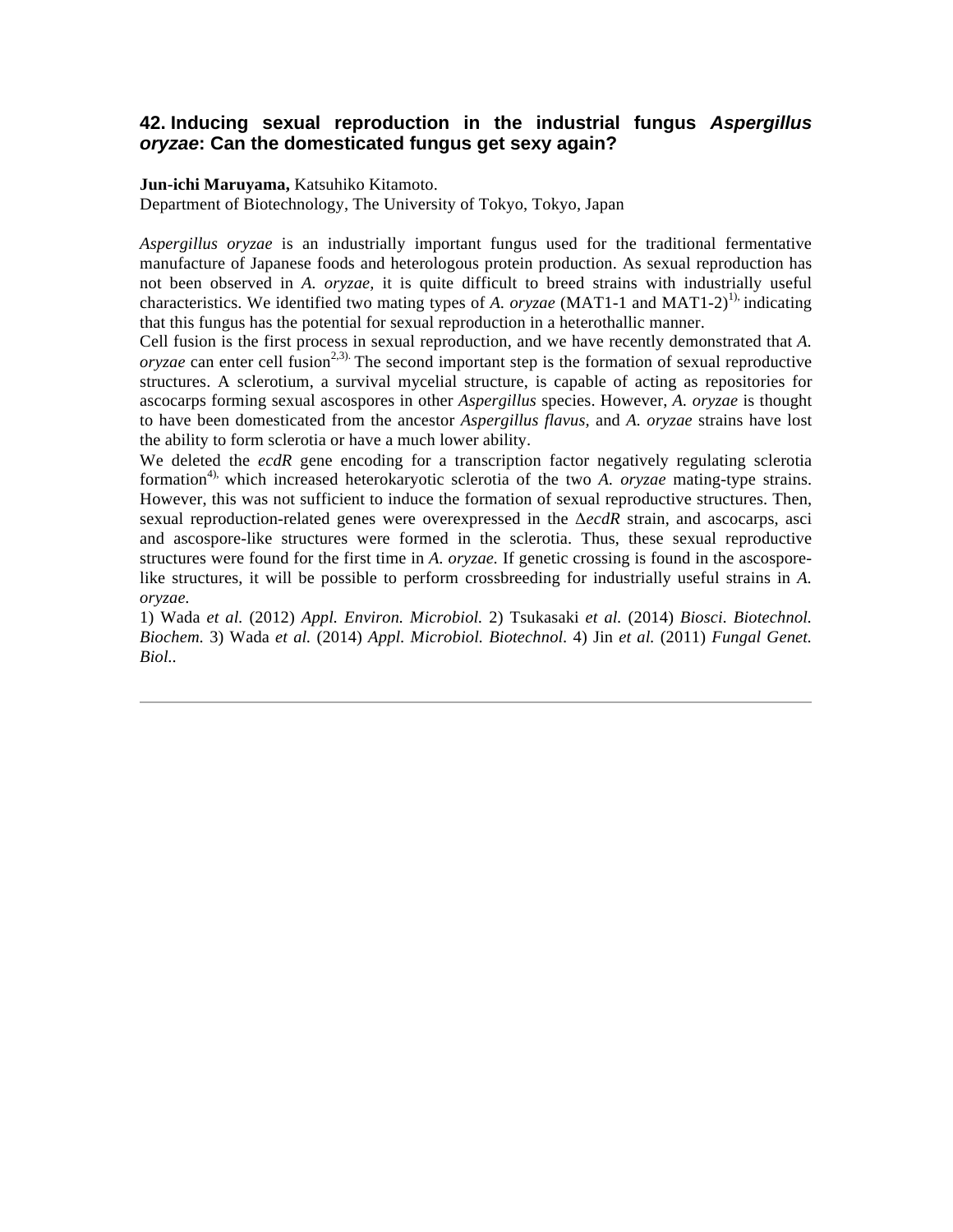#### **43. Investigation of molecular mechanism regulating light-dependent repression of conidiation in Aspergillus oryzae.**

**Jun-ichi Maruyama,** Helge M. Dietrich, Feng Jie Jin, Katsuhiko Kitamoto. Department of Biotechnology, The University of Tokyo, Tokyo, Japan

The domesticated filamentous fungus *Aspergillus oryzae* is an important for Japanese fermentation industry. Its conidia are of high interest for industrial use such as *tane-koji (koji*  starter) producing companies and fermentation companies. Although other *Aspergillus* species such as *Aspergillus nidulans* predominantly undergo conidiation under light illumination<sup>1),</sup>  $A$ .  $oryzae$  forms conidia in dark, but conidiation efficiency is reduced in light<sup>2).</sup> It could be speculated that *A. oryzae* strains forming conidia in dark have been selected due to the industrial necessity to grow them in dark room. How the fungus reacts to light in this reverse way has not yet been understood. To investigate this question, we attempted to molecularly uncover the light response mechanism in *A. oryzae.* 

When LED illumination was used, blue light was sufficient for the repression of conidiation, whereas red light had no impact. Subsequently, deletion strains of the genes for putative blue light (*AolreA)* and red light (*AofphA)* receptors were generated. White and blue light illuminations resulted in the repression of conidiation for the wild-type and Δ*AofphA* strains. Deletion of *AolreA* gene caused a complete attenuation of the light-induced repression. These results indicate that AoLreA but not AoFphA is essential for light-dependent repression of conidiation. RT-PCR analysis was performed for *brlA* gene encoding a positive conidiation regulator. White and blue light illumination decreased the *brlA* mRNA amount in the wild-type and Δ*AofphA* strains, which is consistent with their repressive conidiation phenotypes in light. In contrast, no light-dependent decrease of *brlA* mRNA amount was observed in the absence of AoLreA. These data indicate that AoLreA governs the light-induced repression of conidiation in *A. oryzae,* which is an opposite way to that of *A. nidulans* LreA.

1) Ruger-Herreros *et al.* (2011) *Genetics* 2) Hatakeyama *et al.* (2007) *Biosci. Biotechnol. Biochem.*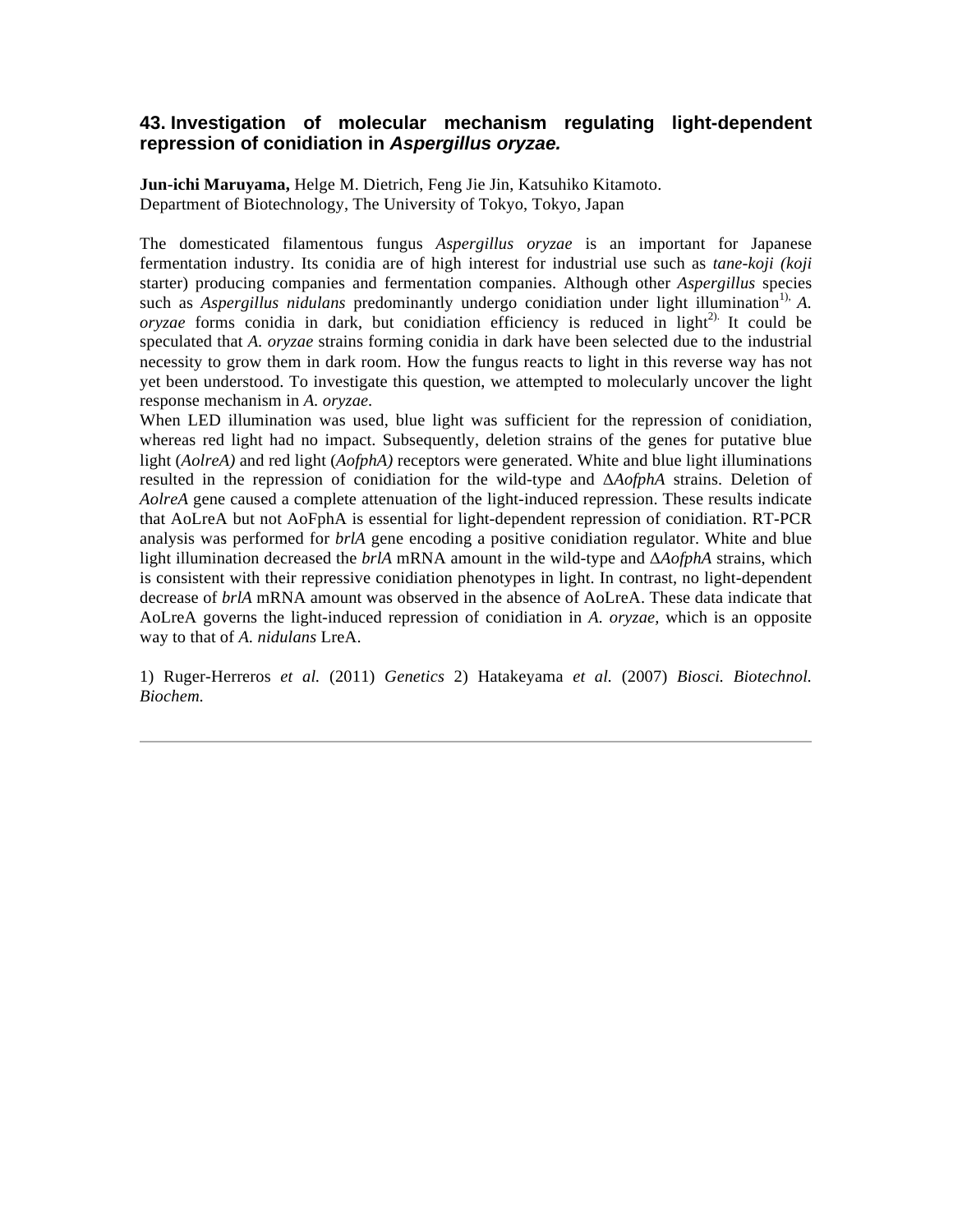#### **44. The nsdA4 mutation in NSD204 strain, which is defective in sexual development, is an allele of the nsdC gene in Aspergillus nidulans.**

Chae-Ho Lim<sup>1</sup>, Mohammed Abdo Elgabbar<sup>1</sup>, Dong-Min Han<sup>2</sup>, Masayuki Machida<sup>3</sup>, Kap-Hoon  $\mathbf{Han}^1$ .

1) Dept. Pharmaceutical Engineering, Woosuk Univ, Wanju, Jeonbuk, 565-701, South Korea;

2) Division of Life Science, Wonkwang University, Iksan, 570-749, South Korea;

3) Bioproduction Research Institute, Hokkaido Center, National Institute of Advanced Industrial Science and Technology (AIST), Sapporo, Hokkaido 062-8517 Japan

Fruiting body production and sexual development of fungi are crucial for producing of ascospores by meiosis as well as adapting various environmental changes. In a homothallic fungus *Aspergillus nidulans,* many environmental factors and genes affecting sexual development have been elucidated so far. To investigate sexual developmental process further, NSD mutants, which are defective in the sexual development, have been isolated and characterized. The NSD mutants were divided into four different complementation groups, NSDA-D, and the two genes responsible for the *nsdC* and *nsdD* mutation have already been reported. However, *nsdA4* and *nsdB5* mutations from NSD204 and NSD205 mutants, respectively, are remained to be unveiled. Whole genome sequence of NSD204 mutant obtained from Next Generation Sequencing (NGS) identified possible *nsdA4* mutation candidates. Recent intensive mutation analysis revealed that the NSD204 mutant strain carries missense mutations in *nsdC* ORF region, suggesting that phenotype of NSD204 mutant might be derived from the novel *nsdC* mutation, and eventually indicated that *nsdA4* is an allele of *nsdC* gene. To verify this, NSD204 was genetically crossed with test strain and check the correlation between *nsdA*- phenotype and *nsdC* mutation. As a result, all strains showing *nsdA*-phenotype carried *nsdC* mutation which is exactly same mutation found in NSD204 mutant strain, indicating that the *nsdA* gene is identical to the *nsdC* gene.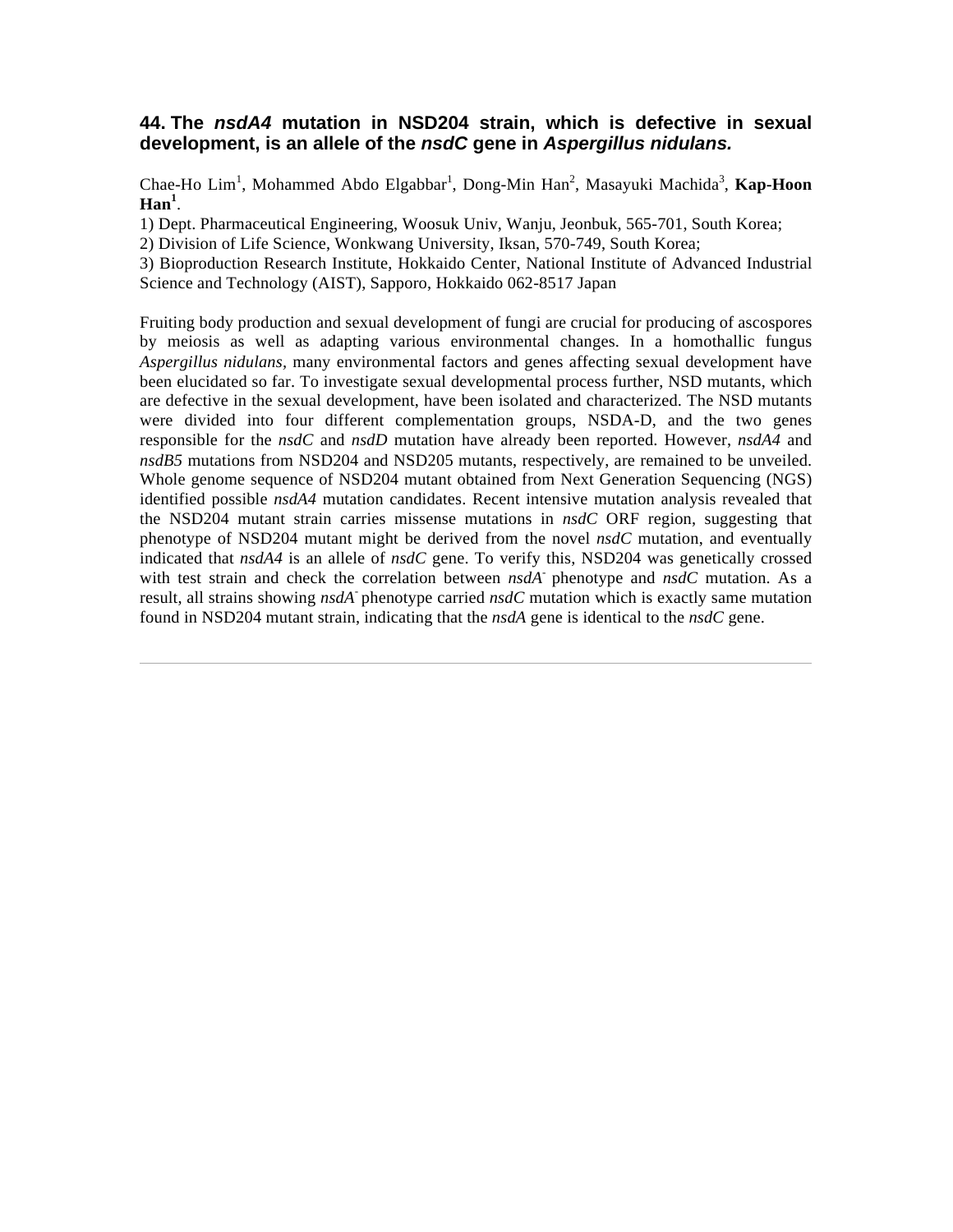### **45. The HLH transcription factor ndrA, which is necessary for conidiation, negatively controls sclerotia formation in Aspergillus flavus.**

Kap-Hoon Han<sup>1</sup>, Mohammed A. Abdo Elgabbar<sup>1</sup>, Dong-Min Han<sup>2</sup>.

1) Pharmaceutical Engineering, Woosuk University, Wanju, Jeonbuk, 565-701, South Korea;

2) Division of Life Science, Wonkwang University, Iksan, 570-749, South Korea

*Aspergillus flavus* is a saprophytic and pathogenic fungus that can infect animals and humans directly or indirectly by its secondary metabolites. It mainly reproduces clonally by means of conidia (asexual spores), although sexual developmental process has been recently reported. In eukaryotes, the helix-loop-helix (HLH) transcriptional factors play an important role in the developmental processes. One of these factors is *Aspergillus nidulans* HLH transcription factor *ndrA,* which is involved in the early stage of conidiophore development and sexual development. Previous unpublished results showed that expression of the *ndrA* (NsdD-Dependent Regulator) gene is largely affected by a GATA factor NsdD, and is negative regulator of sexual development as well as positive regulator of asexual development. By BLASTP of *A. niduans* NdrA, we identified the orthologue of *ndrA (AflndrA)* in *A. flavus.* The deletion of *AflndrA* resulted in almost absence of conidia yet abundant production of sclerotia. The complementation of *AflndrA*  deleted strain by the intact *AflndrA* ORF has restored the conidiation as in the wild type with diminishing sclerotia. Moreover, we found that, *AflndrA* dose not affect the aflatoxin production as well as the antifungal drug sensitivity or resistance. The expression of *AflndrA* is upregulated at 12 hours under asexual development favorable condition. Taken together, the *AflndrA* gene could be considered as a one of the conidiation-critical and sclerotia controlling genes in *A. flavus.*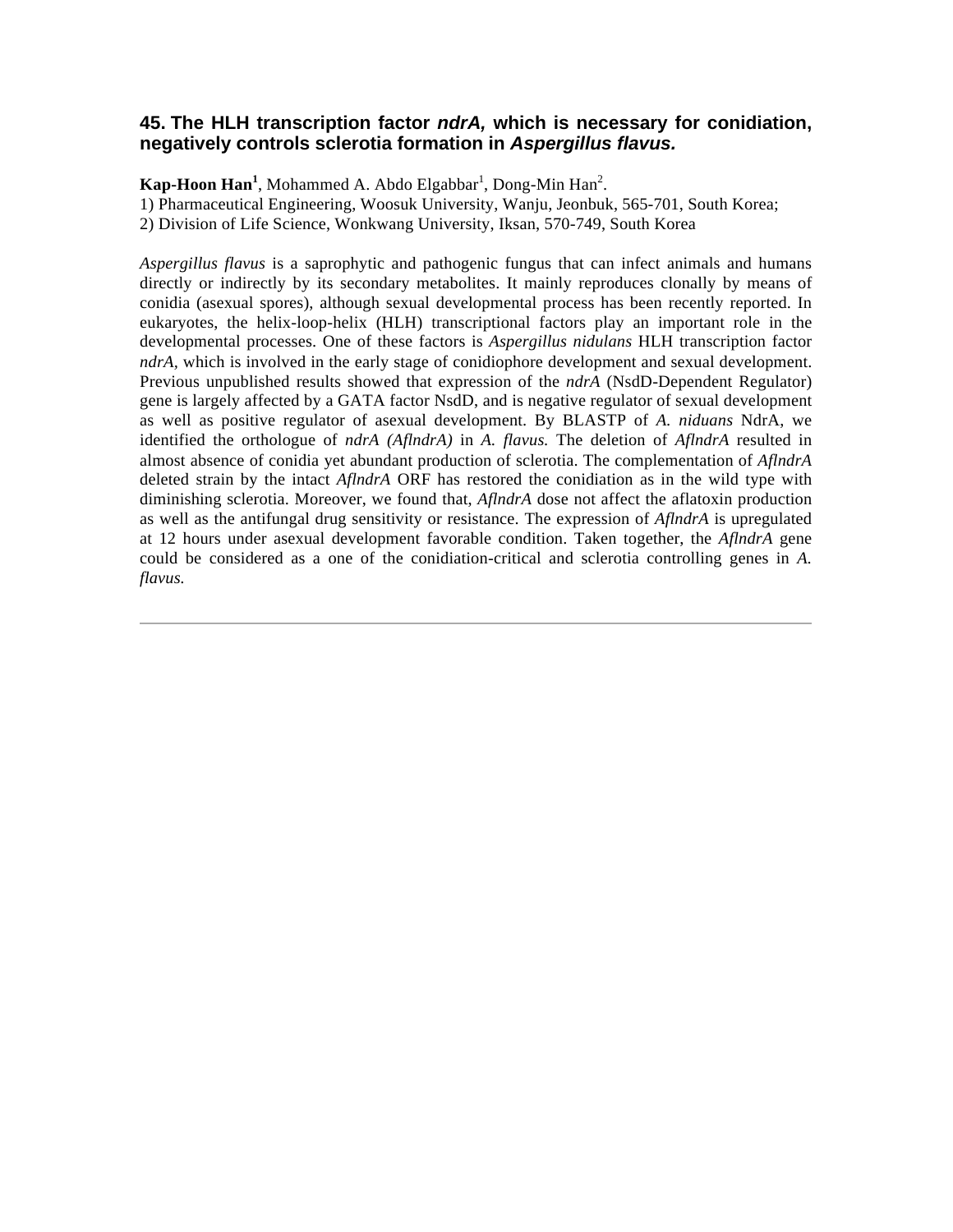## **46. Aspergillus fumigatus HLH transcription factor, Afu ndrA, is required for conidiation.**

Mohammed A. Abdo Elgabbar<sup>1</sup>, Sang-Cheol Jun<sup>2</sup>, Jong-Hwa Kim<sup>1</sup>, Dong-Min Han<sup>3</sup>, **Kap-Hoon**  $\mathbf{Han}^1$ .

1) Pharmaceutical Engineering, Woosuk University, Wanju, Jeonbuk, 565-70, South Korea;

2) Division of Biological Sciences, Chonbuk National University, Jeonju, 561-756, South Korea;

3) Division of Life Science, Wonkwang University, Iksan, 570-749, South Korea

Asexual reproduction and conidiation in the Aspergillus spp. is a mean by which progeny arise from a single parent, and inherit the parental genes only. In an opportunistic pathogenic fungus *Aspergillus fumigatus,* conidia are the primary causative agent of invasive aspergillosis. The helix-loop-helix (HLH) transcriptional factors that control cell growth and differentiation are considered as key regulators for a wide range developmental processes. In a model fungus *Aspergillus nidulans,* one HLH gene, named *ndrA,* which is regulated by NsdD GATA factor, has been isolated and characterized as a negative regulator of sexual development as well as a positive regulator of asexual development. To study conserved and divergent role of the *A. nidulans ndrA,* we performed BLAST search and identified the *A. fumigatus* ortholog *AfundrA*  gene, which is its knockout made this fungus unable to produce the conidia. The *AfundrA*  complemented strain was able to produce numerous amounts of conidia, which is as same as the wild type strain. Northern analysis showed that the *AfundrA* gene was highly expressed in the early stage in the conidiation. There was no difference between the wild type and *AfundrA*  deletion mutant when they subjected to antifungal sensitivity test. Moreover, there were no big differences in the growth rates between the wild type and *AfundrA* deletion mutant. Taken together, in *A. fumigatus AfundrA* gene plays a pivotal role in controlling conidiation.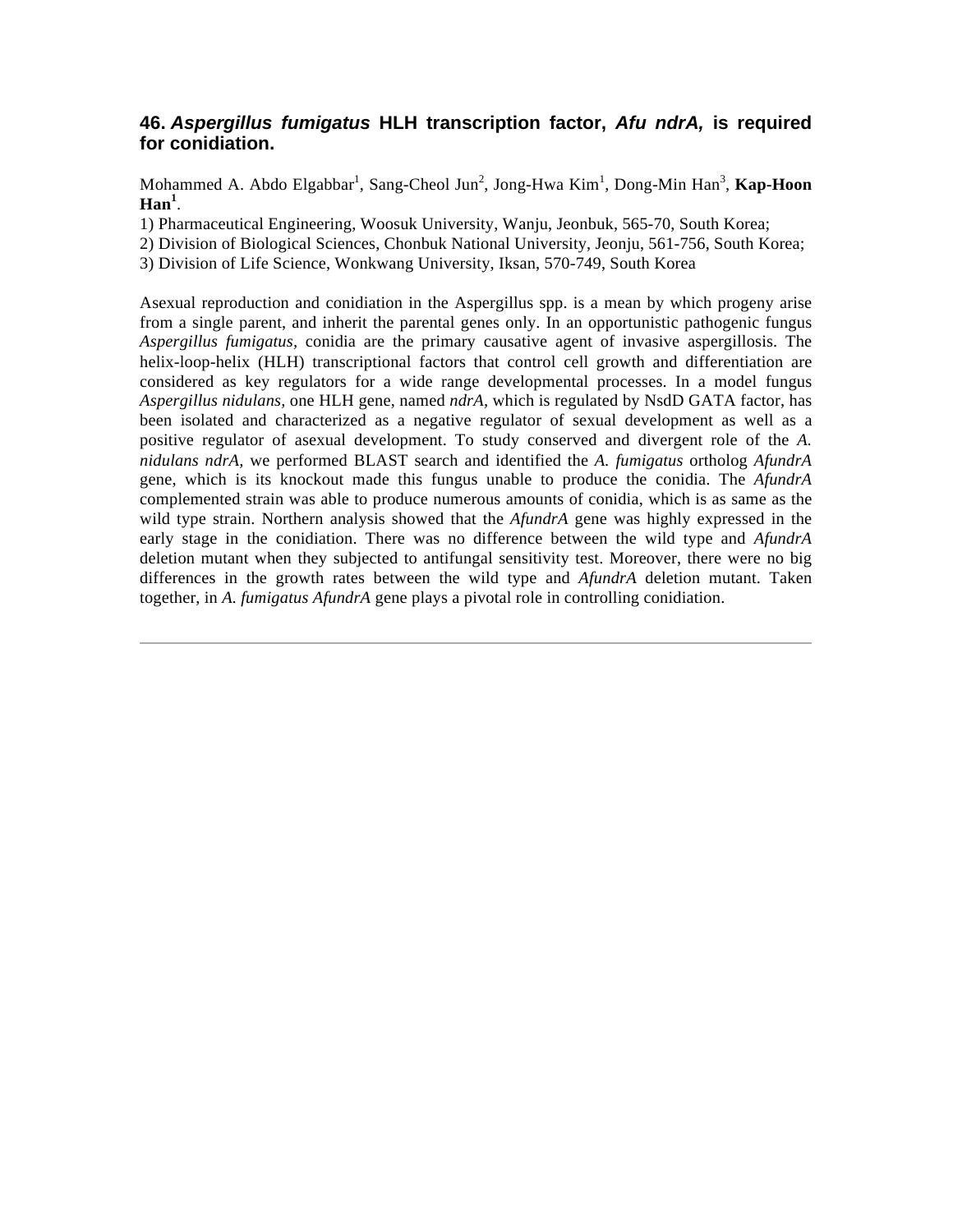# **47. Phenotype analysis of Rice koji protein genes disruptants in Aspergillus oryzae.**

Kazuhiro Iwashita<sup>1,2,</sup> Teruaki Hanada<sup>1,2,</sup> Shinichiro Hukuhara<sup>1,2,</sup> Shingo Kakiuchi<sup>1,2,</sup> Hiroaki Kitamura<sup>1,2,</sup> Ken Oda<sup>1</sup>, Minori Kouno<sup>1</sup>.

1) National Research Institute of Brewing, Higashihiroshima, Hiroshima, Japan;

2) Graduate School of Advanced Sciences of Matter, Hiroshima University, Higashihiroshima, Hiroshima, Japan

*Aspergillus oryzae* are used for Japanese traditional fermentation industry, such as Sake, Misopaste, and Rice vinegar. In sake industry, *A. oryzae* cultivate on rice to make *Rice koji,* which supply various hydrolytic enzymes and vitamins for following fermentation by yeast. The property of *Rice koji* significantly affects to the flavor of Sake. *A. oryzae* encode about 12, 000 genes on the genome and will play important role for the property of *Rice koji.* Some hydrolytic enzymes, such as amylases and proteinases, were well studied but most of other genes were left uncharacterized. Thus, we prepared 4 different types of *Rice koji* and performed proteome analysis using MALDI-TOF/TOF MS. As the result, 159 genes were identified as *Rice koji*  protein encoding (RKP) genes. The 38 genes were well characterized and 51 genes were predicted as heat shock, secretion and primary metabolism related genes. The remained 70 genes were poorly annotated proteins. Among 159 genes, we select 85 RKP genes and disrupted using *adeA* as a marker. We success the disruption of 73 RKP genes but only heterokaryons were isolated for remained 12 RKP genes, despite of several trials. To evaluate the phenotype of RKP disruptants, we examined growth and conidia formation on plate culture. Only<sup>2</sup>RKP disruptants reduced their growth significantly but 11 RKPs disruptants were altered in conidia formation. Interestingly, 10 strains extremely reduced the growth in liquid culture, even though same medium was used. We further prepared *Rice koji* and evaluate the growth and enzyme production. Comparing with the plate culture, 11 RKP disruptants reduced their growth. The growth and protein production was well correlated. In this study, we could identify new genes which affect the growth end enzyme production. However, many RKP disruptants did not show any phenotypes. To examine the function of these non-phenotype RKP genes, we will prepare Sake to examine the effect to Sake metabolites and its quality.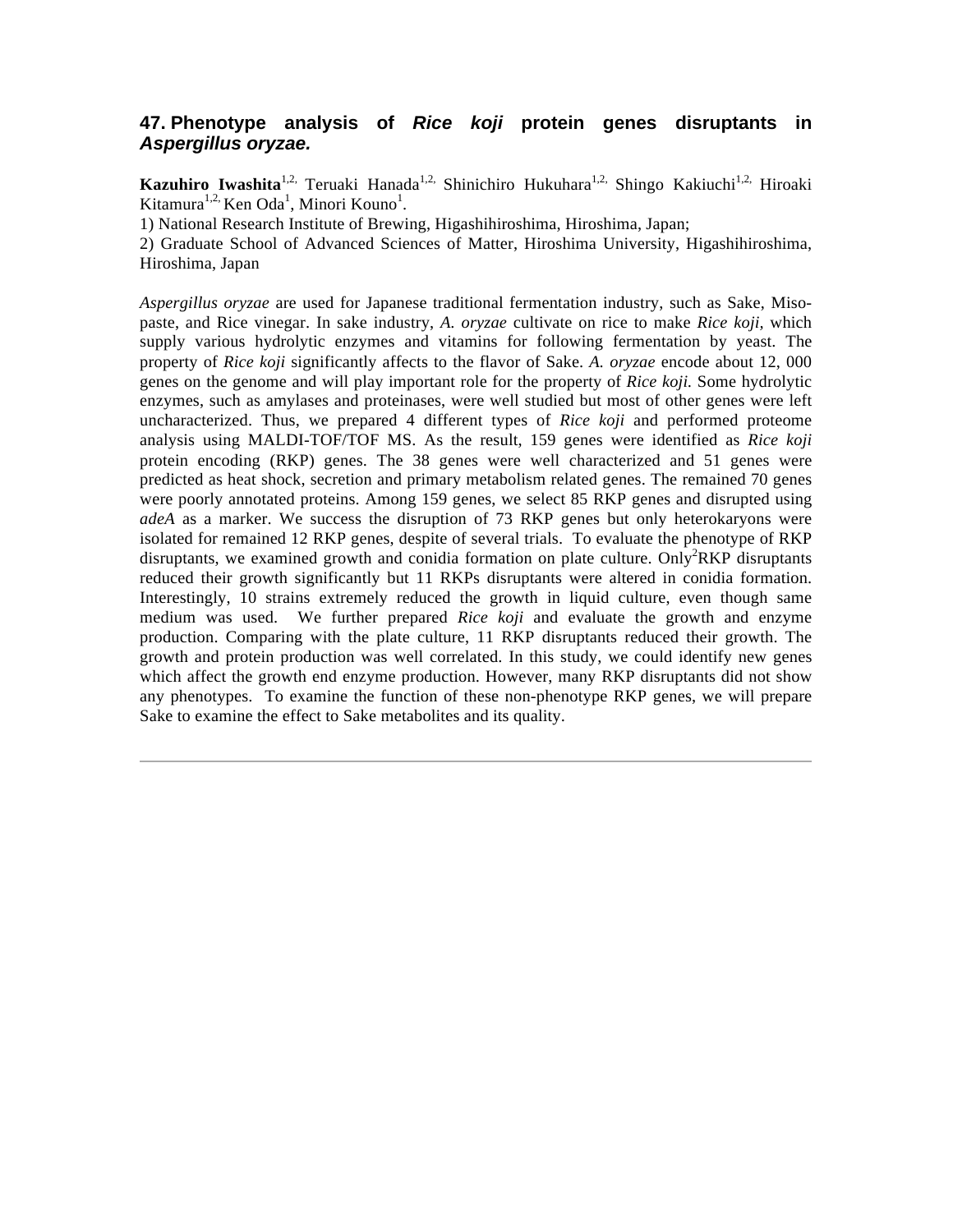### **48. Ethylene response of the plant-fungal fusion histidine kinase in yeast and filamentous fungi.**

Mayumi Nakayama<sup>1,2,</sup> Kentaro Furukawa<sup>3</sup>, Akira Yoshimi<sup>2</sup>, **Keietsu Abe**<sup>1,2.</sup>

1) Dept Microbial Biotechnology, Grad. Sch. Agricult. Sci., Tohoku Univ., Sendai, Miyagi, Japan;

2) New Industry Hatchery Center, Tohoku University, Sendai, Miyagi, Japan;

3) University of Gothenburg, Gothenburg, Sweden

The two-component signal transduction system (TCS) has been conserved widely in bacteria and eukaryotes, including plants and fungi. TCS typically consists of two types of common signal transducers: histidine kinase (HK), a response regulator (RR). In the plant *Arabidopsis thaliana,*  the ethylene receptor AtETR1 acts as HK and its HK activity is regulated by ethylene. AtETR1 contains (i) an ethylene-binding domain (EBD) consisting of three transmembrane helices in the N-terminal half, (ii) an HK domain (HKD) containing HK, and (iii) a receiver domain of RR in the C-terminal half. As well as AtETR1, fungal HKs also consist of an N-terminal sensor detecting environmental stimuli, an HKD and an RR. Fungal signal transduction pathways containing these fungal sensors control cellular responses to extrinsic and intrinsic signals. If these fungal sensor domains are replaced by EBD of AtETR1 and fungal signal pathways (e.g. HOG-pathway) can be controlled by ethylene, the hybrid HKs would be useful as a new gene regulation system in fungal industry. To create a novel system of gene regulation by ethylene, we constructed and examined expression systems of plant-fungal fusion HKs in yeast and filamentous fungi. Then we confirmed functional complementation and ethylene response of plant-fungal fusion HKs in a temperature-sensitive *sln1* yeast mutant and *Aspergillus nidulans.*  Here, we report experiments for optimization of ethylene response using HOG-dependent reporter systems, *8xCRE-lacZ* and their modified genes.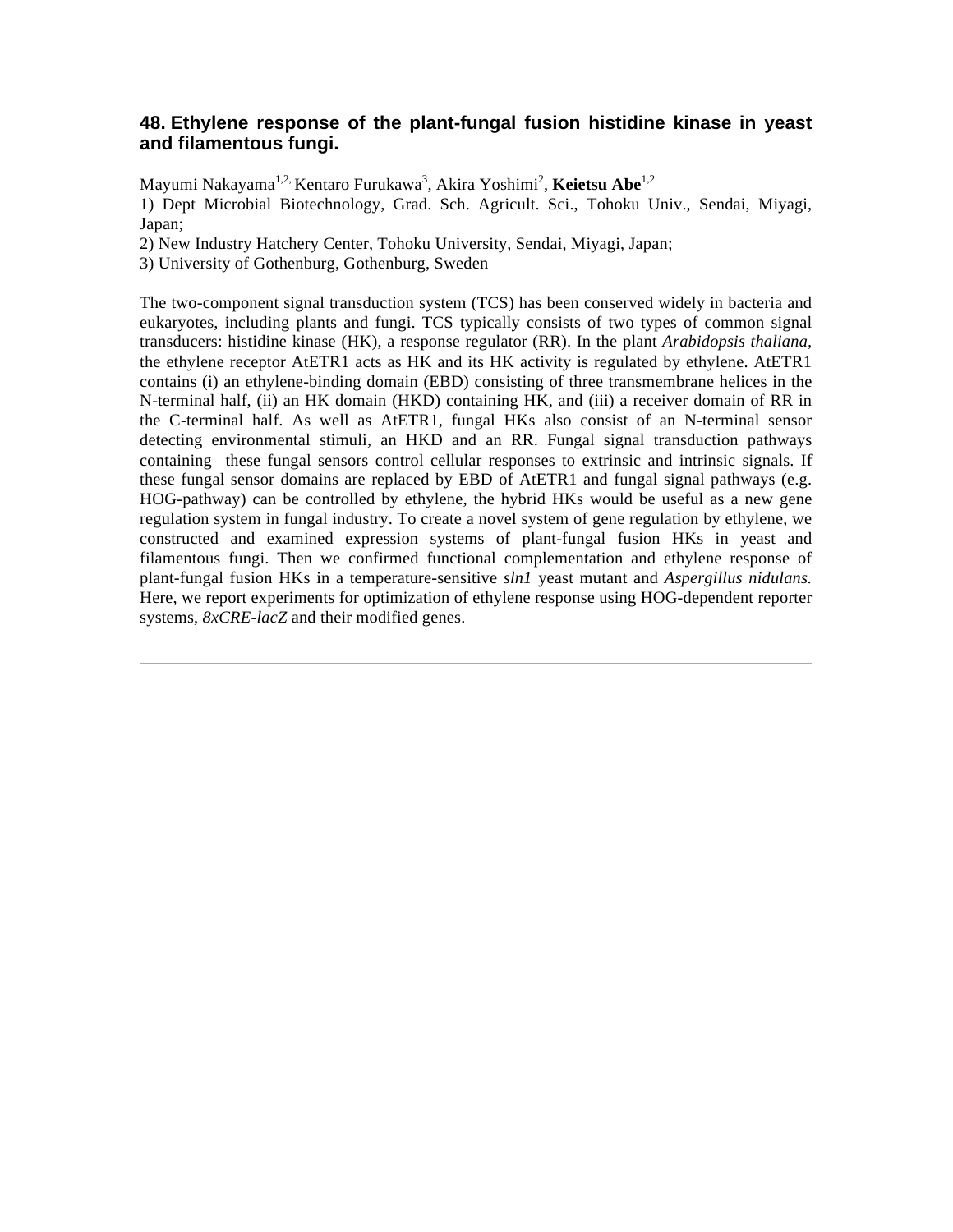### **49. The development of promoter shutoff system for functional analysis of essential genes with sorbitol metabolic pathway gene promoter in Asepergillus oryzae.**

S. Terado, **K. Oda,** A. Shimabara, R. Toyoura, M. Kawauchi, H. Fukuda, K. Iwashita. Fundamental Res. Division, Nat. Res. Inst. of Brewing, Hiroshima, Japan

The genome sequence of several filamentous fungi revealed that almost half of genes in genome are functional unknown. So the demand of analyzing such functional unknown gene has been increased but some of the genes are essential. The promoter shutoff is general way for analyzing such essential genes. In *A. nidulans,* several conditional promoters such as *alcA* exist and showed usefulness for molecular biological studies, while in *A.oryzae* there are a few promoters which can be tightly controlled. To expand the limitation of conditional promoter use in *A.oryzae,* we explored about sorbitol and galactose metabolic pathway gene for expecting tight regulation and the less physiological effect with conditional change. We performed microarray analysis in the sorbitol or galactose (induced condition) and glucose (repressed condition) culture with *A.oryzae*  RIB40 strain. Two genes are found with over 50-fold induction at sorbitol culture condition, and designated as *sorA* and *sorB* gene. To evaluate the induction with both gene promoters, we developed the EGFP expression system under the *sorA* promoter (P *sorA)* and P *sorB* control. Blight EGFP fluorescence and expression were detected at sorbitol condition, while not detected at glucose repressed condition in transformants. In addition the promoter of *brlA* which is a master regulator of the conidiation was replaced by the P*sorA* and P*sorB,* and the sorbitol dependent conidia formation was observed. This result indicated the useful of P*sorA* and P*sorB*  for promoter shutoff.

To apply this promoter shutoff system for the functional analysis of essential gene, we constructed inducible PsorA::*rhoA* which is known as the essential regulator of the beta-1,3 glucan synthase. PsorA::*rhoA* strain showed complete growth inhibition at repressed condition while the strain grew normal at the induction condition, indicating this system is available for essential gene analysis. This promoter shutoff system can be further applied for essential functional unknown gene.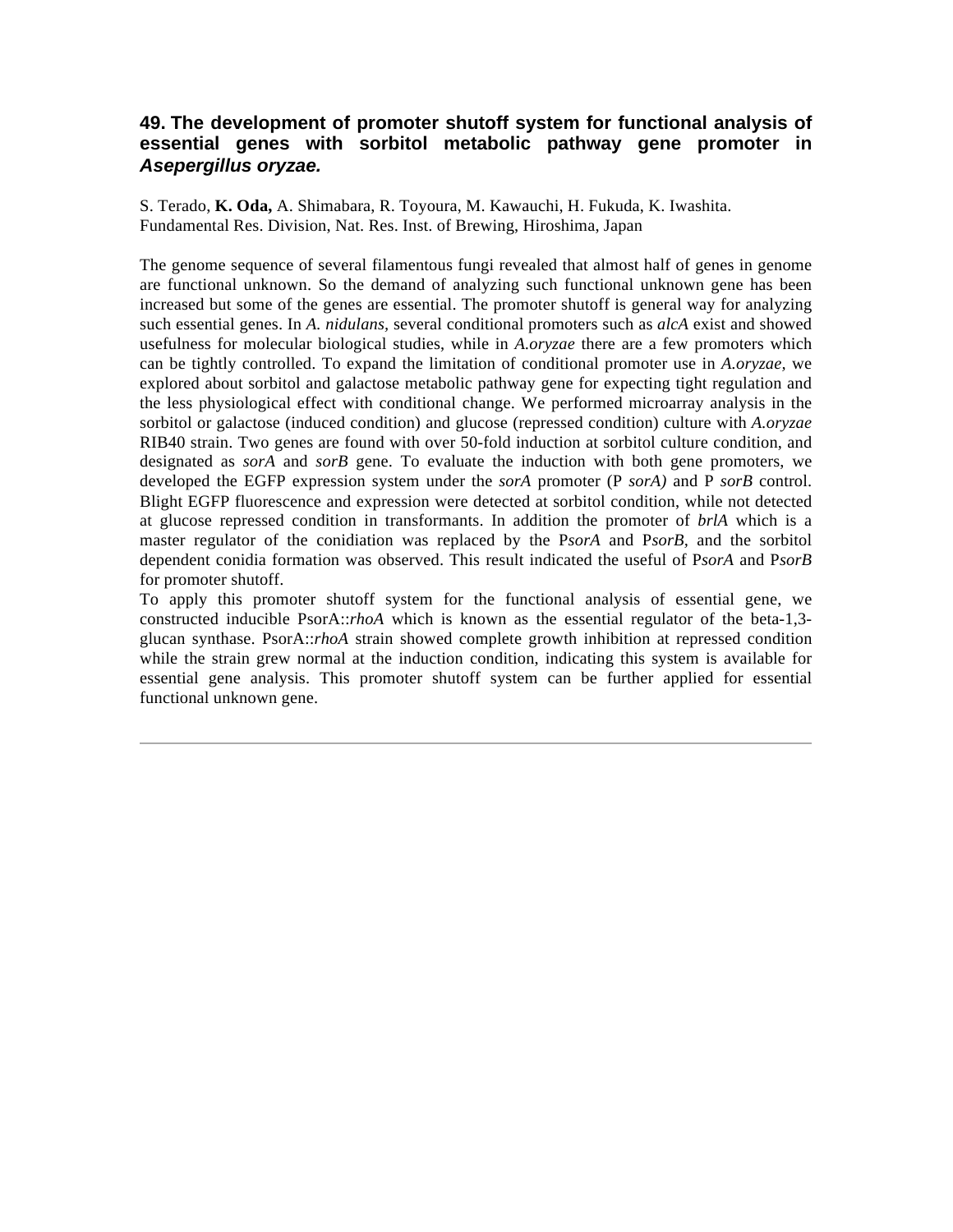#### **50. Genome-wide transcriptional regulation and chromatin dynamics in response to nitrogen availability in Aspergillus nidulans.**

Damien J. Downes<sup>2</sup>, Zhengqiang Miao<sup>1</sup>, Djordje Djordjevic<sup>3</sup>, Vinita Deshpande<sup>3</sup>, Ang Li<sup>1</sup>, Kaeling Tan<sup>1</sup>, Grethel Y Busot<sup>2</sup>, Joshua W.K. Ho<sup>3</sup>, Richard B. Todd<sup>2</sup>, Koon Ho Wong<sup>1</sup>. 1) Faculty of Health Sciences, University of Macau, Taipa, Macau;

2) Department of Plant Pathology, Kansas State University, Manhattan KS, USA.;

3) Victor Chang Cardiac Research Institute, and the University of New South Wales, Sydney, NSW, Australia.

Fungi adapt their metabolism to nitrogen nutrient availability primarily via global transcriptional control of nitrogen uptake and metabolic genes. In *Aspergillus nidulans,* the GATA transcription factor AreA activates genes for nitrogen metabolism in response to nitrogen limitation or nitrogen starvation. We have performed ChIP-seq of RNA polymerase II in wild type and an *areA*Δ mutant in the presence of ammonium and during nitrogen starvation to identify the genome-wide AreA-dependent gene expression program. Using ChIP-seq of HA-epitope-tagged AreA, we determined the pan-genomic direct targets of this global regulator. We have also mapped global chromatin dynamics and genome-wide chromatin modifications in response to nitrogen nutrient availability. Our data reveal nitrogen transport, metabolic and regulatory gene targets as well as new targets for AreA, including promoters of iron siderophore biosynthesis genes, heme metabolism genes, and secondary metabolism genes. Differential chromatin modifications occurred in response to nitrogen availability and were enriched in secondary metabolism genes.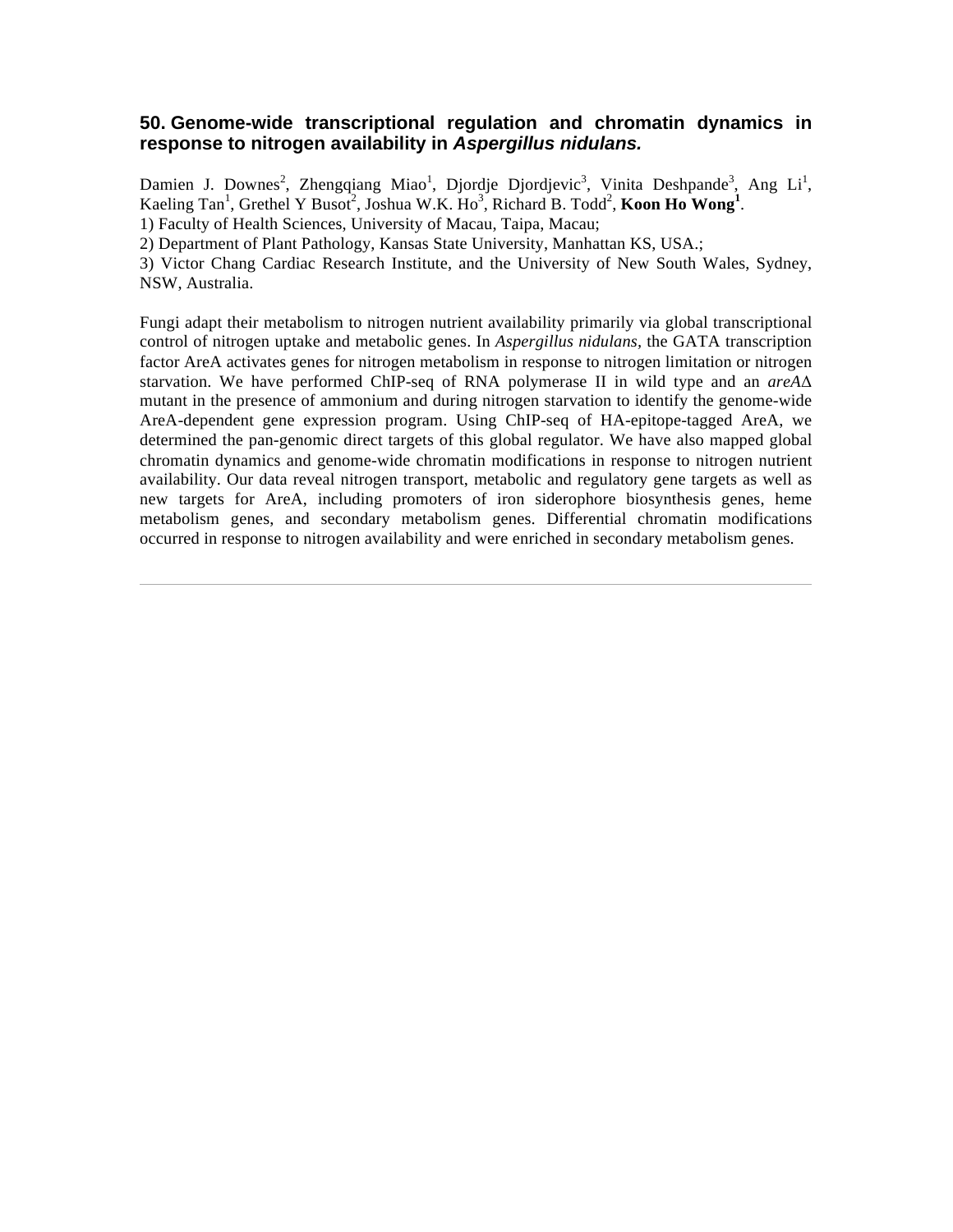### **51. Plant biomass degrading potential of a new Penicillium species, Penicillium subrubescens.**

Miia R. Mäkelä<sup>1</sup>, Sadegh Mansouri<sup>1</sup>, Ad Wiebenga<sup>2</sup>, Ronald P. de Vries<sup>2</sup>, **Kristiina Hilden<sup>1</sup>**. 1) Department of Food and Environmental Sciences, Division of Microbiology and Biotechnology, Viikki Biocenter 1, University of Helsinki, Finland;

2) Fungal Physiology, CBS-KNAW Fungal Biodiversity Centre & Fungal Molecular Physiology, Utrecht University, Uppsalalaan 8, 3584 CT Utrecht, The Netherlands

A recently identified *Penicillium* species, *P. subrubescens* (Mansouri et al. 2013), was evaluated for its ability to hydrolyse plant biomass. Growth on various plant biomass related substrates demonstrated the capacity of this species to degrade all the main polysaccharides present in plant biomass as well as metabolise all their monomeric components. The ability to degrade broad range of carbohydrates suggests a high potential in plant biomass saccharification.

To evaluate this in more detail, *P. subrubescens* was grown on wheat bran and sugar beet pulp and a set of extracellular enzyme activities were analyzed from culture liquids. Also the ability to saccharify wheat bran and sugar beet pulp was determined. Compared to *P. chrysogenum, P. subrubescens* produced higher levels of β-glucosidase, endoglucanase, endoxylanase and cellobiohydrolase.

Enzyme mixtures produced on wheat bran by *P. subrubescens* were more efficient in saccharification of wheat bran compared to enzymes produced on sugar beet pulp cultures. The opposite result was observed for saccharification of sugar beet pulp. This demonstrates that *P. subrubescens* produces enzyme mixtures that are closely tailored to the available substrate, suggesting the presence of a fine-tuned regulatory system that controls the production of these enzymes.

Reference: Mansouri S, Houbraken J, Samson RA, Frisvad JC, Christensen M, Tuthill DE, Koutaniemi S, Hatakka A, Lankinen P (2013) *Penicillium subrubescens,* a new species efficiently producing inulinase. Antonie Van Leeuwenhoek 103:1343-1357.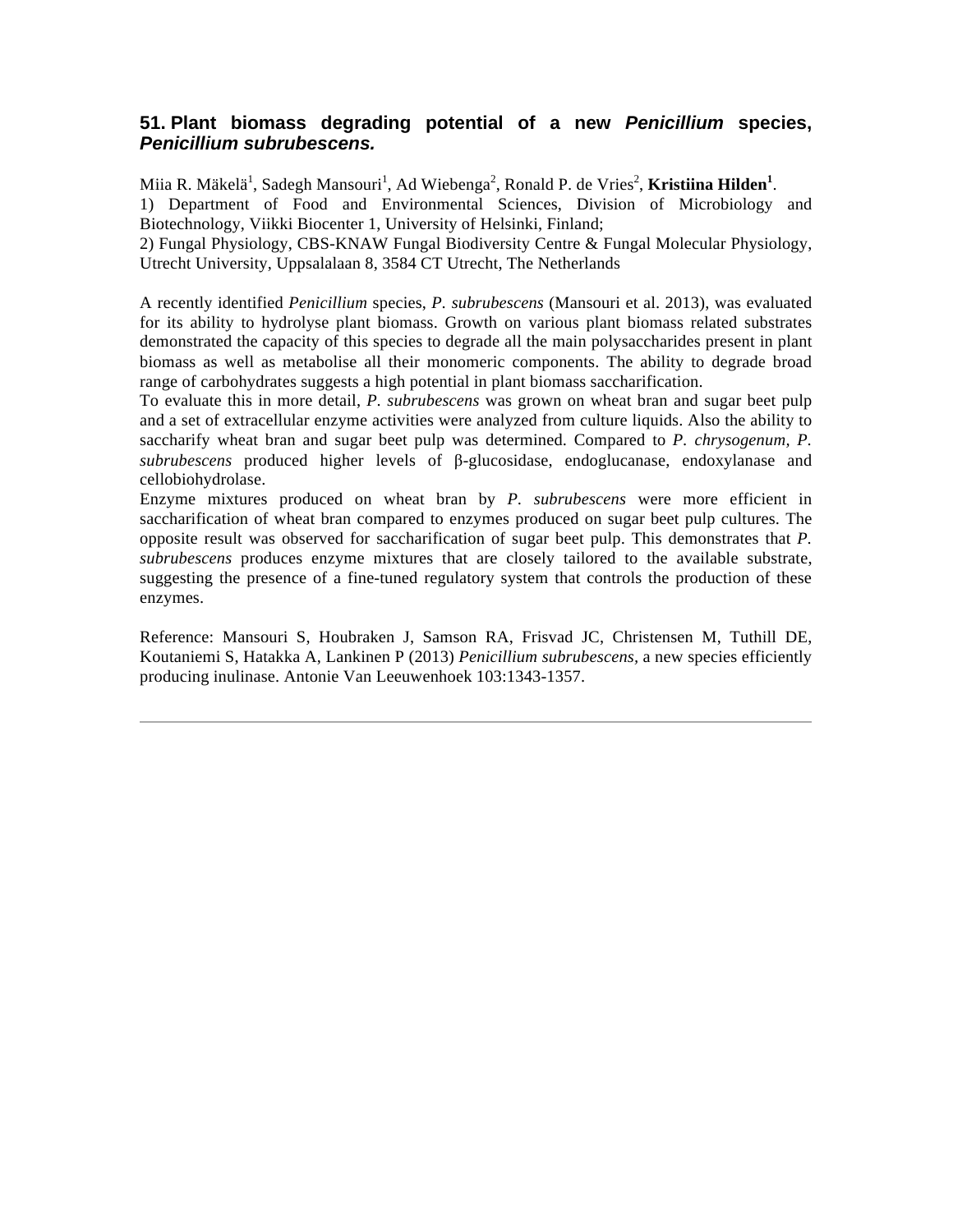#### **52. \*Commonalities and partial redundancy of two LaeA- and BrlAregulated conidial polyketide metabolites in A. fumigatus.**

Kurt Throckmorton<sup>1</sup>, Fang Yun Lim<sup>2</sup>, Dimitrios Kontoyiannis<sup>3</sup>, Weifa Zheng<sup>4</sup>, Nancy Keller<sup>2</sup>.

1) Department of Genetics, University of Wisconsin-Madison, Madison, WI.;

2) Department of Medical Microbiology and Immunology, University of Wisconsin-Madison, Madison, WI;

3) MD Anderson Cancer Center, University of Texas, Houston, TX;

4) Key Laboratory for Biotechnology, Jiangsu Normal University, Xuzhou, China

The opportunistic human pathogen *Aspergillus fumigatus* produces many secondary metabolites, some of which are immunomodulatory or toxic and are thought to contribute to its virulence. Two such secondary metabolites, trypacidin and endocrocin, are both produced by non-reducing polyketide synthases, and are localized to the conidium of *A. fumigatus,* requiring LaeA and BrlA for their synthesis. Furthermore, they are predicted to share an early precursor, atrochrysone carboxylic acid, and are both thermally regulated, being produced at lower levels at higher temperatures. In an isolate of *A. fumigatus* which does not produce trypacidin, CEA10, deletion of the endocrocin polyketide synthase results in loss of endocrocin. However, in an isolate which produces trypacidin, AF293, the same deletion does not affect production of endocrocin. Genetic dissection of the biosynthetic pathways of these metabolites suggests that endocrocin is produced by both of these physically discrete clusters. This redundancy is of uncertain adaptive advantage, but is the first example of its kind.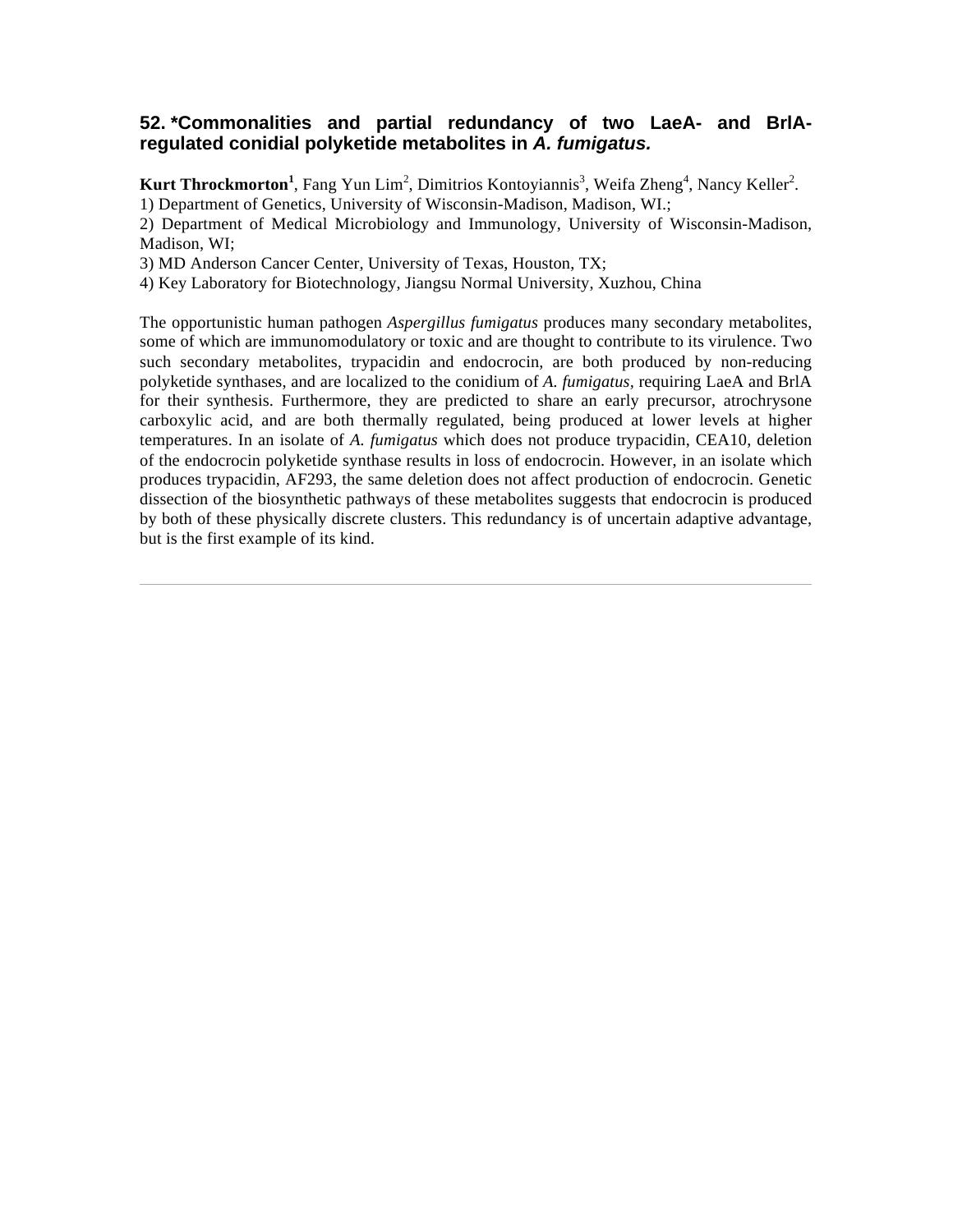### **53. Regulation and characterisation of the CreA carbon catabolite repressor in Aspergillus nidulans.**

### **LAURE RIES<sup>1</sup>** , GUSTAVO H. GOLDMAN1,2.

1) Faculty of Pharmacy, University of Sao Paulo, RIBEIRAO PRETO, Sao Paulo, Brazil; 2) National Center of Bioethanol Sciences and Technology (CTBE), CAMPINAS, Sao Paulo, Brazil

Despite recent advances in the production of biofuels from plant biomass, readily metabolisable sugars such as glucose, released during fungal enzymatic hydrolysis of lignocellulose, still impede cellulase and hemicellulase production. In filamentous fungi, such as *Aspergillus nidulans,* glucose-mediated carbon catabolite repression (CCR) is carried out by the transcription factor CreA. Although several studies have described in detail the regulatory effects of CreA on the expression of cellulase- and hemicellulase-encoding genes, regulation of the protein itself as well as characterisation of the different CreA protein domains remains largely unknown. The aim of this study was therefore to investigate in detail the role of CreA in CCR.

Firstly, it was determined that CreA does not require *de novo* protein synthesis and is imported into the nucleus from a preformed cytoplasmic pool. Tagging CreA with the *luciferase* gene confirmed that this transcription factor is always present within the cell even in the presence of different lignocellulosic components. Deletion of four different domains of CreA resulted in strains being unable to de-repress under cellulase and hemicellulase-inducing conditions. Furthermore CreA was unable to leave the nucleus in the same conditions. One of the CreA protein regions was shown to be important for germination on cellulose and to sustain growth on complex carbon sources, ethanol and amino acids.

For the first time, CreA was shown to be always available and not completely degraded within the cell. Different domains are important for CreA nuclear localisation and one CreA protein domains appears to be important for mediating growth on a wide range of carbon and nitrogen sources.

Financial support: Fundação de Amparo a Pesquisa do Estado de São Paulo (FAPESP) and Conselho Nacional de Desenvolvimento Científico e Tecnológico (CNPq).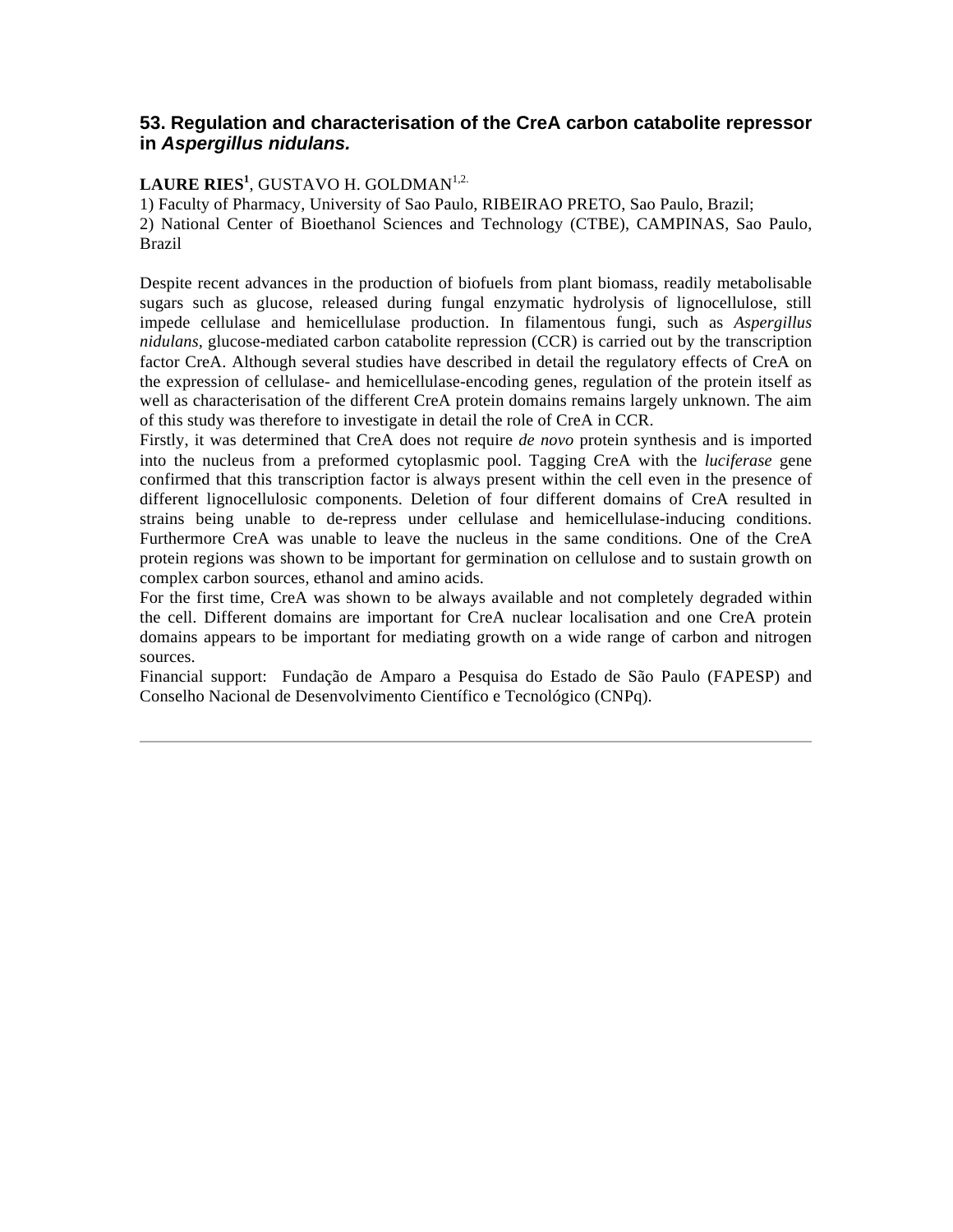## **54. \*Fungal cell factories for the production of biochemicals in biorefineries.**

**L. Yang,** M. Lübeck, P. Lübeck.

Aalborg University, Copenhagen, Copenhagen SV, Denmark

Currently there is a growing demand for sustainable production of biochemicals that substitute fossil based chemicals. Filamentous fungi are of great interests as biocatalysts in biorefineries as they naturally produce and secrete a variety of different organic acids that can be used as building blocks in the chemical industry. Aspergilli, as biotechnology workhorses, have great potentials as cell factories for production of organic acids. Strains of the black *Aspergillus carbonarius*  naturally produce citric acid and gluconic acid in high amounts and have vast abilities in utilizing a broad range of substrates. The fungus has excellent tolerance to stress conditions and therefore is considered as a potential biocatalyst that could be used in lignocellulosic biorefineries. Ideally, by utilizing both its large potentials for secretion of hydrolytic enzymes and of organic acids, the fungus could be considered in a consolidated approach where it hydrolyses the plant biomasses and ferments the resulting sugars into different organic acids. However, for developing the fungus into an efficient biocatalyst for biochemical production, it is necessary to include metabolic engineering of biochemical pathways for increasing the glucose and xylose uptake and flux, and direct the carbon towards production of the selected organic acids. In our project, engineering of selected genes in the glycolytic pathway and in the pentose phosphate pathway have led to increased citric acid production. Furthermore, the effects of deleting the gluconic acid producing pathway and inserting an alternative cytosolic pathway on organic acid production were also evaluated. The impact of these genetic modifications on organic acid production will be presented.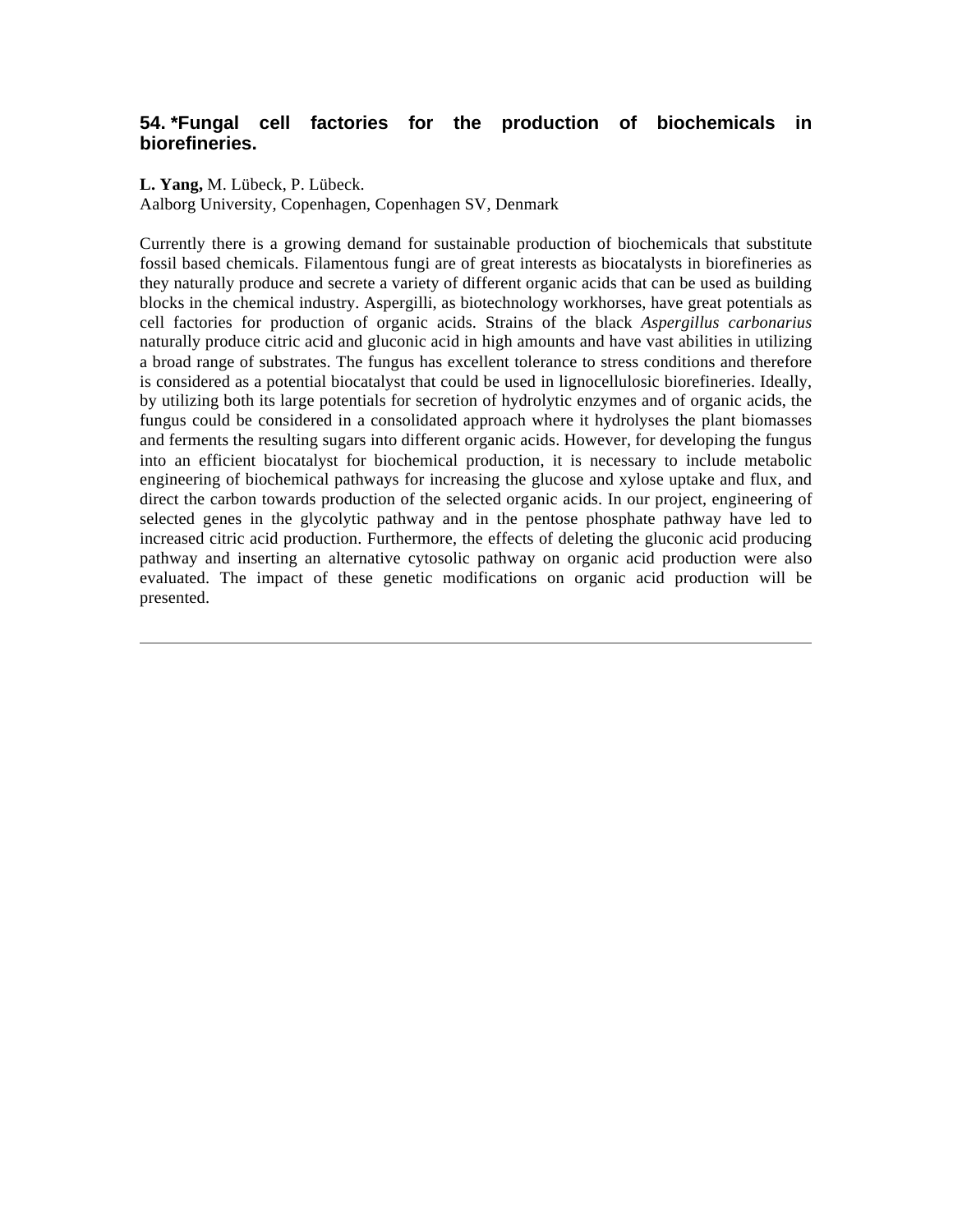### **55. Manganese ion deficiency plays a pivotal role in the itaconic acid production of Aspergillus terreus.**

Rafael Díaz<sup>1</sup>, Benedek Papp<sup>2</sup>, Erzsébet Fekete<sup>1</sup>, Dàvid Andrási<sup>2</sup>, Erzsébet Sándor<sup>2</sup>, Christian P. Kubicek<sup>3</sup> , **Levente Karaffa<sup>1</sup>** .

1) Biochemical Engineering, University of Debrecen, Debrecen, Hungary;

2) Institute of Food Science, University of Debrecen, H-4032 Debrecen, Hungary;

3) Austrian Centre of Industrial Biotechnology, A-8010 Graz, Austria

Itaconic acid (IA) is an unsaturated dicarboxylic acid. The conjunction of the two carboxyl groups and the methylene group that is able to participate in polymerization reactions makes it a potential new platform chemical derived from sugars.

IA is mostly produced by large-scale submerged fermentation by *Aspergillus terreus.* Although the biochemical pathway and the physiology leading to IA is almost the same as that leading to citric acid in *A. niger*, both the volumetric  $(g/L)$  and the specific yield  $(g/g \text{ carbon source})$  of IA are by far lower than for citric acid. Citric acid is known to accumulate to high levels only when a number of nutritional parameters are carefully adjusted, but these are not used in research on IA production. Two of those parameters are the concentration of the carbon source (D-glucose) and the concentration of Mn ions in the medium. We have here investigated the effect of variation in these parameters on IA production by *A. terreus*: we show that Mn (II) concentrations above 3 ppb decrease IA production in a concentration-dependent manner, with 1.000 ppb resulting in less than 40 percent of the volumetric yield achieved under identical conditions. We also provide evidence that increasing the D-glucose concentration increases the specific yield of IA. Both findings are in agreement with the effect of these parameters on citric acid production by *A. niger,*  thus showing that the transfer of its fermentation technology to *A. terreus* and IA production can be used to arrive at high yields of this acid.

Acknowledgement: This research was supported by the EU and co-financed by the European Social Fund under the project ENVIKUT (TAMOP-4.2.2.A-11/1/KONV-2012-0043), by the OTKA (K1006600) and by the QuantFung Project (FP7, Proposal Nr. 607332). LK is a recipient of a B lyai J nos Research Scholarship.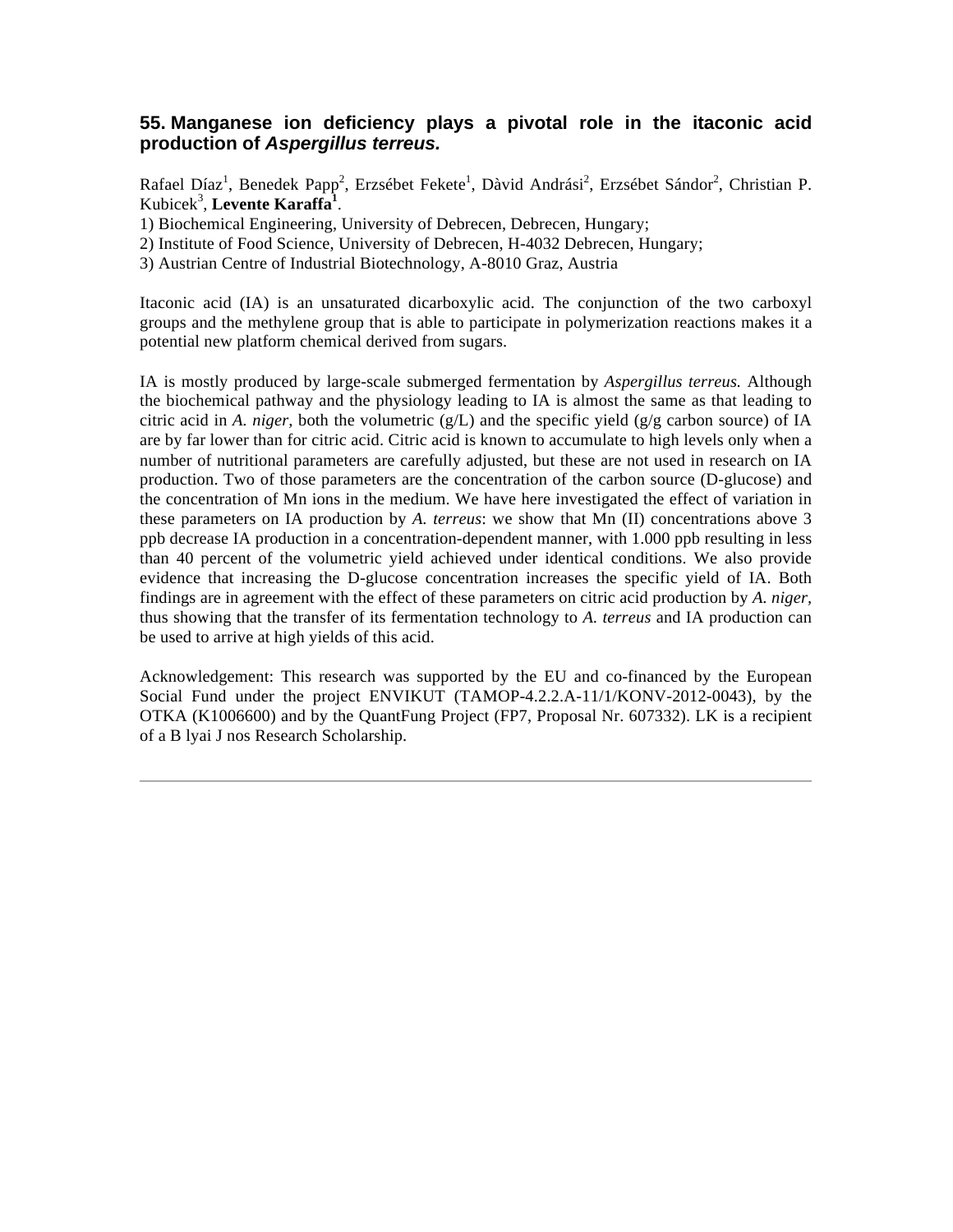### **56. Golgi-localized and the palmitoyl transferase-related AkrA homologs mediates [Ca2+ ] i transient to response ER and azole stresses.**

Yuanwei Zhang<sup>1</sup>, Qingqing Zhen<sup>1</sup>, Jinxing Song<sup>1</sup>, Lina Gao<sup>1</sup>, Alberto Muñoz<sup>2</sup>, Nick D. Read<sup>2</sup>,  $\mathbf{Ling} \mathbf{Lu}^1$ .

1) College of Life Science, Nanjing Normal Univeristy, Nanjing, jiangsu, China;

2) Manchester Fungal Infection Group, Institute of Inflammation and Repair, CTF Building, University of Manchester, Manchester M13 9NT, UK

Finely tuned  $[Ca^{2+}]$  i changes mediate several intracellular functions, resulting in subsequent activation or inactivation of a series of conserved  $Ca<sup>2+</sup>$  signaling components and their target proteins. Palmitoylation is a reversible post-translational modification involved in membrane protein trafficking and functional modulation. However, studies on the relationship between calcium signaling and palmitoylation have been limited. Here, we demonstrate that the homologs of yeast palmitoyl transferase ScAkr1p, AkrA in *Aspergillus nidulans* and SidR in *Aspergillus fumigatus,* play important roles under low calcium conditions. Deletion of *akrA* or *sidR* shows remarkable defects in hyphal growth and conidiation, but adding extracellular calcium can completely rescue the growth defects. Moreover, using the calcium probe aequorin in live cells, we found that all of the palmitoyl transferase-related *akrA* mutants induced larger decreases in the  $[Ca^{2+}]$  i response to extracellular  $Ca^{2+}$  compared to the previously identified high-affinity calcium influx system members (CchA and MidA) and compared to the parent control strain. Moreover, ER stressors- or azole-induced calcium transient was completely blocked by AkrA defects, especially in low calcium conditions where we did not detect a calcium transient. Interestingly, all of the above-described functions AkrA are tightly related to cysteine residues in its DHHC-CRD and its palmitoyl transferase activity. Thus, Golgi-localized AkrA mediates the  $[Ca^{2+}]$ <sub>i</sub> transient likely by globally palmitoylating calcium signaling components and their target proteins. Our findings provide insight into a new link between calcium signaling and palmitoylation in the regulation of cell survival processes upon ER and membrane stress.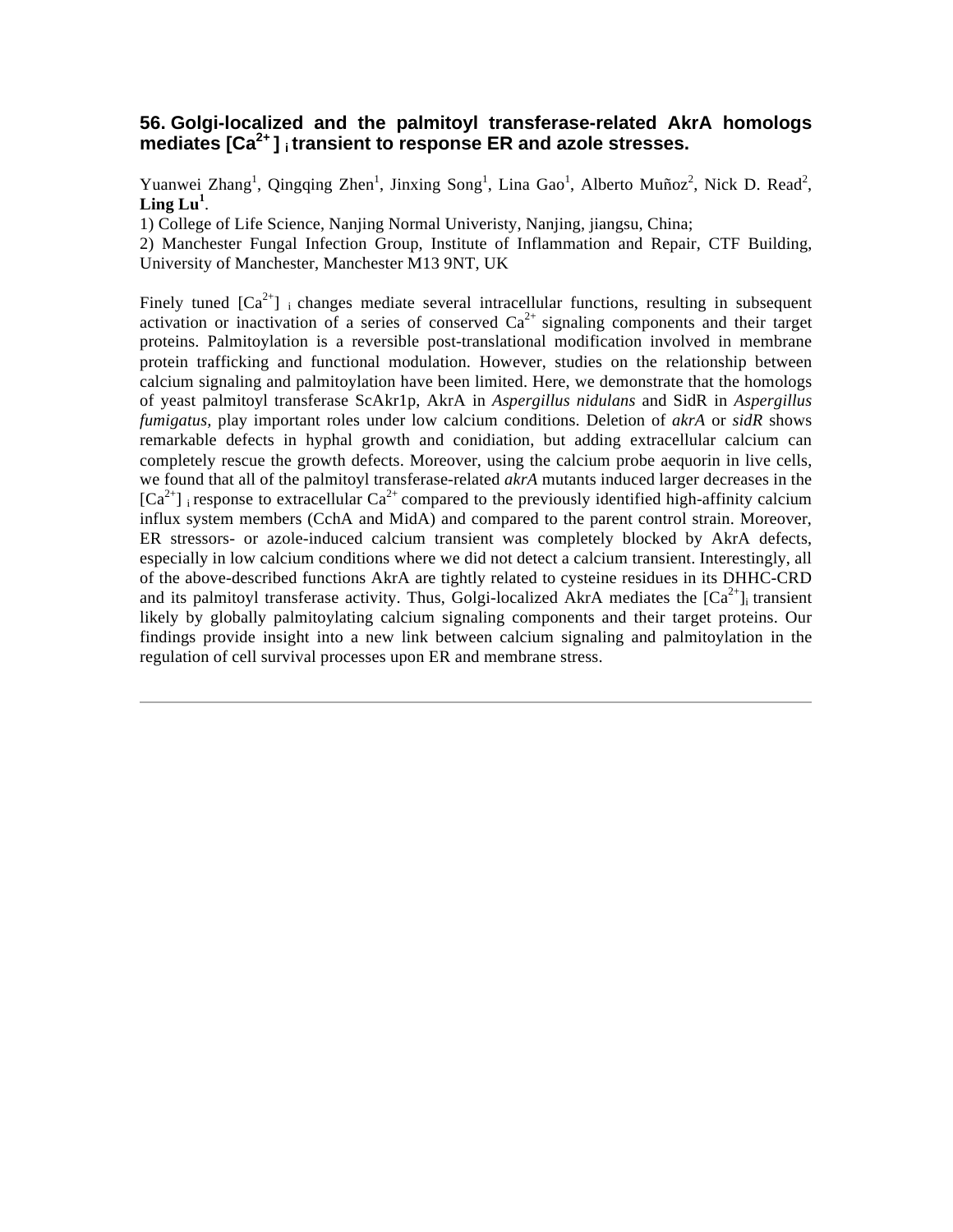## **57. \*AmcA - a mitochondrial ornithine transporter involved in fungal siderophore biosynthesis.**

Lukas Schafferer<sup>1</sup>, Nicola Beckmann<sup>1</sup>, Ulrike Binder<sup>2</sup>, Hubertus Haas<sup>1</sup>.

1) Division of Molecular Biology, Innsbruck Medical University, Innsbruck, Austria;

2) Division of Hygiene and Medical Microbiology, Innsbruck Medical University, Innsbruck, Austria

Iron is an essential nutrient required for a wide range of cellular processes. The opportunistic fungal pathogen *Aspergillus fumigatus* employs low-molecular mass iron-specific chelators, termed siderophores, for uptake, storage and intracellular iron distribution, which play a crucial role in the pathogenicity of this fungus. Siderophore biosynthesis depends on coordination with the supply of its precursor ornithine, produced mitochondrially from glutamate or cytosolically via hydrolysis of arginine. In this study, we demonstrate a role of the mitochondrial transporter AmcA (AFUA\_8g02760) in siderophore biosynthesis by *A. fumigatus.*

Consistent with a role in mitochondrial ornithine export, AmcA-deficiency resulted in decreased cellular ornithine and arginine contents as well as decreased siderophore production on glutamine as the sole nitrogen source. In support, arginine and ornithine as nitrogen sources did not impact siderophore biosynthesis due to cytosolic ornithine availability. As revealed by Northern blot analysis, transcript levels of siderophore biosynthetic genes were unresponsive to the cellular ornithine level. In contrast to siderophore production, AmcA deficiency did not alter the cellular content of polyamines, demonstrating cellular prioritization of ornithine use. Nevertheless, AmcA-deficiency increased the susceptibility of *A. fumigatus* to the polyamine biosynthesis inhibitor eflornithine, most likely due to the decreased ornithine pool. AmcA-deficiency decreased the growth rate particularly on ornithine as the sole nitrogen source during iron starvation and sufficiency, indicating an additional role in the metabolism and fitness of *A. fumigatus,* possibly in mitochondrial ornithine import. In the *Galleria mellonella* larvae infection model, AmcA-deficiency did not affect virulence of *A. fumigatus,* most likely due to the residual siderophore production and arginine availability in the host niches.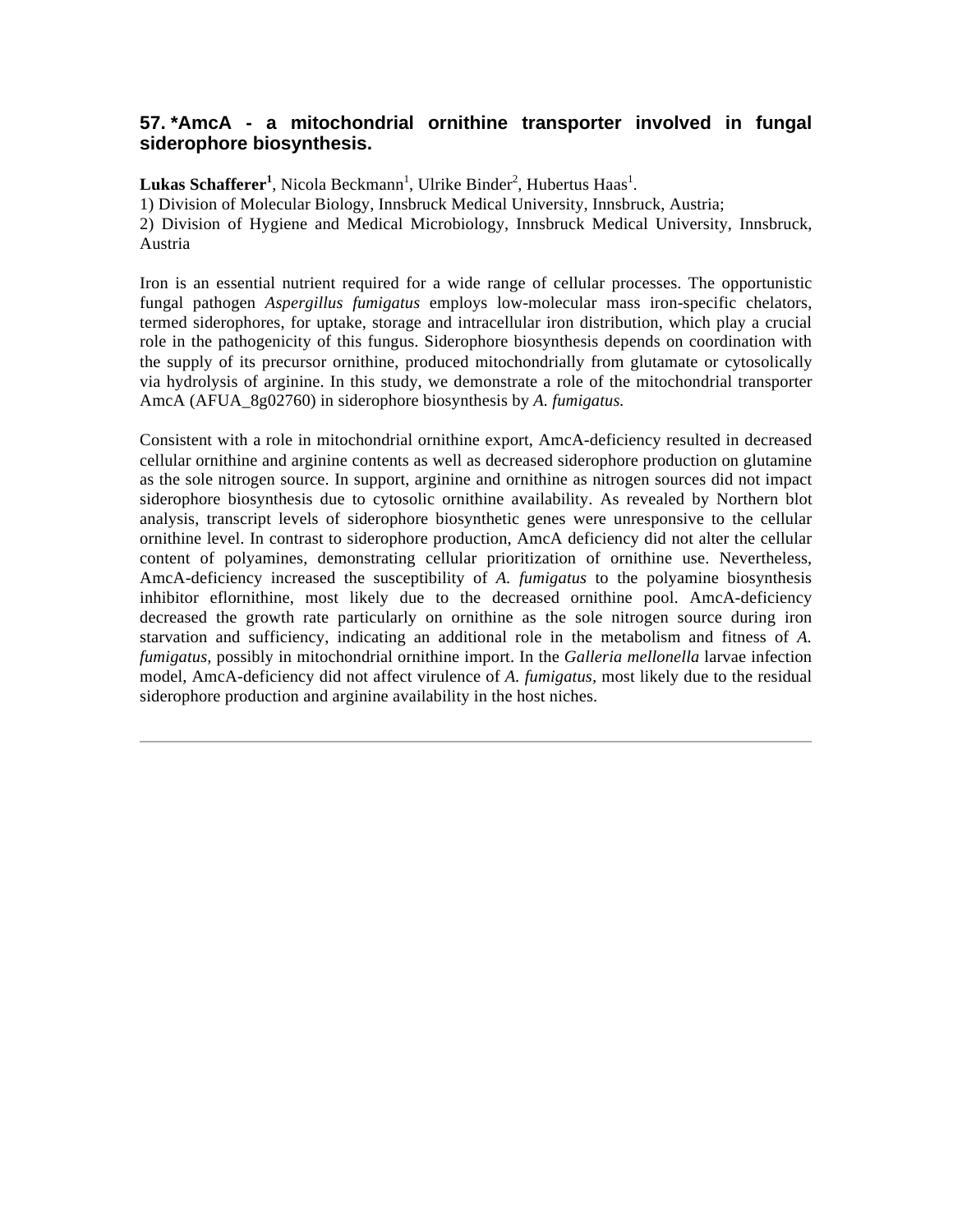### **58. \*How menadione triggers aflatoxin synthesis in A. flavus.**

M. Zaccaria<sup>1</sup>, M. Ludovici<sup>1</sup>, M. Scarpari<sup>1</sup>, V. Scala<sup>1</sup>, A.A. Fabbri<sup>1</sup>, C. Fanelli<sup>1</sup>, W. Sanseverino<sup>2</sup>, M. Reverberi<sup>1</sup>.

1) Environmental Biology, University of Rome, Roma, Roma, Italy;

2) Sequentia Biotech, carrer comte d'Urgell, Barcelona, Spain

*Aspergillus flavus* is a saprophytic fungus responsible for world-wide spread harvest and postharvest infections on cultivations, mainly on cereal grains and legumes. *A. flavus* is one of the main producers of aflatoxin B1, the most dangerous carcinogenic metabolite in nature. In relation to this, ongoing climate changes favor plant susceptibility to the attack by this fungus with a consequent, dangerous increase of aflatoxins into previously unexploited feed and foodstuff. In order to address effectively the economic and sanitary consequences of *A. flavus* contamination, a detailed and extensive knowledge of the pathogen metabolism and of the environmental conditions triggering the different biological processes, is of paramount importance.

In this study, we focus on the effects of oxidative stress in the intracellular compartment, obtained by adding menadione 0.1mM to the culture medium. Menadione is a chinone and a precursor of vitamin K, its cytotoxicity has been extensively investigated in several human and murine cellular lines as an intracellular ROS inductor. Chinones are very common in nature. As substrates for flavoenzymes they may incur in one electron reduction to semichinone which, conversely, reduce  $O<sup>2</sup>$  to superoxide anion in the intracellular environment, therefore providing a stressing condition. We evaluate the response from *A. flavus via* several analytical approaches: mycelial growth, conidia quantification, aflatoxin B1 synthesis, antioxidant enzymes activity, intracellular ROS quantification. To evaluate gene expression, we exploit RNAseq technology for transcriptome analysis, plus RT-PCR of markers for cellular respiration, pentose phosphate pathway, and oxidative stress response and sirtuins expression. Lastly, we have extracted and evaluated oxylipins by an MRM based LC-MS/MS method, in order to ascertain if they may represent a more stable reactive signal able to trigger aflatoxin synthesis and conidiogenesis through a remodulation of *A. flavus* metabolism in oxidative stress conditions.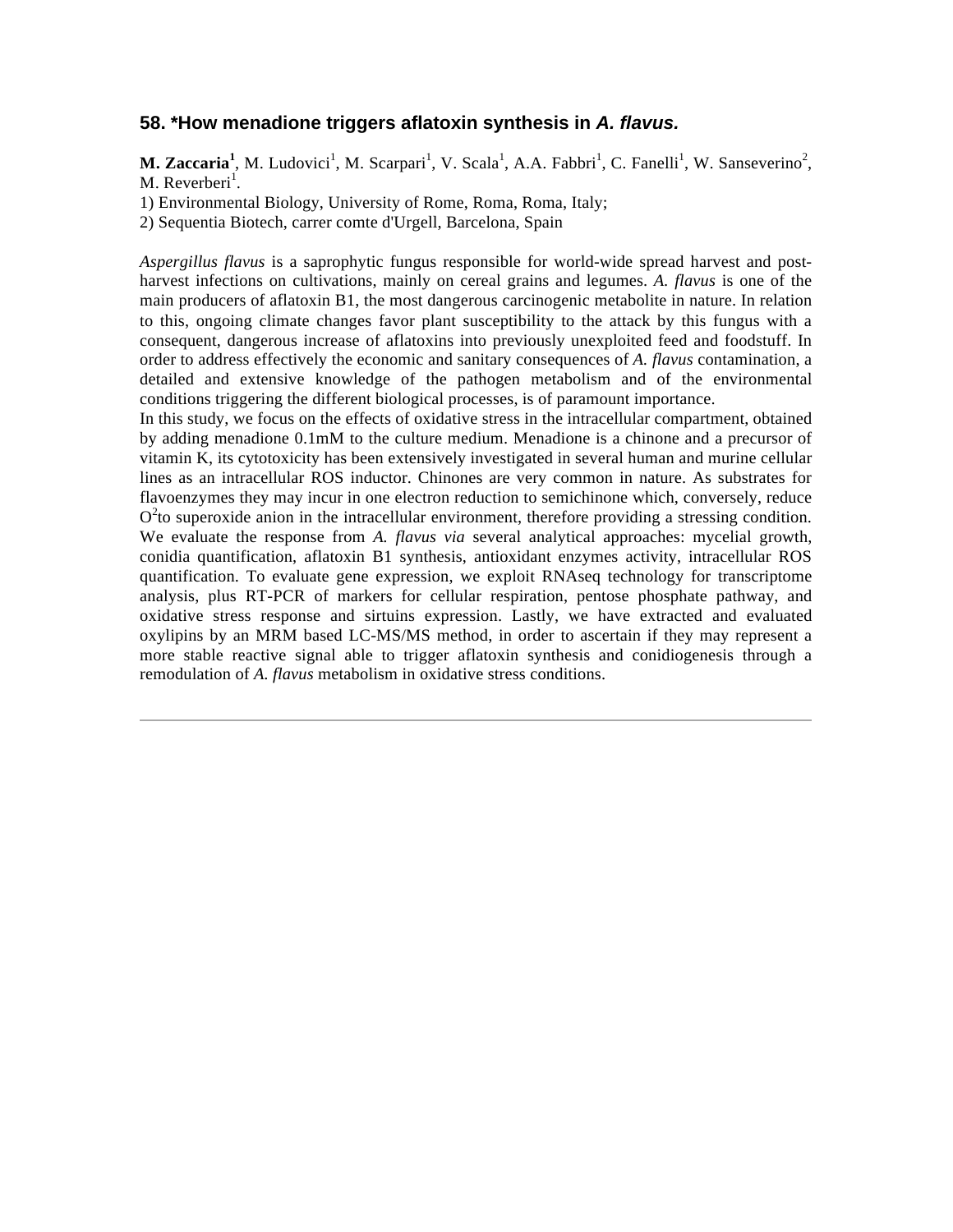### **59. \*A biocombinatorial engineering approach for production of novel synthetic natural products.**

**Maria Lund Nielsen,** Jakob B. Nielsen, Uffe H. Mortensen, Mikael R. Andersen, Thomas O. Larsen.

Systems Biology, DTU, Kgs. Lyngby, Denmark

Fungal secondary metabolism is the source of a large number of structurally diverse natural products that hold a wide variety of biological activities. Many of these compounds are known to possess activities of medical relevance, such as anti-bacterial-, anti-cancer-, cholesterol-loweringand immunosuppressive. The need for new bioactive compounds calls for an approach to further expand the diversity of fungal secondary metabolites. One such approach is the biocombinatorial synthesis of novel natural products through the engineering of proteins involved in secondary metabolism. In particular, engineering of polyketide synthases (PKSs), non-ribosomal peptide synthetases (NRPSs) and PKS-NRPS hybrid proteins has been attempted; however, so far this approach has obtained only limited success. In order to fully exploit the possibilities of combinatorial biosynthesis we first need to understand the rules governing product formation. Such understanding would enable the rational design of functional chimeric enzymes and permit the synthesis of derivatives of known natural products. The PKS-NRPS hybrids have received particular interest as targets for combinatorial biosynthesis due to the potential of creating novel compounds of mixed polyketide-non-ribosomal peptide origin. One critical step in designing functional PKS-NRPS fusions is undoubtedly the determination of the optimal site for linking the two parts of the chimera.

In this study we focused on the PKS-NRPS from *Aspergillus clavatus* involved in the synthesis of the potential anti-cancer compound cytochalasin E. This enzyme appears to contain an intermodular linker of approximately 150 amino acids with very low sequence homology to other known PKS-NRPS hybrids. We investigated the role of this linker by constructing a number of linker-modified variants of the *A. clavatus* PKS-NRPS hybrid, including linker swaps, linker truncations and synthetic linkers. These experiments will help to unveil the importance of the linker, and facilitate determination of the optimal length of the intermodular linker, along with a suitable site for linking the two modules.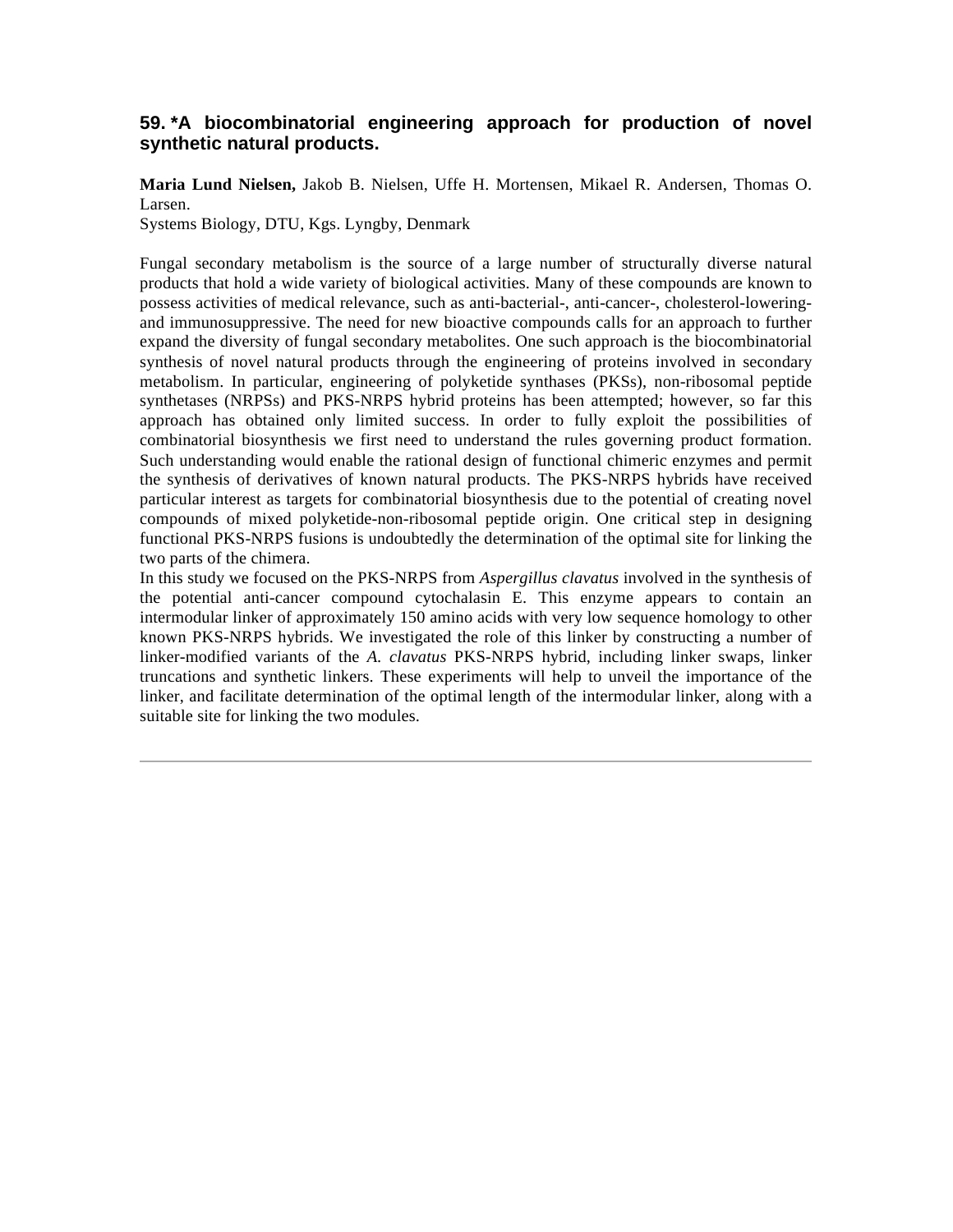#### **60. Sensing and responding to cell wall stress in Aspergillus niger requires at least three transcription factors - RlmA, MsnA and CrzA.**

Markus RM Fiedler<sup>1</sup>, Annett Lorenz<sup>1</sup>, Benjamin M Nitsche<sup>1</sup>, Mark Arentshorst<sup>2,4,</sup> Cees AMJJ van den Hondel<sup>3</sup>, Arthur FJ Ram<sup>2,4,</sup> Vera Meyer<sup>1,4.</sup>

1) Applied and Molecular Microbiology, Institute of Biotechnology, Berlin, Germany;

2) Institute of Biology Leiden, Molecular Microbiology and Biotechnology, Sylviusweg 72, 2333 BE Leiden, The Netherlands;

3) HiTeXacoat, Waterlelie 124, 2804 PZ Gouda, The Netherlands;

4) Kluyver Centre for Genomics of Industrial Fermentation, P.O. Box 5057, 2600 GA Delft, The **Netherlands** 

Cell wall integrity, vesicle transport and protein secretion are key factors contributing to the vitality and productivity of filamentous fungal cell factories such as *Aspergillus niger*. Transcriptomics signatures of *A. niger* and phenotypic analyses of selected null mutant strains were used to predict regulator proteins mediating the survival responses against compounds interfering with the cell wall integrity including caspofungin, aureobasidin A, fenpropimorph and FK506. This integrated approach allowed us to reconstruct a model for the cell wall salvage gene network of A. niger that ensures survival of the fungus upon cell surface stress. The model predicts that (i) caspofungin and aureobasidin A induce the cell wall integrity pathway as a main compensatory response via induction of the Rho-GTPases RhoB and RhoD, respectively, eventually activating the mitogen-activated protein kinase kinase MkkA and the transcription factor RlmA. (ii) RlmA is the main transcription factor required for the protection against calcofluor white but it cooperates with MsnA and CrzA to ensure survival of *A. niger* when challenged with caspofungin or aureobasidin A. (iii) Membrane stress provoked by aureobasidin A via disturbance of sphingolipid synthesis induces cell wall stress, whereas fenpropimorphinduced disturbance of ergosterol synthesis does not. The present work uncovered a sophisticated defence system of *A. niger* which employs at least three transcription factors - RlmA, MsnA and CrzA - to protect itself against cell wall stress. The transcriptomic data furthermore predicts a fourth transfactor, SrbA, which seems to be specifically important to survive fenpropimorphinduced cell membrane stress.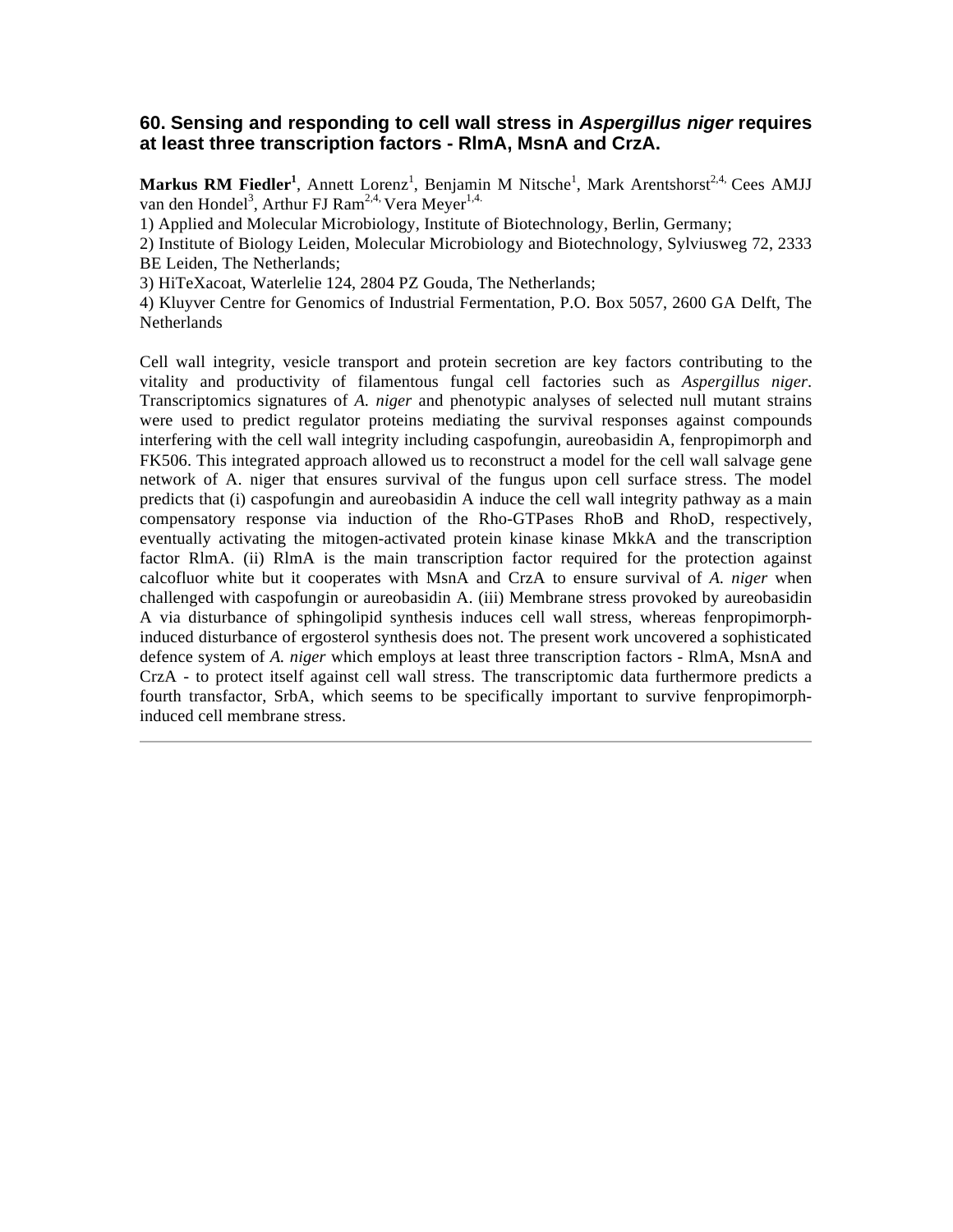### **61. \*Biological role and characterization of aegerolysins and proteins with MACPF domain in filamentous fungus Aspergillus niger.**

Marusa Novak<sup>1</sup>, Urska Cepin<sup>2,3,</sup> Nada Krasevec<sup>4</sup>, Peter Macek<sup>1</sup>, Gregor Anderluh<sup>4</sup>, Kristina  $Sepcic<sup>1</sup>$ .

- 1) University of Ljubljana, Biotechnical Faculty, Department of Biology, Ljubljana, Slovenia;
- 2) National Institute of Biology, Ljubljana, Slovenia;
- 3) BioSistemika Ltd, Ljubljana, Slovenia;
- 4) L11, National Institute of Chemistry, Ljubljana, Slovenia

Aegerolysins and MACPF domain-containing proteins (Pfam06355 and 01823 protein families, respectively) are found in various kingdoms of life including fungi. In Basidiomycota, proteins of these two families seem to be involved in development of primordia and fruiting bodies, while in filamentous fungi they can also act as virulence factors. Various fungal members of both protein families have been shown to form pores in biological and artificial lipid membranes, either sole or in combination with one another. It appears that the roles of these proteins are pleiotropic and adapted to the fungal life-style.

*Aspergillus niger* is a saprophytic, filamentous fungus found throughout the world. In its genome, we identified two nucleotide sequences encoding aegerolysins and two nucleotide sequences encoding proteins with MACPF domain. Our aim is to determine the biological role(s) and some characteristics of these proteins in *A. niger* using systematic gene expression studies, gene deletions and protein labeling. So far, we showed that the increase of the expression of all four target genes coincides with the beginning of conidiation in *A. niger,* and that the prevention of conidiation (either physical or genetic) alters the expression profiles and negatively affects their expression. Deletion of either of the aegerolysin genes did not affect the rate of conidiation or growth on different media. Moreover, the localization studies using fluorescently labeled proteins showed proteins to be localized in hyphae, conidiophores heads and spores. Our results suggest that aegerolysins and MACPF domain-containing proteins are produced during conidiation of *A. niger,* but are not actively involved in this process, indicating that their role(s) might be related to some other physiological processes in the fungus, e.g. defense mechanisms, rather than development.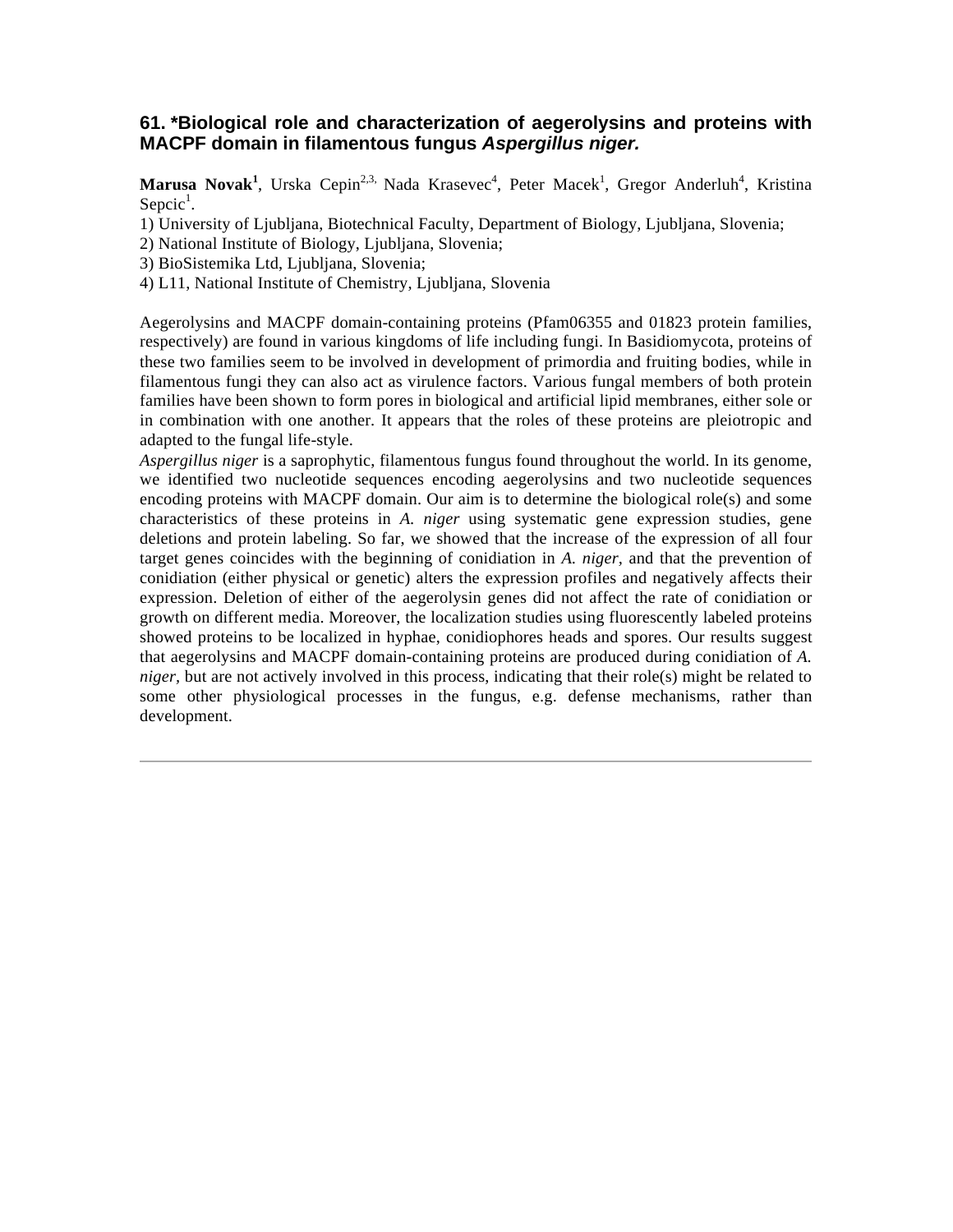## **62. A software tool for visual analysis of secondary metabolism gene clusters.**

Akira Ohyama<sup>1,4,</sup> Myco Umemura<sup>2,4,</sup> Itaru Takeda<sup>3</sup>, Takashi Kubo<sup>4</sup>, Makoto Matsui<sup>4</sup>, Yuki Miyamura<sup>4</sup>, Kaoru Nemoto<sup>4</sup>, Tomoko Ishii<sup>4</sup>, **Masayuki Machida**<sup>2,4.</sup>

1) in silico biology, inc., Yokohama, Japan;

2) National Institute of Advanced Industrial Science and Technology (AIST), Sapporo/Tsukuba, Japan;

3) Tokyo University of Agriculture and Technology, Tokyo, Japan;

4) Technology Research Association of Highly Efficient Gene Design, Tokyo, Japan

We developed software tools for the motif-independent prediction of secondary metabolism biosynthesis (SMB) gene clusters, MIDDAS-M<sup>1</sup>and MIPS-CG<sup>2</sup>. Recently, MIDDAS-M successfully detected the gene cluster for the biosynthesis of ustiloxin B, a circular peptide compound which possesses N-methylation and a norvaline moiety. This was the first finding of RiPS (Ribosomal Peptide Synthesis) pathway from filamentous fungi<sup>3</sup>. Once SMB gene cluster are predicted, their accuracy and function are to be experimentally evaluated by mobilizing knowledge of SMB genes, especially those other than so-called "Core Genes" such as PKS and NRPS especially for those of novel SMB pathways such as RiPS. We have developed in silico MolecularClonig Genome Design Suite (IMCDS) to effectively design the validation experiments. IMCDS allows visual analysis and comparison of predicted and known SMB gene clusters under multiple representation capability including gene expression from genome-wide to nucleotide sequence views. It includes automatic color visualization of genes based on their functional categories and designing primers for the preparation of a DNA fragment to disrupt a target gene.

- 1. Umemura et al., PLoS One 8, e84028 (2013).
- 2. Takeda et al., DNA Res (2014).
- 3. Umemura et al., Fungal Genet Biol (2014).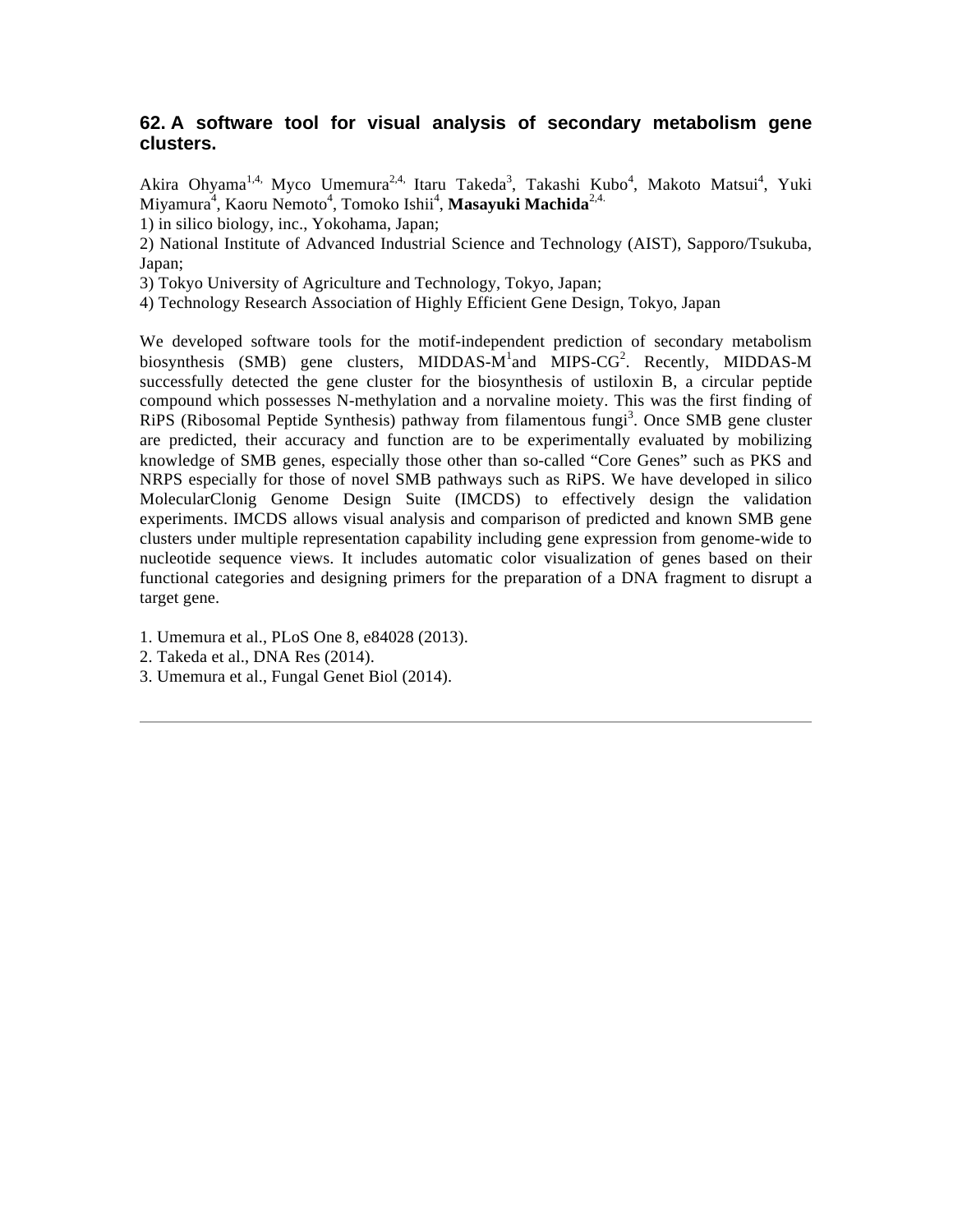### **63. Transport proteins for itaconic acid production in Aspergillus niger.**

Matthias G. Steiger<sup>1,2,4,</sup> Peter J. Punt<sup>2,3,</sup> Arthur F. J. Ram<sup>2</sup>, Diethard Mattanovich<sup>1,4,</sup> Michael Sauer $1,4$ .

1) Austrian Centre of Industrial Biotechnology (ACIB GmbH), Muthgasse 11, 1190 Vienna, Austria;

2) University Leiden, Institute of Biology, Sylviusweg 72, 2333 BE Leiden, The Netherlands;

3) TNO Microbiology and Systems biology, Zeist, AJ 3700, The Netherlands;

4) University of Natural Resources and Life Sciences, Department of Biotechnology, Muthgasse 18, 1190 Vienna, Austria.

*Aspergillus niger* is a well-established host organism for the production of carboxylic acids. Acids like citric, gluconic and oxalic acids can be produced and high titers are obtained. The formation of carboxylic acids involves the shuttling of intermediate metabolites between different intracellular compartments and utilizes different enzymatic capabilities of the respective compartment. The knowledge about the involved shuttling mechanisms and the localization of the necessary enzymes is still fragmentary.

In order to analyze the influence of compartmentalization on organic acid production, we have chosen itaconic acid as a target substance. Itaconic acid, which was selected by the US Department of Energy as one of the 12 building block chemicals for the industrial biotechnology, is currently produced by *A. terreus.* Heterologous expression of *A. terreus cadA* gene enables the formation of itaconic acid in *A. niger* although only low titers are obtained. An increase of the productivity was obtained by targeting the pathway to the mitochondria. Furthermore, it was shown that the heterologous expression of two transport proteins which are found in close proximity to the *cadA* gene in *A. terreus,* have a positive impact on the itaconic acid formation.

These two transport proteins are now characterized in more detail making use of an inducible promoter system. Their localization in the cell is determined tagging the proteins with GFP and fluorescence microscopy. Furthermore, the substrate specificity of the mitochondrial transporter is elucidated by a rearrangement of synthetic metabolic pathways.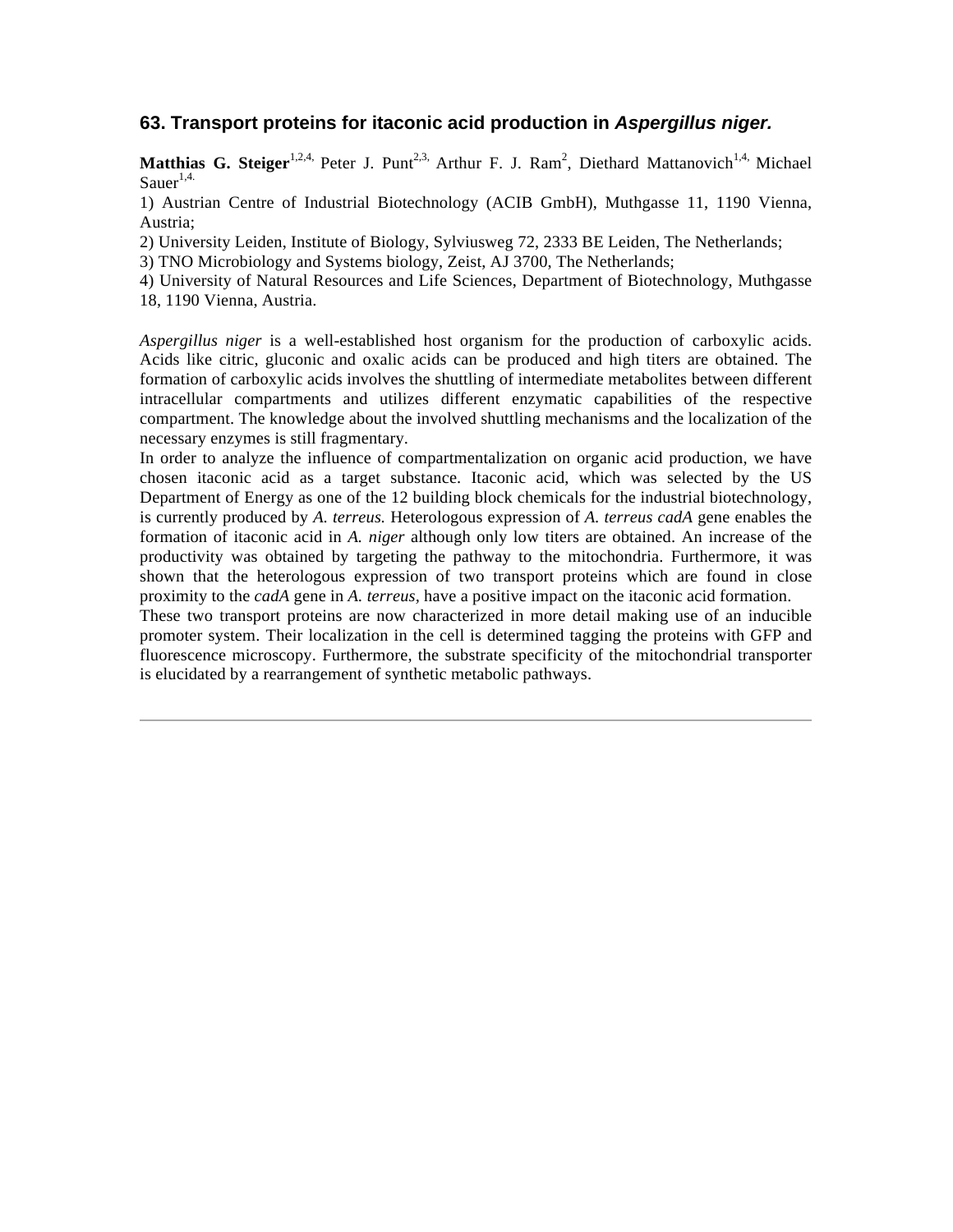#### **64. A genomic survey of proteases in Aspergilli.**

**Miaomiao Zhou**<sup>1,3,</sup> Sebnem Ozturkoglu Budak<sup>1,2,3,</sup> Carlo Brouwer<sup>1</sup>, Ad Wiebenga<sup>1,3,</sup> Isabelle Benoit<sup>1,3,</sup> Marcos Di Falco<sup>4</sup>, Adrian Tsang<sup>4</sup>, Ronald de Vries<sup>1,3.</sup>

1) CBS-KNAW, Utrecht, Netherlands;

2) Faculty of Agriculture, Department of Dairy Technology, University of Ankara, Ankara, Turkey;

3) Fungal Molecular Physiology, Utrecht University, Utrecht, The Netherlands;

4) Centre for Structural and Functional Genomics, Concordia University, 7141 Sherbrooke Street West, Montreal, QC H4B 1R6 Canada

Proteases can hydrolyze peptides in aqueous environments. This property has made proteases the most important industrial enzymes by taking up about 60% of the total enzyme market. Microorganisms are the main sources for industrial protease production due to their high yield and a wide range of biochemical properties. Several Aspergilli have the ability to produce a variety of proteases, but no comprehensive comparative study has been carried out on protease productivity in this genus so far.

We have performed a combined analysis of comparative genomics, proteomics and enzymology tests on seven *Aspergillus* species grown on wheat bran and sugar beet pulp. Putative proteases were identified by homology search and Pfam domains. These genes were then clusters based on orthology and extracellular proteases were identified by protein subcellular localization prediction. Proteomics was used to identify the secreted enzymes in the cultures, while protease essays with and without inhibitors were performed to determine the overall protease activity per protease class. All this data was then integrated to compare the protease productivities in Aspergilli.

Genomes of *Aspergillus* species contain a similar proportion of protease encoding genes. According to comparative genomics, proteomics and enzymatic experiments serine proteases make up the largest group in the protease spectrum across the species. In general wheat bran gives higher induction of proteases than sugar beet pulp. Interesting differences of protease activity, extracellular enzyme spectrum composition, protein occurrence and abundance were identified for species. By combining *in silico* and wet-lab experiments, we present the intriguing variety of protease productivity in Aspergilli.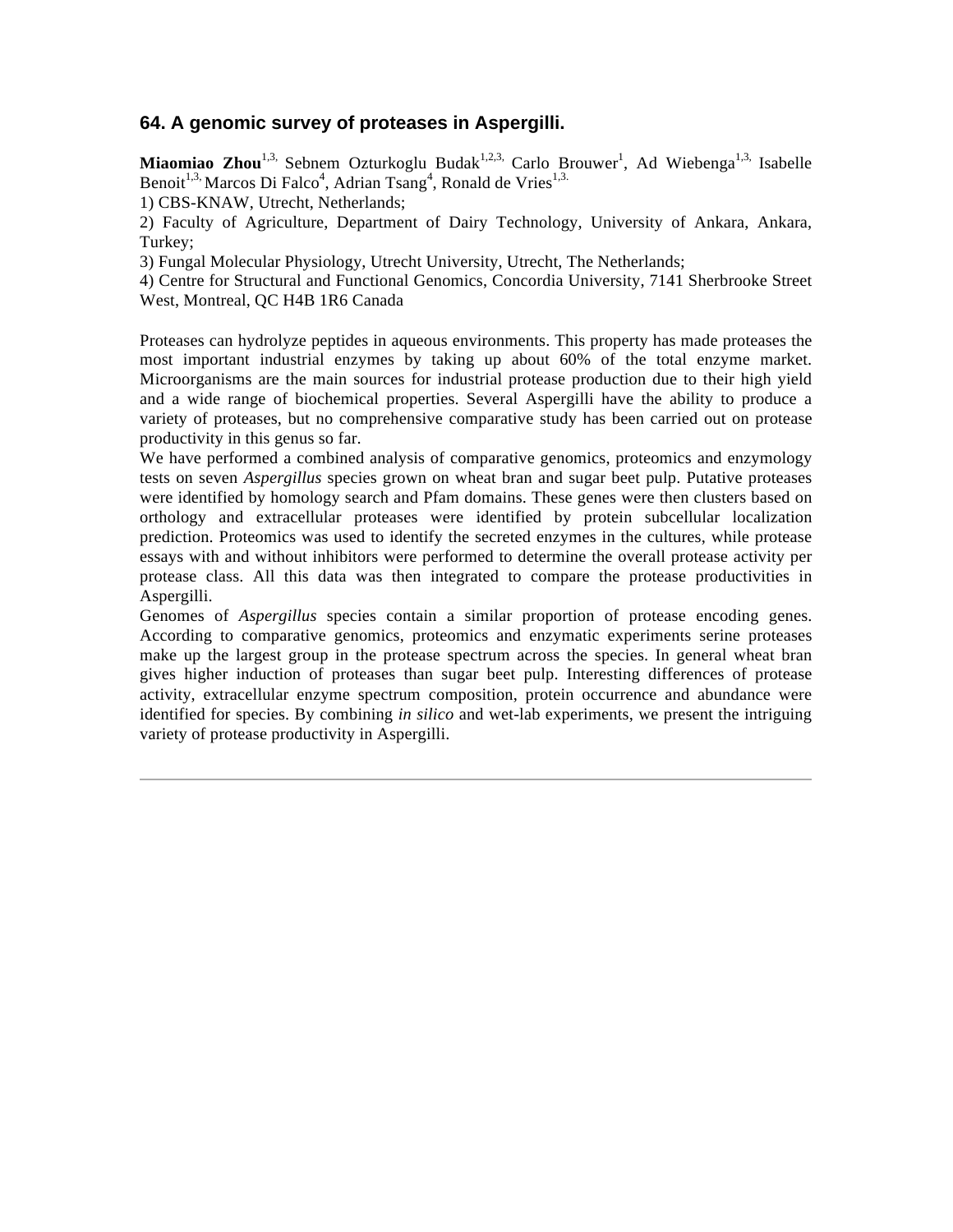### **65. Heterologous expression of feruloyl esterases of Aspergillus clavatus and Aspergillus terreus.**

**Miia Mäkelä,** Salla Koskela, Kristiina Hildén.

Department of Food and Environmental Sciences, University of Helsinki, Helsinki, Finland

In the cell walls of gramineous plants, hemicelluloses are crosslinked to the aromatic lignin polymer via hydroxycinnamic acids (ferulic acid and *p*-coumaric acid). Feruloyl esterases (ferulic acid esterases, EC 3.1.1.73), classified in CAZy family CE1 (www.cazy.org), are enzymes that catalyse the cleavage of covalent ester bonds between carbohydrate and lignin moieties in plant cell walls. Due to the ability to specifically cleave ester linkages, feruloyl esterases are promising biocatalysts for a broad range of biotechnological applications. These include e.g. pharmaceutical, agricultural and food industries, as well as the production of biofuel.

*Aspergillus* species are one of the best studied fungi, largely due to their applicability in biotechnology and relevance in human health. In this study, putative feruloyl esterase encoding genes from *Aspergillus clavatus* and *Aspergillus terreus* were cloned and expressed heterologously in the methylotrophic yeast *Pichia pastoris.* Biochemical properties, including substrate specificity and thermotolerance of the recombinant *A. clavatus* and *A. terreus* feruloyl esterases will be presented. In addition, the ability of the recombinant feruloyl esterases to hydrolyze different plant biomass based substrates will be evaluated.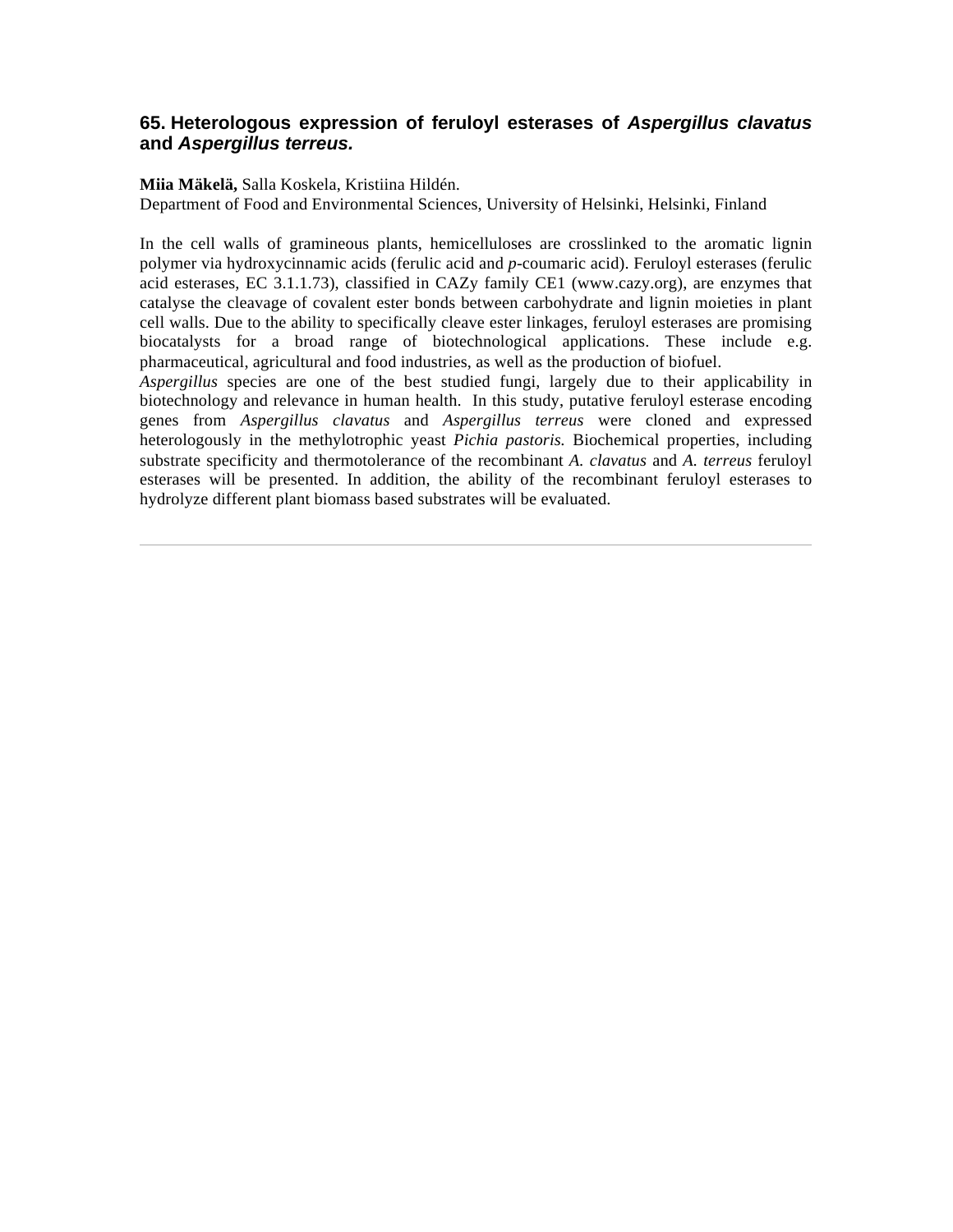### **66. Discovery of fungal secondary metabolic pathways from large-scale genomic and transcriptome information.**

**M. Umemura<sup>1</sup>**, N. Nagano<sup>2</sup>, H. Koike<sup>1</sup>, K. Tamano<sup>1</sup>, K. Abe<sup>3</sup>, K. Shin-ya<sup>4</sup>, K. Asai<sup>2</sup>, M. Machida<sup>1</sup>.

1) Bioproduction Res. Inst., AIST, Sapporo, Japan;

4) Biomedical Res. Inst., AIST, Tokyo, Japan

Fungi produce numerous secondary metabolites, many of which are bioactive and valuable for medicinal uses. Major biosynthetic pathways responsible for the synthesis of their main skeletal structures are polyketide synthases (PKSs), non-ribosomal peptide synthetases (NRPSs) and terpene cyclases, which are detectable in genome sequences owing to their sequence motifs. Other unknown types of secondary metabolite biosynthetic (SMB) pathways can even still exist, because it is just a fraction of the metabolites whose biosynthetic pathways are elucidated in filamentous fungi. Here, to explore genome information for SMB pathways, a motif-independent method, MIDDAS-M, is presented. The MIDDAS-M algorithm is based on the characteristics that SMB genes are clustered and cooperatively expressed on a fungal genome. It can detect novel types of SMB pathways using only gene-annotated genome information and transcriptome data. Thanks to this method, the fungal secondary metabolite, ustiloxin B, turned out to be produced by a ribosomal peptide synthetic (RiPS) pathway, which is the first report for filamentous fungi excluding *Amanita* mushroom. This RiPS pathway is quite unique and different from other known bacterial ones because its precursor protein contains 16-fold repeated core peptides that construct the cyclic portion of the compound. Based on the characteristics, other fungal RiPS pathways were searched and two corresponding novel RiPS compounds have been recently identified. In addition to RiPS, unknown but functionally characteristic gene clusters are sharply detected by MIDDAS-M, which might broaden the field of fungal secondary metabolites further.

<sup>2)</sup> Computational Biol. Res. Center, AIST, Tokyo, Japan;

<sup>3)</sup> Grad. Sch. Agricultural Sci., Tohoku Univ., Sendai, Japan;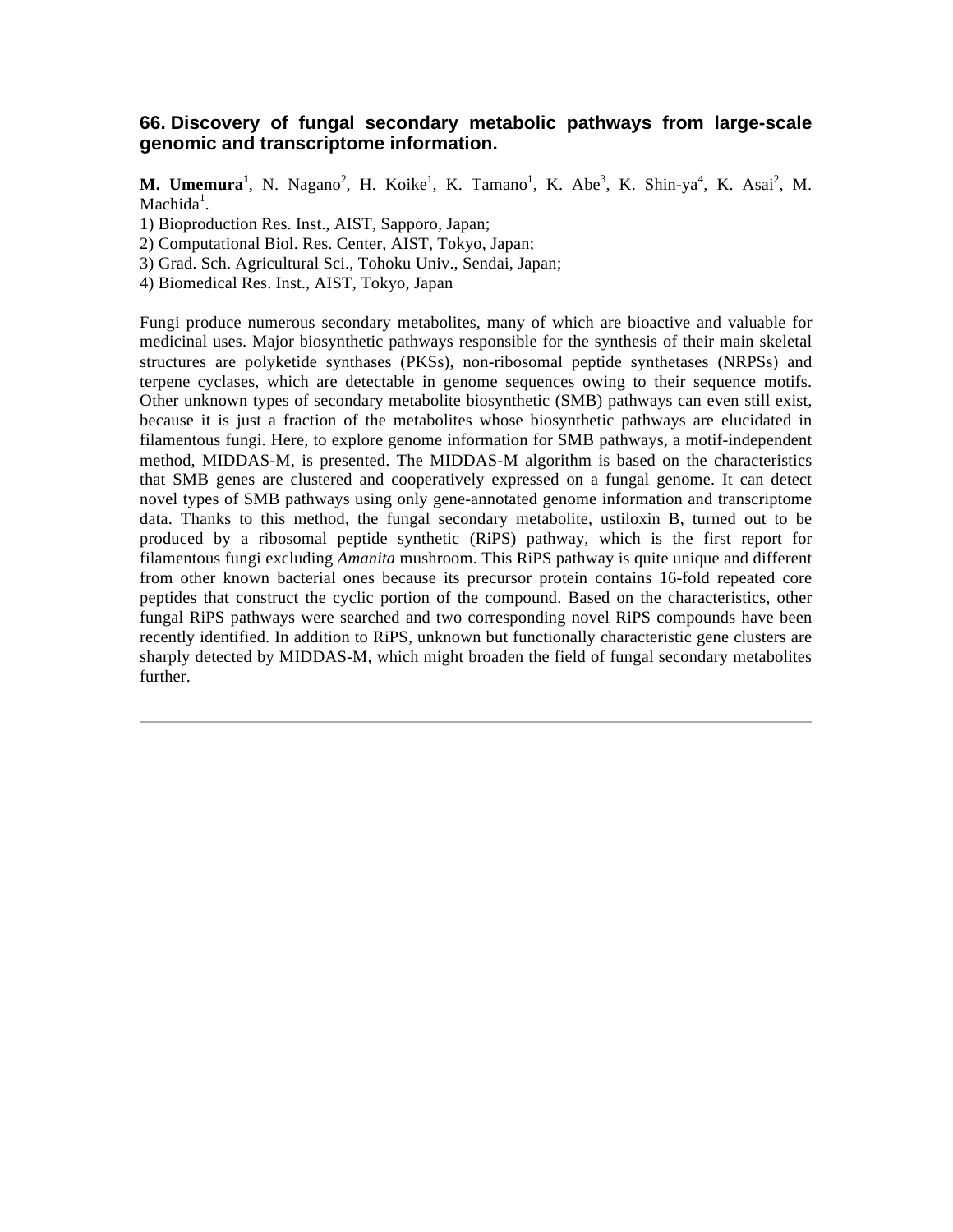## **67. Identification of novel genes regulating sexual reproduction in Aspergillus species.**

#### **N Salih,** P. Dyer.

University of Nottingham, Nottingham, United Kingdom, NG7 2RD

Having an understanding of the reproductive mode of an organism is of great importance for gaining insights into the potential for the evolution of a given species, whilst the sexual cycle also provides a valuable tool for strain improvement of species used in industrial applications. About one third of *Aspergillus* species are reported to be capable of sexual reproduction, but the majority of species are only known to reproduce asexually. However, sexual cycles have recently been discovered in a number of *Aspergillus* species that were previously thought to be strictly asexual. This has provoked increased research interest both in the possible genetic basis of asexuality and the molecular genetic control of sexual development. Studies are therefore in progress.to identify and characterise novel genes involved in sexual reproduction of *Aspergillus*  species, to provide insights into sexual development and identify candidate genes possibly linked to asexuality. In previous work a set of genes had been identified that was differentially expressed in *MAT1-1* and *MAT1-2* mating-type strains of *A. oryzae,* most of which were of unknown function. Homologous gene were identified and then deleted from the homothallic (sexually self fertile) *A. nidulans* by targeted gene replacement in a Delta *nkuA* strain. Transformant strains were tested for sexual fertility to investigate the effect of gene deletion on sexuality. A range of effects was observed, from no obvious impact, to moderate loss or gain of fertility, to complete loss of sexuality. A gene complementation test, restoring the gene of interest, was then performed to confirm that observed major changes in sexuality were due to the deletion of target gene.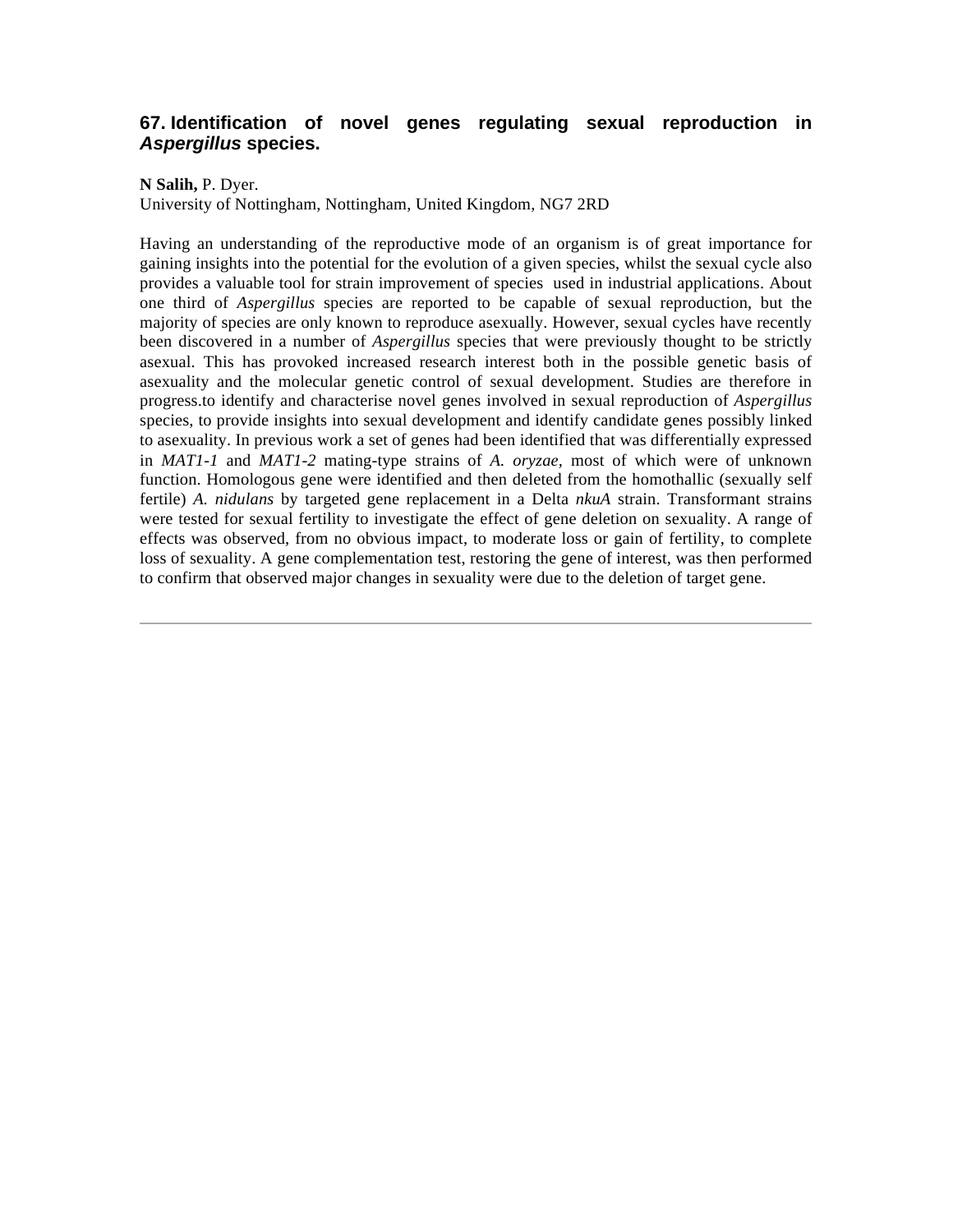### **68. \*Diversity of Fusarium oxysporum f.sp. cubence isolated from local banana cultivars in Indonesia.**

Nani Maryani<sup>1,2,</sup> Fajarudin Ahmad<sup>1,3,</sup> Sarah Schmidt<sup>4</sup>, Muhammad Ilyas<sup>3</sup>, Yuyu Poerba<sup>3</sup>, Pedro Crous<sup>5</sup>, Gert Kema<sup>1</sup>.

1) Wageningen University and Research Center, Plant Research International, Netherlands;

2) University of Sultan Ageng Tirtayasa (UNTIRTA) Banten, Indonesia.;

3) Research Centre for Biology, Indonesian Institute of Sciences (LIPI), Cibinong, Indonesia;

4) University of Amsterdam, Netherlands;

5) CBS-KNAW Fungal Biodiversity Center, Utrecht, Netherlands

Fusarium wilt, known as Panama disease, is one of the major constrains in banana cultivation. The disease is caused by the soil-born fungus *Fusarium oxysporum* f.sp. *cubense (Foc)* and has devastated banana plantations in almost every banana-growing country. A new strain of *Foc,*  commonly known as Tropical Race 4 (TR4), was first detected and disseminated throughout SE Asia since the 1990s and was recently reported in Jordan, Mozambique, Oman, Pakistan and Lebanon. Indonesia is the center of origin for both wild and cultivated banana that likely have coevolved with *Foc,* hence we hypothesize a wide *Foc* diversity throughout the country. We have recently established a comprehensive collection of 114 *Foc* isolates from the tree main islands of Indonesia: Java, Kalimantan and Sumatra. We isolated *Foc* from the vascular tissue of banana plants showing wilting symptoms. As a preliminary result we morphologically and molecularly characterized – using specific diagnostics - the obtained collection. Around 65% of the isolates belong to TR4. Further extension of the collection and htp-genotyping will enable us to describe the *Foc* landscape in Indonesia.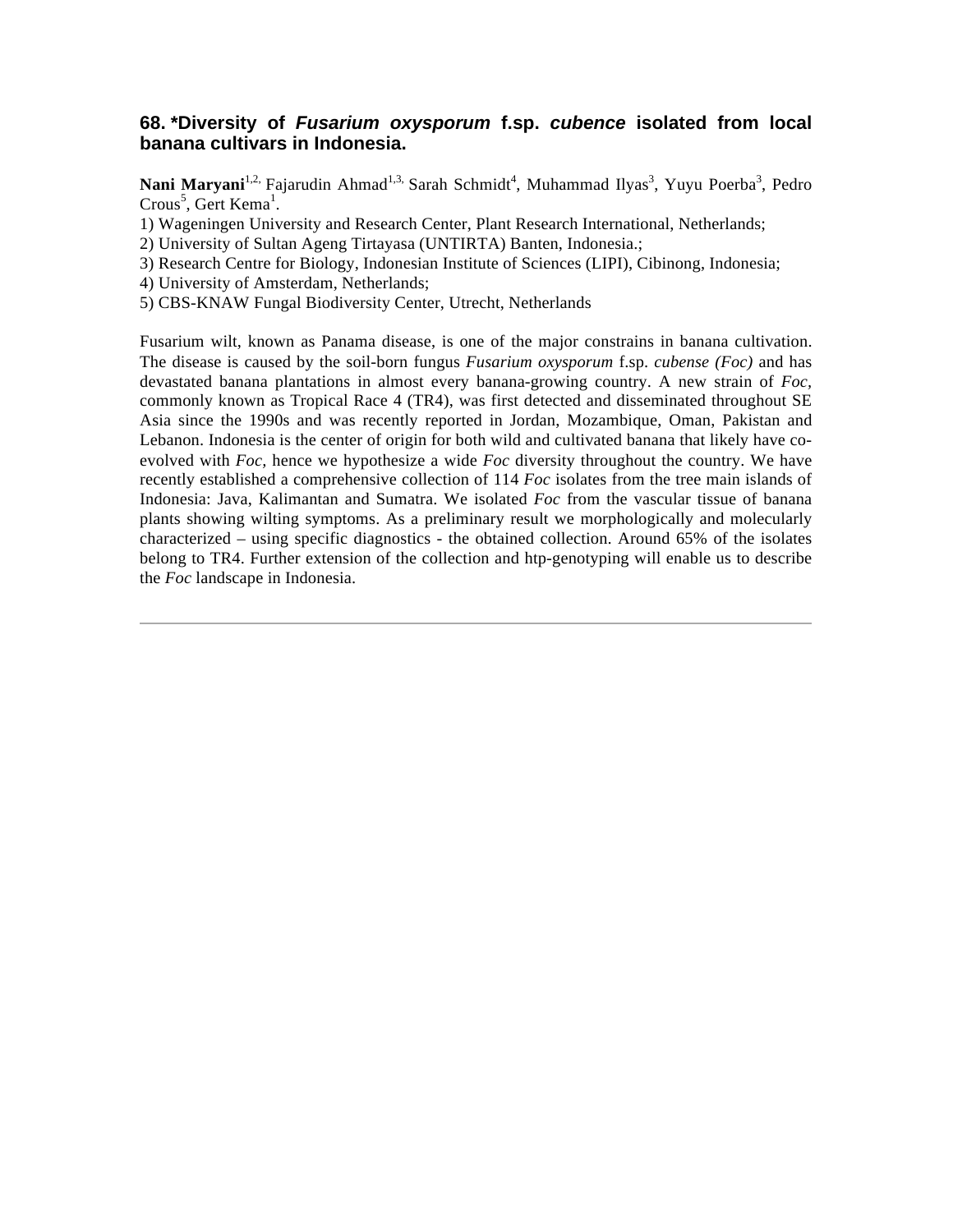#### **69. Maintenance of active directional growth by continual assembly and disassembly of polarity sites.**

#### **Norio Takeshita.**

Dept. of Microbiology, Karlsruhe Institute of Technology, Karlsruhe, Germany

Polar cell extension depends on spatially defined insertion of new materials controlled by a group of cell-end marker proteins that are concentrated at the plasma membrane. In filamentous fungus *Aspergillus nidulans,* hyphal tips extend with speeds of 0.3-1.0 µm/min, requiring high frequency of exocytosis events (400-2000 vesicles/min). Here, the cell-end marker protein TeaR in *A. nidulans* is used to investigate the maintenance of polarized growth in the midst of rapid influx of vesicles by using a combination of fluorescence microscopy, a super-resolution microscopy technique (PALM) and computational modelling. We report that TeaR cluster is spatially dynamic and transiently stable. Accumulated TeaR triggers downstream processes of actin polymerization and active exocytosis, which results in localised cell extension and TeaR dispersion along the membrane. The reestablishment of polarity is driven by microtubules. These findings suggest a cyclic mechanism by which TeaR polarity is assembled and disassembled repeatedly to maintain polarity despite massive membrane flow.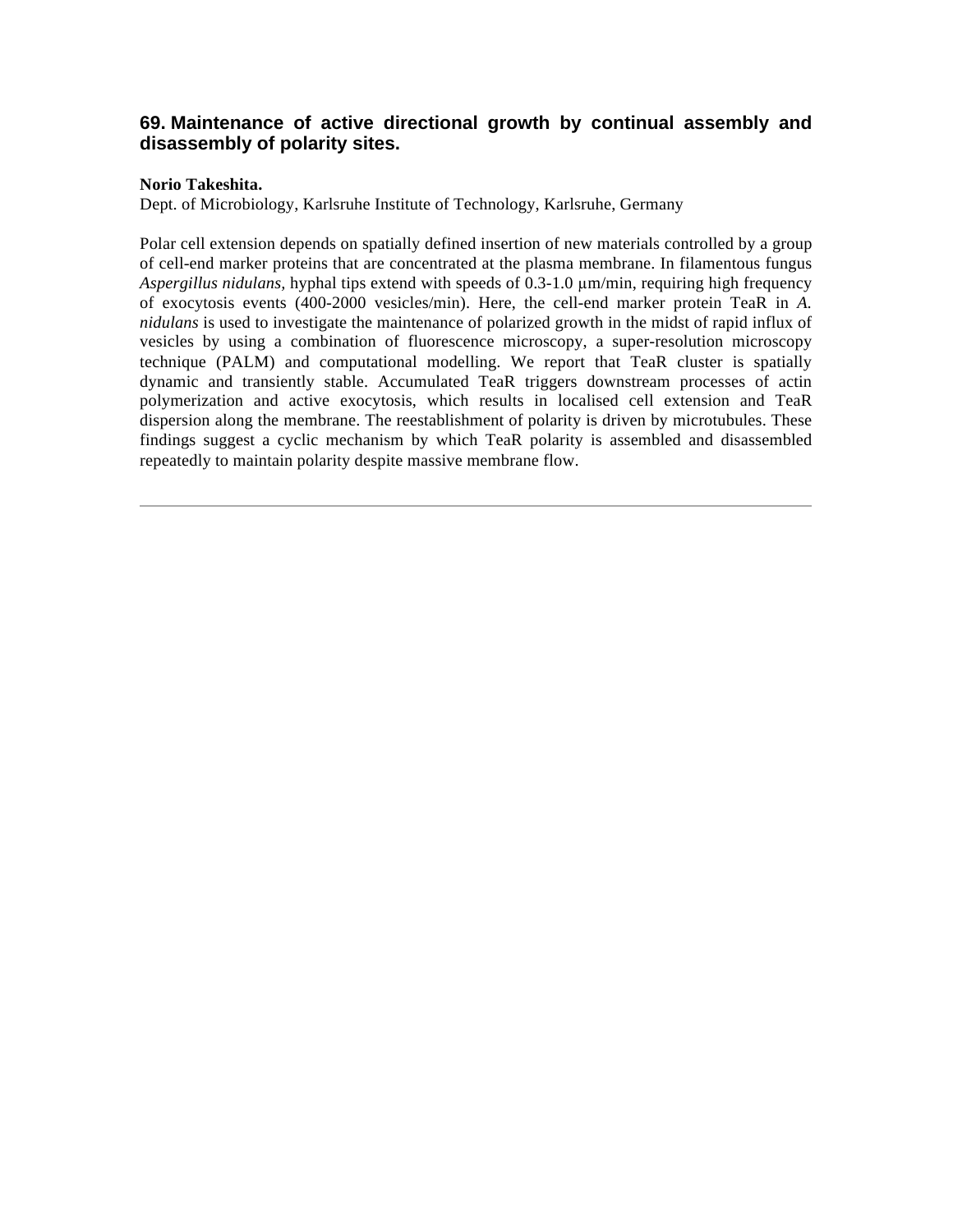#### **70. Global examination of the molecular roles, localizations and interactomes of F-box proteins in fungal development.**

Oezguer Bayram<sup>1</sup>, Oezlem Sarikaya Bayram<sup>1</sup>, Sabine Reen<sup>2</sup>, Gustavo Goldman<sup>3</sup>, Gerhard  $Braus<sup>2</sup>$ .

1) Department of Biology, Maynooth University, Maynooth, Co. Kildare, Ireland;

2) Department of Molecular Microbiology and Genetics, Georg-August University, Göttingen, Germany;

3) Faculdade de Ciências Farmacêuticas de Ribeirão Preto, Universidade de São Paulo, Brazil

Multiprotein complex, Skp-Cul-Fbox (SCF) E3 ubiquitin ligases, are the largest family of E3 ligases that are responsible for marking of target proteins with ubiquitin and subsequent proteasome-dependent degradation. SCF E3 ligases are involved in many cellular processes, including transcription, cell-cycle control by determining protein levels of target proteins. The Fbox component of the SCF complex is essential for the substrate specificity of the SCF complex by recruiting target proteins for ubiuitination. In this study, we have systematically investigated the molecular functions of 73 F-box or F-box-like protein encoding genes of the eukaryotic model system *Aspergillus nidulans.* Deletion of 73 *fbx* genes revealed that only 8-10 % of the *fbx* genes are required for proper fungal development and light response. Only *fbx25,* which encodes SconB necessary for sulphur metabolism, is essential for fungal growth and survival. 50 % of the F-box proteins (30-35) are associated with the SCF complexes through the adaptor SkpA protein during fungal development. Several F-box proteins show development and stress specific interactions with the SkpA protein. 30 % of the F-box proteins are exclusively localized to the nuclear fraction whereas the rest show other localization patterns including, cytoplasmic, hyphal tip and plasma membrane. High scoring F-box proteins (Fbx1 to Fbx48) interact with more than 1500 proteins including SkpA and CullinA. These data suggest that F-box proteins interact with at least 15% of the total proteome and control developmental responses to environmental stimuli and stresses.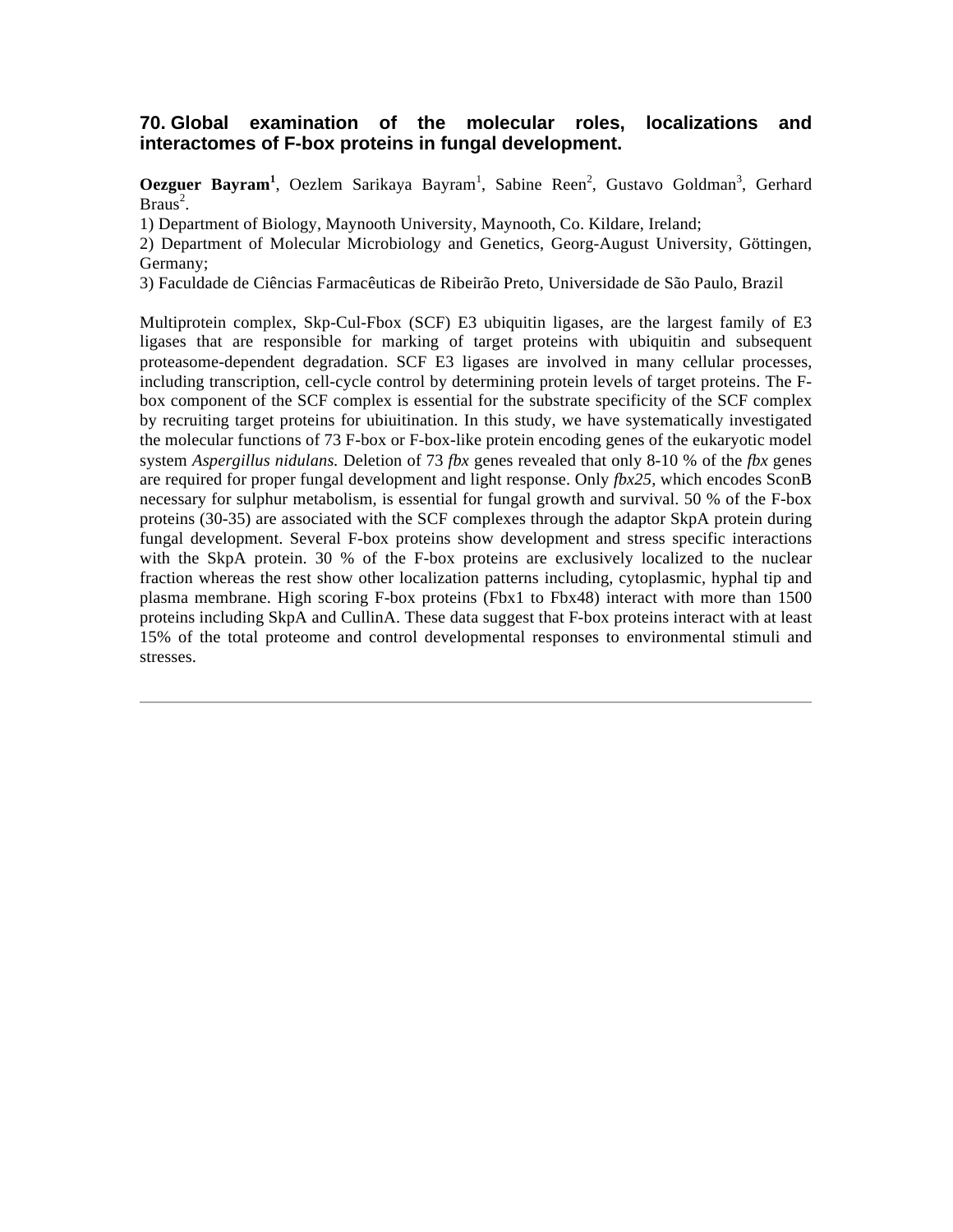#### **71. Functional domains of the developmental regulator FlbB mediate the tip-to-nucleus communication in Aspergillus nidulans vegetative hyphae.**

Erika Herrero-García<sup>2</sup>, Elixabet Perez de Naclares-Arregui<sup>1</sup>, Marc S. Cortese<sup>1</sup>, Ane Markina-Iñarrairaegui<sup>1</sup>, **Oier Etxebeste<sup>1</sup>**, Eduardo A. Espeso<sup>2</sup>, Unai O. Ugalde<sup>1</sup>.

1) Biochemistry II Lab., Dept. of Applied Chemistry, The University of The Basque Country, 20018, San Sebastian, Gipuzkoa, Spain;

2) Department of Cellular and Molecular Biology, Centro de Investigaciones Biológicas (CSIC), Ramiro de Maeztu 9, 28040 Madrid, Spain.

Polar cells have developed multiple mechanisms to convey environmental signals from the polarity site to the nucleus and induce the appropriate cellular response. These mechanisms include transcription factors located at the polarity site, such as FlbB, which signals asexual development in vegetative hyphae of the filamentous fungus *Aspergillus nidulans.* FlbB is detected at the tip and apical (but not distal) nuclei, and understanding the relationship between these pools is crucial for the elucidation of the mechanisms that induce conidiation. Photoconvertible tagging with Dendra2 demonstrated a directionality of FlbB movement from the tip to nuclei, in a process that required an N-terminally located nuclear localization signal. Tip localization of a constitutively expressed GFP::FlbB chimera was abolished in the null mutant of its apical interactor FlbE, while the nuclear pool was increased. The aconidial phenotype of this strain demonstrated that tip processing of FlbB is a prerequisite for the induction of conidiation in nuclei. The bZIP domain of FlbB is essential and sufficient to enable the interaction with FlbE. However, the retention of FlbB at the tip also requires the C-terminal domain, since the substitution of the cysteine 382 by an alanine disrupted the apical localization. Overall, these findings demonstrate that fungal-specific adaptors and the establishment of a specific three dimensional conformation are key requirements for the apical localization of FlbB and demonstrate that nuclei are asymmetrically fed with a transcriptionally active pool originating at the tip.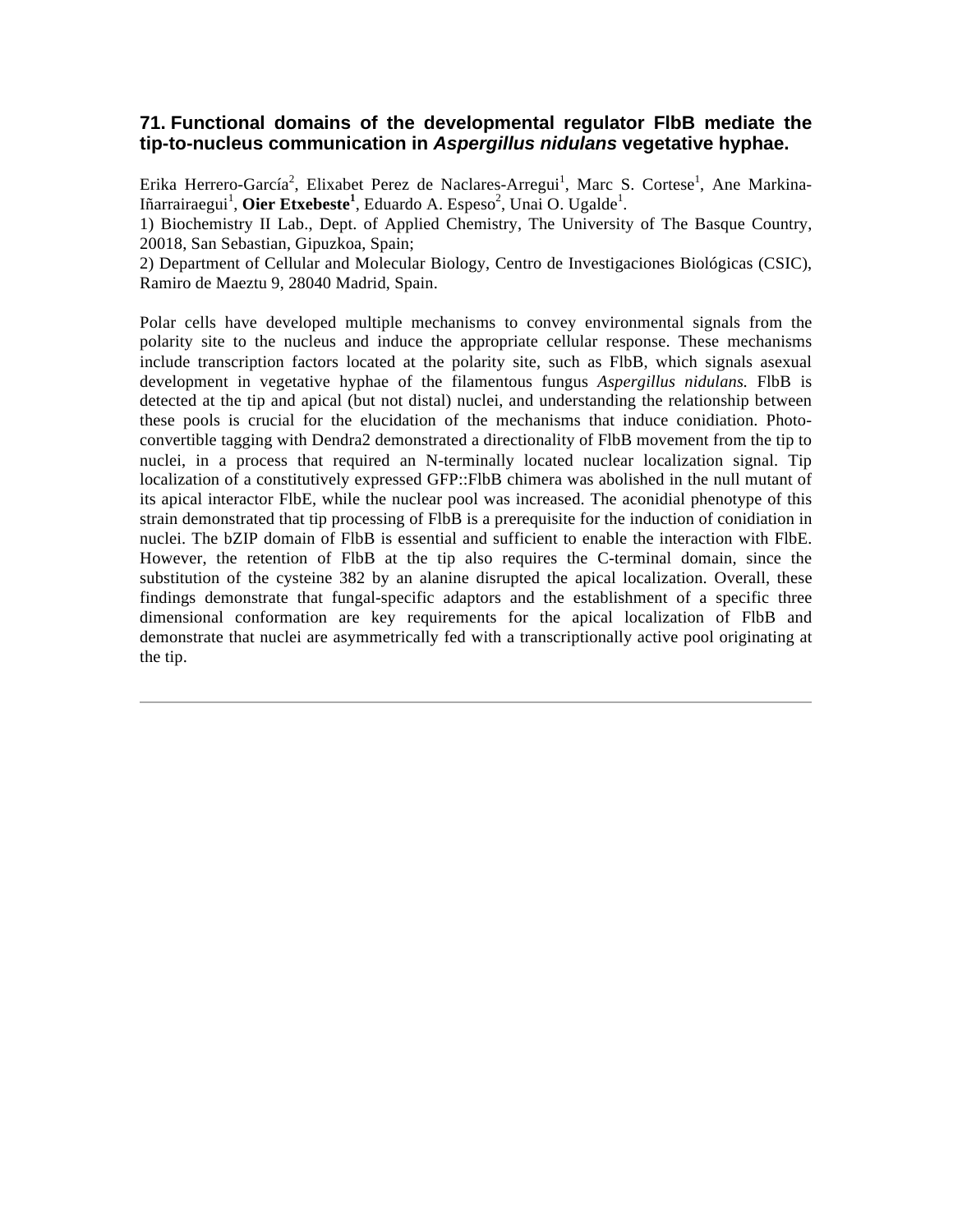#### **72. Comparisons of the responses of fungi to lignocellulosic substrates using single and mixed cultures.**

Paul Daly<sup>1</sup>, Matt Kokolski<sup>1</sup>, Juliana Velasco de Castro Oliveira<sup>2</sup>, Gustavo Borin<sup>2</sup>, Martin Blythe<sup>1</sup>, Gustavo Goldman<sup>2,3,</sup> David Archer<sup>1</sup>.

Fungi are the main source of enzymes used for saccharification of lignocellulose. The efficiency of saccharification can be improved by better understanding the responses of fungi to lignocelluloses. We investigated the responses of *Trichoderma reesei, Aspergillus niger* and *Penicillium chrysogenum* to lignocelluloses partly with the aim of establishing conditions for a transcriptomic study of mixed cultures using Dual-RNAseq.

For single culture experiments, supernatants were sampled for proteomics from a time-course of shake-flask cultures with bagasse or wheat straw. For mixed culture experiments, mycelia from single species glucose-grown pre-cultures were combined for straw cultures and qPCR of the ITS region from each fungus was used to quantify species-specific fungal RNA.

In the comparison of the proteomics responses of the fungal single cultures to straw or bagasse, there were more proteins significantly different in abundance between the *T. reesei* straw and bagasse cultures than between the *A. niger* straw and bagasse cultures. This could partly be due to a later secretory response of *T. reesei* to straw compared to bagasse whilst *A. niger* secreted proteins at similar times on both substrates. In the mixed cultures, over a period of 24 h, the relative amounts of RNA from each fungus in two species mixed cultures of either *A. niger* and *P. chrysogenum* or *T. reesei* and *P. chrysogenum* didn't change substantially. In contrast, the relative amount of *A. niger* RNA declined in the mixed culture with *T. reesei.* 

Differences in gene content or regulation between *A. niger* and *T. reesei* could explain the delay in secretion of enzymes by *T. reesei* on straw compared to bagasse single cultures. Mixed cultures of *P. chrysogenum* with either of the other two fungi are likely to be more suitable to study gene expression in lignocellulose mixed cultures with limited antagonism than mixed cultures of *A. niger* and *T. reesei.*

(Financial support: FAPESP, Brazil and BBSRC, UK.).

<sup>1)</sup> University of Nottingham, Nottingham, United Kingdom;

<sup>2)</sup> CTBE, Campinas, São Paulo, Brazil;

<sup>3)</sup> Universidade de São Paulo, São Paulo, Brazil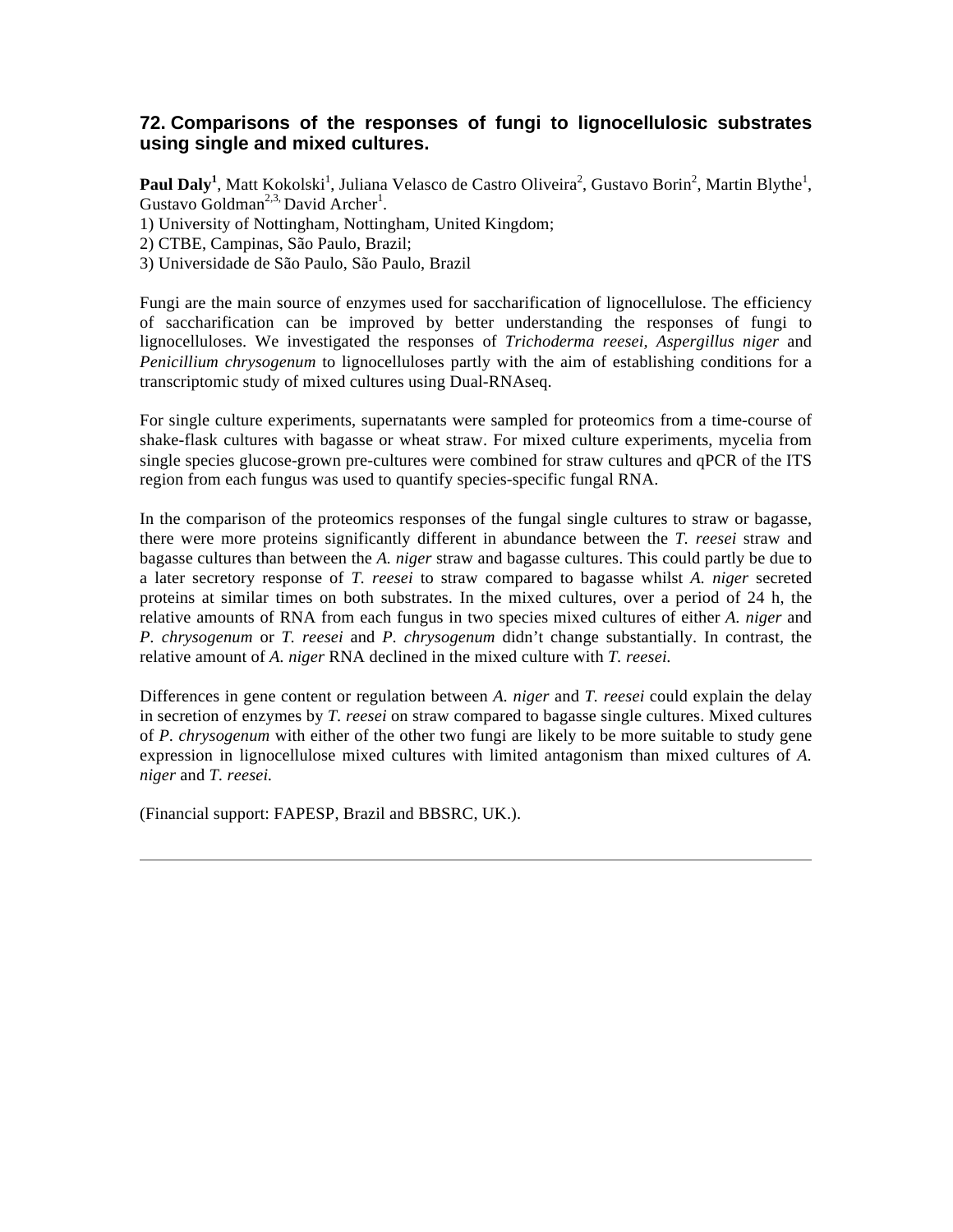#### **73. Characterization of septum association of a Woronin body-tethering protein Leashin in Aspergillus oryzae.**

**Pei Han,** Jun-ichi Maruyama, Katsuhiko Kitamoto. Department of Biotechnology, The University of Tokyo, Tokyo, Japan

Woronin body, a Pezizomycotina-specific organelle, is tethered to the septum in normal growth condition, and it plugs the septal pore in response to cellular wounding, preventing the excessive loss of cytoplasm. Recently, we identified a Woronin body tethering protein AoLAH in Aspergillus oryzae<sup>1).</sup> AoLAH is a single polypeptide with 5,727 amino acids; it is composed of conserved N- and C-terminal regions and a long non-conserved middle region. We found that AoLAH N-terminal and C-terminal regions function for Woronin body association and tethering to the septum, respectively. AoLAH middle region confers positional flexibility to the tethered Woronin bodies. However, how the AoLAH C-terminal region associates specifically with the septum is not known. The aim of this study is to investigate the mechanism for septal association of AoLAH.

AoLAH C-terminal region consists of 1,018 amino acids. According to secondary structure analysis, the former 505 amino acids of this region is mostly structurally disordered while in the latter 513 amino acids several secondary structures such as α-helix and β-sheet were predicted. This structure prediction is similar to those of the C-terminal region of LAH proteins from other *Aspergillus* species. AoLAH C-terminal region fused with EGFP was closely associated with the septum as well as hyphal tip, and it was also observed as moving tubular structures formed in a microtubule-dependent manner. This gives the possibility that AoLAH C-terminal region could be functionally related with microtubules. After deleting the former 505 amino acids with predicted disordered feature, no motile tubular structures were observed, indicating that this part is needed for tubular structure formation and movement along hyphae. However, the localization associated at the septum and hyphal tip was still detected. Thus, the latter 513 amino acids with  $\alpha$ helix and β-sheet structures are sufficient to function for association to the septum and hyphal tip. This suggests the AoLAH C-terminal region may target to the septum and hypahl tip in a similar mechanism.

1) Han *et al.* (2014) *Eukaryot. Cell* 13: 866-77.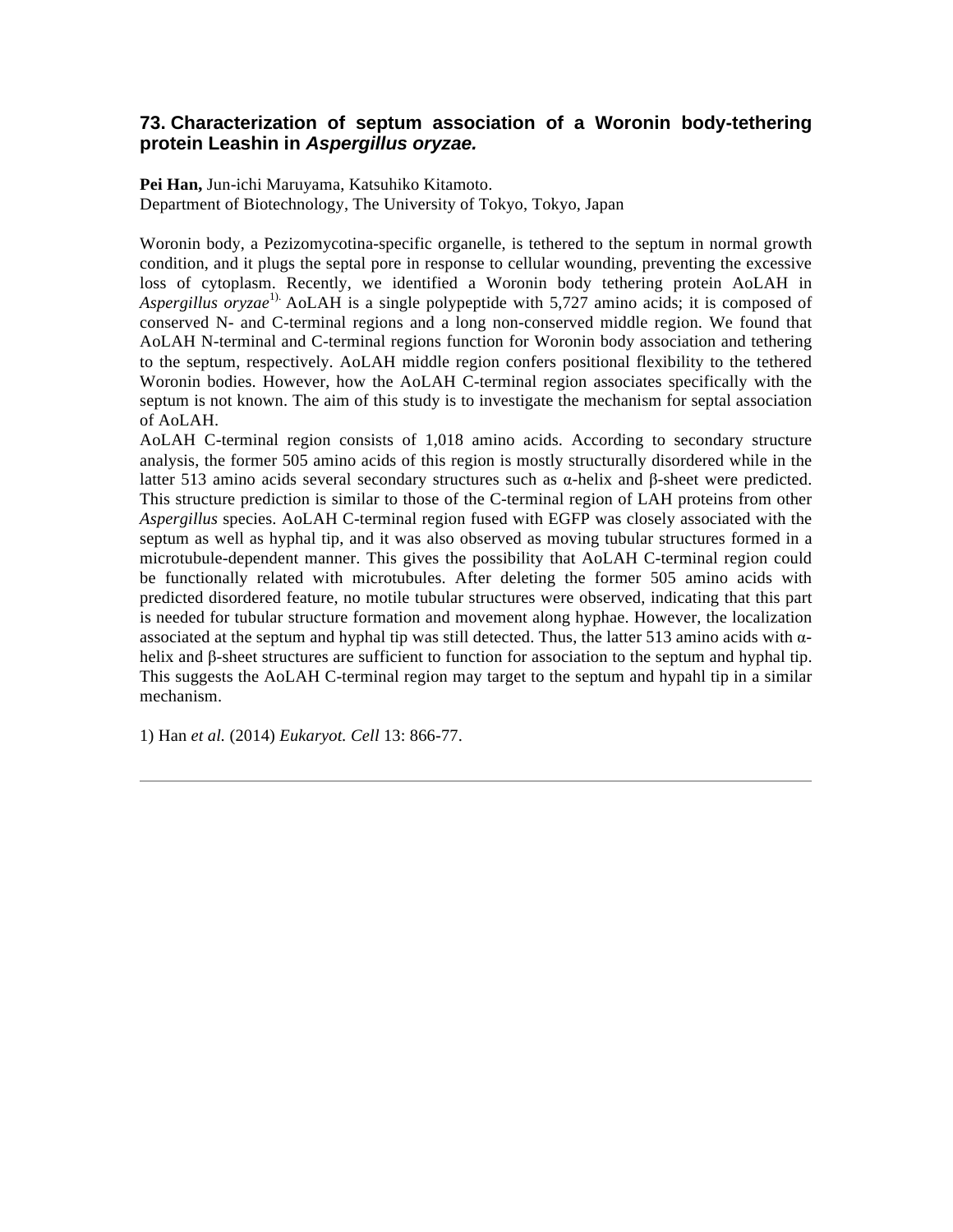#### **74. Aspergillus niger regulatory mutant strains for improved protein production: strain selection and mutant gene identification.**

Peter Punt<sup>1</sup>, Jing Niu<sup>2</sup>, Deepa Nair <sup>1,2,</sup> Ellen Lagendijk<sup>2</sup>, Mark Arendhorst<sup>2</sup>, Arthur Ram<sup>2</sup>. 1) Microbiology, TNO, Zeist, Netherlands;

2) Leiden University, Institute of Biology Leiden, Molecular Microbiology and Biotechnology, Sylviusweg 72, 2333 BE Leiden, The Netherlands

Optimized protein production in filamentous fungi requires the availability of fungal strains with low levels of secreted protease activity. Already for several decades research has been carried out to obtain these type of mutants, leading to the isolation of mutants with very favourable characteristics. Complementation studies have allowed identification of several of these mutants, one being a mutation in a transcriptional regulatory gene, prtT (e.g. Punt et al;., 2008).

Based on this mutant strain further improved strains have been selected using positive selection approaches. Controlled fermentation experiments with these strains revealed different protease profiles, whereas full genome sequencing was carried out in an attempt to identify the genetic basis of the mutant phenotypes.

Another method to identify regulatory protease deficient mutants, was based on the use of collections of regulatory gene knock-out strains in *N. crassa* and *A. niger.* Based on positive selection approaches and classical milkhalo screening novel mutant strains with modified protease production profiles were obtained.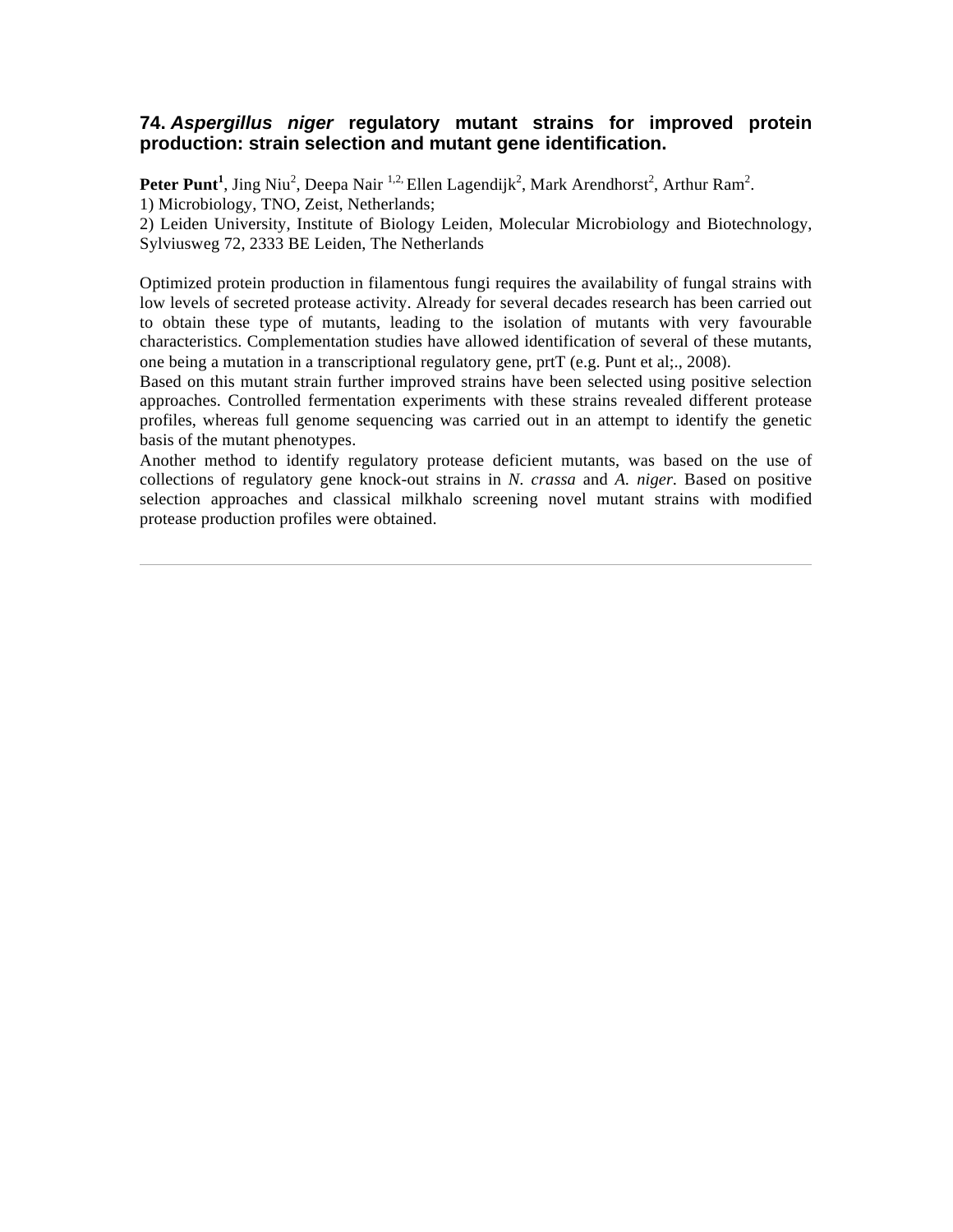#### **75. Industrial strain construction: Improving the toolbox.**

**Peter van de Vondervoort,** Rene Verwaal, Yvonne Arendsen, Noël van Peij. Genetics, DSM Biotechnology Center, Delft, Netherlands

For the industrial production of enzymes at DSM we use various micro-organisms such as *Aspergillus niger, Kluyveromyces lactis* and *Bacillus subtilis.* These hosts have a long history of safe use. For each new enzyme, a production host needs to be developed to produce the protein of interest. The field of molecular biology is developing rapidly. More tools become available to design strains in a rationalized way, build them in a faster way and/or increase the throughput of testing strains. A number of tools developed will be described such as advanced transformation and cloning methods and a Cre-Lox based method for marker removal. We will present an overview of recently developed tools and how they can be used in improved, rationalized and faster strain construction with a higher success rate.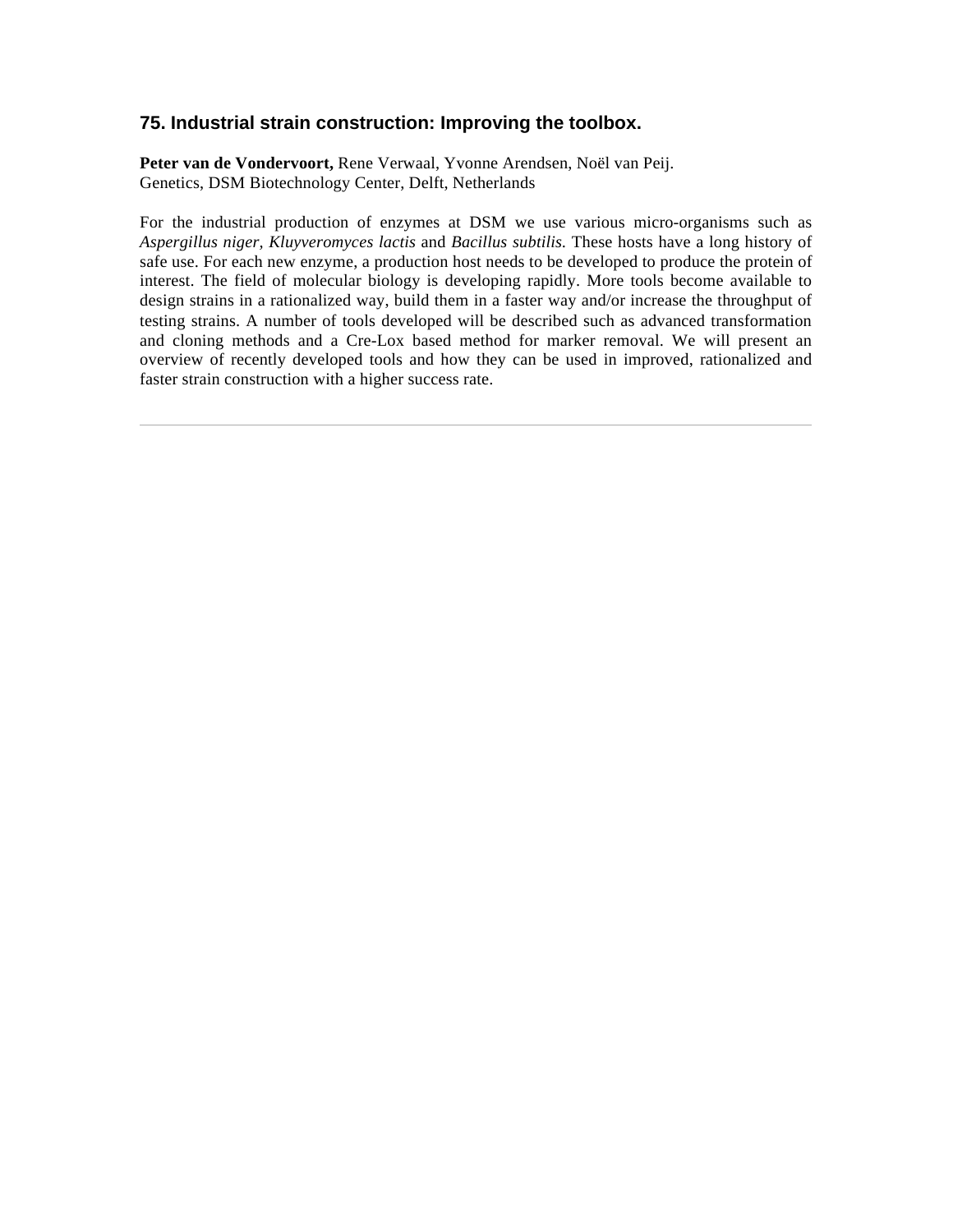#### **76. Regulation of copper homeostasis in Aspergillus fumigatus.**

Philipp Wiemann<sup>1</sup>, Joshua A. Baccile<sup>2</sup>, Frank C. Schroeder<sup>2</sup>, Nancy P. Keller<sup>1</sup>. 1) Medical Microbiology & Immunology, University of Wisconsin-Madison, Madison, WI; 2) Boyce Thompson Institute and Department of Chemistry and Chemical Biology, Cornell University, Ithaca, NY

Regulation of metal acquisition and detoxification plays a critical role in survival and virulence of the opportunistic pathogen *Aspergillus fumigatus.* Macrophages phagocytizing *A. fumigatus*  spores are thought to employ two major strategies for killing the pathogen, 1. Acidification and export of reduced  $Fe^{2+}$  and 2. Production of superoxide by the NADPH oxidase (NOX) complex and influx of Cu+ ions. Regulation of iron homeostasis is best understood in *A. fumigatus* whereas very little is known about copper-dependent regulation. We recently demonstrated that the nonribosomal peptide, hexadehydroastechrome (HAS; a tryptophan-derived iron(III)-complex) is involved in *A. fumigatus* virulence and iron homeostasis<sup>1,2.</sup> Recently we found that HAS also influences genes involved in copper acquisition and detoxification. Here we present our latest results on copper binding of HAS and regulation of copper-dependent genes mediated by homologs of the *Saccharomyces cerevisiae* transcription factors Mac1/Cuf1 and Ace1/Cup2 in *A. fumigatus.* 

<sup>1</sup> Yin *et a* l., (2013) *J Am Chem Soc* **135** :2064-2067.

<sup>&</sup>lt;sup>2</sup> Wiemann *et al.*, (2014) *Front Microbiol*<sup>5</sup>:530.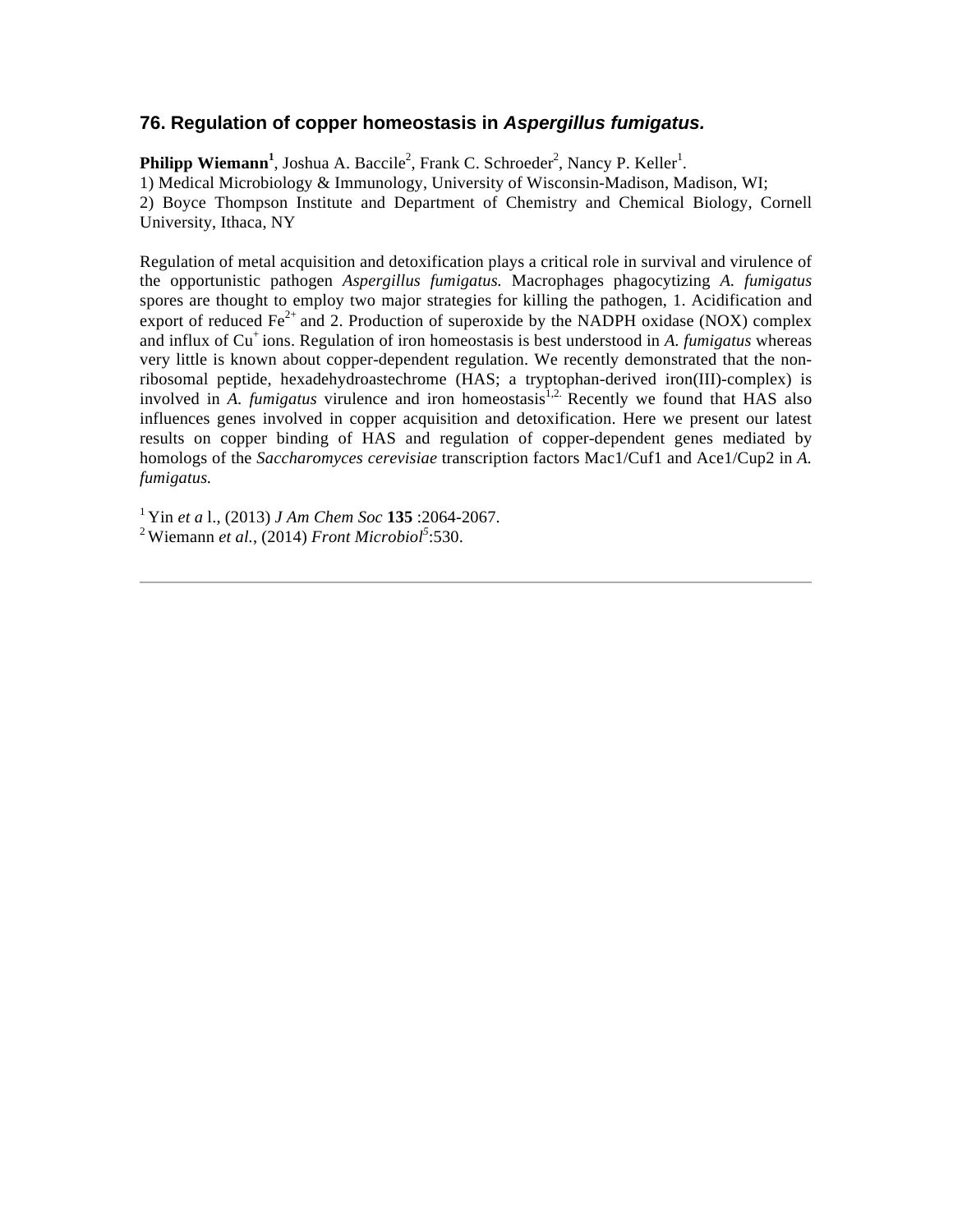#### **77. Fungal bioenergetics drives human fungal pathogenicity: Focus on Aspergillus fumigatus.**

Dawoon Chung, Arsa Thammahong, Sourabh Dhingra, Sarah Beattie, **Robert Cramer.**  Microbiology and Immunology, Geisel School of Medicine at Dartmouth, Hanover, NH.

Over the course of evolutionary history, mammals have evolved elegant mechanisms to resist severe infections by fungi. However, over the last four decades, the incidence of often lethal invasive fungal infections has dramatically risen. While individuals that are susceptible to an invasive fungal infection are most often immune compromised, the spectrum of fungi that causes disease remains limited. Many genes and proteins have been found to be critical for pathogenicity in these select fungi, but it remains to be definitively determined why only certain fungi are capable of causing invasive disease in specific immune compromised individuals. Utilizing the most common filamentous fungal agent of human disease, *Aspergillus fumigatus,* and closely related so called non-pathogens, we are exploring the hypothesis that fungal bioenergetics is the primary driving force behind human fungal pathogenicity. Our hypothesis predicts that measurments of fungal bioenergetics between and within species may allow one to predict the virulence of a given fungal isolate in a given patient. Key genes and biochemical pathways are being identified that drive these virulence associated bioenergetics. Targeting virulence bioenergetics through drug mediated and non-drug mediated mechanisms, in a patient context dependent manner, is a promising novel therapeutic approach to tackle these recalcitrant and devastating infections.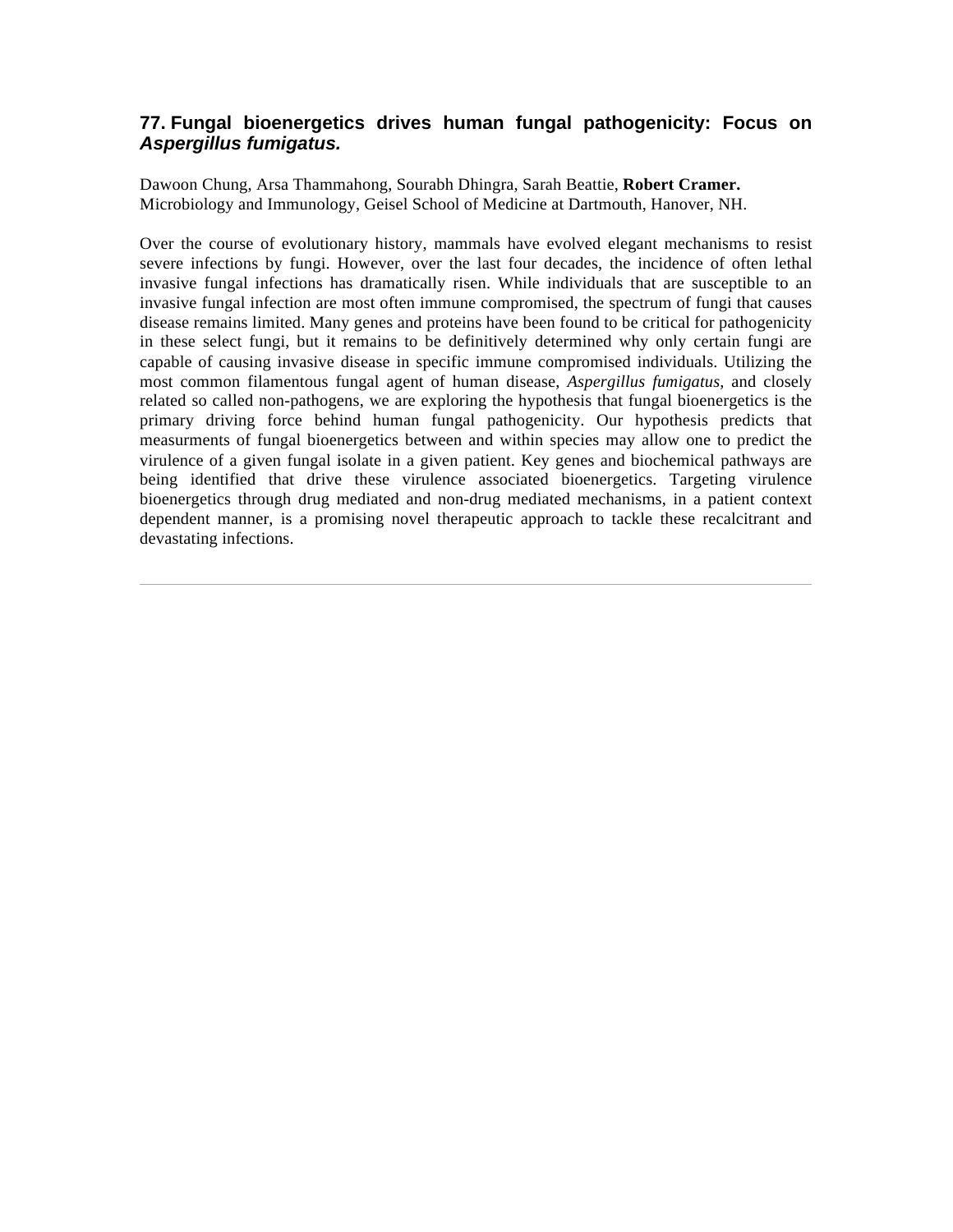#### **78. Possible roles of hydrophobic surface interacting proteins in the breakdown of lignocellulose by Aspergillus niger.**

**R. Raulo,** J. van Munster, P. Daly, R. Fetherston, M. Kokolski, D. Archer. Life Sciences, University of Nottingham, Nottingham, United Kingdom

Enzymes from filamentous fungi have a key role in the degradation of many of the biopolymers found in nature, including cellulose and hemicelluloses. For this reason, these enzymes are of great interest in the industrial conversion of lignocellulose into biofuels. RNA-sequencing analysis has been carried out to investigate the transcriptional changes that occur when *Aspergillus niger* is transferred from the simple carbon source glucose onto the complex lignocellulosic biomass wheat straw. This has highlighted the up-regulation in transcript level of genes encoding glycosyl hydrolase (GH) enzymes as well as hydrophobic surface interacting proteins (HSIPs) that may be involved in the interface between lignocellulosic biomass and *A. niger.* Possible roles for the HSIPs include: mediating GH enzyme-substrate interactions, fungalsubstrate interactions and the induction of the fungal response to lignocellulose.

To investigate the role of HSIPs in the response of *A. niger* to wheat straw, single gene deletion strains for *hfbD, hyp1* and *hsbA* as well as the double deletion strain (*hfbD hyp1)* have been constructed. The expression of selected genes encoding GH enzymes was then followed in these strains using qRT-PCR. The results showed that the transcript levels from the GH genes studied were lowered in the HSIPs deletion strains when compared to the wild-type strain, when the cultures were transferred from glucose medium to wheat straw. Also, a role for pH in regulating the expression of GH-encoding genes became apparent because variations in pH in cultures were observed between the different HSIPs deletion strains. As the expression of some GH-encoding genes is known to be pH-dependent, pH could be an important factor for efficient saccharification of wheat straw in *A. niger.* The precise nature of such a role is under further investigation and may provide new areas of improvement for industrial processes for production of second generation biofuels.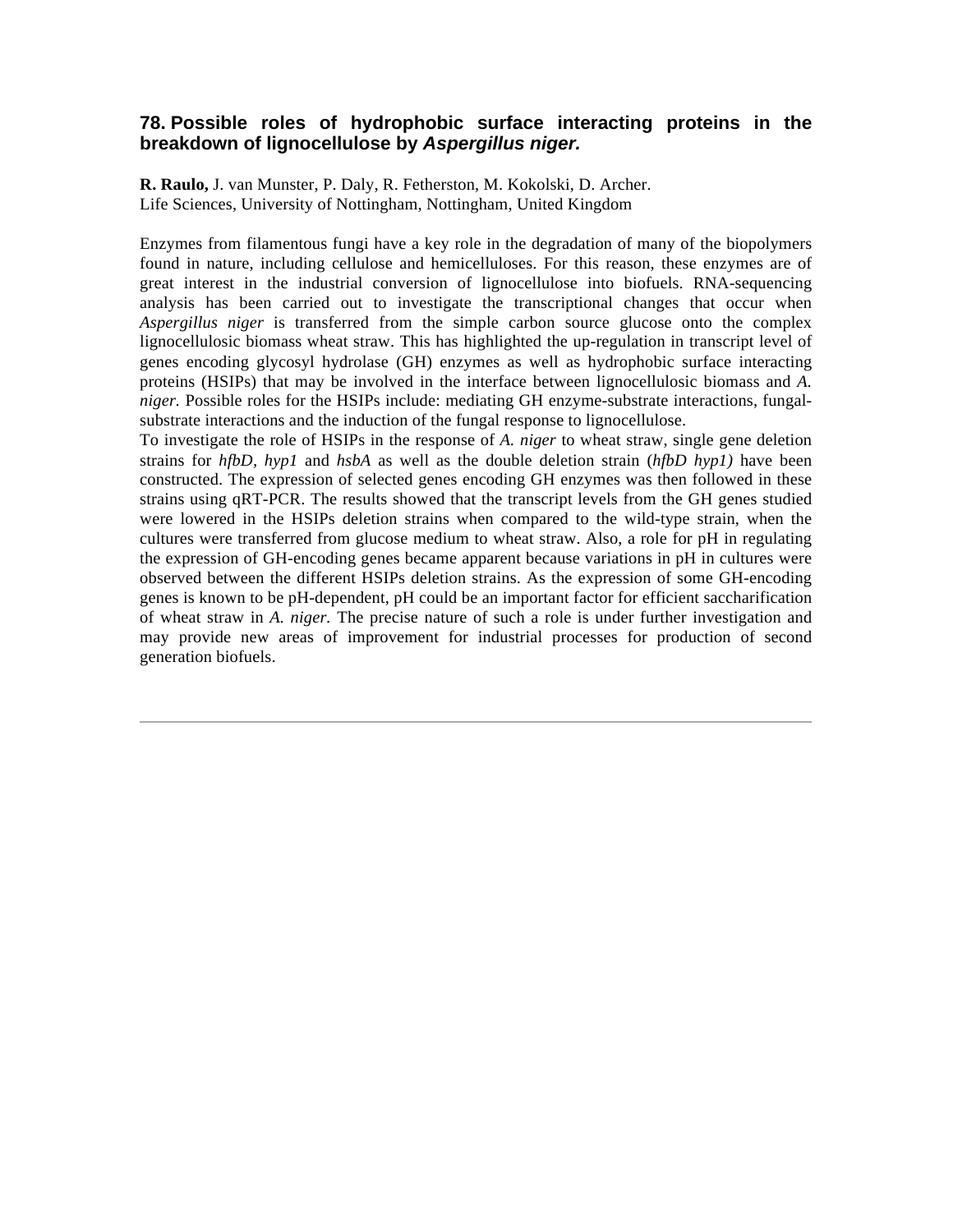#### **79. The conserved and divergent roles of the MAP kinase gene, mpkB, in Aspergillus flavus.**

 $\mathbf{Sang-Cheol\ Jun^1}\text{, Kwang-Yeop Jahng^1}\text{, Dong-Min Han^2}\text{, Kap-Hoon Han^3}\text{, Jong-Hwa Kim^3}\text{.}$ 

1) Life Science, Chonbuk National University, Jeonju, Jeonbuk, South Korea;

2) Division of Life Science, Wonkwang University, Iksan, 570-749, South Korea;

3) Department of Pharmaceutical Engineering, Woosuk University, Wanju, 565-701, South Korea

Eukaryotes' developmental processes are controlled by the multiple regulatory systems. Among them, MAP kinase pathways play important roles in regulation of growth, development, and stress responses. To characterize the function of MAP kinase in an important pathogenic and toxigenic fungus *Aspergillus flavus,* the *AflmpkB* gene (AFL2G\_02589), an orthologue of the yeast *FUS3* gene and the *mpkB* gene of *Aspergillus nidulans,* was deleted and analyzed. In *A. nidulans,* previous studies revealed that MpkB positively regulates the sexual and asexual differentiation as well as secondary metabolite production. In this study, deletion of *AflmpkB*  resulted in no mycelial growth change, while the conidial production was reduced about 60% comparing to the wild-type. Also, the mutant produced immature and abnormal conidiophores such as vesicular dome-immaturity in the conidiophore head, decreased number of the phialides and very short stalks, although expression of the *brlA* gene, a key regulator of conidiation, was up-regulated in the mutant. Moreover, Δ*AflmpkB* couldn't produce any sclerotia, suggesting that the *AflmpkB* gene plays an important role not only in conidiophore generation but also in sclerotia development. However, unlike *A. nidulans* where the sterigmatocystin biosynthesis was strongly decreased in *mpkB* mutant, *AflmpkB* mutants produced normal level of aflatoxin B1. Taking together, *A. flavus mpkB* gene plays a positive regulatory role in the production of the conidiation and the sclerotia formation but not in the production of the secondary metabolites including aflatoxin  $B_1$ .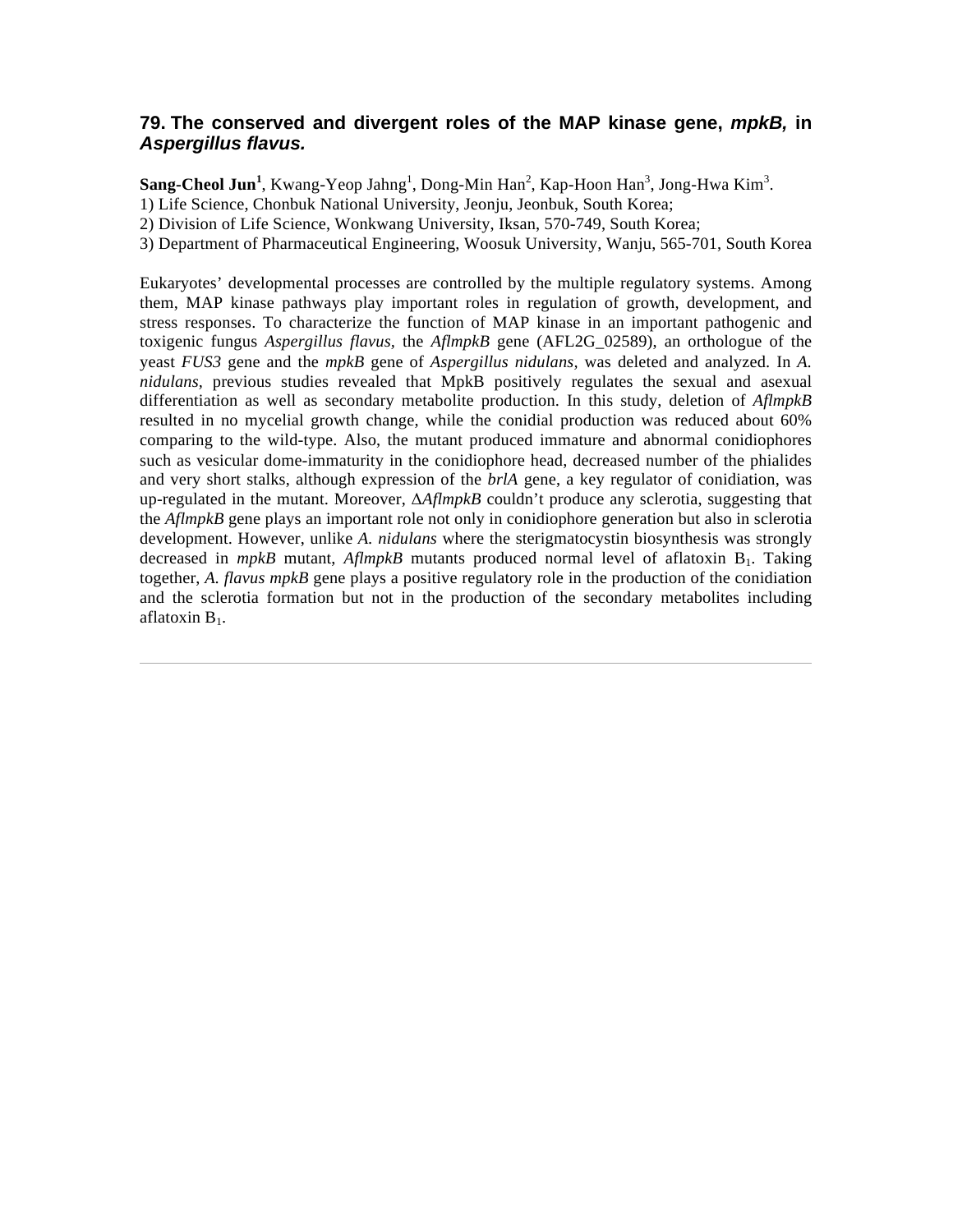#### **80. A novel role for an SR/RRM family mRNA shuttling binding protein in cell cycle regulation in Aspergillus nidulans.**

**S. L. Anglin<sup>1</sup>**, S. James<sup>2</sup>.

1) Dept. Biology, Millsaps College, Jackson, MS.;

2) Dept. Biology, Gettysburg College, Gettysburg, PA.

SR/RRM proteins are a class of small nuclear ribonucleoproteins known to have functions in spliceosome assembly and catalysis as well as in mRNA transcription and export. Heretofore, this family of proteins has not been implicated in the regulation of cell division. We recently reported that the *Aspergillus nidulans snxA* gene encodes an ortholog of budding yeast Hrb1/Gbp2 and of human hnRNP-M, members of the SR/RRM protein family. hnRNP-M is a ubiquitous and highly expressed nuclear protein in human tissues, and is known to control alternative splicing of developmentally regulated genes. SNXA localizes to the nucleus but is excluded from the nucleolus in *A. nidulans,* paralleling the localization of hnRNP-M. The *snxA1*  mutation was originally identified as an extragenic suppressor of mutations in the G2/M regulatory gene *nimX cdc2,* and we have shown that it suppresses mutations in multiple components of the CDC2/CYCLINB regulatory pathway, including *nimT23 cdc25* and *nimE6 cyclinB* but not *nimA5* or *nimA1.* We further found that both *snxA1* and a second allele, *snxA2,* are hypomorphic and that both mutations result in significantly decreased *snxA* transcription and SNXA protein levels. Additionally, mutation or deletion of *snxA* alters NIME CYCLINB localization patterns. Our data suggest that SNXA may normally function to restrain the G2/M transition by affecting the CDC2/CYCLINB regulatory pathway, suggesting a novel function for the SR/RRM family that links RNA metabolism and transport to regulated cell division.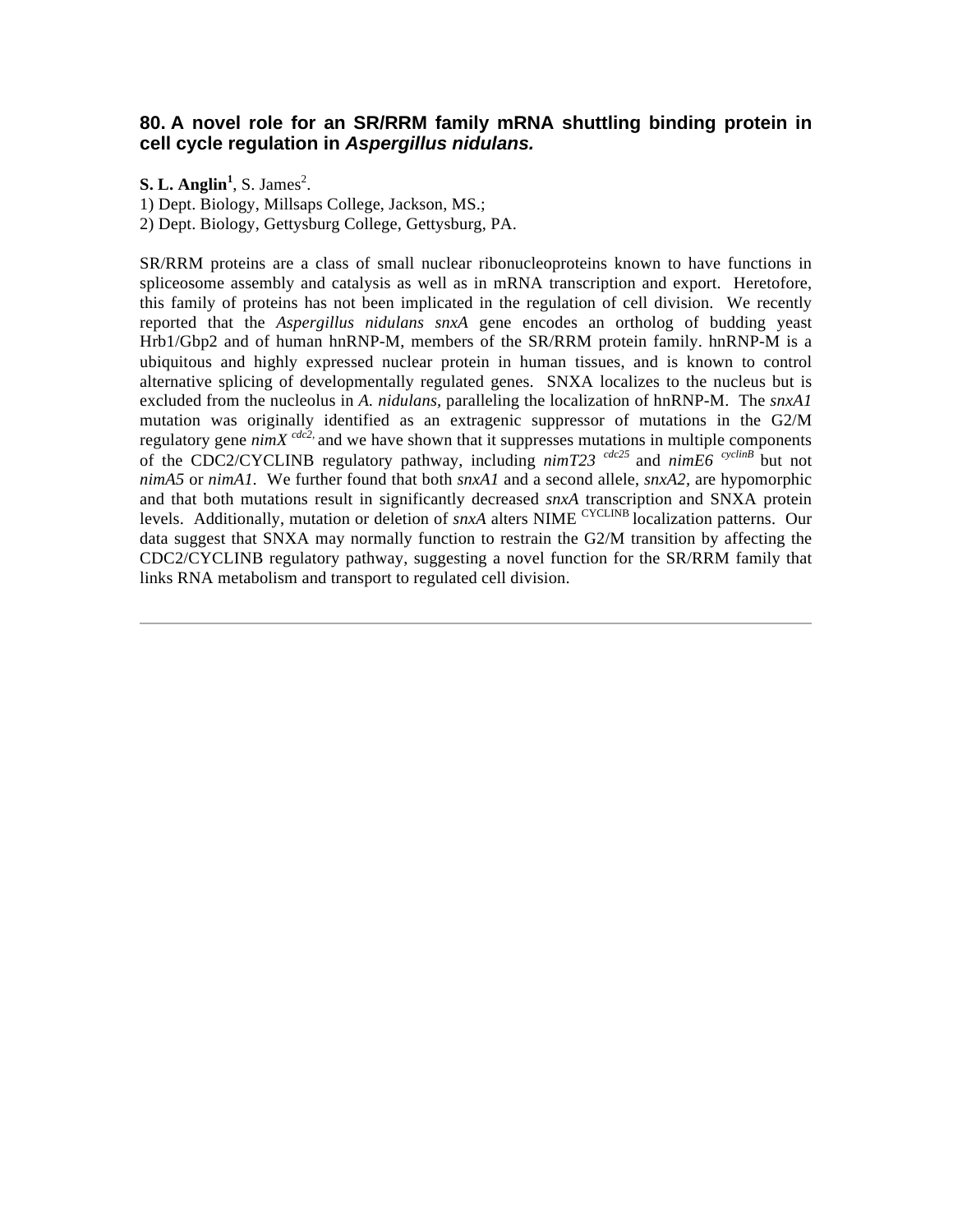#### **81. \*Exploring the potential of Aspergillus niger as secondary metabolite producer.**

Simon Boecker<sup>1</sup>, Sophia Zobel<sup>2</sup>, David Schirmer<sup>2</sup>, Roderich D Suessmuth<sup>2</sup>, Vera Meyer<sup>1</sup>.

1) Dept. of Applied and Molecular Microbiology, Berlin Institute of Technology, Berlin, Germany;

2) Dept. of Biological Chemistry, Berlin Institute of Technology, Berlin, Germany

Recently, we could show that *Aspergillus niger* is an excellent expression host for the production of fungal secondary metabolites  $(SMs)^{1}$ . For the proof-of-concept study, we heterologously expressed the 350 kDa non-ribosomal enniatin synthetase (ESYN) from *Fusarium oxysporum* in *A. niger.* ESYN catalyzes the formation of cyclic depsipeptides of the enniatin family, which exhibit antimicrobial, antiviral and anticancer activities. The encoding gene *esyn1* was put under control of the tunable Tet-On expression system. By using optimum cultivation and feeding conditions, yields up to 4.5 g  $L^{-1}$  were achieved in *A. niger* fed batch bioreactor cultivation. This titer by far outpaces yields obtained in other microbial expression hosts, such as *B. subtilis,* which produces around 1 mg  $L^{-1}$  of enniatin.<sup>2</sup>

In addition, another cyclohexadepsipeptide (beauvericin) with anticancer and insecticidal properties can be produced with comparable high titers in *A. niger.* Furthermore, *A. niger* is a suitable expression host for new-to-nature artificial chimeric peptide synthetases. Corresponding data will be shown.

[1] **Richter L, Wanka F, Boecker S, Storm D, Kurt T, Vural Ö, Süßmuth R, Meyer V.** 2014. Engineering of *Aspergillus niger* for the production of secondary metabolites. Fungal Biol. Biotechnol. **1**:4.

[2] **Zobel S, Kumpfmüller J, Süssmuth RD, Schweder T.** 2014. *Bacillus subtilis* as heterologous host for the secretory production of the non-ribosomal cyclodepsipeptide enniatin. Appl. Microbiol. Biotechnol. (Epub ahead of print).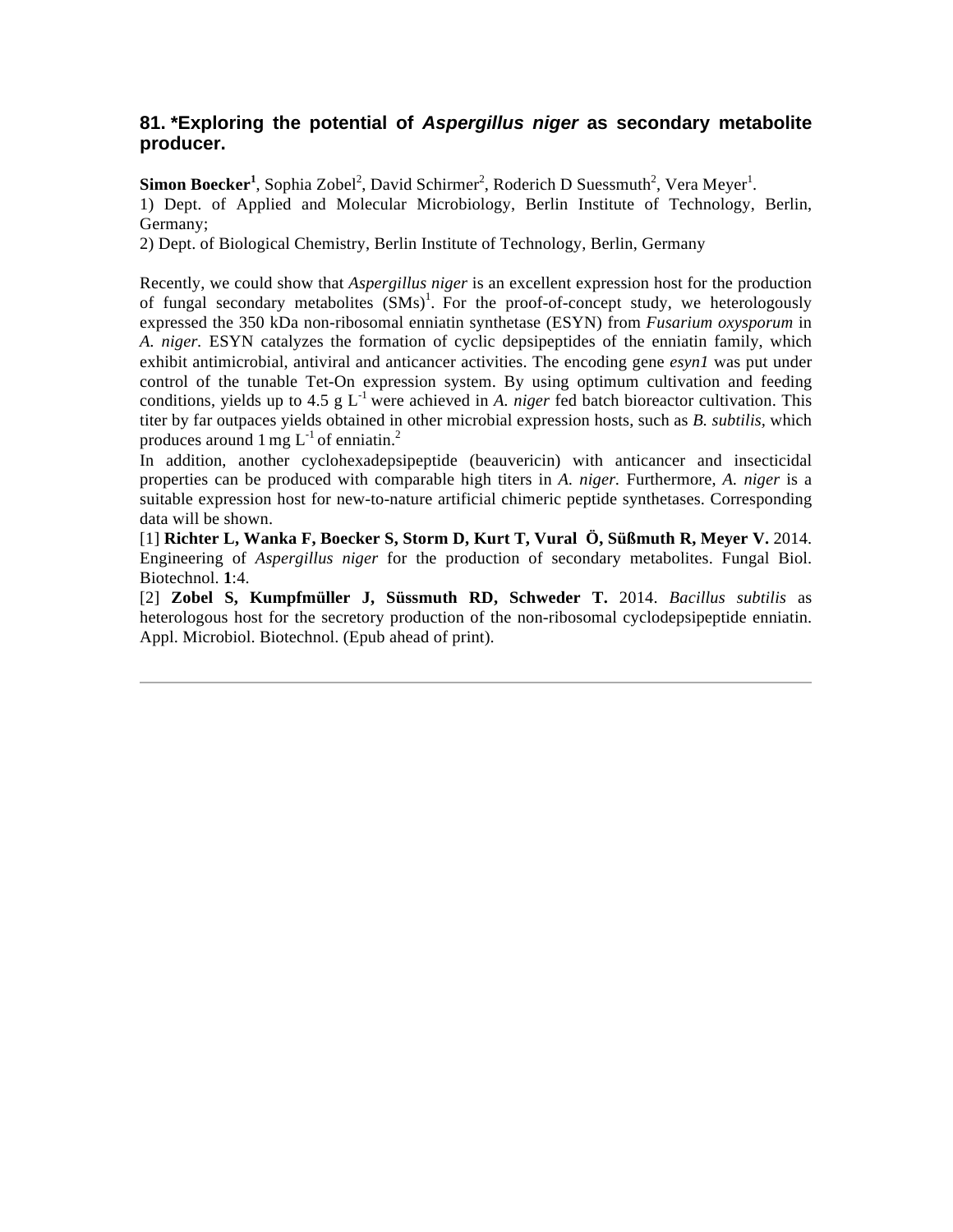#### **82. Regulation of SrbA in Aspergillus fumigatus.**

Sourabh Dhingra<sup>1</sup>, Dawoon Chung<sup>1</sup>, Özgür Bayram<sup>2</sup>, Jay C. Buckey<sup>3</sup>, Robert A. Cramer<sup>1</sup>.

1) Department of Microbiology and Immunology, Geisel School of Medicine at Dartmouth, Hanover, NH.;

2) Department of Biology, Maynooth University, National University of Ireland, Kildare, Ireland;

3) Department of Medicine, Geisel School of Medicine at Dartmouth, Lebanon, NH.

*Aspergillus fumigatus* (Afum) is the primary causal agent of invasive aspergillosis. In the infection site microenvironment, Afum encounters and adapts to hypoxia, a necessary virulence trait. The sterol regulatory element binding proteins (SREBPs), SrbA and SrbB, are necessary for hypoxia adaptation and virulence, however, mechanisms of SrbA/SrbB regulation remain to be elucidated. Importantly, Afum like other Eurotiomycetes appears to lack the sterol sensing protein SCAP critical for SREBP regulation in other eukaryotes. A golgi E3 ubiquitin ligase complex encoded by the *dsc* genes is critical for proteolytic cleavage and regulation of SrbA. Yet, the mechanisms by which this cleavage event is regulated remain to be determined. Proteins that directly interact with SrbA are candidates for potential novel regulatory mechanisms. To identify SrbA interacting proteins, we performed GFP-trap pull-down experiments with GFP attached to either the N terminus or C terminus of SrbA and constitutively active SrbA. Our results identified different classes of proteins bound to the N terminus and C terminus of SrbA, suggesting potential layers of regulatory mechanisms. To identify upstream genetic regulatory elements of SrbA activation, we are also initiating protein pull downs with DscA::S-tag as the bait protein. As the SrbA genetic network responds to hypoxia and is critical for virulence, we are also testing the effects of alleviating hypoxia at the infection site by using hyperbaric oxygen (HBO). Our preliminary results show HBO therapy (HBOT) can reduce the rate of fungal germination and metabolism *in vitro,* in part through inhibition of the SrbA genetic network. In a murine model of IPA HBOT reduced fungal burden and increased survival. Taken together, our data suggest that manipulation of infection site oxygen availability can alter the physiology of the invading fungus in part through manipulation of a major fungal oxygen sensing pathway.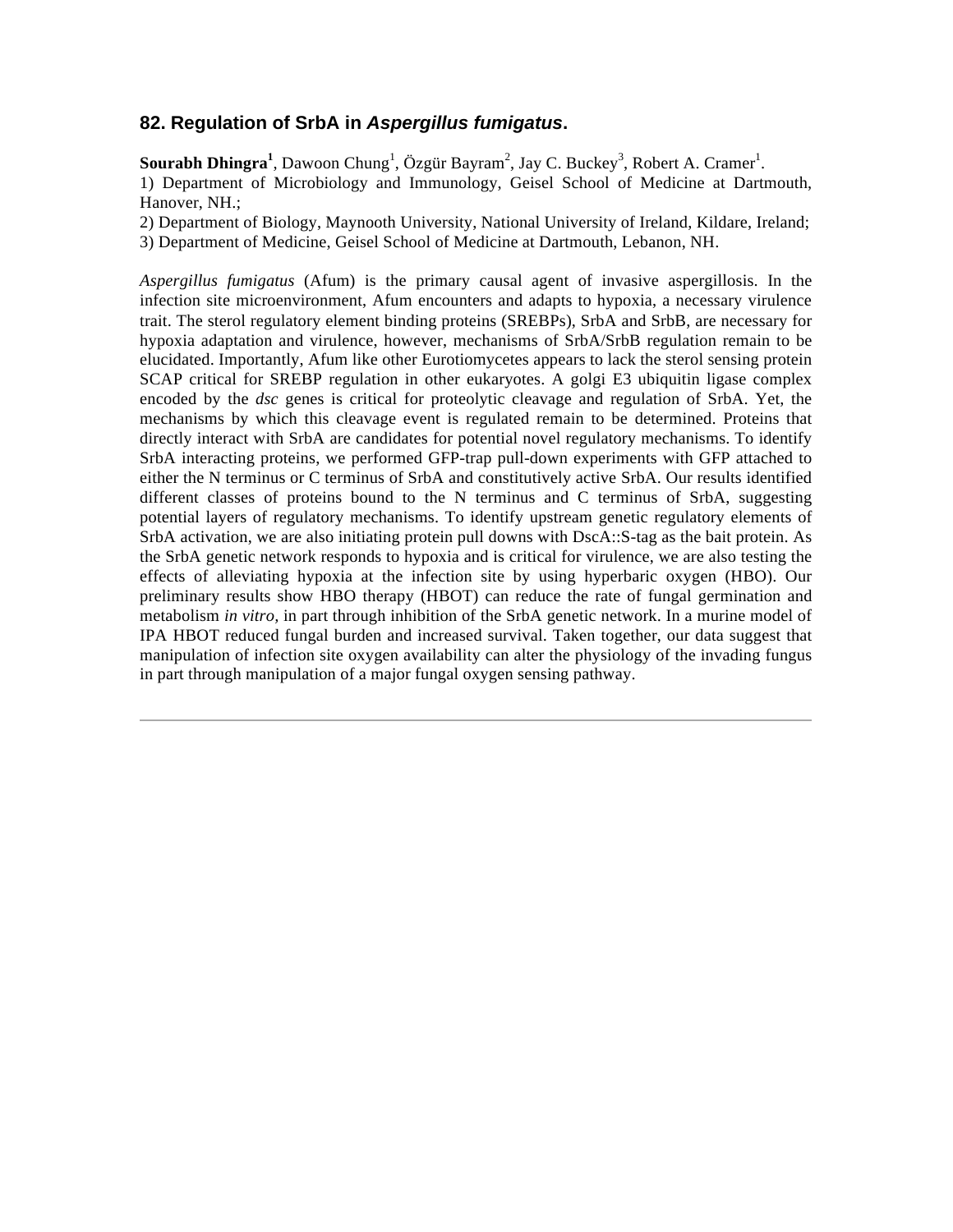#### **83. \*Regulating Nonribosomal Peptide Synthesis: Post-biosynthetic bis-Thiomethylation of Gliotoxin Attenuates Gliotoxin Biosynthesis in Aspergillus fumigatus.**

**Stephen Dolan,** Rebecca Owens, Grainne O'Keeffe, Gary Jones, Sean Doyle. Department of Biology, Maynooth University, Kildare, Ireland

Gliotoxin (GT) is a redox-active nonribosomal peptide produced by *Aspergillus fumigatus.* Like many other disulfide-containing epipolythiodioxopiperazines, a bis-thiomethylated form is also produced. In the case of GT, bisdethiobis(methylthio)gliotoxin (BmGT) is formed for unknown reasons by a cryptic enzyme. Here, we identify the S-adenosylmethionine dependent gliotoxin bis-thiomethyltransferase (GtmA), which converts dithiol GT to BmGT.

Disruption of this previously unclassified non-*gli* cluster encoded methyltransferase completely abrogated organismal ability to biosynthesize and secrete BmGT, while GT production and secretion were increased (p=0.0056). Surprisingly, exposure of *A. fumigatus ΔgtmA* to exogenous GT did not reveal the acquisition of a sensitive phenotype compared to the wild-type strain. Thus, GtmA-mediated GT bismethylation is not essential for self-protection against GT. The activity of GtmA, which is induced by exogenous GT, is only detectable in protein lysates of *A. fumigatus*  deficient in the gliotoxin oxidoreductase, *gliT.* Recombinant GtmA was shown to bismethylate dithiol GT using S-adenosyl methionine as methyl donor, via a novel LC-MS enabled activity assay. GtmA is the first characterised methyltransferase capable of substrate bis-thiomethylation in any organism. Label-free quantitative (LFQ) proteomics of *A. fumigatus* wild-type, *ΔgtmA,* and *gtmAC* strains cultured in Czapek-Dox media revealed an elevated abundance of *gli* cluster encoded enzymes in the *ΔgtmA* mutant strain. Also, LFQ proteomics revealed that exogenously added GT and BmGT induce differential remodelling of the *A. fumigatus* proteome. Phylogenetic analysis of this enzyme revealed that there are 124 GtmA homologs within the Ascomycota phylum.

We now propose that the purpose of GtmA mediated BmGT formation primarily serves to attenuate GT biosynthesis. This appears to be the first example of postbiosynthetic regulation of nonribosomal peptide synthesis in any organism.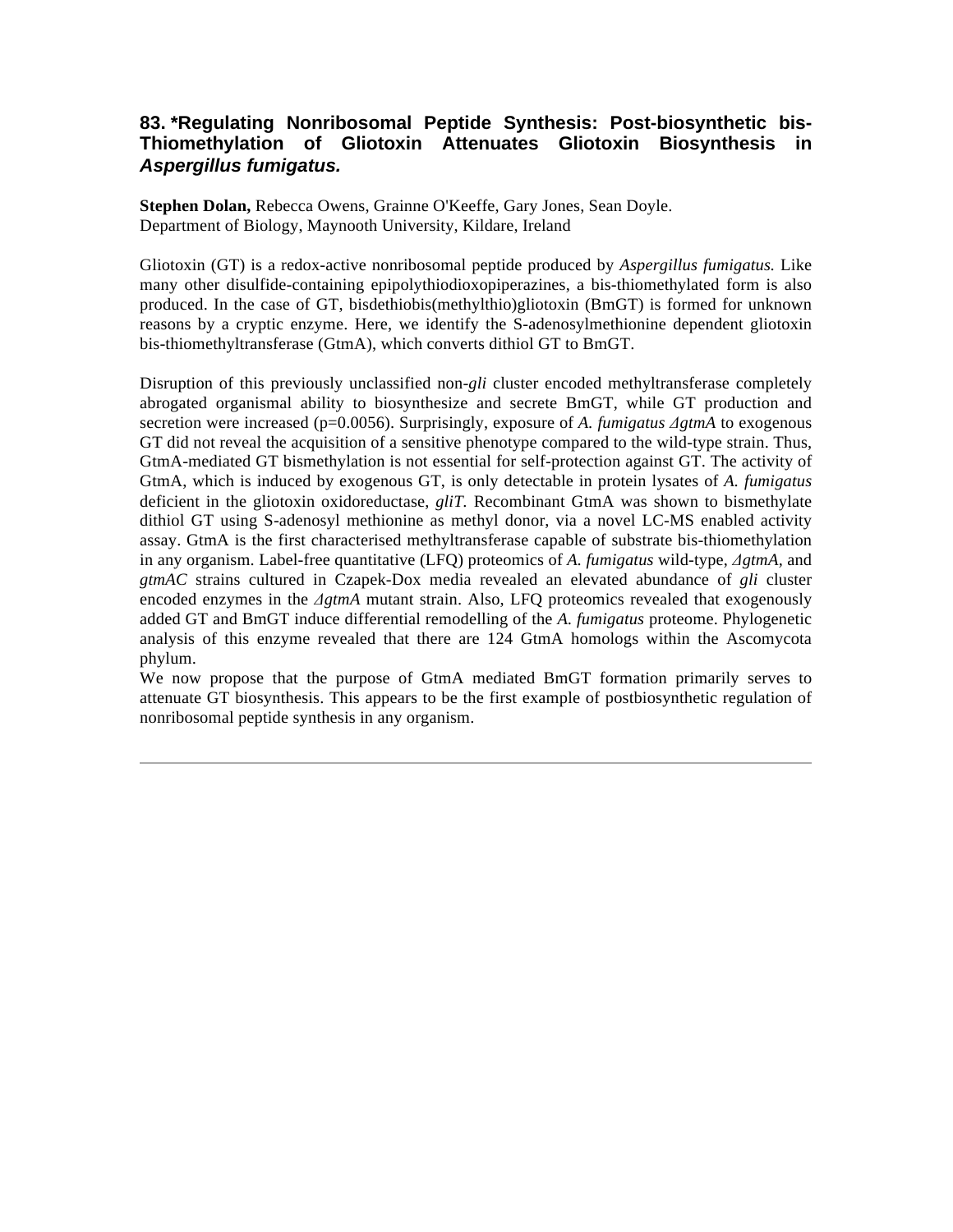#### **84. D73 of Aspergillus oryzae cutinase CutL1 is cooperatively involved in the ionic interaction between fungal hydrophobin RolA and CutL1 with other acidic amino acid residues of CutL1.**

Y. Kim<sup>1</sup>, Y. Terauchi<sup>2</sup>, T. Tanaka<sup>1</sup>, Y. Tsushima<sup>1</sup>, K. Uehara<sup>1</sup>, T. Takahashi<sup>3</sup>, K. Abe<sup>1,2,3.</sup>

- 1) Grad. Sci. Agric. Sci., Tohoku university, Sendai, Miyagi, Japan;
- 2) Dept. Agric., Tohoku university, Sendai, Miyagi, Japan;
- 3) NICHe., Tohoku university, Sendai, Miyagi, Japan

Hydrophobin RolA and polyesterase CutL1 are co-expressed when the fungus *Aspergillus oryzae*  is grown in a liquid medium containing the biodegradable polyester polybutylene succinate-*co*adipate (PBSA) as the sole carbon source. RolA which adheres to PBSA interacts with CutL1 and promotes the PBSA degradation by concentrating CutL1 on the PBSA surface. In our previous studies, we revealed that positively charged amino acid residues (H32, K34) of RolA and negatively charged amino acid residues (E31, D142, D171) of CutL1 are cooperatively play an important role in the ionic interaction between RolA and CutL1. However, the amount of a CutL1 variant (E31S/D142S/D171S) recruited by a RolA variant (H32S/K34S) in the presence of NaCl (250 mM) was decreased significantly compared to that without NaCl. This result suggested some remaining charged resides in CutL1-E31S/D142S/D171S are participated in the ionic interaction with RolA.

In the present study, in order to elucidate negatively charged residues involved in RolA-CutL1 interaction other than the three residues (E31, D142, and D171) of CutL1, we selected several candidates that putatively participate in the interaction based on the alignment analysis among CutL1 homologues and analysis using 3D-structure of CutL1. Among the candidates in CutL1, we chose D73 and constructed CutL1 variants of which D73 was substituted with serine. We performed kinetic analysis of interaction between CutL1-D73S and CutL1- E31S/D73S/D142S/D171S with wild-type RolA by using Quartz Crystal Microbalance and pulldown assay with RolA-coated Teflon. The D73S substitution of CutL1 showed a decreased affinity to RolA, suggesting that D73 also cooperatively participates in the ionic interaction with RolA by the multivalent effect with other negatively charged residues of CutL1 (E31, D142, D171).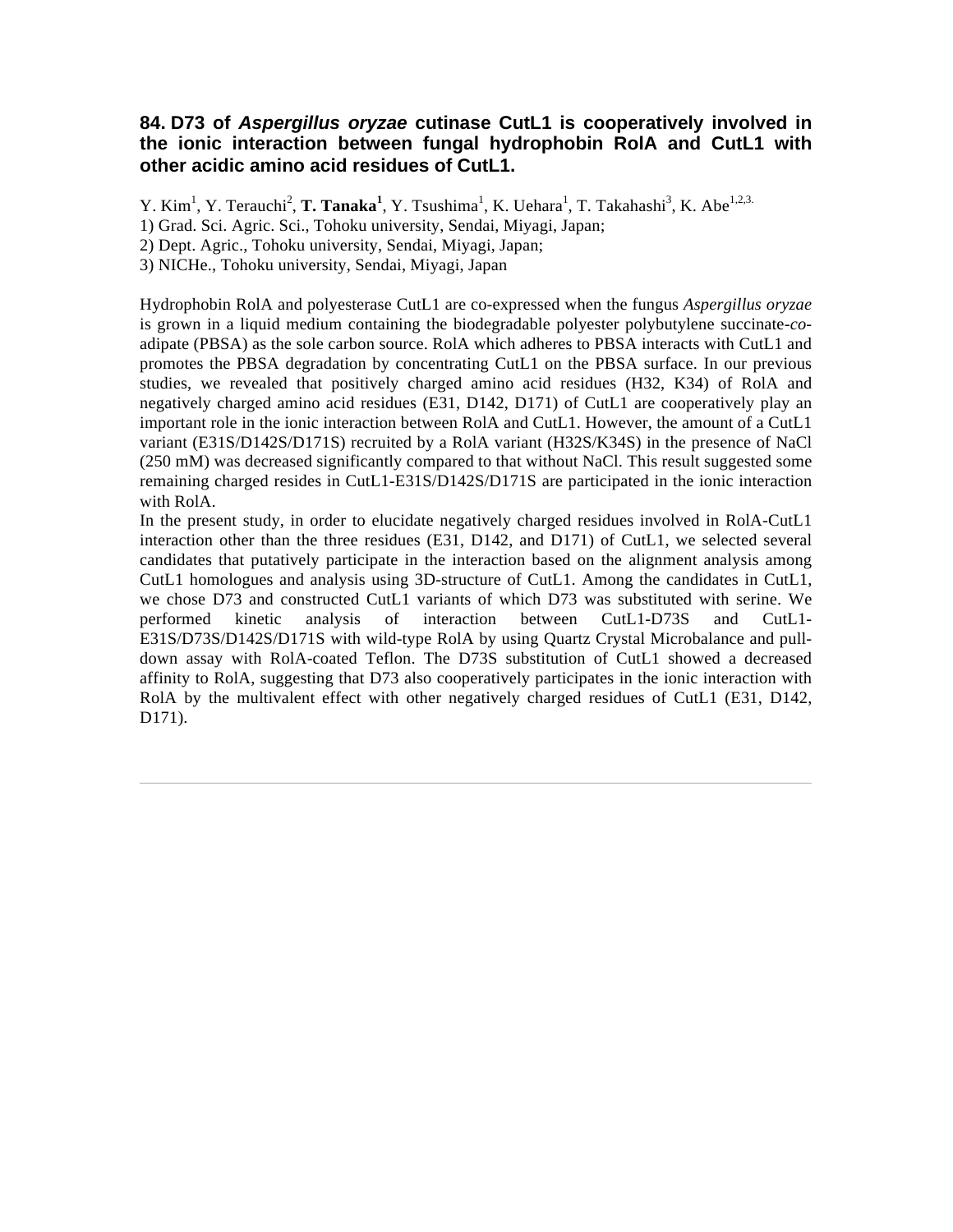#### **85. Comparative genomics and gene cluster identification in 28 species of Aspergillus section Nigri.**

Tammi Vesth<sup>1</sup>, Jane Nybo<sup>1</sup>, Sebastian Theobald<sup>1</sup>, Ellen K. Lyhne<sup>1</sup>, Martin E. Kogle<sup>1</sup>, Igor Grigoriev<sup>3</sup>, Uffe H. Mortensen<sup>1</sup>, Scott E. Baker<sup>2</sup>, Mikael R. Andersen<sup>1</sup>. 1) Department of Systems Biology, Technical University of Denmark, Kgs. Lyngby, Denmark; 2) Joint BioEnergy Institute, Emeryville, CA and Environmental Molecular Sciences Laboratory,

Pacific Northwest National Laboratory, Richland, WA;

3) Joint Genome Institute, Walnut Creek, CA, USA

The filamentous fungus *Aspergillus niger* and its close relatives in *Aspergillus* section *Nigri* are of broad interest to the scientific community including applied, medical and basic research. The fungi are prolific producers of native and heterologous proteins, organic acids (in particular citrate), and secondary metabolites (including bioactives and toxins such as ochratoxin A). Because of these abilities they represent a substantial economic interests in bioenergy applications. While 8 individual species from this group has been whole-genome sequenced, the genetic basis for these diverse phenotypes remains largely unidentified.

In this study, we have de novo sequenced the genomes of 20 additional species of the section *Nigri,* thus allowing the genome comparison of all members of this important section of fungal species. Here we present the results of this large-scale genomic analysis where we have examined the core genome of these 28 species and identified variations in the genetic makeup of individual species and groups of species. In particular, we have found genes unique to *Aspergillus* section *Nigri,* as well as genes which are only found in subgroups of the section. Our analysis here correlates these genes to the phenotypes of the fungi.

Furthermore, we have predicted secondary metabolite gene clusters in all 28 species. We present here an overview of these gene clusters and how they are shared and vary between species. We also correlate the presence of gene clusters to presence of known fungal metabolites.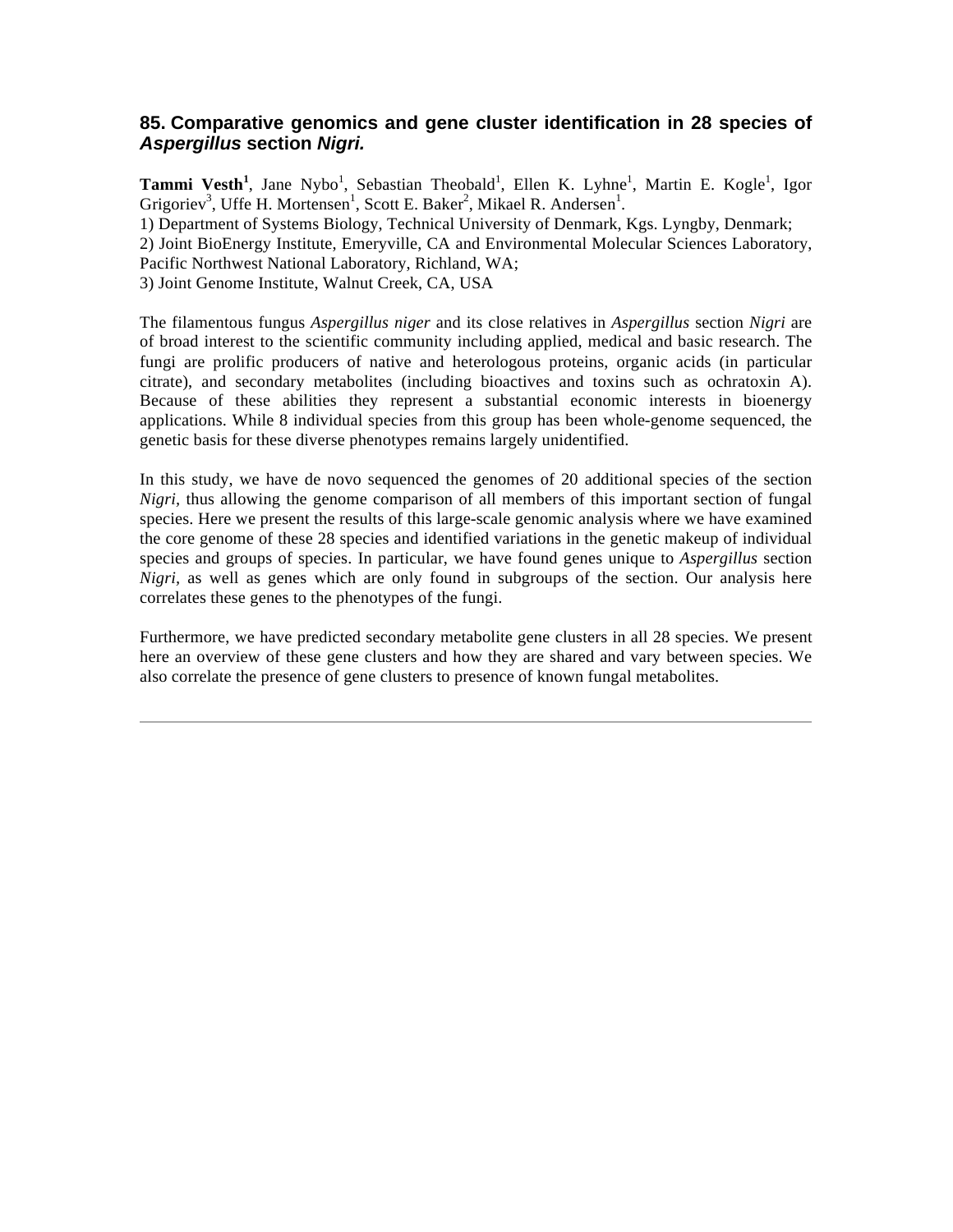#### **86. The sepG gene in Aspergillus nidulans encodes an IQGAP homologue.**

Terry Hill<sup>1</sup>, Loretta Jackson-Hayes<sup>2</sup>, Kristen Wendt<sup>1</sup>.

1) Dept Biol, Rhodes College, Memphis, TN.;

2) Dept. Chem, Rhodes College, Memphis, TN.

The study of septation in filamentous fungi received a significant boost twenty years ago through the identification and characterization of several temperature-sensitive septation (*sep)* mutants in *Aspergillus nidulans* by Steven Harris and colleagues (Harris et al., 1994, Genetics 136: 517- 532). One continuing loose end from that study has been the identity of the mutation designated *sepG1.* Through meiotic mapping of *sepG1* 's position on Chromosome II along with sequencing of candidate genes in the indicated chromosomal region, we have identified *sepG* as *Aspergillus nidulans* gene AN9463. The predicted gene product shows 35% identity and 55% similarity to the *Schizosaccharomyces pombe* Rng2 protein, described as an IQGAP homologue involved in septation. The mutation in *sepG1* is a G-to-A transition at position 5082 of the 5333-nucleotide open reading frame, predicted to cause a glycine-to-arginine substitution at residue 1637 of the 1737-amino acid product. The *sepG1* phenotype is complemented by the cloned wild type allele. The *N* -terminal GFP-tagged product of wild type AN9463 (GFP::SepG) colocalizes with actin and myosin during cell division, beginning with the "actin/myosin tangle" phase that precedes mature contractile ring formation, and colocalization continues through ring contraction and dissipation. GFP::SepG localization at septation sites is blocked by the *sepH1* and *sepA1*  mutations. The *sepD5* mutation does not prevent localization of GFP::SepG in peripheral rings, but it does block ring constriction. Reduced expression of wild type AN9463 under the regulatable *AlcA* promoter blocks septum formation and the localization of a number of GFPtagged septal ring-associated proteins such as AspB and the *A. nidulans* homologue of *S. cerevisiae* Cdc14. However, in a strain expressing both C-terminal tagged MyoB::GFP and the *in vivo* actin-labeling probe Lifeact::mRFP, down-regulation of AN9463 did not prevent actin or myosin from colocalizing as a ring at putative septation sites.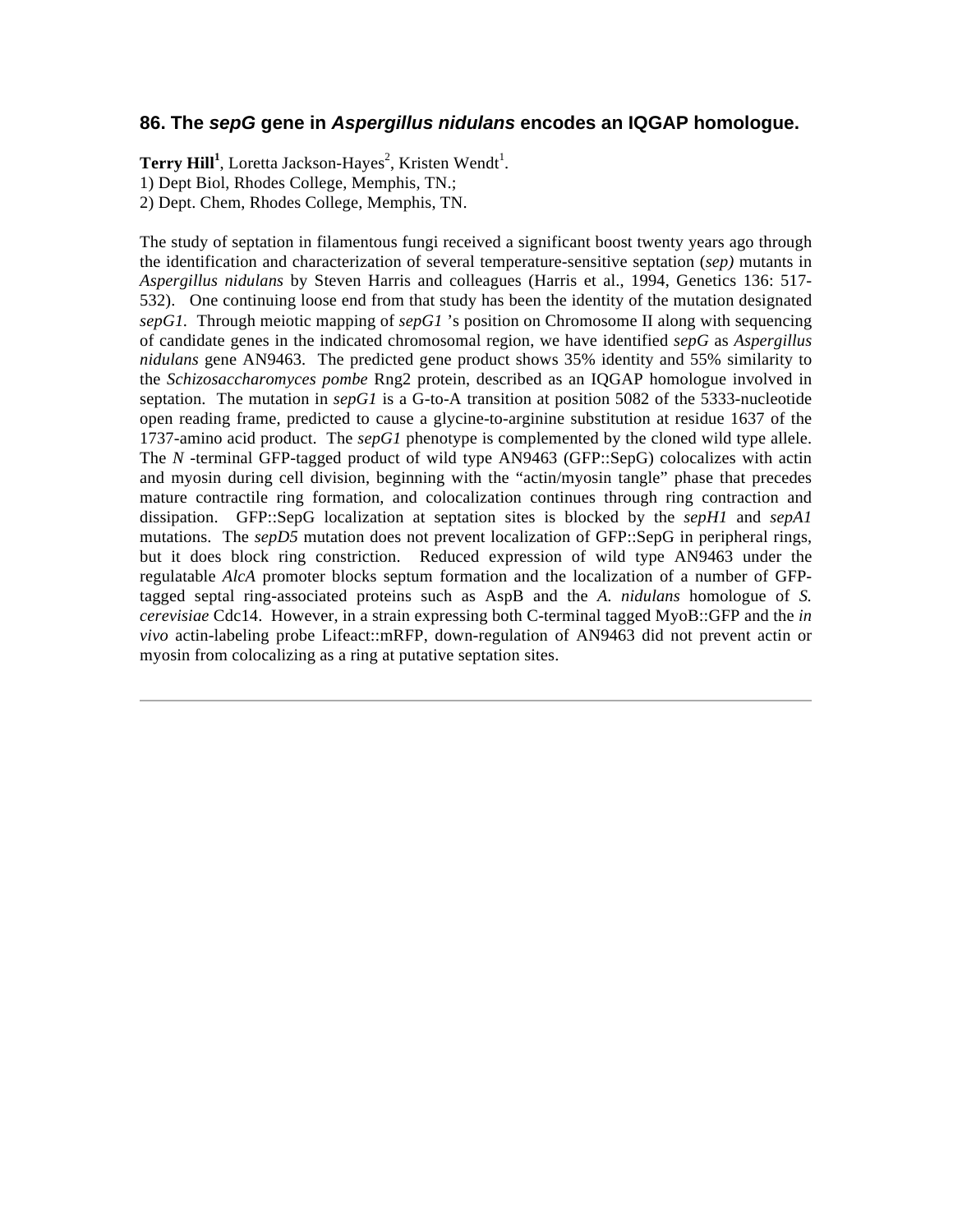### **87. \*Autophagy relieves the stress of reactive oxygen species (ROS) triggered by caloric restriction (CR).**

Thomas Hahn <sup>1,2,</sup> Fusheng Tang<sup>1</sup>, Helen Benes<sup>2</sup>, Richard Segall<sup>3</sup>.

1) Information Science, University of Arkansas at Little Rock (UALR), Little Rock, AR.;

2) University of Arkansas Medical Science (UAMS), Little Rock, AR;

3) Arkansas State University, Jonesboro, AR

We previously observed that CR extends lifespan of wild type yeast cells but shortens the lifespan of mutants missing either Atg15 or Erg6. CR also causes ROS to accumulate in the mutants, suggesting that CR may trigger some responses detrimental to lifespan.

To identify such responses, we compared the expression profile of wild type (WT) and mutants under normal and CR-media. In atg15-delta, we found that mitochondrial respiratory chain, mitochondrial organization, and mitochondrial protein localization are differentially regulated by CR than they are in WT. Since a longevity mechanism of CR is the up-regulation of respiration, the altered responses of mitochondria in atg15-delta may explain the accumulation of ROS in the cytoplasm of atg15-delta in CR.

In erg6-delta, more pathways are differentially regulated by CR than in atg15-delta. Cellular amino acid metabolic process, biosynthetic process, and sterol metabolic process are the top<sup>3</sup>pathways that are differentially modulated by CR compared to WT. Inspection of individual pathways showed that CR up-regulates the generation of NADH and NADPH in WT cells. However, many of these genes cannot be up-regulated in erg6-delta. In WT cells, the elevation of NADH and NADPH may counteract the oxidative stress caused by CR.

Erg6-delta cannot up-regulate the production of NADH/NADPH because of the accumulation of ROS in CR. Atg15 is required for lifespan extension longevity mutants mimicking CR. Thus, we propose that autophagy relieves the ROS-stress induced by CR.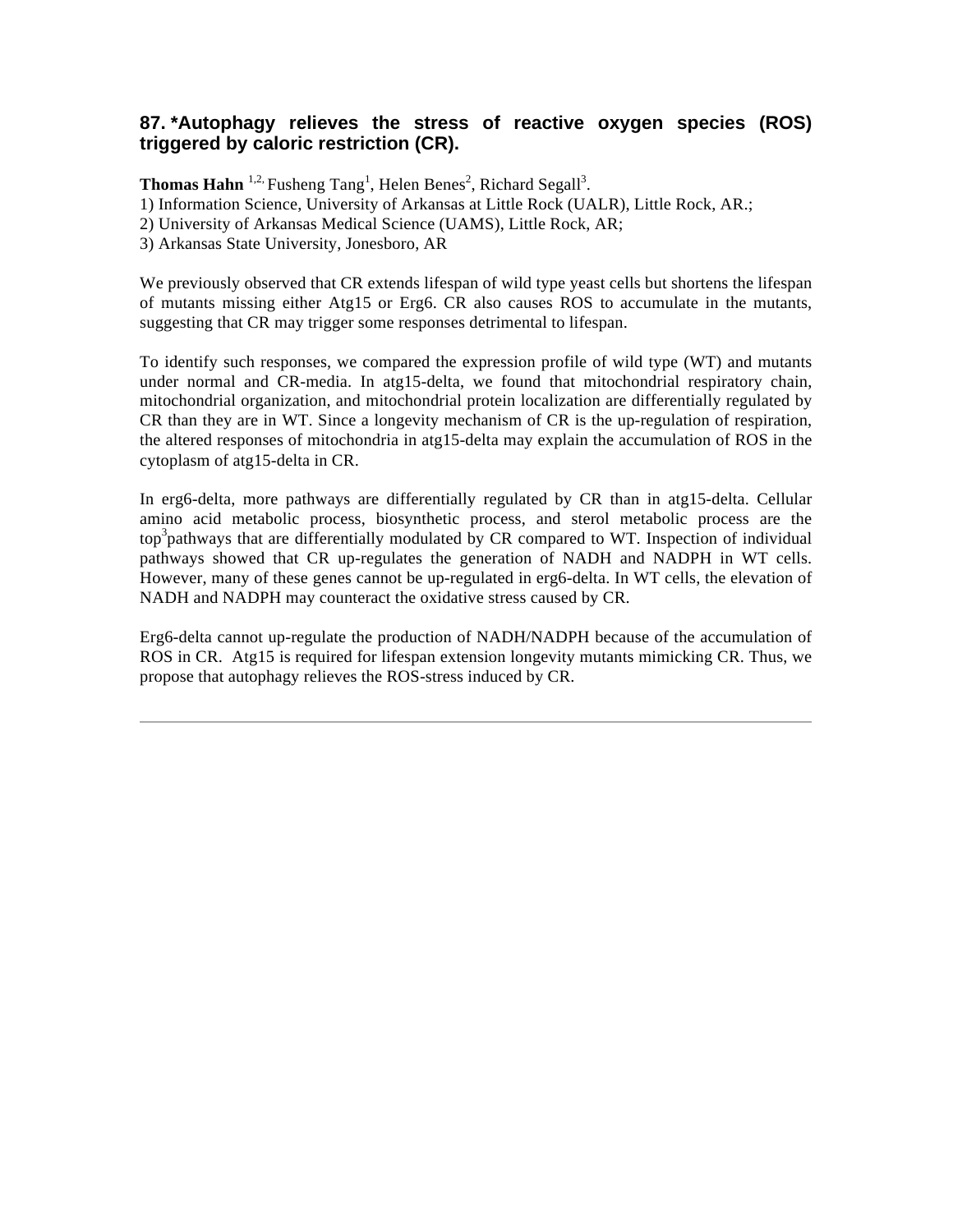#### **88. Conidia of the human pathogenic fungus Aspergillus fumigatus interfere with the maturation of macrophage phagolysosomes.**

Hella Schmidt, Andreas Thywiβen, Axel Brakhage, **Thorsten Heinekamp.** Molecular and Applied Microbiology, Hans Knoell Institute, Jena, Germany

*Aspergillus fumigatus* is a major cause for fungal infection in immunocompromised hosts. Conidia of this pathogen are ubiquitous in nature and enter the human host via the airway, where they infect the lung tissue and intrude to the lower respiratory system.

Invading conidia in the lung tissue are phagocytosed by alveolar macrophages and degraded in the phagolysosome. However, *A. fumigatus* prevents its killing by arresting the maturation of the phagolysosome. The pigment dihydroxynaphthalene (DHN)-melanin is crucial in this process.

Here, we aim to decipher in more detail the immune evasion strategy of *A. fumigatus* conidia from phagolysosomes. For that purpose, melanized wild-type conidia and non-melanized *pksP*  mutant conidia were co-incubated with macrophages and the ratio of phagocytosis events and acidification of phagolysosomes was monitored. Furthermore, phagolysosomes containing conidia of both strains were purified from cell extracts. The proteome of the organelle was assessed by means of western blot analyses and liquid chromatograpy/mass spectrometry.

Conidia-containing phagolysosomes were purified by labeling the conidia with magnetic beads. Their identity was confirmed by the detection of specific phagolysosomal marker proteins. Proteome analysis revealed several candidates important in the maturation process.

We propose a mechanism by which conidial DHN-melanin interferes with the acquisition of a specific protein composition of phagolysosomes, hampering thereby the efficient intracellular clearance of invading *A. fumigatus* conidia.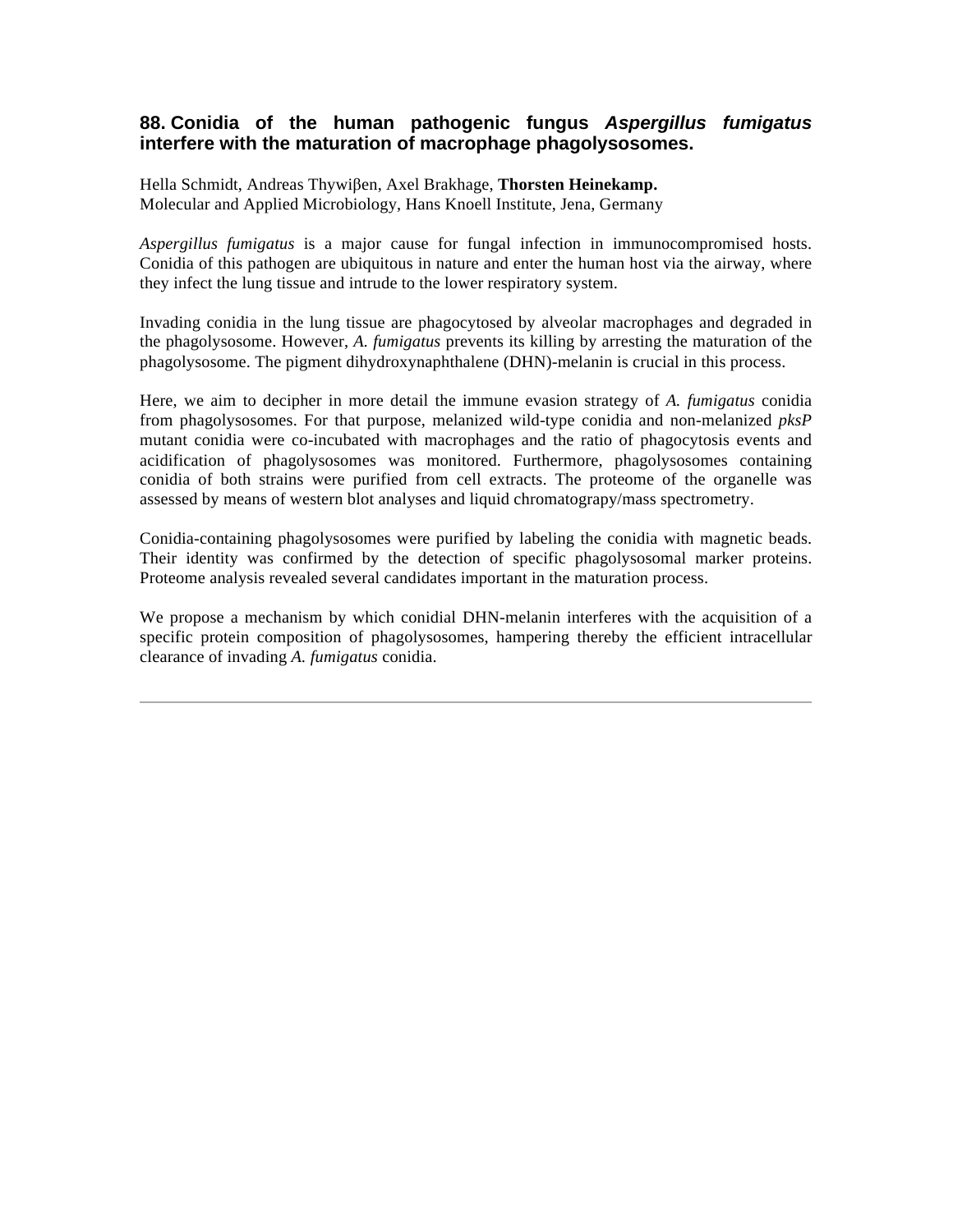#### **89. \*The Aspergillus fumigatus farnesyltransferase β-subunit, Ram1, regulates Ras protein localization, conidial viability and antifungal susceptibility.**

**Tiffany S. Norton,** Rachel V. Lovingood, Qusai Al Abdallah, Jarrod R. Fortwendel. University of South Alabama, Mobile, AL.

Post-translational prenylation mechanisms, including farnesylation and geranylgeranylation, mediate both subcellular localization and protein-protein interaction in eukaryotes. The farnesyltransferase (FT) enzyme complex is composed of two subunits: the  $\alpha$ -subunit, an essential protein shared with the geranylgeranyltransferase complex; and a β-subunit, termed Ram1. FT activity is an important mediator of Ras pathway signaling via control of Ras protein localization. Our previous data show that *A. fumigatus* RasA localizes primarily to the plasma membrane where it functions in processes controlling morphogenesis and virulence. However, the importance of FT activity to Ras protein function, filamentous fungal growth, and *A. fumigatus*  virulence is currently unknown. To explore this, we generated an *A. fumigatus* deletion mutant lacking the FT β-subunit (Δ*ram1*). Conidial germination rate was reduced in the Δ*ram1* mutant, with a concomitant reduction in conidial viability of 45%. Although no polarity defects of hyphae were apparent, the Δ*ram1* mutant displayed reduced radial growth rate, an average increase in hyphal width of 26%, and altered nuclear positioning in growing hyphae. Furthermore, loss of *ram1* resulted in resistance to triazole antifungal drugs such as voriconazole. Complementation of the Δ*ram1* mutant with the *ram1* gene (Δ*ram1+ram1)* restored the wild-type phenotype for each of these processes. To define molecular mechanisms for Ram1-mediated processes, we generated strains expressing GFP-RasA in the Δ*ram1* genetic background. The absence of *ram1* resulted in mislocalization of RasA from the plasma membrane. Interestingly, mutation of RasA to enhance selectivity for geranylgeranylation as an alternative membrane targeting mechanism in the absence of Ram1 restored RasA plasma membrane localization but not radial growth. These data suggest that Ras-independent mechanisms are at least partially responsible for phenotypes exhibited by the Δ*ram1* mutant. Together, these data point to a crucial role for the Ram1 farnesyltransferase in mediating *A. fumigatus* growth and antifungal susceptibility.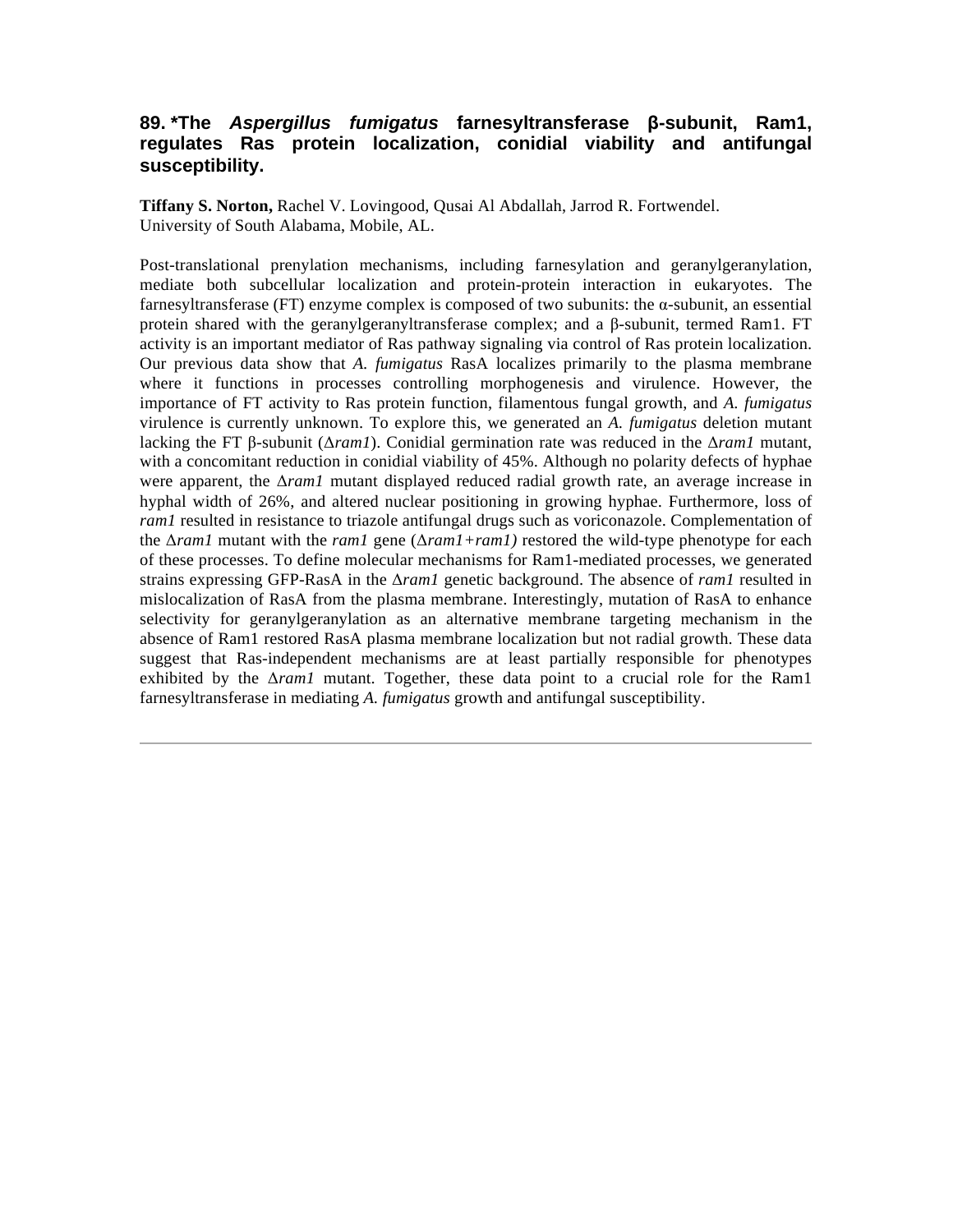#### **90. \*Aspergillus nidulans as cell factory for production of mycophenolic acid.**

Zofia D. Jarczynska<sup>1</sup>, Jakob B. Nielsen<sup>1</sup>, Freja Aasted<sup>1</sup>, Dorte M. K. Holm<sup>2</sup>, Kiran R. Patil<sup>3</sup>, Kristian F. Nielsen<sup>1</sup>, Uffe H. Mortensen<sup>1</sup>.

1) Systems Biology, DTU, Kgs. Lyngby, Denmark;

2) Novozymes A/S, Denmark;

3) European Molecular Biology Laboratory, Heidelberg, Germany

Filamentous fungi are well-known producers of a wide range of valuable secondary metabolites (SMs), which can be advantageously exploited e.g. in pharmaceutical industry. One of the most prominent examples is mycophenolic acid (MPA), an immunosuppressant molecule that inhibits inosine-5'-monophosphate dehydrogenase (IMPDH). IMPDH catalyzes the rate-limiting step in the guanine nucleotide synthesis in B- and T-lymphocytes. Recent studies have successfully identified the gene cluster, coding for the MPA synthesis, in *Penicillium brevicompactum.*  Moreover, it has been demonstrated that two first steps in MPA production are catalysed, respectively, by polyketide synthase (PKS), MpaC, producing 5-methylorsellinic acid (5-MOA), and MpaDE, which strikingly is a natural fusion enzyme catalysing the production of 5,7 dihydroxy-4-methylphtalide (DHMP). Additionally, *mpaF* has been characterized as IMPDHencoding gene which confers the resistance to MPA. In order to characterize the remaining part of the MPA biosynthetic pathway, we have heterologously expressed the *mpa* cluster genes in a stepwise manner in *Aspergillus nidulans.* We have demonstrated that MpaA possesses prenyl transferase activity and catalyzes the conversion from DHMP to 6-farnesyl-5,7-dihydroxy-4 methylphtalide (FDHMP). To our surprise, this strain was also able to produce demethyl-MPA, which is the next intermediate in MPA biosynthesis. Interestingly, we have found two homologs of *mpaH* in *A. nidulans,* which is hypothesized to encode the conversion of FDHMP to demethyl-MPA, and we speculate that one or both of these genes deliver hydrolase activity similar to the one encoded by MpaH. Lastly, we have confirmed that MpaH and MpaG catalyze the last two enzymatic steps in the biosynthesis of MPA, resulting in the production of demethyl-MPA and MPA, respectively. In conclusion, we have successfully characterized the full biosynthetic pathway of the top-selling drug, MPA. Moreover, we have demonstrated that *A. nidulans* is a suitable cell factory for heterologous production of MPA.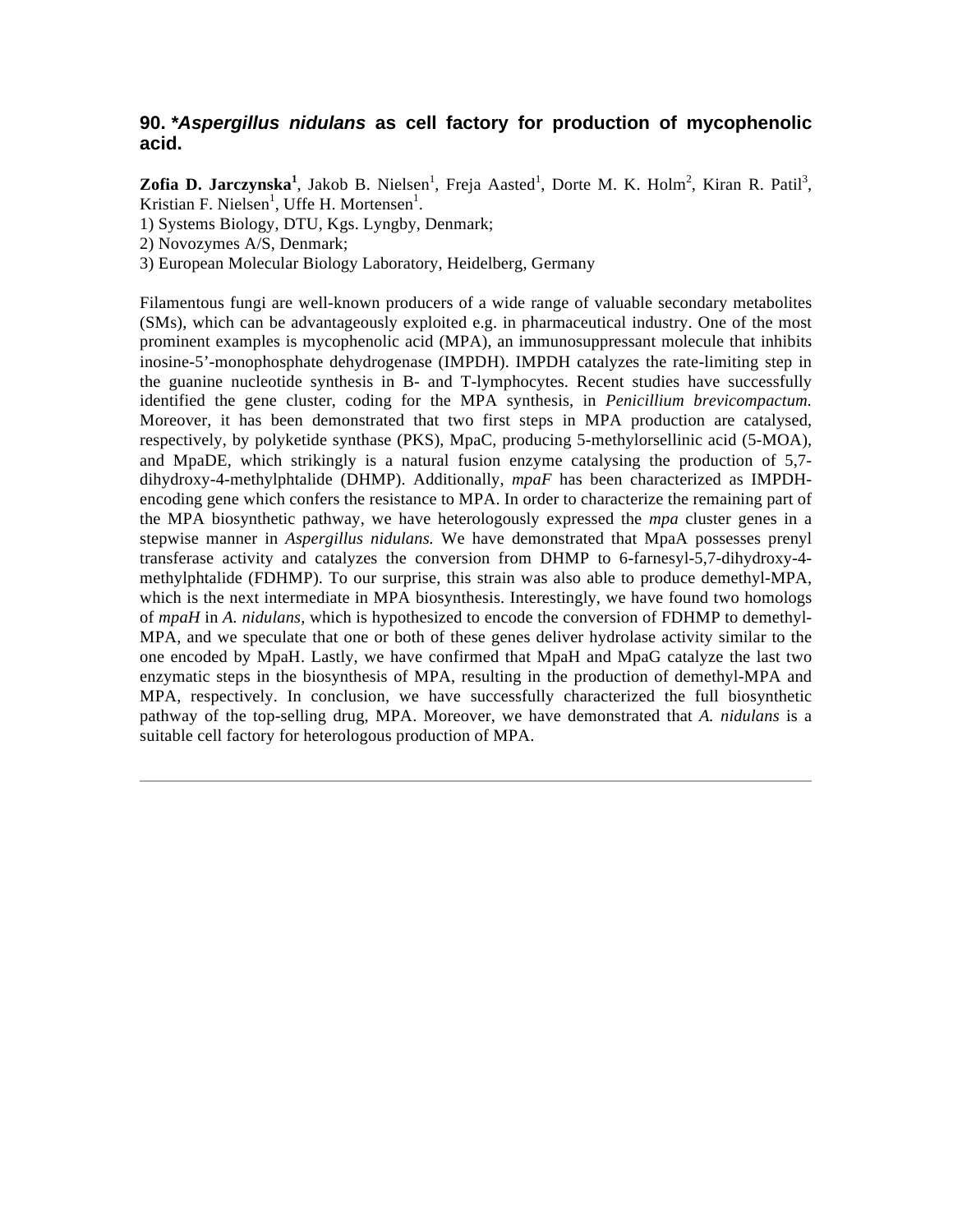### **91. \* Hyperproduction of biomass-degrading enzymes by double deletion of CreA and CreB involved in carbon catabolite repression in** *Aspergillus oryzae*

**Sakurako Ichinose**, Mizuki Tanaka, Takahiro Shintani, Katsuya Gomi Graduate School of Agricultural Science, Tohoku University, Sendai, Japan

*Aspergillus oryzae* produces large amounts of amylolytic enzymes in the presence of maltooligosaccharides. In the presence of glucose, however, their production is repressed by carbon catabolite repression system. In *Aspergillus nidulans*, it has been proposed that glucose repression is regulated by the transcription factor CreA via ubiquitination and deubiquitination, and CreA stability and activity are modulated by the ubiquitin processing protease CreB in the presence of glucose. We generated the single and double knockout mutants of *creA* and *creB* genes in *A. oryzae*, and demonstrated that α-amylase production levels of *ΔcreAΔcreB* were much higher than those of the *ΔcreA* and *ΔcreB* (1). In this study, to examine the effects of *creA*  and *creB* deletion on production levels of various hydrolytic enzymes other than α-amylase, cellulase, xylanase, and β-glucosidase activities of each knockout mutant were compared with those of the wild-type strain.

In xylose medium, the wild-type and *ΔcreB* strains showed a considerably poor growth compared with *creA* knockout mutants and thus dry mycelia weights of *creA* mutants were approximately 3-fold higher than the wild-type. This suggested that CreA repressed the utilization of xylose, probably through repressing the transcription of XlnR. Although no apparent differences in cellulase activities were observed between all mutant strains and the wild-type, xylanase activities of *creA* knockout mutants were much higher than those of the wild-type. In particular, *ΔcreAΔcreB* had approximately 100-fold higher xylanase activity than the wild-type. In addition, β-glucosidase activity of *ΔcreAΔcreB* was also much higher than those of *ΔcreA* and *ΔcreB.* These results indicated that double knockout of *creA* and *creB* is also substantially effective in achieving high-level production of lignocellulolytic enzymes.

\_\_\_\_\_\_\_\_\_\_\_\_\_\_\_\_\_\_\_\_\_\_\_\_\_\_\_\_\_\_\_\_\_\_\_\_\_\_\_\_\_\_\_\_\_\_\_\_\_\_\_\_\_\_\_\_\_\_\_\_\_\_\_\_\_\_\_\_\_\_\_\_\_\_\_\_\_

(1) Ichinose et al., *Appl. Microbiol. Biotechnol.* **98**, 335–343 (2014)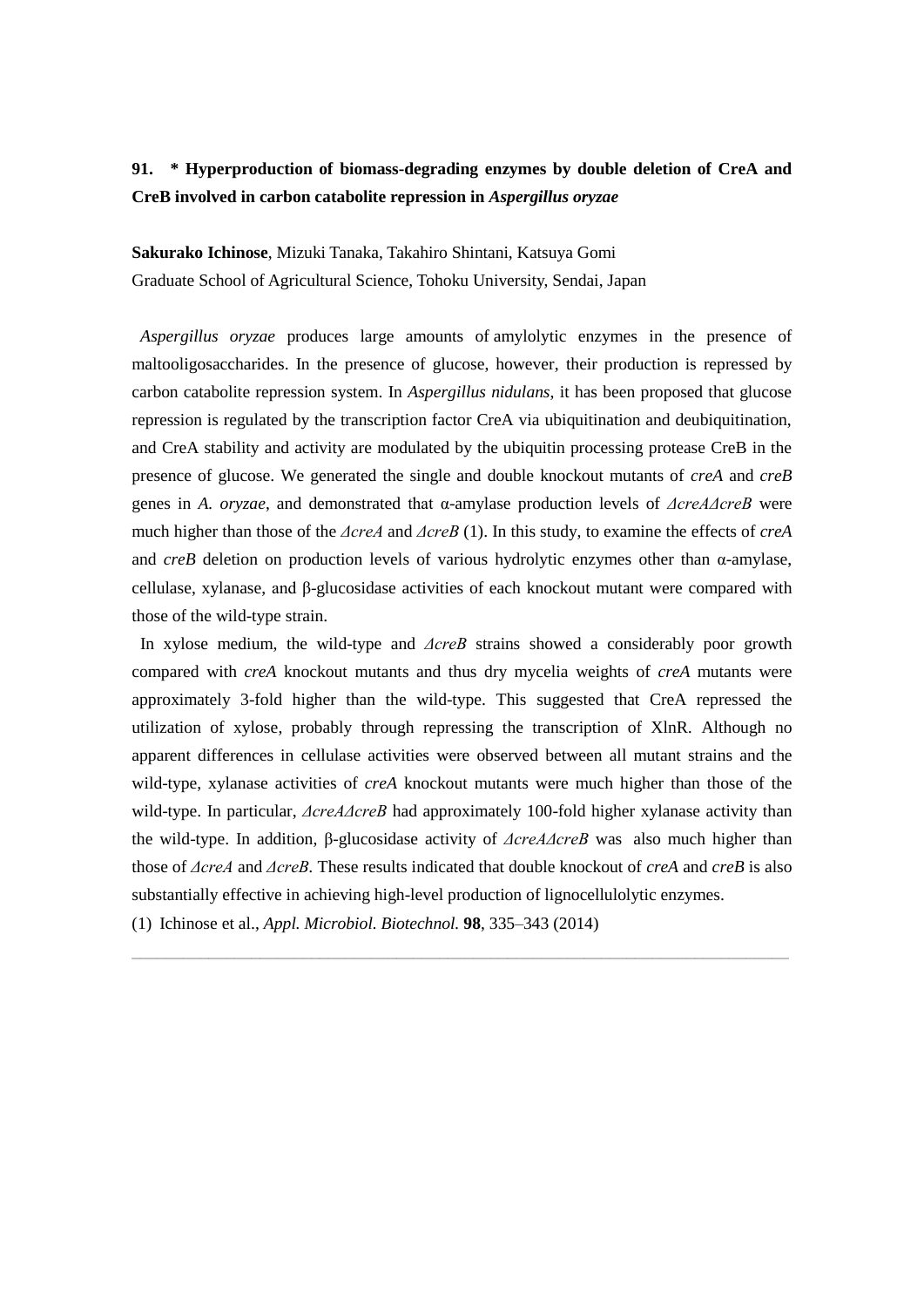### **92. Stabilization of carbon catabolite repression regulator CreA under the activation condition in** *Aspergillus oryzae*

#### **Mizuki Tanaka**, Takahiro Shintani, Katsuya Gomi

Graduate School of Agricultural Science, Tohoku University, Sendai, Japan

Carbon catabolite repression in filamentous fungi is regulated by the  $C_2H_2$ -type transcription regulator, CreA. In *Aspergillus nidulans*, CreB, CreC and CreD are also identified as the carbon catabolite repression regulating factors, and these factors are presumed to be involved in ubiquitination or deubiquitination of CreA. However, there is little information on the stability of CreA protein. To examine the stability of CreA protein in *Aspergillus oryzae*, 3FLAG-fused CreA was expressed under the control of the thiamine-repressible *thiA* promoter, and effect of various carbon sources on CreA stability was examined.

We examined the abundance of 3FLAG-CreA in the presence of various carbon sources after thiamine addition. The level of 3FLAG-CreA rapidly decreased after the addition of water, maltose, fructose, xylose, or glycerol. In contrast, 3FLAG-CreA was significantly stabilized by the addition of glucose or mannose. To examine the effect of each carbon source on amylolytic enzymes production, we observed clear zone around the colony on starch media supplemented with each sugar. The formation of clear zone around the wild-type colony was strongly inhibited by the addition of glucose or mannose. These results suggest that CreA is stabilized under the activation condition.

We also examined the effect of *creB* and *creD* deletion on the CreA protein level. The abundance of 3FLAG-CreA was reduced by deletion of *creB* encoding ubiquitin protease. However, there were no apparent differences in the abundance and stability of 3FLAG-CreA between the wild-type and deletion mutant of *creD* encoding ubiquitin ligase adaptor. This result suggests that CreD is not involved in regulation of CreA stability. Investigating the subcellular localization of CreA and its involvement in CreA stability is underway.

This study was supported by the Program for Promotion of Basic and Applied Researches for Innovations in Bio-oriented Industry, and Science and Technology Research Promotion Program for Agriculture, Forestry, Fisheries and Food Industry.

\_\_\_\_\_\_\_\_\_\_\_\_\_\_\_\_\_\_\_\_\_\_\_\_\_\_\_\_\_\_\_\_\_\_\_\_\_\_\_\_\_\_\_\_\_\_\_\_\_\_\_\_\_\_\_\_\_\_\_\_\_\_\_\_\_\_\_\_\_\_\_\_\_\_\_\_\_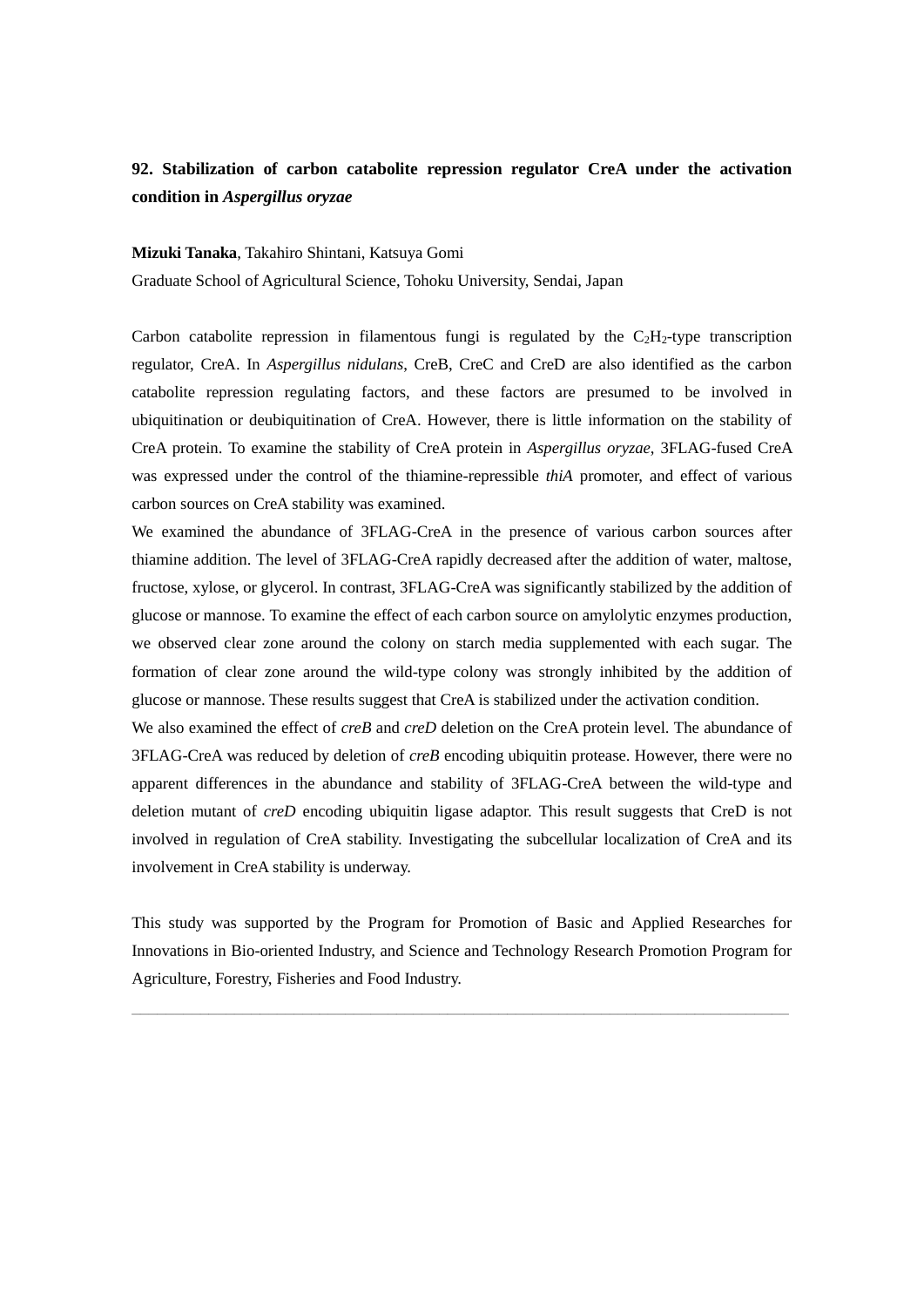### **93. Effects of -1,3-glucan synthase gene knockout on -amylase adsorption onto the cell wall and productivity of enzymes and metabolites in** *Aspergillus oryzae*

Silai Zhang, Mizuki Tanaka, Hiroki Sato, Takahiro Shintani, **Katsuya Gomi** Graduate School of Agricultural Science, Tohoku University, Sendai, Japan

We previously observed the adsorption of  $\alpha$ -amylase secreted once onto the cell wall in the later phase of submerged cultivation in *Aspergillus oryzae*. Major component of the cell wall responsible for  $\alpha$ -amylase adsorption was assumed to be chitin, and conversely inhibiting factor that could prevent  $\alpha$ -amylase adsorption might be  $\alpha$ -1,3-glucan (1). To verify this hypothesis it would be required to construct  $\alpha$ -1,3-glucan deficient mutant strains and examine their adsorption capability of  $\alpha$ -amylase. However, there are three putative genes ( $agsA$ ,  $agsB$ , and  $agsC$ ) encoding  $\alpha$ -1,3-glucan synthase in the *A. oryzae* genome, and hence it seemed to be difficult to knockout these multiple genes. On the other hand, we have developed the self-excising selectable marker recycling system based on Cre/*loxP* recombination (2). Thus, this marker recycling system was used to generate mutants containing various combinations of  $\alpha$ -1,3-glucan synthase gene knockouts.

Consecutive knockouts of  $\alpha$ -1,3-glucan synthase genes could be readily carried out by using the marker recycling system. Consequently, the single knockout of the *agsB* gene resulted in a significant morphology change in submerged culture, where it grew in pellets of smaller size or with a pulpy-like morphology. No apparent difference in the morphological property was observed in double and triple knockout mutants with the  $a \rho s B$  deletion.  $\alpha$ -1,3-Glucan of the cell wall in the triple mutants was mostly lost. In addition, the  $agsB$  mutant adsorbed  $\alpha$ -amylase protein in the earlier phase of submerged cultivation compared with the wild-type strain, suggesting that  $\alpha$ -1,3-glucan prevents  $\alpha$ -amylase adsorption onto the cell wall. On the other hand, the amount of kojic acid produced was significantly reduced in the *agsB* mutant; however, when the *kojA* gene involved in kojic acid biosynthesis was overexpressed in the *agsB* mutant, much higher kojic acid was produced than in the wild-type strain with overexpressed *kojA*.

\_\_\_\_\_\_\_\_\_\_\_\_\_\_\_\_\_\_\_\_\_\_\_\_\_\_\_\_\_\_\_\_\_\_\_\_\_\_\_\_\_\_\_\_\_\_\_\_\_\_\_\_\_\_\_\_\_\_\_\_\_\_\_\_\_\_\_\_\_\_\_\_\_\_\_\_\_

(1) Sato et al., *Appl. Microbiol. Biotechnol.*, **92**, 961‒969 (2011).

(2) Zhang et al., 11th *Aspergillus* meeting, Seville, Spain (2014)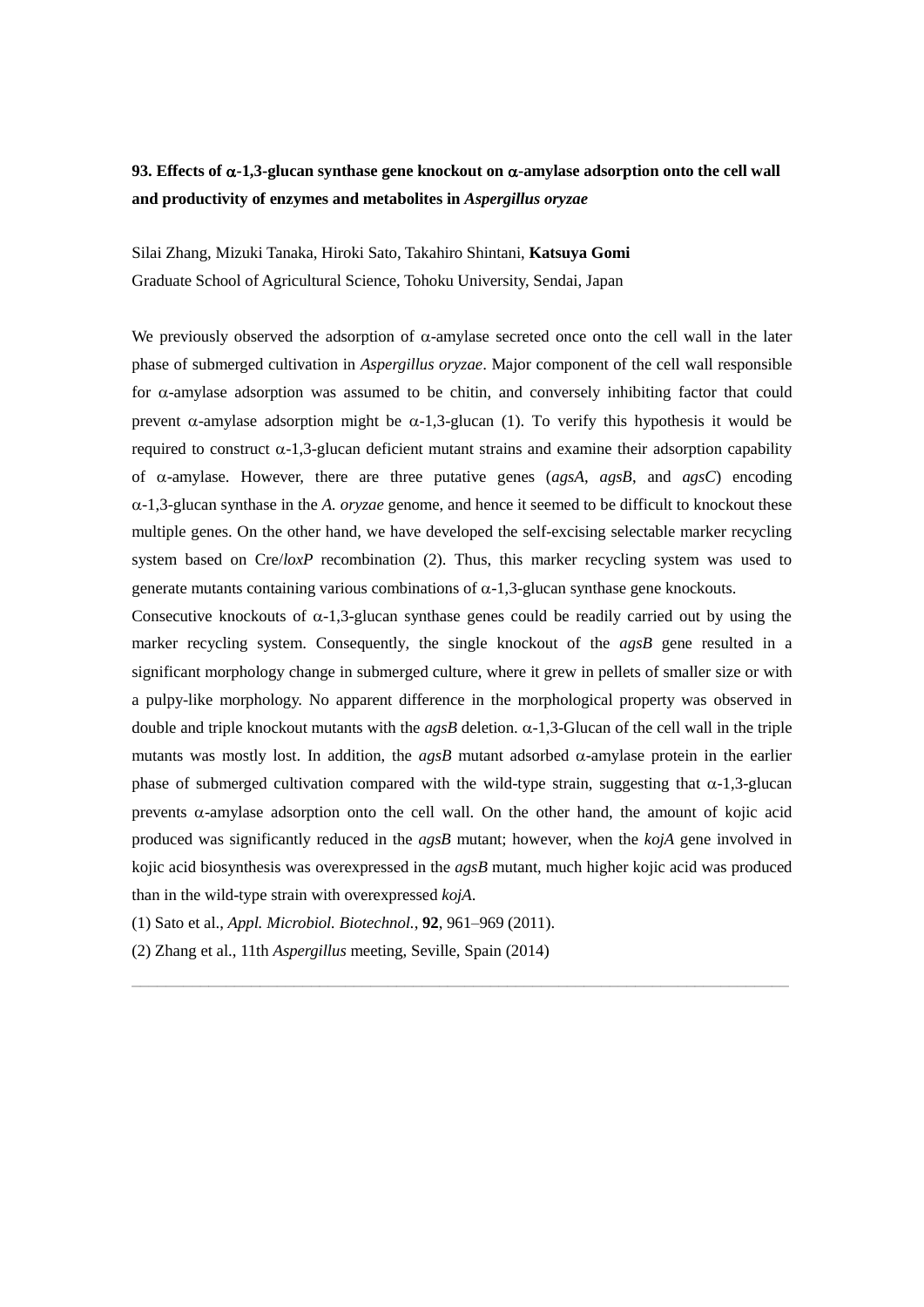## **94. G protein-coupled receptor mediates nutrient sensing and developmental control in Aspergillus nidulans.**

Thaila Reis<sup>1</sup>, Neil Andrew Brown<sup>1</sup>, Enyara Rezende Morais<sup>1</sup>, Lizziane K Winkelströter<sup>1</sup>, Camila Caldana<sup>2</sup>, Jae-Hyung Mah<sup>3</sup>, Jae-Hyuk Yu<sup>4</sup>, Jeffrey M Macdonald<sup>5</sup>, Gustavo Henrique Goldman $^{1,2}$ .

1) University of Sao Paulo, Ribeirao Preto, Brazil; 2) Laboratório Nacional de Ciência e Tecnologia do Bioetanol - CTBE, Campinas, Brazil; 3) Department of Food and Biotechnology, Korea University, Sejong, South Korea; 4) Department of Bacteriology, University of Wisconsin, Madison, Wisconsin, USA; 5) UNC Metabolomic Facility, University of North Carolina,Chapel Hill, USA.

Nutrient sensing and utilization is fundamental for all life forms. As heterotrophs, fungi have evolved with a diverse range of mechanisms for sensing and taking up various nutrients. Despite its importance, only a limited number of nutrient receptors and their corresponding ligands have been identified in fungi. G protein-coupled receptors (GPCRs) are the largest family of transmembrane receptors, which detect predominately unknown extracellular signals and initiate intracellular signalling cascades. In fungi, GPCR regulated signalling pathways include the cAMP-dependent protein kinase (PKA) and the mitogen-activated protein kinase (MAPK) cascades, which regulate metabolism, growth, morphogenesis, mating, stress responses and virulence. The A. nidulans genome encodes 16 putative GPCRs, but only a few have been functionally characterized. Our previous study showed the increased expression of an uncharacterised putative GPCR, gprH, during carbon starvation. Here, we reveal that GprH is a putative receptor for glucose and absence of GprH results in a reduction in cAMP levels and PKA activity upon adding glucose to starved cells. GprH is pre-formed in conidia and is increasingly active during carbon starvation, where it plays a role in glucose uptake and the recovery of hyphal growth. GprH also represses sexual development under conditions favouring sexual fruiting and during carbon starvation in submerged cultures. In summary, the GprH sensing system for glucose acts upstream of the cAMP-PKA pathway, influences primary metabolism and hyphal growth, while repressing sexual development in A. nidulans.

\_\_\_\_\_\_\_\_\_\_\_\_\_\_\_\_\_\_\_\_\_\_\_\_\_\_\_\_\_\_\_\_\_\_\_\_\_\_\_\_\_\_\_\_\_\_\_\_\_\_\_\_\_\_\_\_\_\_\_\_\_\_\_\_\_\_\_\_\_\_\_\_\_\_\_\_\_

**Financial support:** FAPESP, CNPq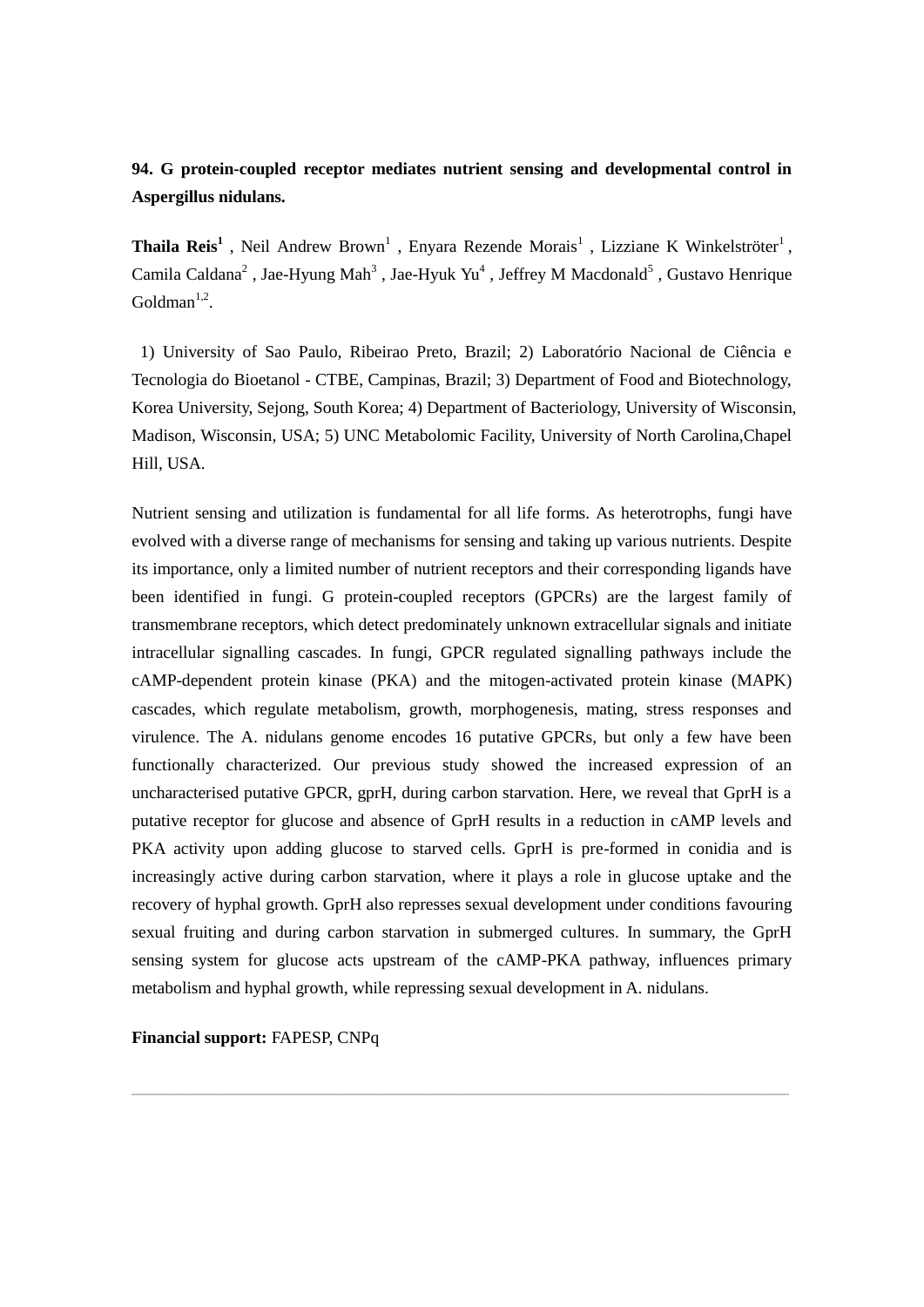# **Author Index**

| Abreu-Goodger, Cei 38                 |
|---------------------------------------|
|                                       |
| Ahmed, Yasar Luqman31                 |
|                                       |
|                                       |
| Andersen, Mikael R. 2, 29, 39, 59, 85 |
|                                       |
|                                       |
|                                       |
|                                       |
|                                       |
|                                       |
|                                       |
|                                       |
|                                       |
|                                       |
|                                       |
| Bayram, Oezlem Sarikaya 70            |
|                                       |
|                                       |
|                                       |
|                                       |
|                                       |
|                                       |
|                                       |
|                                       |
|                                       |
|                                       |
| Brakhage, Axel A. 27, 40, 41, 88      |
|                                       |
|                                       |
|                                       |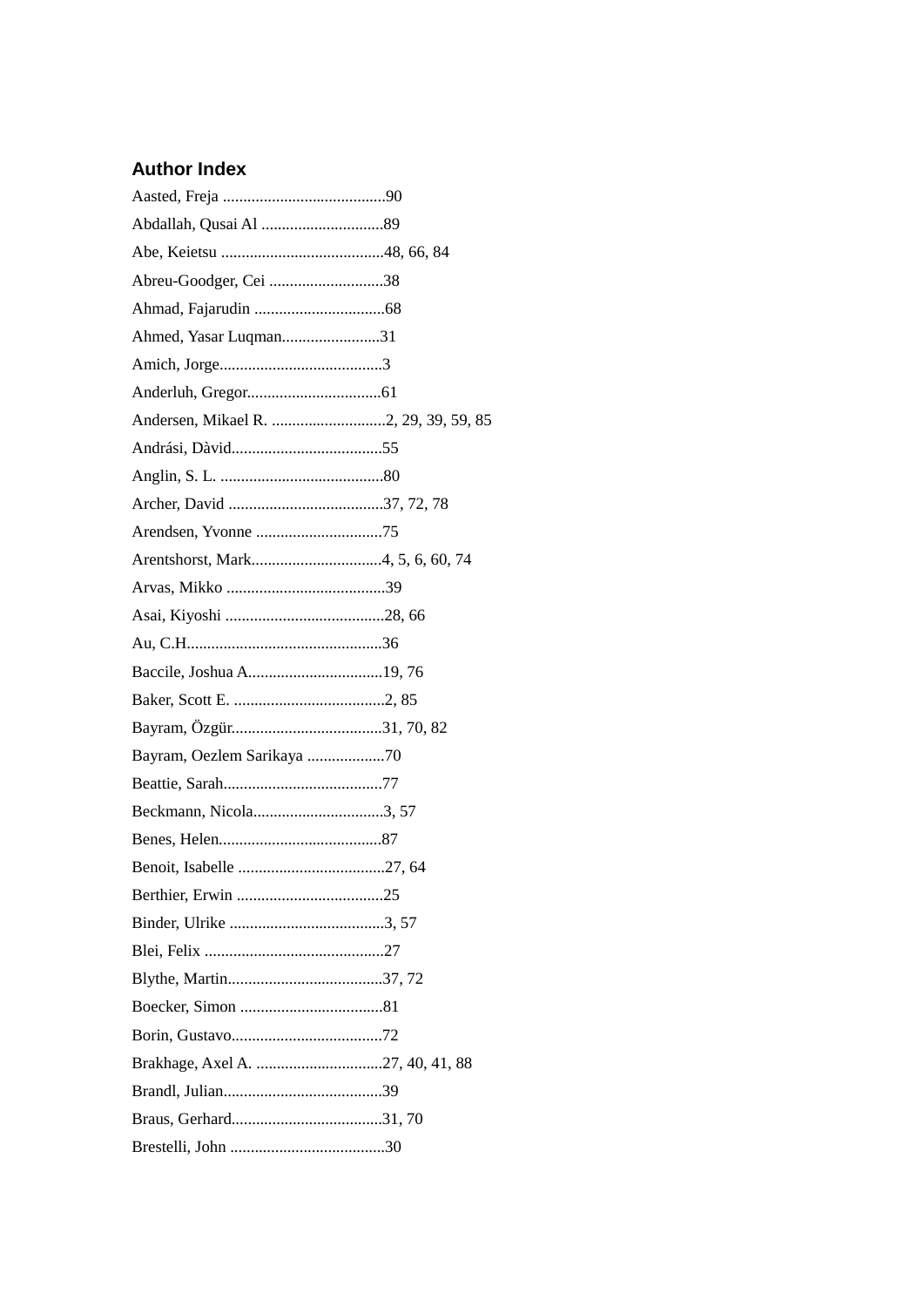| Budak, Sebnem Ozturkoglu64    |
|-------------------------------|
|                               |
|                               |
|                               |
|                               |
| Carreras-Villaseñor, Nohemí38 |
|                               |
|                               |
|                               |
|                               |
|                               |
|                               |
|                               |
|                               |
|                               |
|                               |
| Delmas, Stephane 37           |
|                               |
|                               |
|                               |
| Dickmanns, Achim31            |
|                               |
|                               |
|                               |
|                               |
|                               |
|                               |
|                               |
| Downes, Damien J. 14, 15, 50  |
|                               |
|                               |
|                               |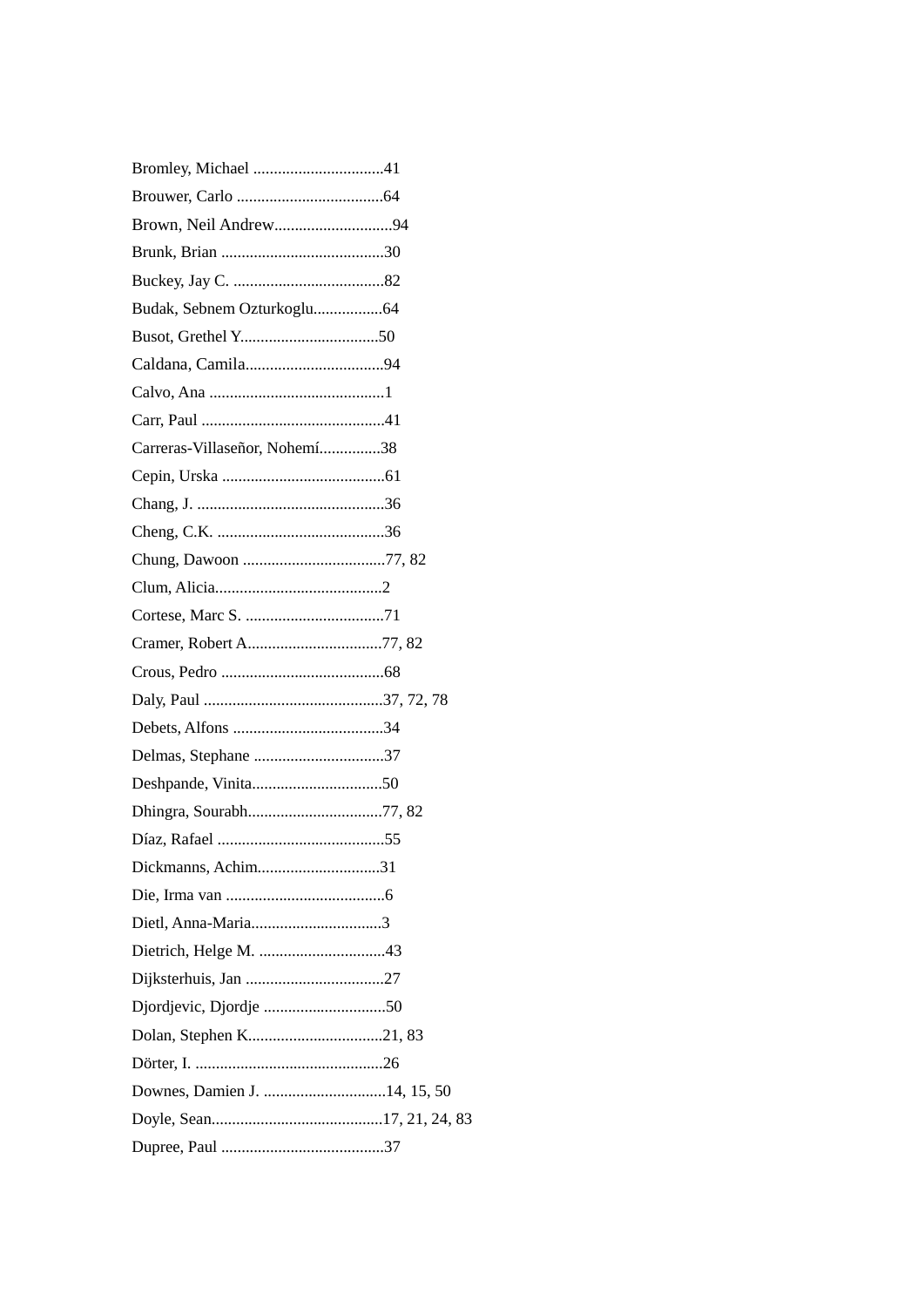| Elgabbar, Mohammed A. Abdo44, 45, 46 |  |
|--------------------------------------|--|
| Esker, Marielle van den 27           |  |
| Espeso, Eduardo A. 16, 71            |  |
|                                      |  |
|                                      |  |
|                                      |  |
|                                      |  |
|                                      |  |
|                                      |  |
|                                      |  |
|                                      |  |
|                                      |  |
|                                      |  |
|                                      |  |
| Fitzpatrick, David 21, 24            |  |
|                                      |  |
|                                      |  |
|                                      |  |
|                                      |  |
|                                      |  |
|                                      |  |
|                                      |  |
|                                      |  |
|                                      |  |
| Goldman, Gustavo H. 53, 70, 72, 94   |  |
|                                      |  |
|                                      |  |
|                                      |  |
|                                      |  |
|                                      |  |
|                                      |  |
|                                      |  |
|                                      |  |
|                                      |  |
| Hammel, Stephen17, 21, 24            |  |
|                                      |  |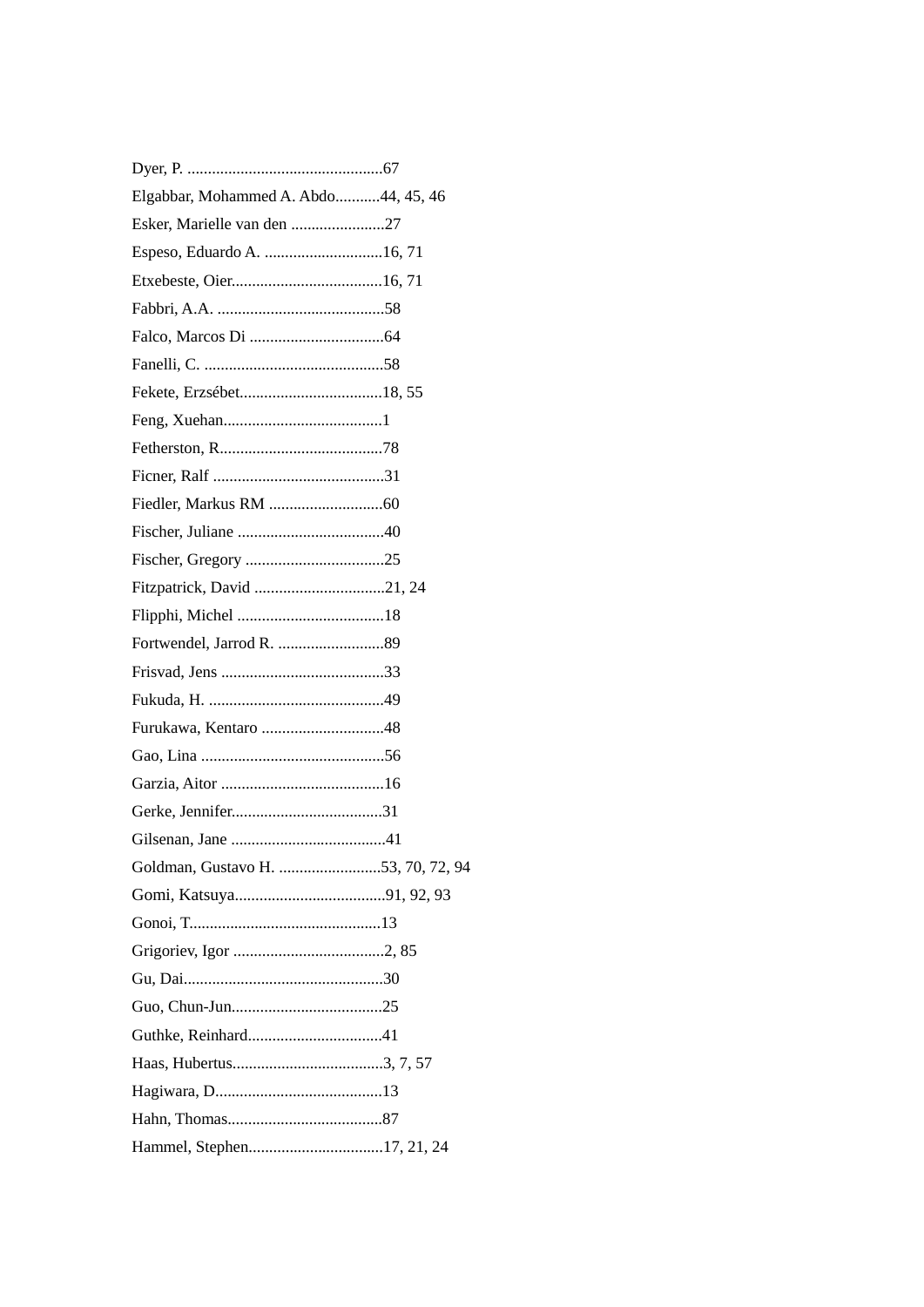| Heinekamp, Thorsten41, 88    |  |
|------------------------------|--|
| Herrera-Estrella, Alfredo 38 |  |
|                              |  |
|                              |  |
|                              |  |
|                              |  |
|                              |  |
|                              |  |
|                              |  |
|                              |  |
|                              |  |
|                              |  |
| Hukuhara, Shinichiro47       |  |
|                              |  |
|                              |  |
|                              |  |
|                              |  |
|                              |  |
|                              |  |
|                              |  |
|                              |  |
|                              |  |
|                              |  |
|                              |  |
|                              |  |
|                              |  |
|                              |  |
|                              |  |
|                              |  |
|                              |  |
|                              |  |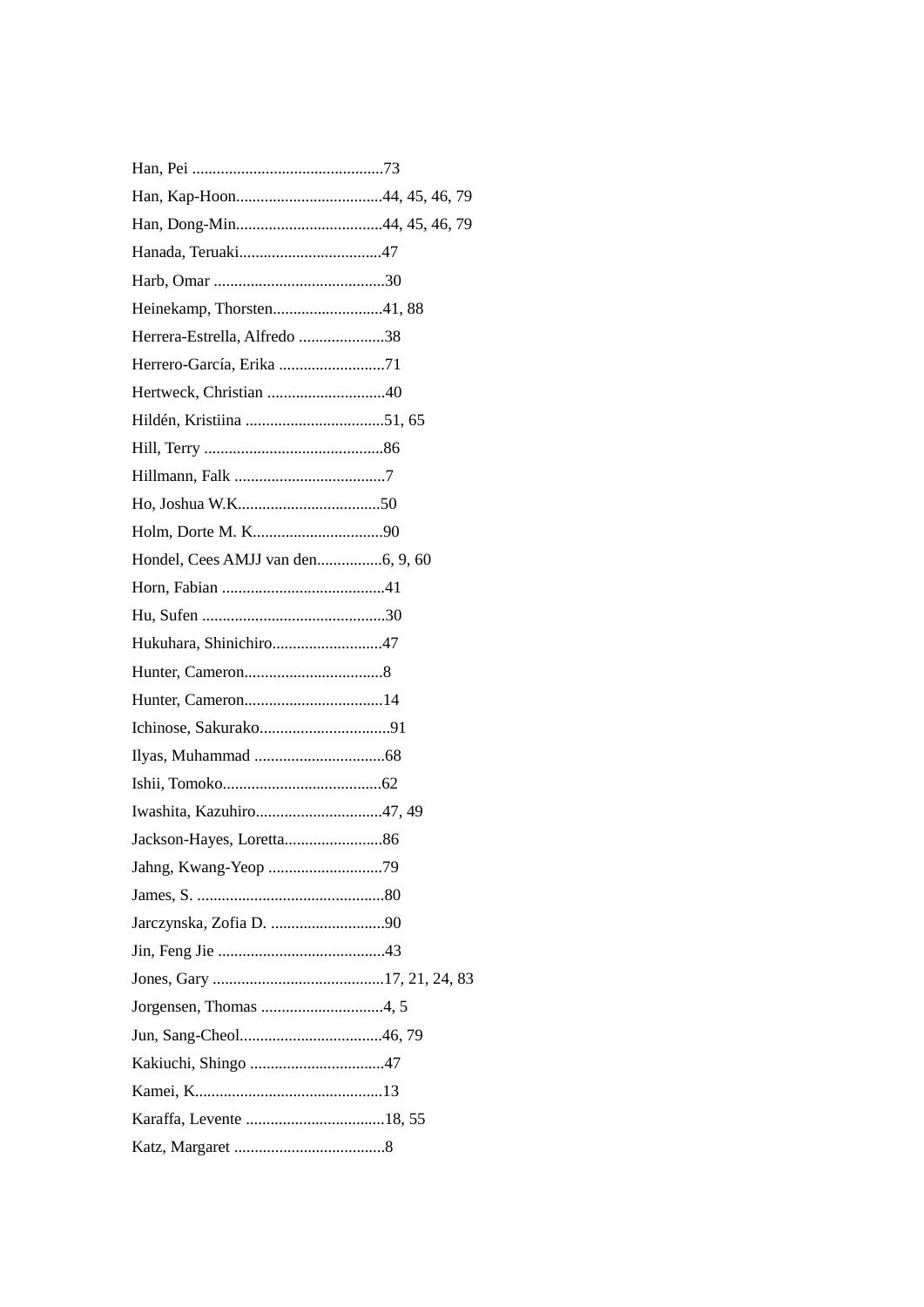| Kissinger, Jessica C 30       |  |
|-------------------------------|--|
| Kitamoto, Katsuhiko42, 43, 73 |  |
|                               |  |
|                               |  |
|                               |  |
|                               |  |
| Kokolski, Matthew 37          |  |
|                               |  |
| Kontoyiannis, Dimitrios 52    |  |
|                               |  |
|                               |  |
|                               |  |
|                               |  |
|                               |  |
|                               |  |
|                               |  |
|                               |  |
|                               |  |
|                               |  |
|                               |  |
|                               |  |
|                               |  |
|                               |  |
|                               |  |
|                               |  |
|                               |  |
|                               |  |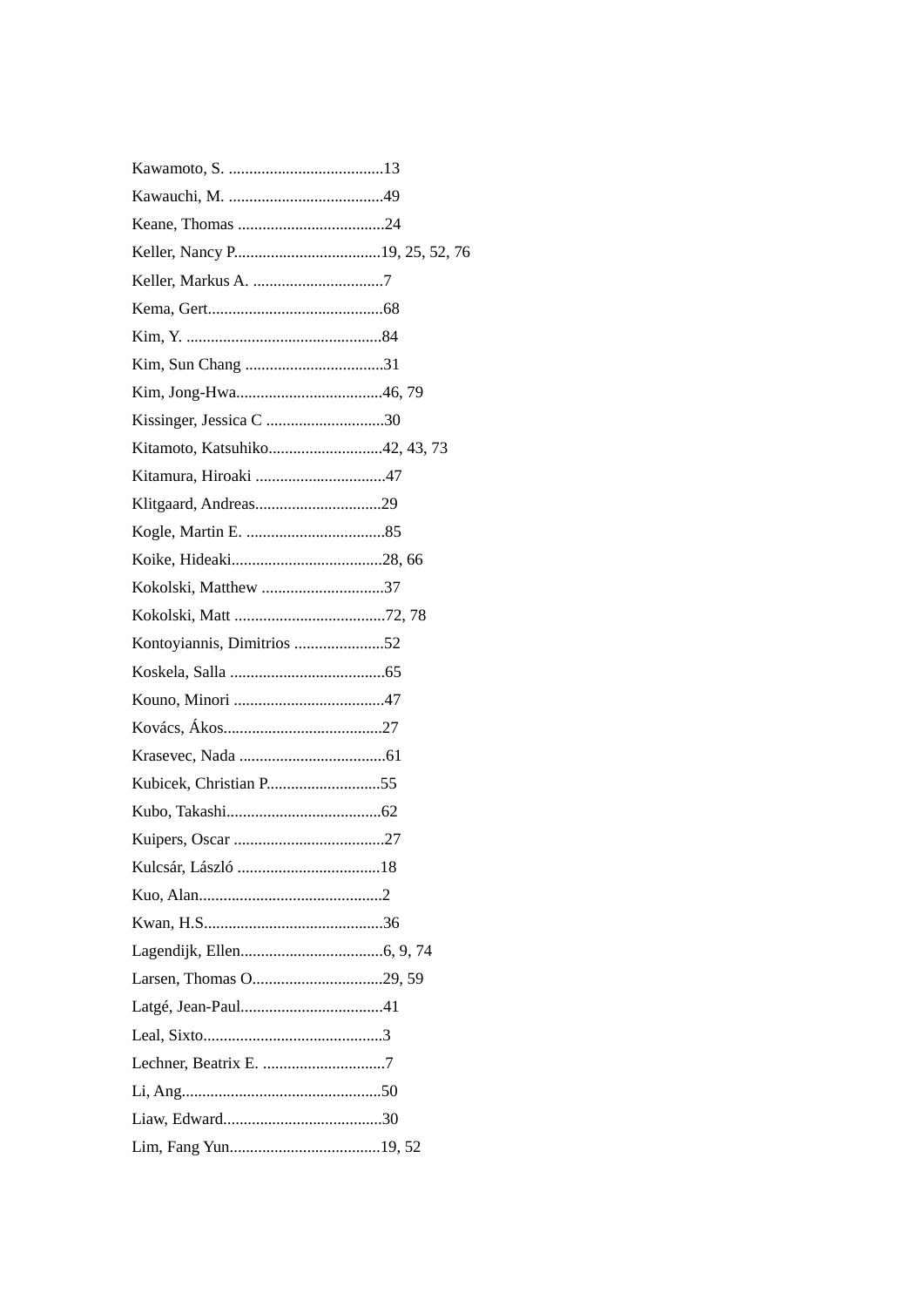| Macdonald, Jeffrey M94              |
|-------------------------------------|
|                                     |
| Macheleidt, Juliane 41              |
| Machida, Masayuki28, 44, 62, 66     |
|                                     |
|                                     |
|                                     |
|                                     |
| Markina-Iñarrairaegui, Ane 71       |
| Maruyama, Jun-ichi 42, 43, 73       |
|                                     |
|                                     |
|                                     |
|                                     |
| Melchers, Willem 34                 |
|                                     |
|                                     |
|                                     |
|                                     |
| Moktali, Venkatesh30                |
|                                     |
| Morais, Enyara Rezende94            |
| Mortensen, Uffe H10, 29, 59, 85, 90 |
|                                     |
|                                     |
| Munster, Jolanda van37, 78          |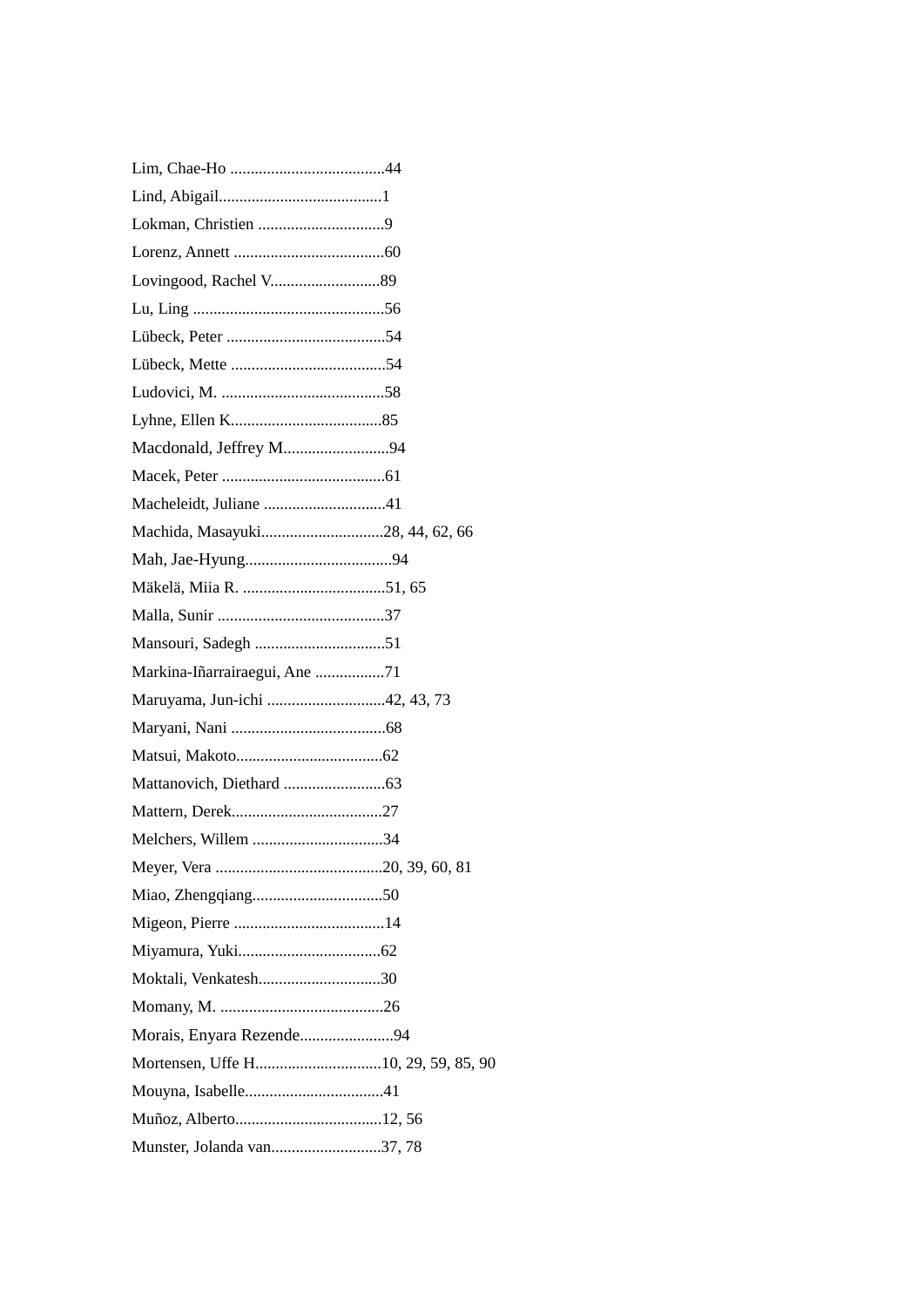| Naclares-Arregui, Elixabet Perez de71 |  |
|---------------------------------------|--|
|                                       |  |
|                                       |  |
| Nakayama, Mayumi48                    |  |
|                                       |  |
|                                       |  |
|                                       |  |
|                                       |  |
| Nielsen, Kristian F. 29, 90           |  |
|                                       |  |
|                                       |  |
|                                       |  |
| Noedvig, Christina S10                |  |
|                                       |  |
|                                       |  |
| Nützmann, Hans-Wilhem40               |  |
|                                       |  |
|                                       |  |
|                                       |  |
|                                       |  |
| Oiartzabal, Elixabet 16               |  |
| Oliveira, Juliana Velasco de Castro72 |  |
|                                       |  |
| Owens, Rebecca A21, 24, 83            |  |
|                                       |  |
|                                       |  |
|                                       |  |
|                                       |  |
|                                       |  |
| Patyshakuliyeva, Aleksandrina27       |  |
|                                       |  |
|                                       |  |
|                                       |  |
|                                       |  |
|                                       |  |
|                                       |  |
|                                       |  |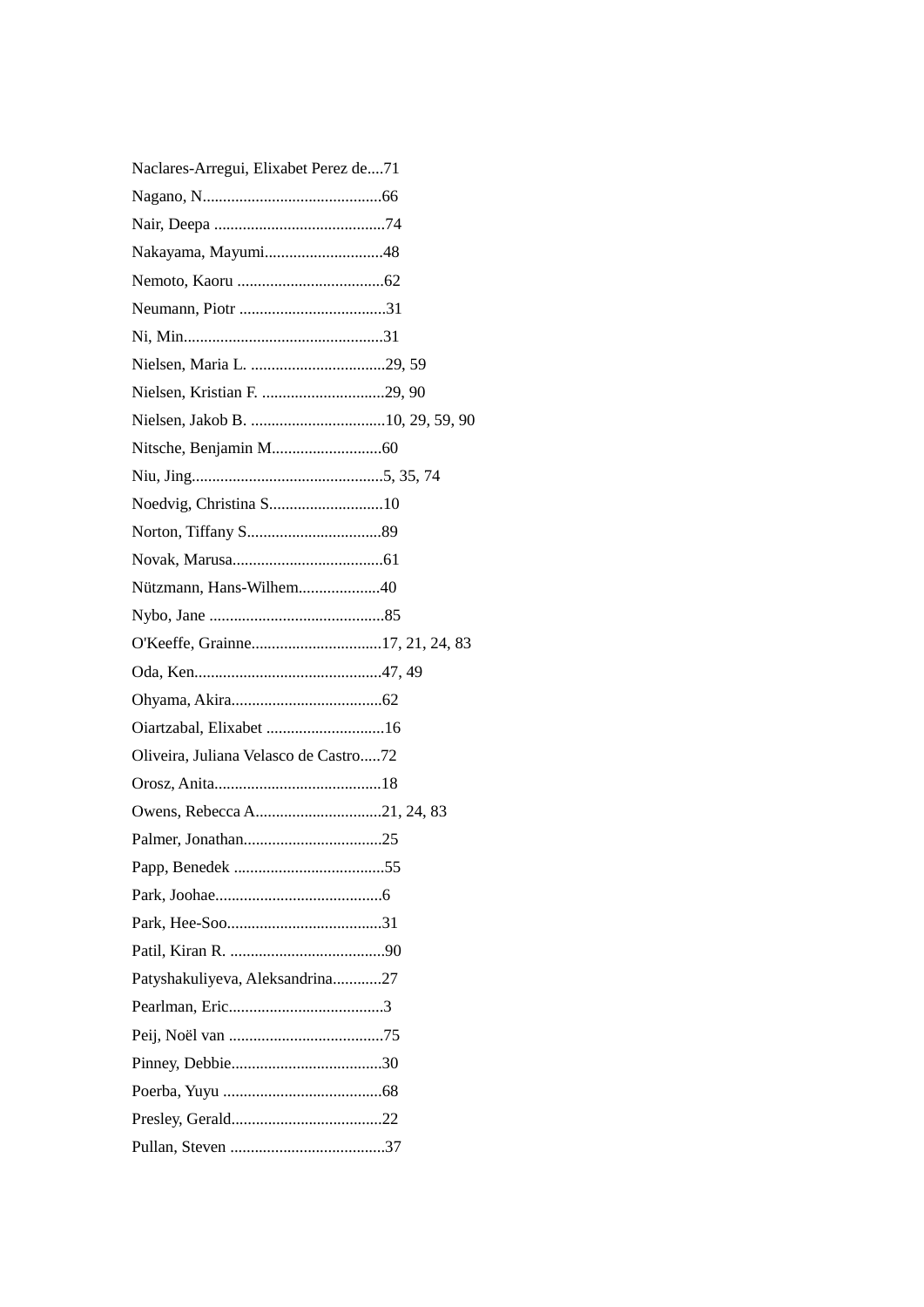| Rodríguez-Medina, Joel38   |
|----------------------------|
|                            |
|                            |
|                            |
|                            |
|                            |
|                            |
|                            |
|                            |
|                            |
|                            |
|                            |
|                            |
|                            |
|                            |
|                            |
|                            |
|                            |
|                            |
| Schroeder, Frank C. 19, 76 |
|                            |
|                            |
|                            |
|                            |
|                            |
|                            |
|                            |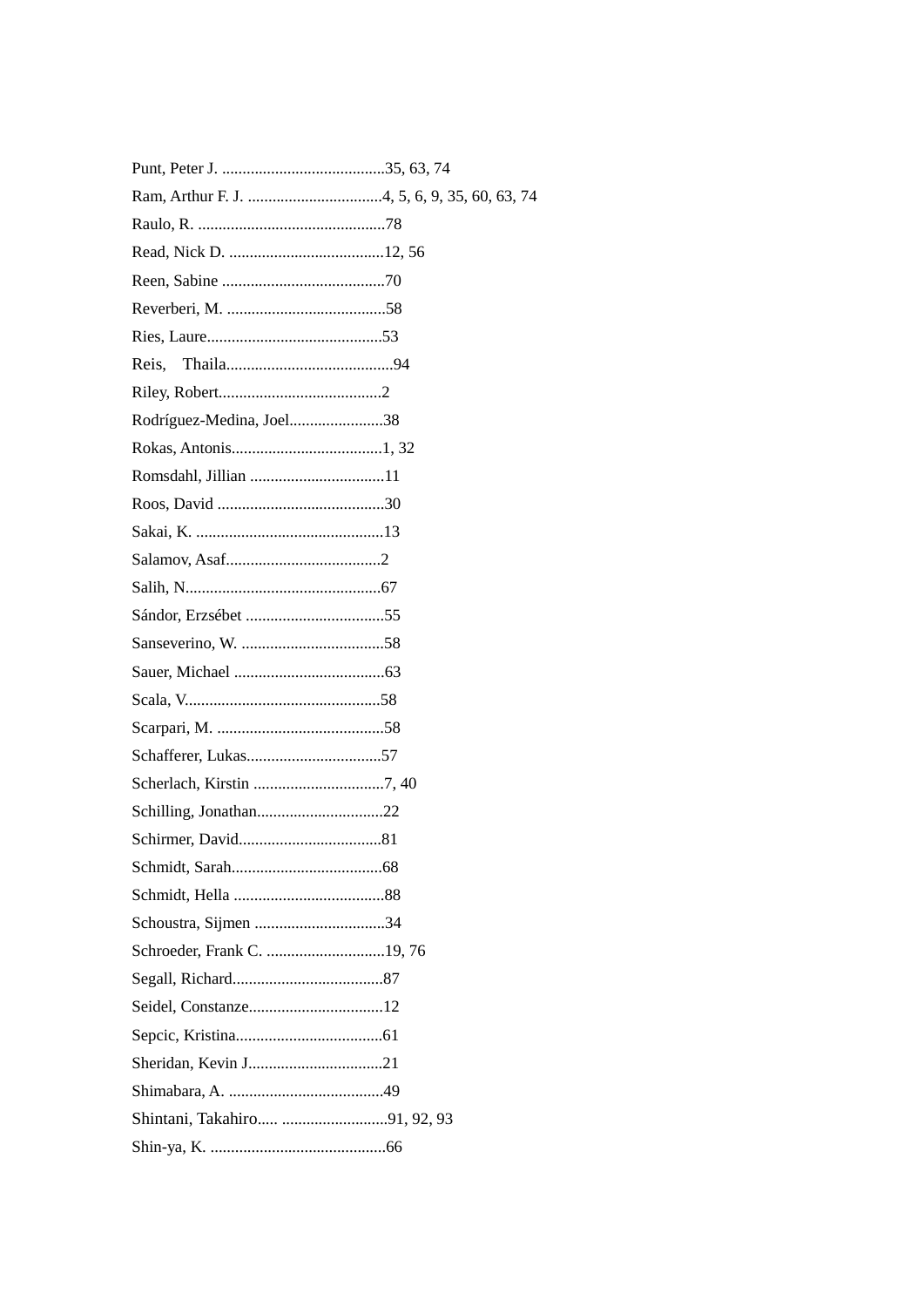| Suessmuth, Roderich D 81  |
|---------------------------|
|                           |
|                           |
|                           |
|                           |
|                           |
|                           |
|                           |
|                           |
|                           |
|                           |
|                           |
|                           |
| Thammahong, Arsa77        |
|                           |
|                           |
|                           |
|                           |
|                           |
|                           |
|                           |
|                           |
|                           |
|                           |
|                           |
| Ummeln, Sophie Meier zu9  |
|                           |
| Venkateswaran, Kasthuri11 |